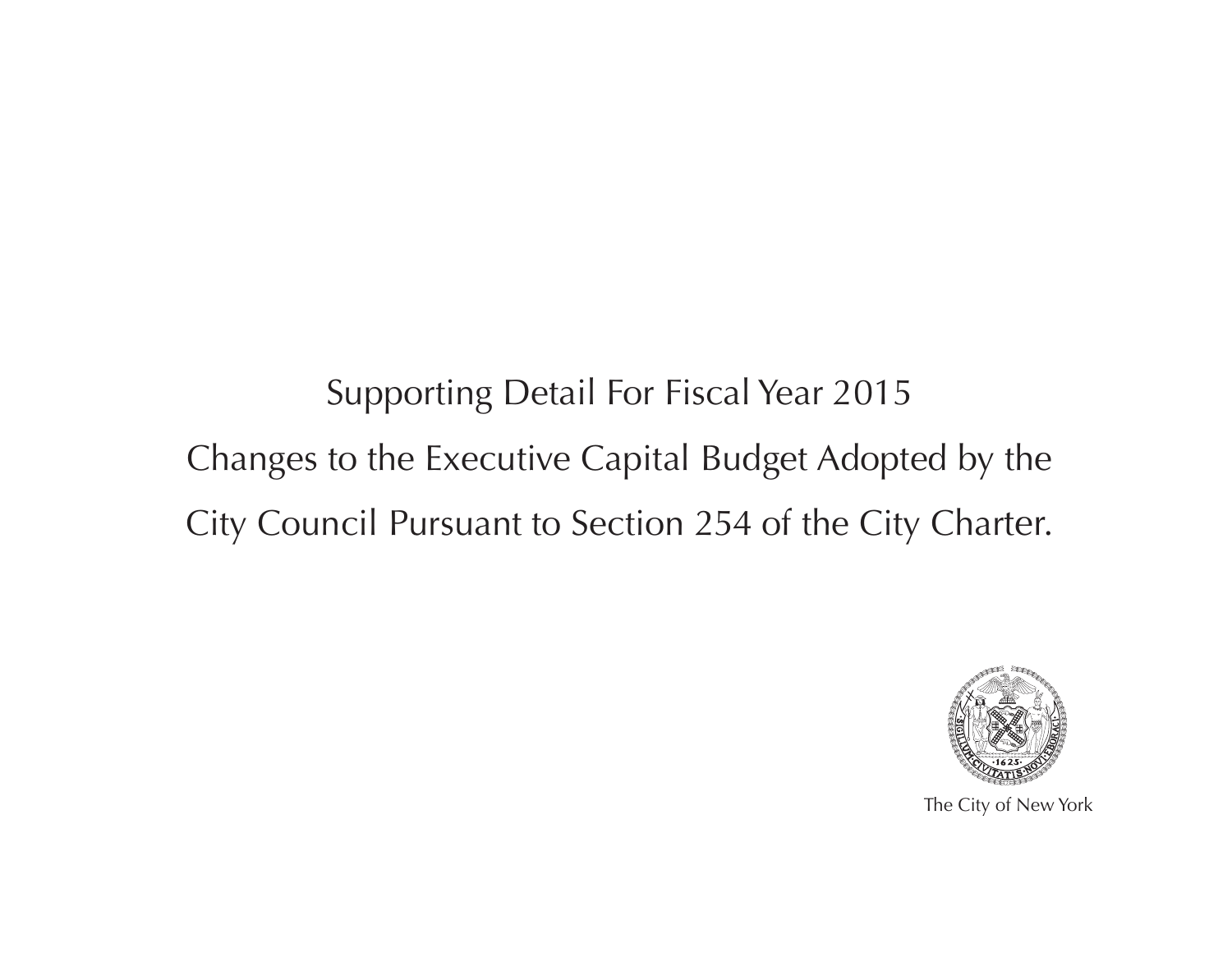# **TABLE OF CONTENTS**

- I. FY 2015 CHANGES TO THE EXECUTIVE CAPITAL BUDGET PURSUANT TO SECTION 254 CAPITAL PROJECT DETAIL
- II. FY 2015 CHANGES TO THE EXECUTIVE CAPITAL BUDGET PURSUANT TO SECTION 254 NON-CITY CAPITAL PROJECT DETAIL
- III. FY 2015 CHANGES TO THE EXECUTIVE CAPITAL BUDGET PURSUANT TO SECTION 254 CAPITAL PROJECT DETAIL BY NON-CITY ENTITY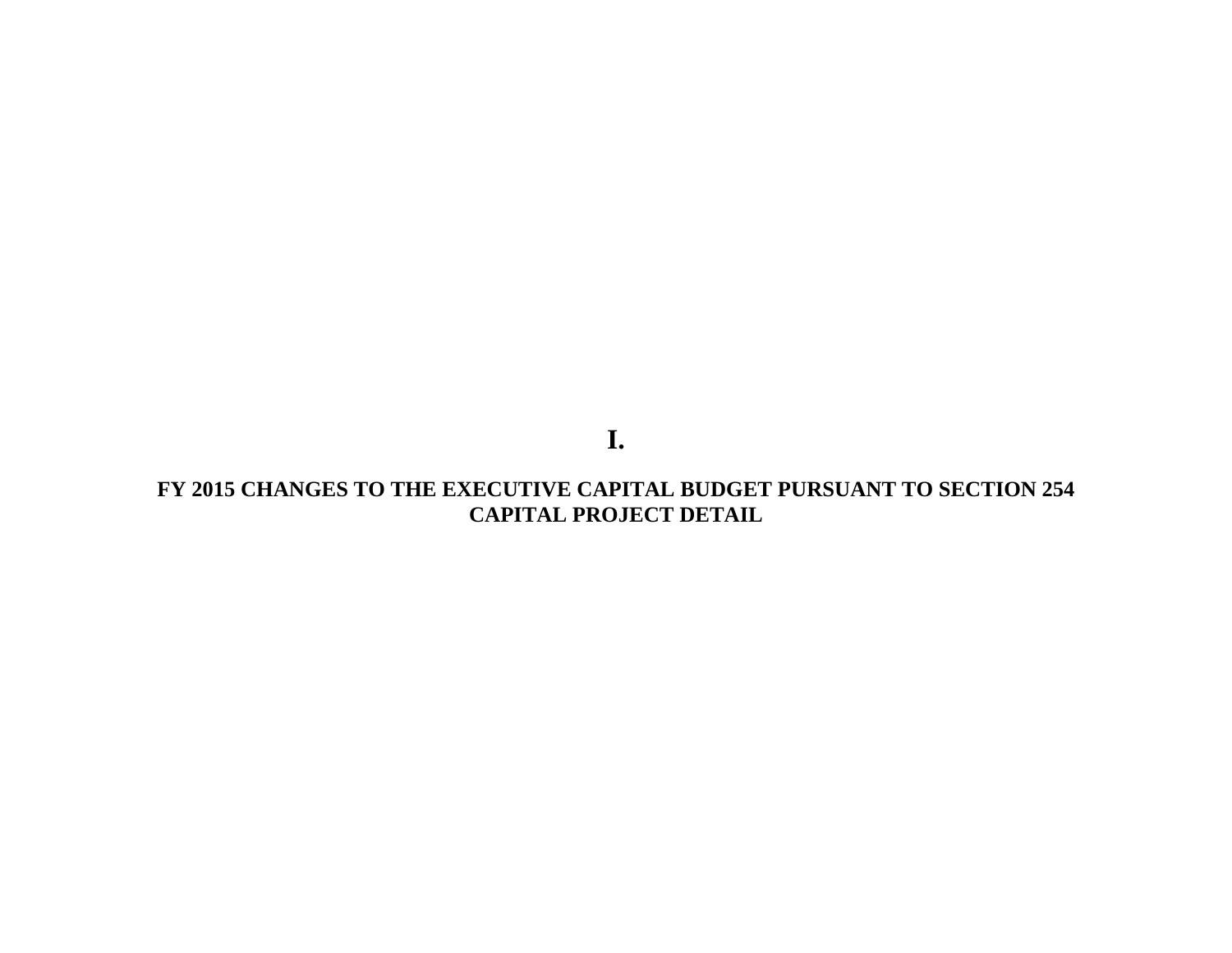| <b>PROJECT ID</b> | <b>BUDGET LINE</b>            |              | <b>BORO PROJECT TITLE</b>                                                  | FY 2015      | FY 2016 | <b>FY 2017</b> | <b>FY 2018</b> | <b>SPONSOR</b>          |
|-------------------|-------------------------------|--------------|----------------------------------------------------------------------------|--------------|---------|----------------|----------------|-------------------------|
|                   |                               |              |                                                                            | <b>AGING</b> |         |                |                |                         |
| AG CN003          | <b>AG D001</b>                | M            | HANDICAP-ACCESSIBLE BATHROOMS FOR COVELLO<br><b>SENIOR CENTER</b>          | 400,000      | 0       | 0              |                | 0 MARK-VIVERITO         |
| AG CN004          | <b>AG D001</b>                | M            | JEFFERSON SENIOR CENTER UPGRADES                                           | 450,000      | 0       | 0              |                | 0 MARK-VIVERITO         |
| <b>PV NC111</b>   | <b>AG DN100</b>               | Q            | CHINESE-AMERICAN PLANNING COUNCIL, INC.                                    | 503,000      | 0       | 0              |                | 0 KOO                   |
| HD NC013          | <b>AG DN235</b>               | M            | LENOX HILL NEIGHBORHOOD HOUSE, INC. - PLAY<br>ROOF AND GREEN HOUSE RENOVAT | 675,000      | 0       | 0              |                | 0 KALLOS, GARODNICK     |
| AG DN380          | <b>AG DN380</b>               | $\mathsf{A}$ | SERVICES NOW FOR ADULT PERSONS, INC. (SNAP)                                | 55,000       | 0       | $\mathbf 0$    |                | 0 TECHNICAL ADJUSTMENTS |
| AG TA001          | AG DN837                      | K            | AMICO SENIOR CENTER                                                        | 50,000       | 0       | 0              |                | 0 TECHNICAL ADJUSTMENTS |
| AG NC002          | AG DN838                      | K            | WAYSIDE OUTREACH DEVELOPMENT INC.                                          | 50,000       | 0       | 0              |                | 0 CORNEGY               |
|                   | TOTALS FOR AGING (7 PROJECTS) |              |                                                                            | 2,183,000    | 0       | 0              | 0              |                         |

|                 |                |   |                                                                   | <b>BROOKLYN PUBLIC LIBRARY</b>     |             |             |                                                                       |
|-----------------|----------------|---|-------------------------------------------------------------------|------------------------------------|-------------|-------------|-----------------------------------------------------------------------|
| LB CN002        | LB D104        | K | <b>BROOKLYN PUBLIC LIBRARY</b>                                    | 5,000,000                          | $\mathbf 0$ | $\mathbf 0$ | 0 CITYWIDE, CONSTANTINIDES, VAN BRAMER,<br><b>BROOKLYN DELEGATION</b> |
| LB CN004        | LB D104        | K | BROOKLYN PUBLIC LIBRARY SYSTEM-WIDE<br><b>UPGRADES</b>            | 200,000                            | 0           | $\mathbf 0$ | 0 GREENFIELD                                                          |
| LB CN007        | LB D104        | K | <b>BAY RIDGE BRANCH</b>                                           | 200,000                            | 0           | 0           | 0 GENTILE                                                             |
| LB CN009        | LB D104        | Κ | <b>WINDSOR TERRACE LIBRARY</b>                                    | 250,000                            | 0           | 0           | 0 LANDER                                                              |
| LB CN010        | LB D104        | Κ | <b>RED HOOK LIBRARY</b>                                           | 85,000                             | $\mathbf 0$ | $\mathbf 0$ | 0 MENCHACA                                                            |
| LB CN011        | LB D104        | Κ | <b>SUNSET PARK LIBRARY</b>                                        | 0                                  | 60,000      | 0           | 0 MENCHACA                                                            |
| <b>LB CN012</b> | <b>LB D104</b> | K | BROOKLYN PUBLIC LIBRARY - EASTERN PARKWAY<br>AND CENTRAL BRANCHES | 500,000                            | 0           | $\mathbf 0$ | 0 CUMBO                                                               |
| LB CN013        | LB D104        | Κ | <b>BROOKLYN PUBLIC LIBRARY</b>                                    | 5,000,000                          | $\mathbf 0$ | $\mathbf 0$ | 0 CITYWIDE                                                            |
|                 |                |   | TOTALS FOR BROOKLYN PUBLIC LIBRARY (8 PROJECTS)                   | 11,235,000                         | 60,000      | 0           | 0                                                                     |
|                 |                |   |                                                                   | <b>CITY UNIVERSITY OF NEW YORK</b> |             |             |                                                                       |
| E CN182         | <b>HN D002</b> | М | HUNTER COLLEGE CAMPUS SCHOOLS                                     | 125,000                            | 0           | $\mathbf 0$ | 0 GARODNICK                                                           |
| HN CN004        | <b>HN D002</b> | X | <b>BRONX COMMUNITY COLLEGE</b>                                    | 200,000                            | 0           | 0           | 0 CABRERA                                                             |
| HN CN005        | <b>HN D002</b> | X | <b>BRONX COMMUNITY COLLEGE</b>                                    | 450,000                            | 0           | $\mathbf 0$ | 0 CABRERA                                                             |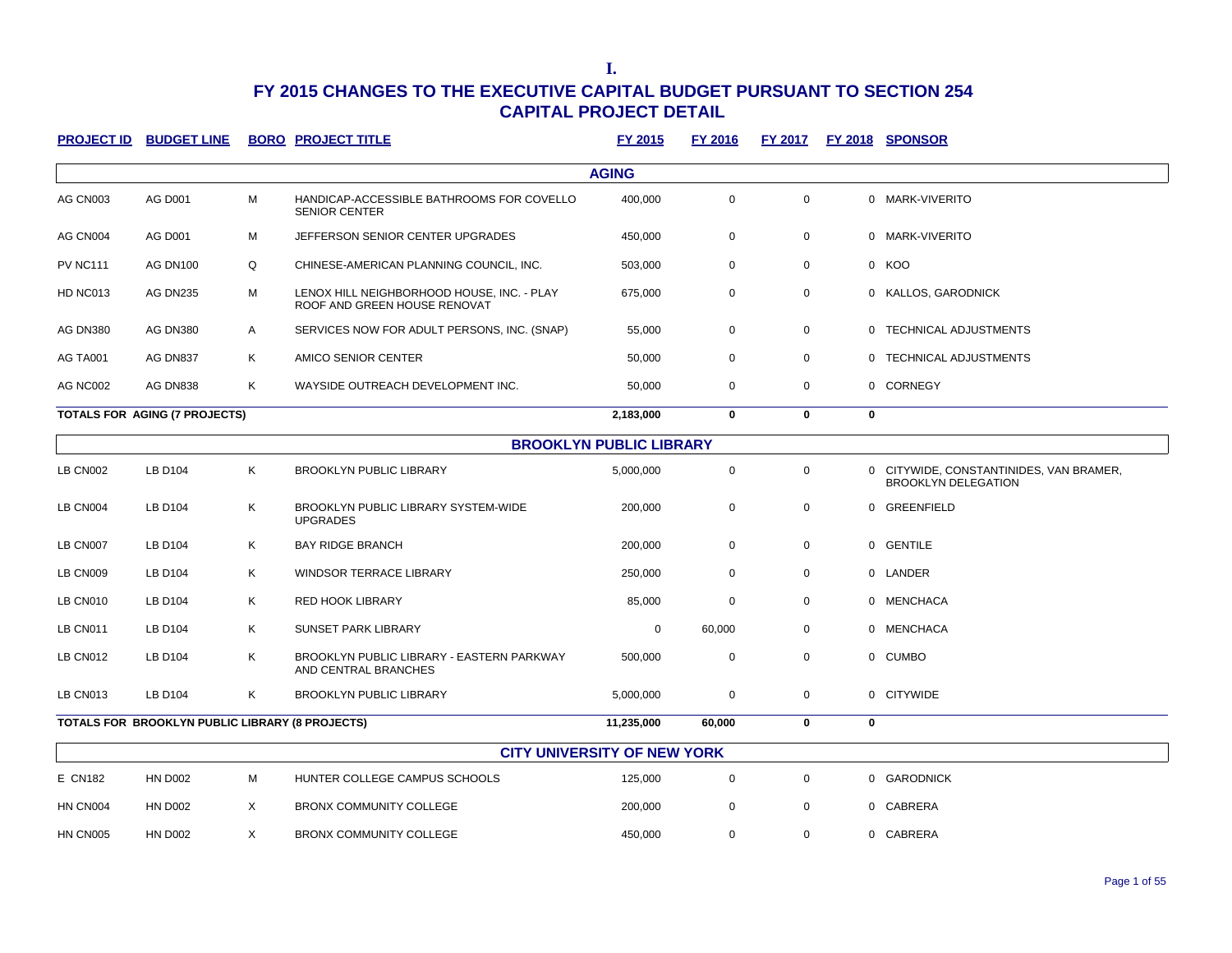| <b>PROJECT ID</b> | <b>BUDGET LINE</b> | <b>BORO</b> | <b>PROJECT TITLE</b>                                             | FY 2015     | <b>FY 2016</b> | <b>FY 2017</b> | FY 2018 SPONSOR                                                          |
|-------------------|--------------------|-------------|------------------------------------------------------------------|-------------|----------------|----------------|--------------------------------------------------------------------------|
| HN CN007          | <b>HN D002</b>     | X           | BRONX COMMUNITY COLLEGE                                          | 300,000     | $\pmb{0}$      | $\mathbf 0$    | 0 CITYWIDE, BARRON                                                       |
| HN CN028          | <b>HN D002</b>     | X           | EUGENIO MARIA DE HOSTOS COMMUNITY COLLEGE                        | $\mathbf 0$ | 5,000,000      | 5,000,000      | 0 CITYWIDE                                                               |
| HN CN032          | <b>HN D002</b>     | M           | <b>GUTTMAN COMMUNITY COLLEGE</b>                                 | 35,000      | 0              | 0              | 0 CITYWIDE, BARRON                                                       |
| HN CN033          | <b>HN D002</b>     | X           | <b>HOSTOS COMMUNITY COLLEGE</b>                                  | 1,500,000   | $\mathbf 0$    | $\mathbf 0$    | 0 CITYWIDE, BARRON, BRONX DELEGATION                                     |
| HN CN067          | <b>HN D002</b>     | Q           | QUEENSBOROUGH COMMUNITY COLLEGE                                  | 375,000     | 0              | $\mathbf 0$    | 0 QUEENS DELEGATION, CROWLEY, DROMM, KOO,<br>KOSLOWITZ, ULRICH           |
| HN CN016          | <b>HN D003</b>     | X           | CITY UNIVERSITY OF NEW YORK BRONX COMMUNITY<br><b>COLLEGE</b>    | 35,000      | 0              | 0              | 0 VACCA                                                                  |
| HN CN043          | <b>HN D003</b>     | Q           | LAGUADIA COMMUNITY COLLEGE                                       | 100,000     | $\mathbf 0$    | $\mathbf 0$    | 0 KOSLOWITZ                                                              |
| HN CN053          | <b>HN D005</b>     | Q           | QUEENS BOROUGH COMMUNITY COLLEGE                                 | 475,000     | $\mathbf 0$    | $\mathbf 0$    | 0 KOSLOWITZ, KOO, DROMM, CROWLEY, ULRICH,<br>QUEENS DELEGATION, CITYWIDE |
| HN CN078          | <b>HN D005</b>     | X           | CUNY REQUIRED APPROPRIATION                                      | 8,750,000   | $\mathbf 0$    | $\mathbf 0$    | 0 CITYWIDE                                                               |
| HN CN003          | <b>HN D300</b>     | M           | <b>BARUCH COLLEGE</b>                                            | 75,000      | $\mathbf 0$    | $\mathbf 0$    | 0 MENDEZ                                                                 |
| HN CN010          | <b>HN D300</b>     | Κ           | <b>BROOKLYN COLLEGE</b>                                          | 2,000,000   | 0              | $\mathbf 0$    | 0 CITYWIDE, BARRON, WILLIAMS, MAISEL                                     |
| HN CN012          | <b>HN D300</b>     | М           | CITY COLLEGE OF NEW YORK                                         | 3,000,000   | 0              | $\mathbf 0$    | 0 CITYWIDE                                                               |
| HN CN015          | <b>HN D300</b>     | X           | CITY UNIVERSITY OF NEW YORK BARUCH COLLEGE                       | 150,000     | 0              | 0              | 0 VACCA                                                                  |
| HN CN019          | <b>HN D300</b>     | R           | COLLEGE OF STATEN ISLAND                                         | 1,500,000   | $\mathbf 0$    | $\mathbf 0$    | 0 CITYWIDE                                                               |
| HN CN021          | <b>HN D300</b>     | R           | COLLEGE OF STATEN ISLAND, CUNY                                   | 510,000     | $\mathbf 0$    | $\mathbf 0$    | 0 ROSE                                                                   |
| HN CN024          | <b>HN D300</b>     | Q           | CUNY QUEENS COLLEGE MOLECULAR AND<br>CELLULAR BIOLOGY LABORATORY | 183,000     | $\mathbf 0$    | $\mathbf 0$    | 0 CONSTANTINIDES                                                         |
| HN CN025          | <b>HN D300</b>     | M           | CUNY RESEARCH FOUNDATION                                         | 150,000     | $\mathbf 0$    | 0              | 0 CITYWIDE                                                               |
| HN CN026          | <b>HN D300</b>     | M           | <b>CUNY TV</b>                                                   | 500,000     | 0              | $\mathbf 0$    | 0 CITYWIDE                                                               |
| HN CN029          | <b>HN D300</b>     | М           | THE GRADUATE CENTER, CUNY                                        | 500,000     | $\mathbf 0$    | $\mathbf 0$    | 0 CITYWIDE                                                               |
| HN CN031          | <b>HN D300</b>     | M           | <b>GRADUATE SCHOOL OF JOURNALISM</b>                             | 250,000     | $\mathbf 0$    | $\mathbf 0$    | 0 CITYWIDE, BARRON                                                       |
| HN CN036          | <b>HN D300</b>     | M           | HUNTER COLLEGE OF THE CITY UNIVERSITY OF NEW<br><b>YORK</b>      | 375,000     | $\mathbf 0$    | 0              | 0 GARODNICK                                                              |
| HN CN037          | <b>HN D300</b>     | Κ           | JOHN JAY CAMPUS PLAZA                                            | 150,000     | $\mathbf 0$    | $\mathbf 0$    | 0 LANDER                                                                 |
| HN CN040          | <b>HN D300</b>     | M           | JOHN JAY COLLEGE                                                 | 250,000     | $\mathbf 0$    | $\mathbf 0$    | 0 ROSENTHAL                                                              |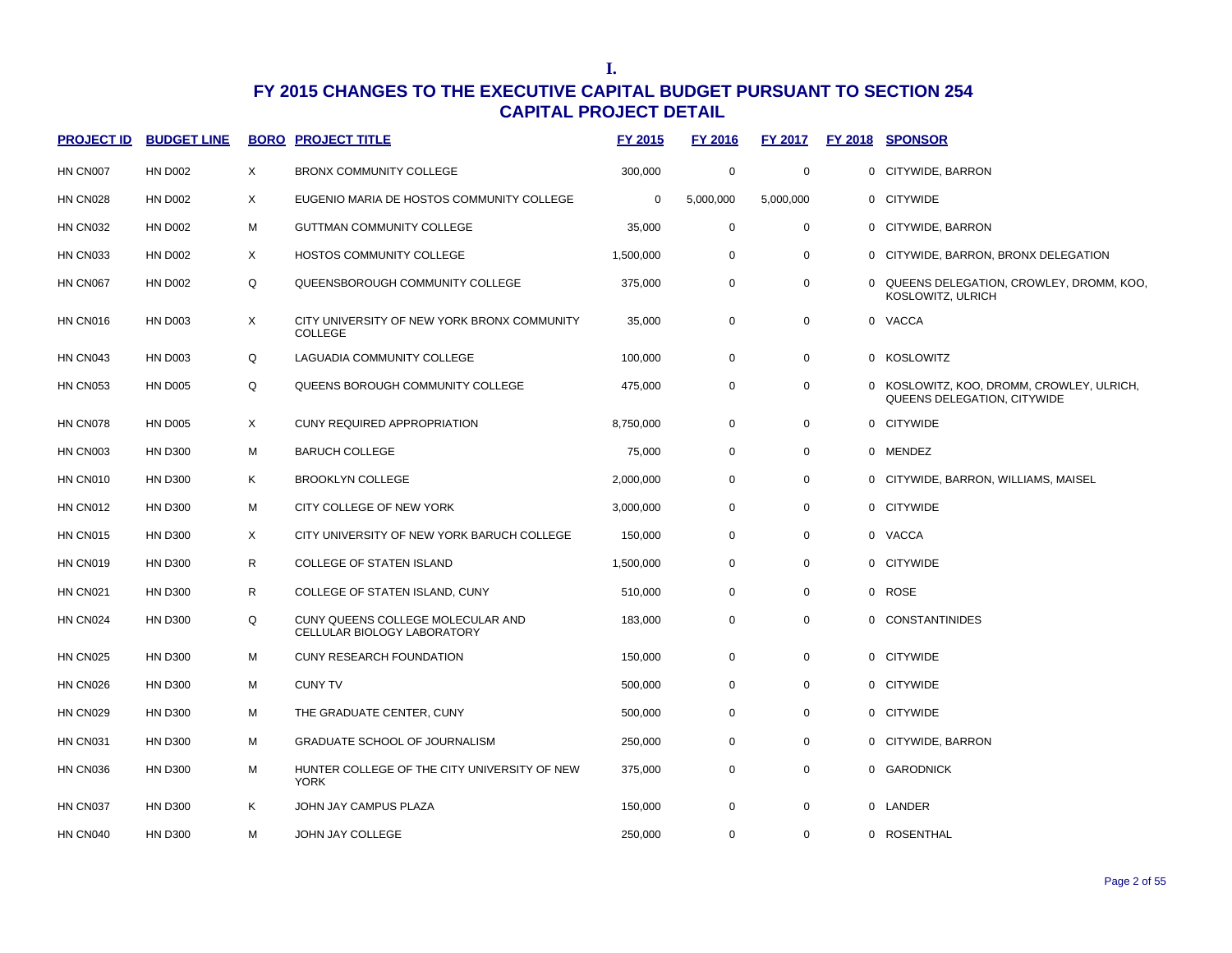| <b>PROJECT ID</b>                                    | <b>BUDGET LINE</b> |   | <b>BORO PROJECT TITLE</b>             | <b>FY 2015</b> | <b>FY 2016</b> | <b>FY 2017</b> |          | FY 2018 SPONSOR                                            |
|------------------------------------------------------|--------------------|---|---------------------------------------|----------------|----------------|----------------|----------|------------------------------------------------------------|
| HN CN047                                             | <b>HN D300</b>     | X | LEHMAN COLLEGE                        | 1,500,000      | 0              | 0              |          | 0 CITYWIDE, COHEN, KING, PALMA, BRONX<br><b>DELEGATION</b> |
| HN CN048                                             | <b>HN D300</b>     | X | LEHMAN COLLEGE                        | 2,700,000      | 0              | 0              | $\Omega$ | <b>BRONX DELEGATION</b>                                    |
| HN CN049                                             | <b>HN D300</b>     | M | MACAULAY HONORS COLLEGE               | 250,000        | 0              | 0              |          | 0 CITYWIDE, BARRON                                         |
| <b>HN CN052</b>                                      | <b>HN D300</b>     | M | NEW YORK CITY TECHNICAL COLLEGE       | 400,000        | 0              | 0              |          | 0 CITYWIDE, BARRON                                         |
| HN CN054                                             | <b>HN D300</b>     | Q | QUEENS COLLEGE                        | 100,000        | 0              | 0              |          | 0 KOSLOWITZ                                                |
| HN CN057                                             | <b>HN D300</b>     | Q | QUEENS COLLEGE                        | 250,000        | 0              | 0              |          | 0 LANCMAN, FERRERAS                                        |
| <b>HN CN058</b>                                      | <b>HN D300</b>     | Q | QUEENS COLLEGE                        | 100,000        | 0              | 0              |          | 0 DROMM                                                    |
| HN CN059                                             | <b>HN D300</b>     | Q | QUEENS COLLEGE                        | 1,200,000      | 0              | 0              |          | 0 QUEENS DELEGATION, KOO, CROWLEY, CITYWIDE                |
| HN CN061                                             | <b>HN D300</b>     | Q | QUEENS COLLEGE MOLECULAR BIOLOGY LAB  | 100,000        | 0              | 0              |          | 0 WEPRIN                                                   |
| HN CN062                                             | <b>HN D300</b>     | Q | QUEENS COLLEGE, CUNY                  | 100,000        | 0              | 0              |          | 0 FERRERAS                                                 |
| HN CN068                                             | <b>HN D300</b>     | M | THE CITY UNIVERSITY OF NEW YORK       | 200,000        | 0              | 0              |          | 0 LEVINE                                                   |
| HN CN072                                             | <b>HN D300</b>     | Q | YORK COLLEGE                          | 1,400,000      | 0              | 0              |          | 0 MILLER, CITYWIDE                                         |
| HN CN073                                             | <b>HN D300</b>     | Q | YORK COLLEGE                          | 1,400,000      | 0              | 0              |          | 0 QUEENS DELEGATION, MILLER                                |
| HN CN075                                             | <b>HN D300</b>     | Q | QUEENS COLLEGE 2                      | 250,000        | 0              | 0              |          | 0 LANCMAN                                                  |
| HN CN076                                             | <b>HN D300</b>     | Q | QUEENS COLLEGE                        | 100,000        | 0              | 0              |          | 0 ULRICH                                                   |
| HN CN077                                             | <b>HN D300</b>     | X | CITY UNIVERSITY OF NEW YORK CUNY PREP | 35,000         | 0              | 0              |          | 0 VACCA                                                    |
| TOTALS FOR CITY UNIVERSITY OF NEW YORK (42 PROJECTS) |                    |   |                                       |                | 5,000,000      | 5,000,000      | 0        |                                                            |

|                 | <b>CULTURAL AFFAIRS</b> |    |                                          |           |   |   |                                                                              |  |  |  |
|-----------------|-------------------------|----|------------------------------------------|-----------|---|---|------------------------------------------------------------------------------|--|--|--|
| <b>PV NC124</b> | <b>PV D001</b>          | Q  | LOUIS ARMSTRONG HOUSE MUSEUM             | 430,000   | 0 | 0 | 0 QUEENS DELEGATION, FERRERAS                                                |  |  |  |
| <b>PV NC159</b> | <b>PV D018</b>          | м  | EL MUSEO DEL BARRIO                      | 375,000   | 0 | 0 | 0 CITYWIDE                                                                   |  |  |  |
| <b>PV NC165</b> | <b>PV D022</b>          | K. | BROOKLYN CHILDREN'S MUSEUM               | 125,000   | 0 | 0 | 0 CITYWIDE                                                                   |  |  |  |
| <b>PV NC106</b> | <b>PV D034</b>          | м  | AMERICAN MUSEUM OF NATURAL HISTORY       | 4,000,000 | 0 | 0 | 0 CITYWIDE, ROSENTHAL, CHIN, LEVINE, FERRERAS,<br>CONSTANTINIDES, VAN BRAMER |  |  |  |
| PV NC017        | <b>PV D040</b>          | Q  | FLUSHING COUNCIL ON CULTURE AND THE ARTS | 70.000    | 0 | 0 | 0 FERRERAS                                                                   |  |  |  |
| PV NC019        | <b>PV D040</b>          | Q  | FLUSHING COUNCIL ON CULTURE AND THE ARTS | 125,000   | 0 | 0 | 0 CITYWIDE, KOO                                                              |  |  |  |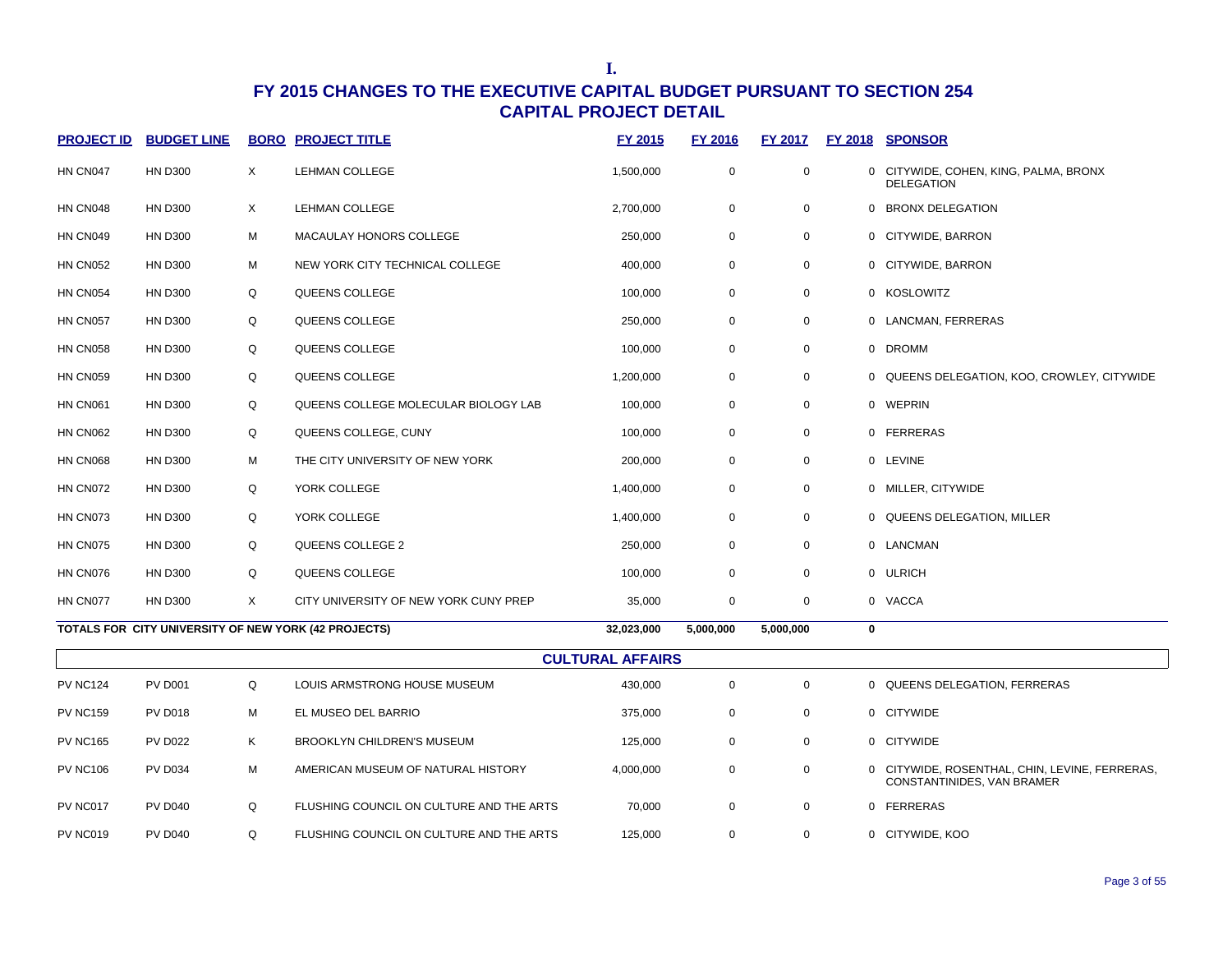| <b>PROJECT ID</b> | <b>BUDGET LINE</b> |          | <b>BORO PROJECT TITLE</b>                                              | FY 2015   | <b>FY 2016</b> | <b>FY 2017</b> |              | FY 2018 SPONSOR                                                                      |
|-------------------|--------------------|----------|------------------------------------------------------------------------|-----------|----------------|----------------|--------------|--------------------------------------------------------------------------------------|
| <b>PV NC144</b>   | <b>PV D040</b>     | Q        | FLUSHING COUNCIL ON CULTURE AND THE ARTS                               | 50,000    | $\Omega$       | $\mathbf 0$    |              | 0 KOO                                                                                |
| <b>PV NC021</b>   | <b>PV D050</b>     | Q        | AMERICAN MUSEUM OF THE MOVING IMAGE                                    | 400,000   | $\Omega$       | $\mathbf 0$    |              | 0 VAN BRAMER                                                                         |
| <b>PV NC103</b>   | <b>PV D175</b>     | R        | STATEN ISLAND ZOO                                                      | 625,000   | 0              | $\mathbf 0$    |              | 0 ROSE, MATTEO, CITYWIDE                                                             |
| <b>PV NC091</b>   | <b>PV D234</b>     | M        | CLEMENTE SOTO VELEZ CULTURAL AND<br>EDUCATIONAL CENTER INC.            | 2,250,000 | 0              | $\mathbf 0$    |              | 0 BLACK, LATINO, AND ASIAN CAUCUS, CHIN,<br>MENDEZ, CITYWIDE                         |
| <b>PV NC008</b>   | <b>PV D235</b>     | K        | <b>BROOKLYN MUSEUM</b>                                                 | 520,000   | 0              | $\mathbf 0$    |              | 0 CUMBO                                                                              |
| <b>PV NC157</b>   | <b>PV D241</b>     | M        | MUSEUM OF THE CITY OF NEW YORK                                         | 804,000   | $\mathbf 0$    | $\mathbf 0$    |              | 0 CITYWIDE                                                                           |
| <b>PV NC150</b>   | <b>PV D262</b>     | K        | <b>BROOKLYN CHILDREN'S MUSEUM</b>                                      | 100,000   | 0              | 0              |              | 0 MEALY                                                                              |
| <b>PV NC163</b>   | <b>PV D264</b>     | K        | <b>BAM</b>                                                             | 2,000,000 | 0              | $\mathbf 0$    |              | 0 CITYWIDE, VAN BRAMER, CUMBO                                                        |
| <b>PV NC006</b>   | <b>PV D272</b>     | Q        | QUEENS BOTANICAL GARDEN                                                | 200,000   | $\mathbf 0$    | $\mathbf 0$    |              | 0 KOO                                                                                |
| PV NC007          | <b>PV D272</b>     | Q        | QUEENS BOTANICAL GARDEN SOCIETY, INC.                                  | 300,000   | 0              | $\mathbf 0$    |              | 0 KOO, KOSLOWITZ, ULRICH, VAN BRAMER, CITYWIDE                                       |
| <b>PV NC063</b>   | <b>PV D279</b>     | М        | NEW YORK CITY CENTER                                                   | 200,000   | 0              | $\mathbf 0$    |              | 0 CITYWIDE, GARODNICK                                                                |
| <b>PV NC011</b>   | <b>PV D291</b>     | Q        | QUEENS MUSEUM                                                          | 1,250,000 | 0              | 0              |              | 0 QUEENS DELEGATION, CROWLEY, KOO,<br>KOSLOWITZ, ULRICH, VAN BRAMER, FERRERAS        |
| <b>PV NC100</b>   | <b>PV D302</b>     | R.       | STATEN ISLAND INSTITUTE OF ARTS AND SCIENCES                           | 350,000   | $\mathbf 0$    | 0              |              | 0 ROSE, CITYWIDE                                                                     |
| <b>PV NC049</b>   | <b>PV D341</b>     | R        | STATEN ISLAND HISTORICAL SOCIETY                                       | 130,000   | 0              | 0              |              | 0 MATTEO                                                                             |
| <b>PV NC148</b>   | <b>PV D341</b>     | R        | NEW: STATEN ISLAND HISTORICAL SOCIETY,<br><b>HISTORIC RICHMONDTOWN</b> | 230,000   | 0              | $\Omega$       |              | 0 ROSE, MATTEO                                                                       |
| <b>PV NC107</b>   | <b>PV D464</b>     | X        | <b>WAVE HILL</b>                                                       | 80,000    | 0              | $\mathbf 0$    |              | 0 COHEN                                                                              |
| <b>PV NC108</b>   | <b>PV D464</b>     | X        | <b>WAVE HILL</b>                                                       | 365,000   | $\mathbf 0$    | $\mathbf 0$    |              | 0 CITYWIDE, COHEN, KING, CABRERA                                                     |
| <b>PV NC022</b>   | <b>PV D467</b>     | K        | 651 ARTS SOUTH SITE                                                    | 1,000,000 | 0              | $\mathbf 0$    |              | 0 CUMBO                                                                              |
| <b>PV NC023</b>   | <b>PV D467</b>     | K        | KINGS MAJESTIC CORPORATION/651 ART'S                                   | 250,000   | $\Omega$       | $\mathbf 0$    |              | 0 CITYWIDE, CUMBO                                                                    |
| <b>PV NC122</b>   | <b>PV D467</b>     | $\times$ | <b>BRONX CHILDREN'S MUSEUM</b>                                         | 800,000   | 0              | $\mathbf 0$    |              | 0 GIBSON, CITYWIDE                                                                   |
| <b>PV NC058</b>   | <b>PV D471</b>     | $\times$ | BRONX MUSEUM OF THE ARTS                                               | 1,000,000 | 0              | $\mathbf 0$    | $\mathbf{0}$ | GIBSON, CITYWIDE                                                                     |
| <b>PV NC046</b>   | <b>PV D489</b>     | M        | LINCOLN CENTER FOR THE PERFORMING ARTS, INC.                           | 615,000   | 0              | $\mathbf 0$    |              | 0 CITYWIDE, CABRERA, KOO, MENCHACA, LANDER,<br>GENTILE, GREENFIELD, WILLIAMS, MAISEL |
| <b>PV NC136</b>   | <b>PV D490</b>     | R.       | SNUG HARBOR CULTURAL CENTER & BOTANICAL<br><b>GARDEN</b>               | 3,710,000 | 0              | $\mathbf 0$    |              | 0 STATEN ISLAND DELEGATION, CITYWIDE                                                 |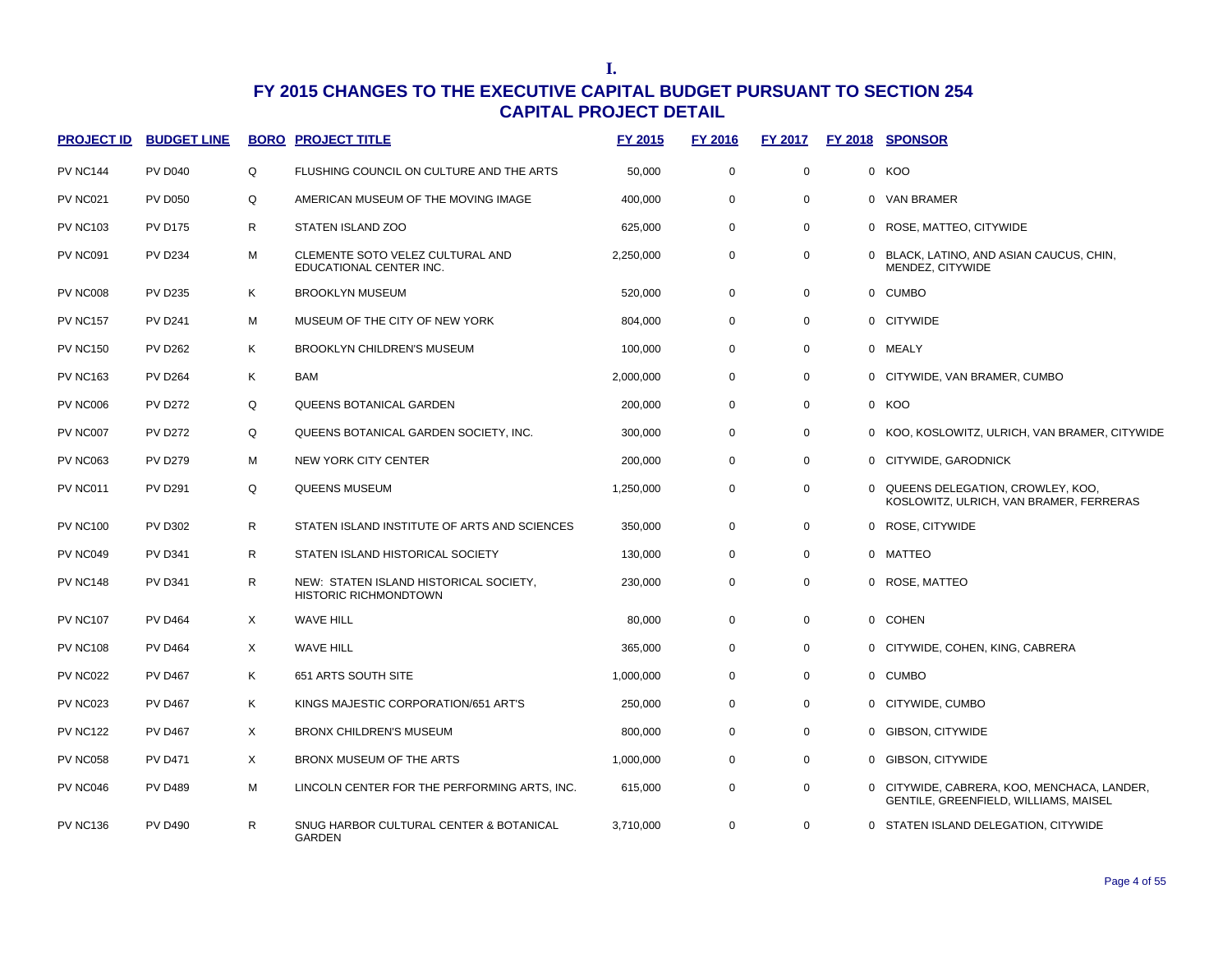| <b>PROJECT ID</b> | <b>BUDGET LINE</b> |          | <b>BORO PROJECT TITLE</b>                                           | FY 2015   | FY 2016 | FY 2017     |              | FY 2018 SPONSOR                                                                      |
|-------------------|--------------------|----------|---------------------------------------------------------------------|-----------|---------|-------------|--------------|--------------------------------------------------------------------------------------|
| <b>PV NC120</b>   | <b>PV D501</b>     | Q        | PS1 CONTEMPORARY ART CENTER                                         | 300,000   | 0       | 0           | $\mathbf{0}$ | VAN BRAMER                                                                           |
| <b>PV NC158</b>   | <b>PV D501</b>     | М        | MUSEUM OF MODERN ART - PS1                                          | 50,000    | 0       | 0           |              | 0 VAN BRAMER, CITYWIDE                                                               |
| PV NC047          | <b>PV D503</b>     | м        | CARNEGIE HALL CORPORATION                                           | 200,000   | 0       | 0           | $\mathbf{0}$ | <b>GARODNICK</b>                                                                     |
| <b>PV NC170</b>   | <b>PV D525</b>     | М        | THE STUDIO MUSEUM IN HARLEM                                         | 2,000,000 | 0       | 0           |              | 0 CITYWIDE, FERRERAS                                                                 |
| PV NC073          | <b>PV D788</b>     | М        | THE 122 COMMUNITY CENTER                                            | 300,000   | 0       | 0           |              | 0 MENDEZ                                                                             |
| <b>PV NC093</b>   | PV DN001           | М        | 3 LEGGED DOG                                                        | 375,000   | 0       | 0           |              | 0 CITYWIDE, CHIN                                                                     |
| <b>PV NC161</b>   | PV DN017           | М        | ALLIANCE OF RESIDENT THEATRES (A.R.T)                               | 300,000   | 0       | $\mathbf 0$ |              | 0 CITYWIDE                                                                           |
| <b>PV NC112</b>   | PV DN028           | Κ        | <b>ISSUE PROJECT ROOM, INC.</b>                                     | 68,000    | 0       | 0           |              | 0 LEVIN                                                                              |
| <b>PV NC114</b>   | <b>PV DN028</b>    | Κ        | <b>ISSUE PROJECT ROOM, INC.</b>                                     | 110,000   | 0       | 0           |              | 0 LEVIN                                                                              |
| <b>PV NC115</b>   | <b>PV DN028</b>    | Κ        | <b>ISSUE PROJECT ROOM, INC.</b>                                     | 60,000    | 0       | 0           |              | 0 LEVIN                                                                              |
| <b>PV NC162</b>   | PV DN042           | М        | <b>BALLET HISPANICO</b>                                             | 67,000    | 0       | 0           |              | 0 CITYWIDE                                                                           |
| <b>PV TA003</b>   | <b>PV DN053</b>    | Κ        | BILLIE HOLIDAY THEATRE                                              | 1,146,000 | 0       | $\mathbf 0$ | $\Omega$     | TECHNICAL ADJUSTMENTS                                                                |
| <b>PV NC039</b>   | PV DN074           | $\times$ | NEW YORK BOTANICAL GARDEN                                           | 2,000,000 | 0       | 0           | 0            | BRONX DELEGATION, COHEN, GIBSON, KING,<br>PALMA, TORRES, VACCA, FERRERAS, VAN BRAMER |
| <b>PV NC040</b>   | PV DN074           | X        | NEW YORK BOTANICAL GARDEN                                           | 35,000    | 0       | 0           |              | 0 VACCA                                                                              |
| <b>PV NC143</b>   | PV DN074           | X        | NATURAL GAS POWERED TRAM                                            | 93,000    | 0       | 0           | $\mathbf{0}$ | <b>TORRES</b>                                                                        |
| <b>PV NC015</b>   | PV DN088           | Κ        | <b>BRIC</b>                                                         | 1,750,000 | 0       | 0           |              | 0 LANDER, CITYWIDE                                                                   |
| <b>PV NC164</b>   | PV DN088           | Κ        | <b>BRIC - PROSPECT PARK BANDSHELL</b>                               | 1,750,000 | 0       | 0           |              | 0 CITYWIDE                                                                           |
| <b>PV NC166</b>   | <b>PV DN122</b>    | М        | DANCE THEATRE OF HARLEM, INC.                                       | 500,000   | 0       | 0           |              | 0 CITYWIDE, DICKENS                                                                  |
| <b>PV NC084</b>   | <b>PV DN127</b>    | М        | OPEN CHANNELS NEW YORK, INC., DBA DIXON PLACE                       | 61,000    | 0       | 0           |              | 0 CHIN                                                                               |
| <b>PV NC082</b>   | <b>PV DN131</b>    | М        | <b>DOWNTOWN ART</b>                                                 | 126,000   | 0       | $\mathbf 0$ | $\mathbf{0}$ | MENDEZ                                                                               |
| <b>PV NC056</b>   | <b>PV DN134</b>    | м        | LA MAMA EXPERIMENTAL THEATER CLUB, INC.                             | 750,000   | 0       | 0           |              | 0 BLACK, LATINO, AND ASIAN CAUCUS, CHIN,<br>JOHNSON, MENDEZ                          |
| PV NC070          | <b>PV DN162</b>    | X        | VISUAL ARTS RESEARCH & RESOURCE CENTER<br>RELATING TO THE CARIBBEAN | 750,000   | 0       | 0           |              | 0 CITYWIDE                                                                           |
| PV NC096          | <b>PV DN176</b>    | м        | SOLOMON R. GUGGENHEIM FOUNDATION                                    | 800,000   | 0       | 0           | $\mathbf{0}$ | MANHATTAN DELEGATION, GARODNICK, CITYWIDE                                            |
| <b>E CN863</b>    | <b>PV DN181</b>    | M        | HARLEM SCHOOL OF THE ARTS                                           | 35,000    | 0       | 0           |              | 0 DICKENS                                                                            |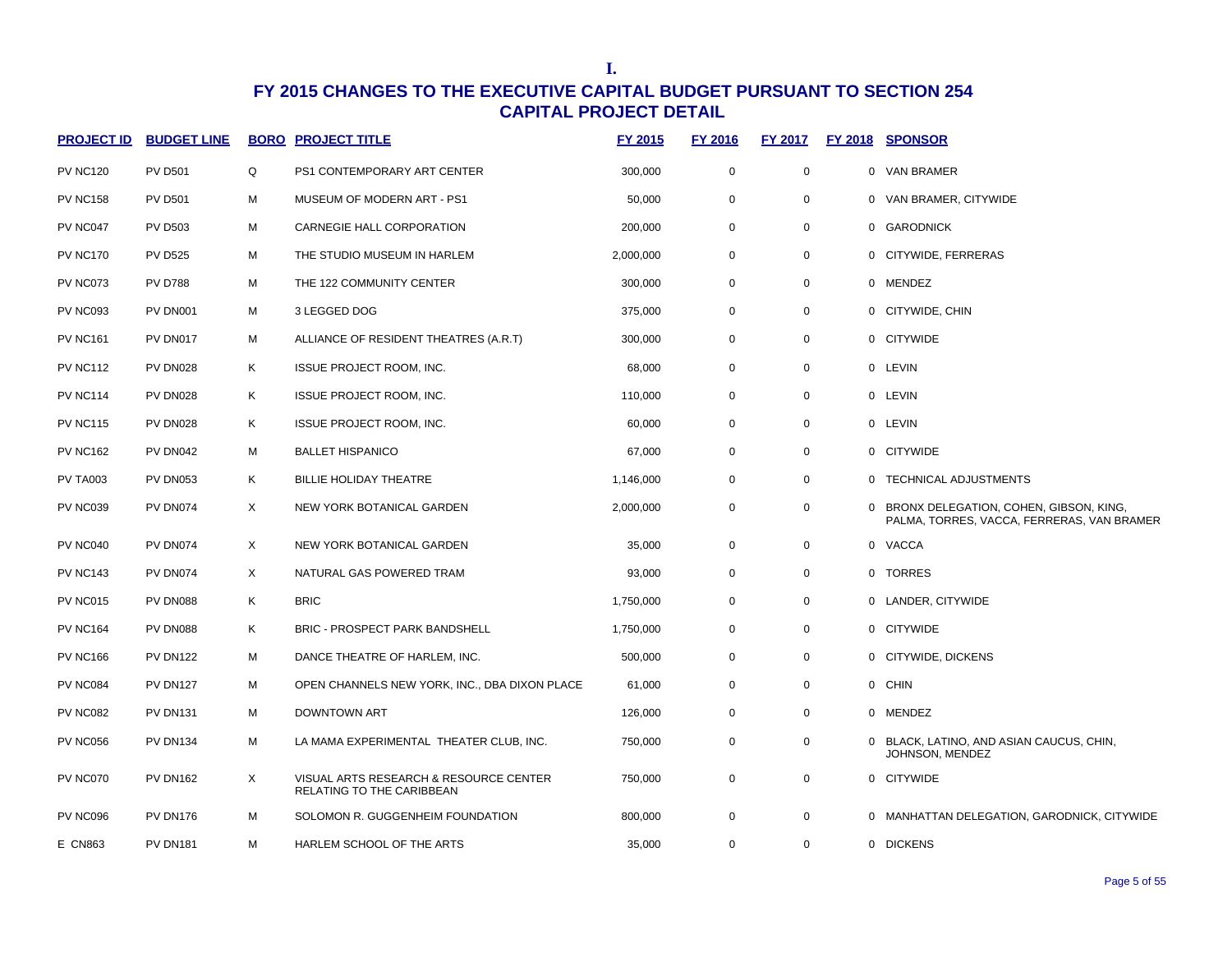| <b>PROJECT ID</b> | <b>BUDGET LINE</b> |   | <b>BORO PROJECT TITLE</b>                                    | FY 2015   | <b>FY 2016</b> | <b>FY 2017</b> | FY 2018 SPONSOR                                                                                        |
|-------------------|--------------------|---|--------------------------------------------------------------|-----------|----------------|----------------|--------------------------------------------------------------------------------------------------------|
| <b>PV NC051</b>   | <b>PV DN181</b>    | M | HARLEM SCHOOL OF THE ARTS                                    | 35,000    | 0              | 0              | 0 DICKENS                                                                                              |
| <b>PV NC081</b>   | <b>PV DN185</b>    | M | HOME FOR CONTEMPORARY THEATRE AND ART                        | 38,000    | $\mathbf 0$    | $\mathbf 0$    | 0 JOHNSON                                                                                              |
| <b>PV NC134</b>   | <b>PV DN195</b>    | M | AN CLAIDHEAMH SOLUIS, INC. D/B/A IRISH ARTS<br><b>CENTER</b> | 5,000,000 | $\mathbf 0$    | $\mathbf 0$    | 0 MANHATTAN DELEGATION, DROMM, JOHNSON, VAN<br>BRAMER, CITYWIDE                                        |
| <b>PV NC085</b>   | <b>PV DN196</b>    | M | THE IRISH REPERTORY THEATRE COMPANY INC.                     | 563,000   | $\mathbf 0$    | $\mathbf 0$    | 0 JOHNSON, CITYWIDE                                                                                    |
| <b>PV NC168</b>   | <b>PV DN196</b>    | М | IRISH REPERTORY THEATRE                                      | 200,000   | 0              | $\mathbf 0$    | 0 CITYWIDE                                                                                             |
| <b>PV NC135</b>   | <b>PV DN198</b>    | Q | <b>ISAMU NOGUCHI FOUNDATION</b>                              | 250,000   | 0              | $\mathbf 0$    | 0 VAN BRAMER, CITYWIDE                                                                                 |
| <b>PV NC169</b>   | <b>PV DN219</b>    | м | MANHATTAN CLASS COMPANY                                      | 750,000   | 0              | $\mathbf 0$    | 0 CITYWIDE                                                                                             |
| <b>PV NC083</b>   | <b>PV DN247</b>    | M | LOWER EAST SIDE TENEMENT MUSEUM                              | 300,000   | 0              | $\mathbf 0$    | 0 JOHNSON, GARODNICK                                                                                   |
| <b>PV NC119</b>   | <b>PV DN250</b>    | M | LOWER MANHATTAN CULTURAL COUNCIL                             | 400,000   | $\mathbf 0$    | $\mathbf 0$    | 0 MANHATTAN DELEGATION, CHIN, CITYWIDE                                                                 |
| <b>PV NC118</b>   | <b>PV DN256</b>    | M | MANHATTAN THEATRE CLUB, INC. NYCC                            | 140,000   | $\mathbf 0$    | $\mathbf 0$    | 0 GARODNICK                                                                                            |
| <b>PV NC086</b>   | <b>PV DN258</b>    | K | <b>MARK MORRIS</b>                                           | 250,000   | $\mathbf 0$    | $\mathbf 0$    | 0 CITYWIDE, CUMBO                                                                                      |
| <b>PV NC065</b>   | <b>PV DN266</b>    | X | MIND-BUILDERS CREATIVE ARTS CENTER                           | 635,000   | $\mathbf 0$    | $\mathbf 0$    | 0 BRONX DELEGATION, KING                                                                               |
| <b>PV NC099</b>   | <b>PV DN304</b>    | M | NEW YORK HISTORICAL SOCIETY                                  | 50,000    | $\mathbf 0$    | $\mathbf 0$    | 0 ROSENTHAL                                                                                            |
| <b>PV NC061</b>   | <b>PV DN329</b>    | М | PLAYWRIGHTS HORIZONS INC.                                    | 250,000   | $\mathbf 0$    | $\mathbf 0$    | 0 JOHNSON                                                                                              |
| PV NC076          | <b>PV DN333</b>    | X | PREGONES TOURING PUERTO RICAN THEATRE<br>COLLECTION          | 750,000   | $\mathbf 0$    | $\mathbf 0$    | 0 BLACK, LATINO, AND ASIAN CAUCUS, ARROYO,<br>CABRERA, GIBSON, KING, MENDEZ, PALMA,<br><b>CITYWIDE</b> |
| <b>PV NC020</b>   | <b>PV DN362</b>    | K | ST. ANN'S WAREHOUSE                                          | 2,000,000 | 0              | $\mathbf 0$    | 0 CITYWIDE, LEVIN                                                                                      |
| <b>PV NC116</b>   | <b>PV DN364</b>    | R | ST. GEORGE THEATRE                                           | 86,000    | 0              | $\mathbf 0$    | 0 MATTEO                                                                                               |
| <b>PV NC117</b>   | <b>PV DN364</b>    | R | ST. GEORGE THEATRE                                           | 86,000    | 0              | $\mathbf 0$    | 0 ROSE                                                                                                 |
| <b>PV NC069</b>   | <b>PV DN375</b>    | M | <b>SECOND STAGE THEATRE</b>                                  | 417,000   | 0              | $\mathbf 0$    | 0 CITYWIDE, JOHNSON                                                                                    |
| <b>PV NC064</b>   | <b>PV DN409</b>    | м | SYMPHONY SPACE                                               | 500,000   | 0              | 0              | 0 MANHATTAN DELEGATION, ROSENTHAL                                                                      |
| <b>PV NC121</b>   | <b>PV DN412</b>    | Q | THALIA SPANISH THEATRE INC.                                  | 1,000,000 | 3,000,000      | $\mathbf 0$    | 0 VAN BRAMER, CITYWIDE                                                                                 |
| PV NC094          | <b>PV DN413</b>    | Q | THEATER ET AL, INC.                                          | 250,000   | $\mathbf 0$    | $\mathbf 0$    | 0 VAN BRAMER                                                                                           |
| <b>PV NC104</b>   | <b>PV DN423</b>    | M | <b>JEWISH MUSEUM</b>                                         | 675,000   | $\mathbf 0$    | $\mathbf 0$    | 0 JEWISH CAUCUS, GARODNICK, LEVINE, CITYWIDE                                                           |
| <b>PV NC123</b>   | <b>PV DN430</b>    | Q | <b>WNET</b>                                                  | 524,000   | $\mathbf 0$    | $\mathbf 0$    | 0 CITYWIDE, DROMM, LANDER, VACCA                                                                       |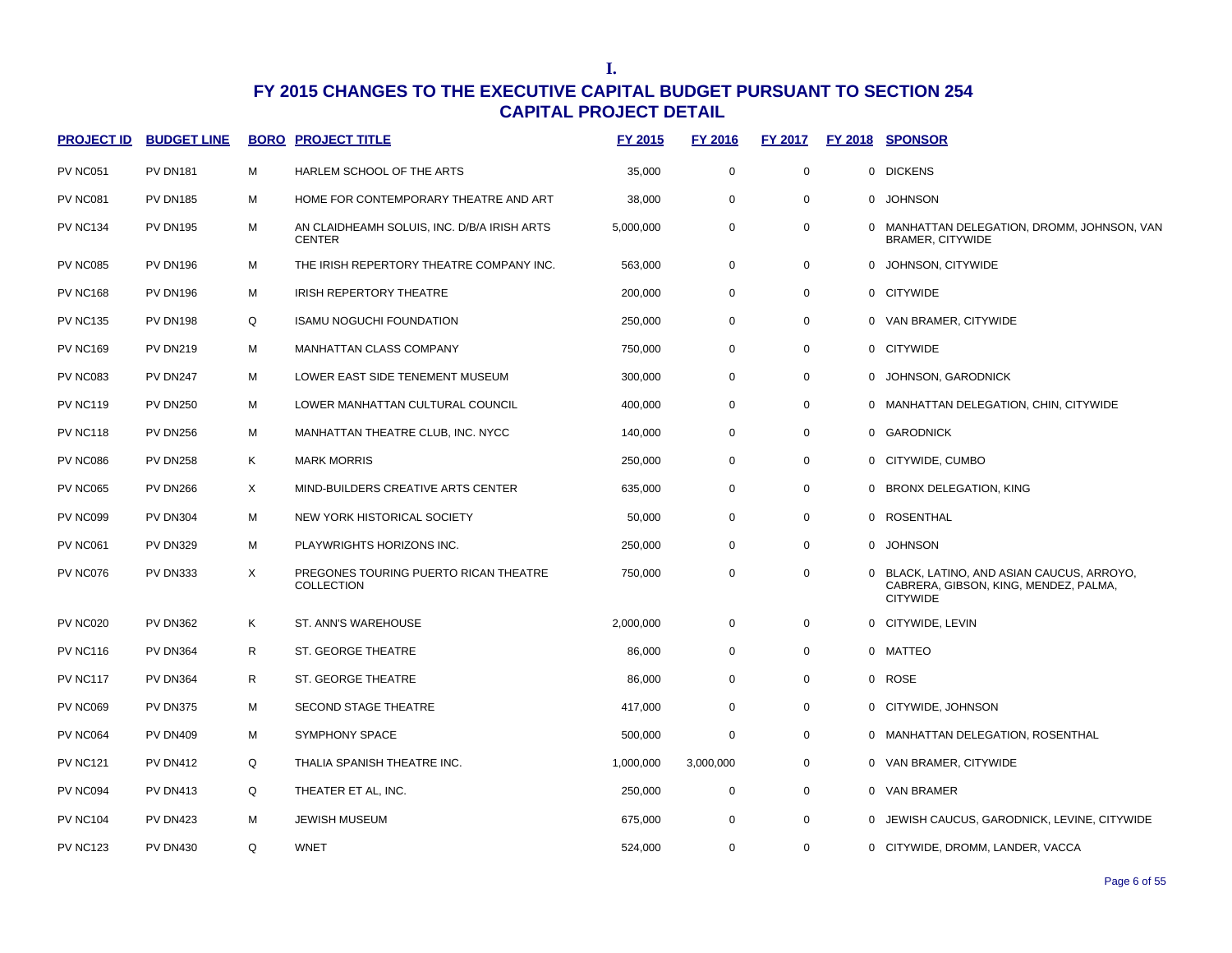| <b>PROJECT ID</b> | <b>BUDGET LINE</b> |   | <b>BORO PROJECT TITLE</b>                                    | <b>FY 2015</b> | <b>FY 2016</b> | <b>FY 2017</b> |              | FY 2018 SPONSOR                                                    |
|-------------------|--------------------|---|--------------------------------------------------------------|----------------|----------------|----------------|--------------|--------------------------------------------------------------------|
| <b>PV NC160</b>   | <b>PV DN463</b>    | м | ABC NO RIO                                                   | 750,000        | 0              | 0              |              | 0 CITYWIDE, JOHNSON                                                |
| <b>PV NC012</b>   | <b>PV DN610</b>    | Κ | BROOKLYN BOTANICAL GARDEN                                    | 8,000,000      | 0              | 0              |              | 0 BROOKLYN DELEGATION                                              |
| <b>PV NC155</b>   | <b>PV DN612</b>    | М | EAST HARLEM ARTS & EDUCATION LDC                             | 553,000        | 0              | 0              | $\mathbf{0}$ | <b>CITYWIDE</b>                                                    |
| <b>PV NC156</b>   | <b>PV DN612</b>    | м | EAST HARLEM ARTS & EDUCATION LDC                             | 75,000         | 0              | $\mathbf 0$    |              | 0 CITYWIDE                                                         |
| PV NC034          | <b>PV DN653</b>    | м | HENRY STREET SETTLEMENT                                      | 500,000        | 0              | 0              | $\mathbf{0}$ | CHIN, MENDEZ                                                       |
| <b>PV NC029</b>   | <b>PV DN654</b>    | Κ | BEDFORD STUYVESANT RESTORATION<br><b>CORPORATION</b>         | 338,000        | 0              | 0              |              | 0 CORNEGY                                                          |
| <b>PV NC030</b>   | <b>PV DN654</b>    | Κ | BEDFORD-STUYVESANT RESTORATION<br>CORPORATION                | 572,000        | 0              | 0              | $\mathbf{0}$ | <b>CORNEGY</b>                                                     |
| <b>PV NC032</b>   | <b>PV DN654</b>    | Κ | BEDFORD STUYVESANT RESTORATION<br><b>CORPORATION</b>         | 342,000        | 0              | 0              | $\mathbf{0}$ | <b>CORNEGY</b>                                                     |
| <b>PV NC145</b>   | <b>PV DN655</b>    | Q | COLONIAL FARMHOUSE RESTORATION SOCIETY OF<br>BELLEROSE, INC. | 38,000         | 0              | 0              |              | 0 WEPRIN                                                           |
| <b>PV NC132</b>   | PV DN669           | М | NUYORICAN POETS CAFE                                         | 500,000        | 0              | $\mathbf 0$    | $\mathbf{0}$ | CITYWIDE, CHIN, MENDEZ                                             |
| <b>PV NC075</b>   | PV DN677           | X | BRONX RIVER ART CENTER, INC.                                 | 600,000        | 0              | $\mathbf 0$    |              | 0 CITYWIDE, VACCA, TORRES                                          |
| <b>PV NC055</b>   | <b>PV DN678</b>    | X | BRONX COUNCIL ON THE ARTS                                    | 300,000        | 0              | 0              |              | 0 BRONX DELEGATION, COHEN, KING, VACCA,<br>ARROYO, PALMA, CITYWIDE |
| <b>PV NC028</b>   | <b>PV DN680</b>    | Κ | MUSEUM OF CONTEMPORARY AFRICAN DIASPORAN<br><b>ARTS</b>      | 1,400,000      | 0              | 0              |              | 0 CUMBO                                                            |
| <b>PV NC025</b>   | PV DN694           | X | SOCIETY OF THE EDUCATIONAL ARTS, INC. (SEA)                  | 87,000         | 0              | 0              | 0            | CITYWIDE, GIBSON, ARROYO, REYNOSO, DICKENS,<br><b>PALMA</b>        |
| <b>PV NC138</b>   | <b>PV DN726</b>    | Κ | PROTEUS GOWANUS INTERDISCIPLINARY GALLERY,<br>INC.           | 150,000        | 0              | 0              |              | 0 LANDER                                                           |
| PV NC074          | <b>PV DN729</b>    | М | <b>BROADWAY HOUSING COMMUNITIES</b>                          | 200,000        | 0              | 0              |              | 0 MANHATTAN DELEGATION, CITYWIDE                                   |
| <b>PV NC038</b>   | PV DN737           | м | MANHATTAN SCHOOL OF MUSIC                                    | 500,000        | 0              | $\mathbf 0$    |              | 0 LEVINE, CITYWIDE                                                 |
| <b>PV NC062</b>   | <b>PV DN743</b>    | М | THE PALEY CENTER FOR MEDIA                                   | 100,000        | 0              | $\mathbf 0$    | $\mathbf{0}$ | <b>GARODNICK</b>                                                   |
| <b>PV NC133</b>   | <b>PV DN760</b>    | Κ | <b>ST. NICKS ALLIANCE</b>                                    | 500,000        | 0              | $\mathbf 0$    |              | 0 CITYWIDE, REYNOSO, LEVIN                                         |
| <b>PV NC027</b>   | <b>PV DN784</b>    | Κ | <b>GREENWOOD HISTORIC FUND</b>                               | 1,000,000      | 0              | 0              | $\mathbf{0}$ | BROOKLYN DELEGATION, MENCHACA, CITYWIDE                            |
| <b>PV NC128</b>   | <b>PV DN789</b>    | м | THE TOWN HALL FOUNDATION, INC.                               | 35,000         | 0              | 0              | $\mathbf{0}$ | <b>GARODNICK</b>                                                   |
| <b>PV TA004</b>   | <b>PV DN790</b>    | M | NEW YORK CLASSICAL THEATER                                   | 116,000        | $\mathbf 0$    | $\mathbf 0$    |              | 0 TECHNICAL ADJUSTMENTS                                            |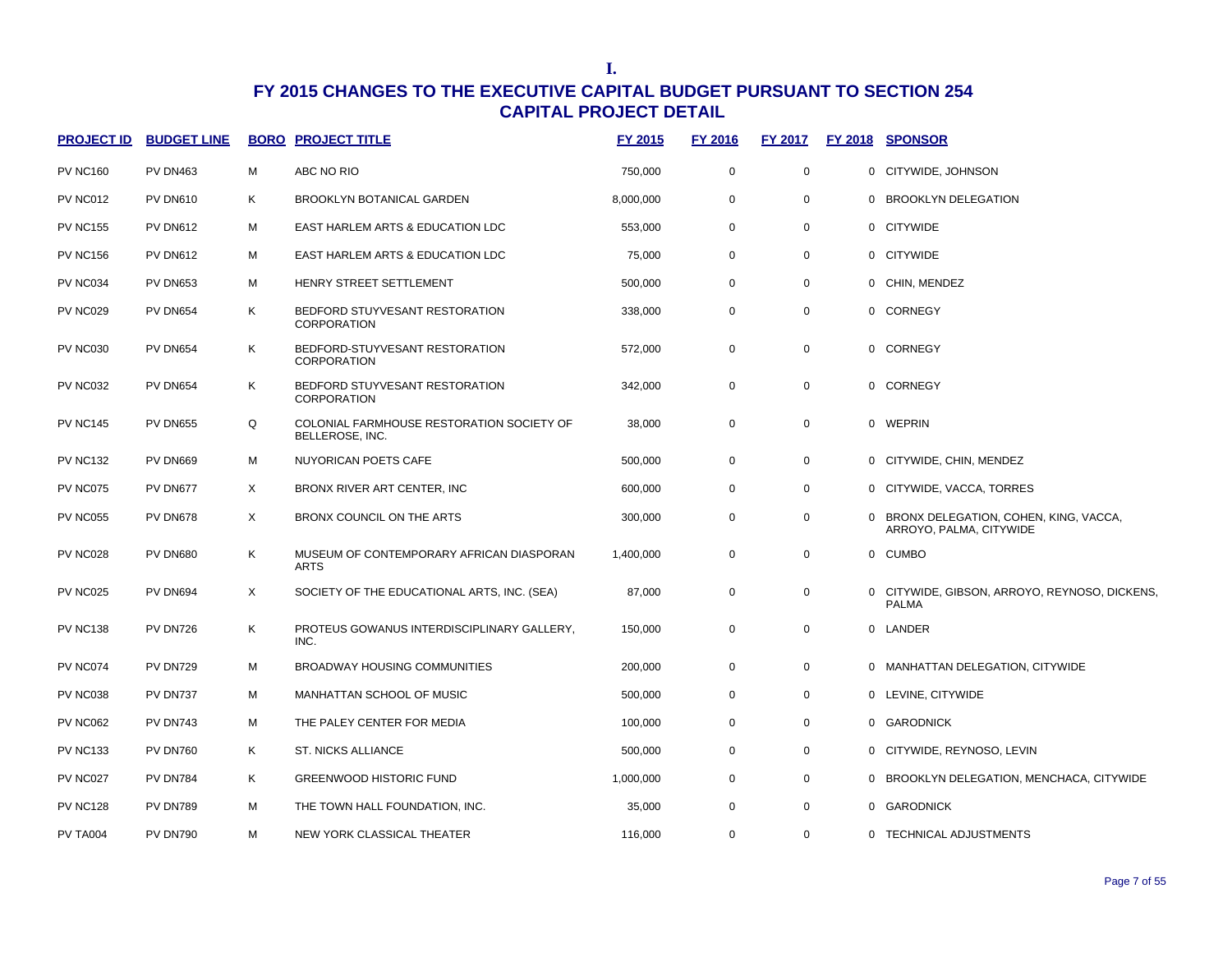| <b>PROJECT ID</b> | <b>BUDGET LINE</b>                         |   | <b>BORO PROJECT TITLE</b>                              | FY 2015    | <b>FY 2016</b> | <b>FY 2017</b> | <b>FY 2018</b> | <b>SPONSOR</b>          |
|-------------------|--------------------------------------------|---|--------------------------------------------------------|------------|----------------|----------------|----------------|-------------------------|
| <b>PV NC053</b>   | PV DN794                                   | M | AMERICAS SOCIETY. INC.                                 | 140,000    | 0              | 0              |                | 0 GARODNICK             |
| <b>PV NC089</b>   | <b>PV DN831</b>                            | м | <b>GINA GIBNEY DANCE</b>                               | 96,000     | 0              | 0              |                | 0 CHIN                  |
| <b>PV NC090</b>   | <b>PV DN831</b>                            | м | GINA GIBNEY DANCE, INC.                                | 250,000    | 0              | 0              |                | 0 CITYWIDE              |
| <b>PV NC167</b>   | <b>PV DN831</b>                            | м | <b>GINA GIBNEY - LIGHTING SYSTEM</b>                   | 100,000    | 0              | 0              |                | 0 CITYWIDE              |
| <b>PV TA002</b>   | PV DN836                                   | M | UPPER MANHANTTAN EMPOWERMENT ZONE<br>(UMEZ) - MART 125 | 2,500,000  | 0              | $\mathbf 0$    |                | 0 TECHNICAL ADJUSTMENTS |
| PV NC078          | <b>PV DN844</b>                            | M | TADA! THEATER AND DANCE ALLIANCE INC.                  | 75.000     | 0              | 0              |                | 0 GARODNICK             |
|                   | TOTALS FOR CULTURAL AFFAIRS (105 PROJECTS) |   |                                                        | 70.946.000 | 3,000,000      | 0              | 0              |                         |

| <b>ECONOMIC DEVELOPMENT</b> |                 |          |                                                          |           |             |   |                                                              |  |  |
|-----------------------------|-----------------|----------|----------------------------------------------------------|-----------|-------------|---|--------------------------------------------------------------|--|--|
| ED CN005                    | <b>ED D075</b>  | M        | ECONOMIC DEVELOPMENT CORPORATION                         | 500,000   | 0           | 0 | 0 GARODNICK                                                  |  |  |
| ED CN006                    | <b>ED D075</b>  | X        | HUNTS POINT MEAT MARKET                                  | 650,000   | $\mathbf 0$ | 0 | 0 CITYWIDE                                                   |  |  |
| ED CN007                    | <b>ED D075</b>  | X        | HUNTS POINT MEAT MARKET                                  | 185,000   | $\mathbf 0$ | 0 | 0 CITYWIDE, KING, CABRERA, BRONX DELEGATION                  |  |  |
| ED CN009                    | <b>ED D075</b>  | М        | NEW YORK CITY AIDS MEMORIAL, INC.                        | 500,000   | 0           | 0 | 0 JOHNSON, CITYWIDE                                          |  |  |
| ED NC014                    | <b>ED D075</b>  | $\times$ | HUNTS POINT MEAT MARKET                                  | 2,500,000 | $\mathbf 0$ | 0 | 0 BRONX DELEGATION, KING, GIBSON, ARROYO,<br>PALMA, CITYWIDE |  |  |
| ED NC035                    | <b>ED D075</b>  | М        | <b>DYCKMAN PIER</b>                                      | 500,000   | $\mathbf 0$ | 0 | 0 RODRIGUEZ                                                  |  |  |
| ED NC037                    | <b>ED D075</b>  | М        | <b>LA MARQUETA</b>                                       | 3,000,000 | $\mathbf 0$ | 0 | 0 CITYWIDE                                                   |  |  |
| P CN225                     | <b>ED D075</b>  | М        | 125TH & PARK AVE - EDC PUBLIC REALM PROJECT              | 1,000,000 | 0           | 0 | 0 CITYWIDE                                                   |  |  |
| ED CN002                    | ED D319         | K.       | <b>BROOKLYN NAVY YARD</b>                                | 1,500,000 | 0           | 0 | 0 CITYWIDE, LEVIN, CUMBO, LANDER                             |  |  |
| ED CN003                    | ED D319         | K.       | BROOKLYN NAVY YARD                                       | 2,700,000 | $\mathbf 0$ | 0 | 0 LEVIN, CITYWIDE                                            |  |  |
| ED NC036                    | ED D319         | K.       | BROOKLYN NAVY YARD DEVELOPMENT<br>CORPORATION            | 200,000   | $\mathbf 0$ | 0 | 0 LEVIN                                                      |  |  |
| ED NC022                    | <b>ED D384</b>  | X        | JEROME/GUN HILL BID                                      | 60,000    | 0           | 0 | 0 COHEN                                                      |  |  |
| ED NC018                    | <b>ED DN160</b> | X        | FOOD BANK FOR NEW YORK CITY, FOOD FOR<br><b>SURVIVAL</b> | 281,000   | $\mathbf 0$ | 0 | 0 PALMA                                                      |  |  |
| ED NC009                    | ED DN631        | Q        | MAKE THE ROAD NY                                         | 277,000   | $\mathbf 0$ | 0 | 0 FERRERAS                                                   |  |  |
| ED NC028                    | ED DN760        | K        | ST. NICKS ALLIANCE CORP.                                 | 144,000   | $\mathbf 0$ | 0 | 0 LEVIN                                                      |  |  |
| <b>ED TA002</b>             | <b>ED DN841</b> | М        | AMBER CHARTER SCHOOL                                     | 548,000   | $\mathbf 0$ | 0 | 0 TECHNICAL ADJUSTMENTS                                      |  |  |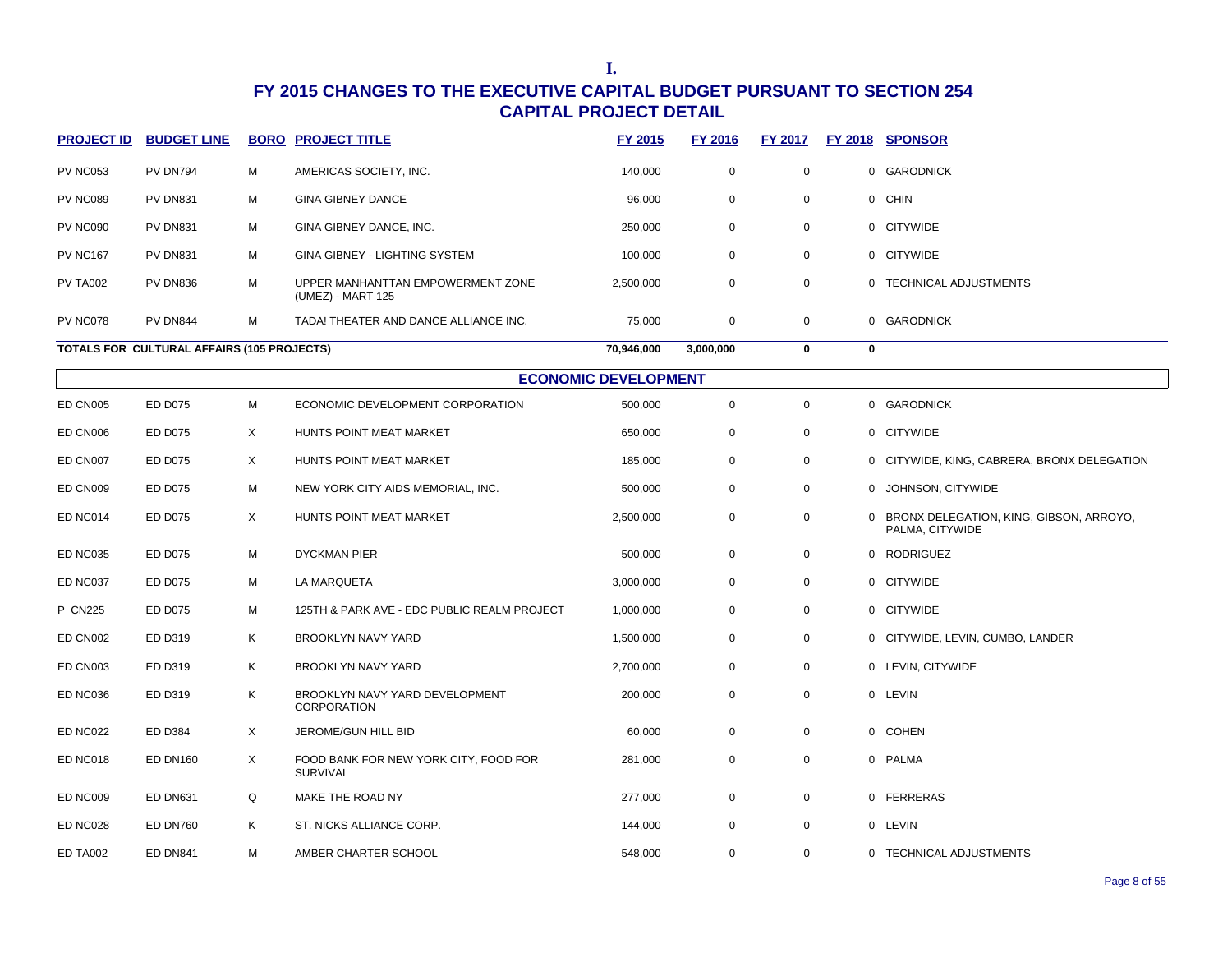| <b>PROJECT ID</b> | <b>BUDGET LINE</b>                            |          | <b>BORO PROJECT TITLE</b>                                   | FY 2015          | <b>FY 2016</b> | <b>FY 2017</b> |             | FY 2018 SPONSOR |
|-------------------|-----------------------------------------------|----------|-------------------------------------------------------------|------------------|----------------|----------------|-------------|-----------------|
|                   | TOTALS FOR ECONOMIC DEVELOPMENT (16 PROJECTS) |          |                                                             | 14,545,000       | 0              | $\bf{0}$       | $\mathbf 0$ |                 |
|                   |                                               |          |                                                             | <b>EDUCATION</b> |                |                |             |                 |
| E CN001           | E D001                                        | Κ        | <b>DOE</b>                                                  | 70,000           | 0              | 0              |             | 0 LEVIN         |
| E CN002           | E D001                                        | Q        | <b>PS/MS 268</b>                                            | 105,000          | 0              | 0              |             | 0 MILLER        |
| E CN003           | E D001                                        | Κ        | 13K003                                                      | 170,000          | 0              | 0              |             | 0 CORNEGY       |
| E CN004           | E D001                                        | Κ        | 735K BROOKLYN SCHOOL FOR CAREER<br><b>DEVELOPMENT</b>       | 250,000          | $\pmb{0}$      | 0              |             | 0 CUMBO         |
| E CN005           | E D001                                        | Q        | 75Q @ PS 254                                                | 100,000          | 0              | $\pmb{0}$      |             | 0 ULRICH        |
| E CN006           | E D001                                        | Κ        | ABRAHAM LINCOLN HS ARI HOOGENBOOM                           | 55,000           | 0              | 0              |             | 0 TREYGER       |
| E CN007           | E D001                                        | Q        | ACADEMY OF MEDICAL TECHNOLOGY                               | 100,000          | 0              | 0              |             | 0 RICHARDS      |
| E CN008           | E D001                                        | М        | ALFRED E. SMITH SCHOOL PS 163                               | 85,000           | $\mathbf 0$    | 0              |             | 0 LEVINE        |
| E CN009           | E D001                                        | X        | ANTONIA PANTOJA PREP ACADEMY                                | 150,000          | $\mathbf 0$    | $\mathbf 0$    |             | 0 PALMA         |
| E CN012           | E D001                                        | Q        | AUGUST MARTIN HIGH SCHOOL                                   | 200,000          | $\mathbf 0$    | 0              |             | 0 WILLS         |
| E CN014           | E D001                                        | M        | BARD HS EARLY COLLEGE                                       | 250,000          | 0              | 0              |             | 0 MENDEZ        |
| E CN015           | E D001                                        | M        | BARUCH COLLEGE CAMPUS HIGH SCHOOL                           | 75,000           | $\mathbf 0$    | 0              |             | 0 GARODNICK     |
| E CN017           | E D001                                        | M        | BAYARD RUSTIN EDUCATIONAL COMPLEX                           | 93,000           | 0              | 0              |             | 0 JOHNSON       |
| E CN018           | E D001                                        | Q        | <b>BAYSIDE HIGH SCHOOL</b>                                  | 155,000          | $\mathbf 0$    | 0              |             | 0 VALLONE       |
| E CN019           | E D001                                        | Q        | BEACH CHANNEL HIGH SCHOOL CAMPUS                            | 100,000          | 0              | 0              |             | 0 ULRICH        |
| E CN020           | E D001                                        | Q        | BENJAMIN N. CARDOZO HIGH SCHOOL                             | 40,000           | 0              | 0              |             | 0 WEPRIN        |
| E CN021           | E D001                                        | Κ        | BKLYN SCHOOL FOR MATH/RESEARCH AT<br><b>BUSHWICK CAMPUS</b> | 100,000          | 0              | 0              |             | 0 ESPINAL       |
| E CN022           | E D001                                        | M        | BOOKER T. WASHINGTON SCHOOL PS054                           | 123,000          | $\mathbf 0$    | 0              |             | 0 LEVINE        |
| E CN023           | E D001                                        | X        | BRONX ACADEMY HEALTH CAREERS                                | 320,000          | $\pmb{0}$      | $\mathbf 0$    |             | 0 KING          |
| E CN024           | E D001                                        | X        | BRONX CHARTER SCHOOL FOR BETTER LEARNING                    | 150,000          | 0              | 0              |             | 0 KING          |
| E CN025           | E D001                                        | Χ        | BRONX COMPASS HIGH SCHOOL                                   | 40,000           | $\mathbf 0$    | 0              |             | 0 PALMA         |
| <b>E CN026</b>    | E D001                                        | $\times$ | <b>BRONX GUILD H.S</b>                                      | 106,000          | $\Omega$       | $\Omega$       |             | 0 PALMA         |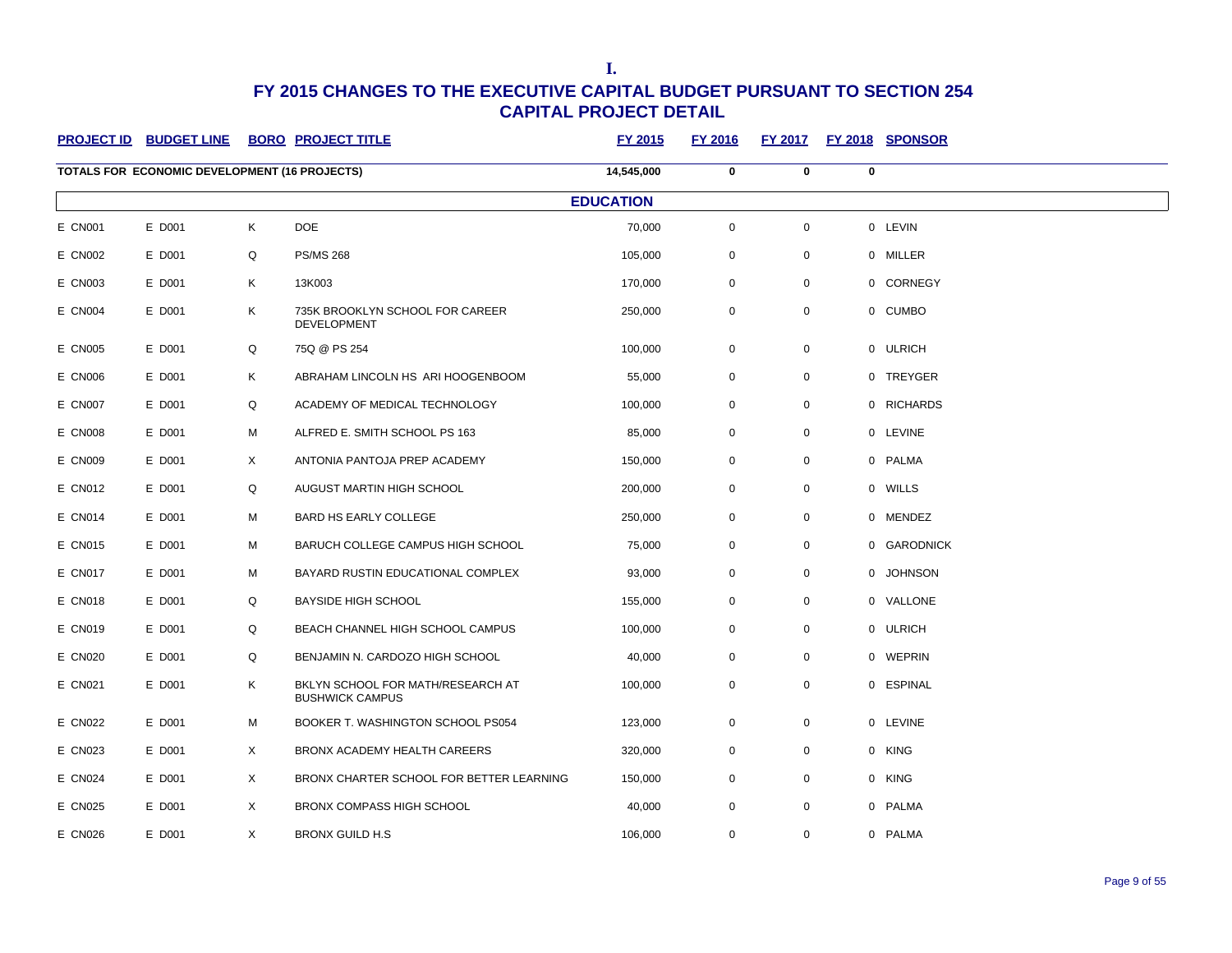| <b>PROJECT ID</b> | <b>BUDGET LINE</b> |   | <b>BORO PROJECT TITLE</b>                                   | <b>FY 2015</b> | <b>FY 2016</b> | <b>FY 2017</b> | <b>FY 2018</b> | <b>SPONSOR</b>    |
|-------------------|--------------------|---|-------------------------------------------------------------|----------------|----------------|----------------|----------------|-------------------|
| <b>E CN030</b>    | E D001             | K | <b>BROOKLYN TECH</b>                                        | 200,000        | $\mathbf 0$    | $\mathbf 0$    | 0              | <b>CUMBO</b>      |
| <b>E CN032</b>    | E D001             | M | <b>CASTLE BRIDGE</b>                                        | 50,000         | $\mathbf 0$    | $\mathbf 0$    | 0              | <b>RODRIGUEZ</b>  |
| E CN033           | E D001             | K | CHARLES A. DORSEY SCHOOL/P.S. 67                            | 125,000        | $\mathbf 0$    | $\Omega$       | 0              | <b>CUMBO</b>      |
| <b>E CN034</b>    | E D001             | M | CITY-AS-SCHOOL HIGH SCHOOL                                  | 100,000        | $\mathbf 0$    | $\mathbf 0$    | 0              | <b>JOHNSON</b>    |
| <b>E CN035</b>    | E D001             | X | CLAREMONT INTERNATIONAL HIGH SCHOOL                         | 35,000         | $\mathbf 0$    | $\mathbf 0$    | 0              | <b>GIBSON</b>     |
| <b>E CN036</b>    | E D001             | M | COLUMBIA SCHOOL FOR MATH, SCIENCE AND<br><b>ENGINEERING</b> | 150,000        | 0              | 0              | 0              | LEVINE            |
| <b>E CN037</b>    | E D001             | Κ | D39 SCHOOL TECHNOLOGY                                       | 910,000        | $\mathbf 0$    | $\Omega$       | 0              | LANDER            |
| <b>E CN038</b>    | E D001             | Q | ACADEMY FOR CAREERS IN TELEVISION AND FILM                  | 35,000         | $\mathbf 0$    | $\Omega$       |                | 0 VAN BRAMER      |
| <b>E CN039</b>    | E D001             | Q | ACADEMY OF AMERICAN STUDIES                                 | 35,000         | $\mathbf 0$    | $\mathbf 0$    | 0              | <b>VAN BRAMER</b> |
| E CN041           | E D001             | Q | AVIATION CAREER & TECHNICAL EDUCATION HIGH<br><b>SCHOOL</b> | 50,000         | 0              | $\Omega$       | $\mathbf{0}$   | VAN BRAMER        |
| <b>E CN042</b>    | E D001             | Q | BACCALAUREATE SCHOOL FOR GLOBAL EDUCATION                   | 35,000         | $\mathbf 0$    | $\Omega$       | 0              | <b>VAN BRAMER</b> |
| E CN043           | E D001             | Q | BARD HIGH SCHOOL EARLY COLLEGE QUEENS                       | 35,000         | 0              | $\Omega$       | $\Omega$       | <b>VAN BRAMER</b> |
| E CN044           | E D001             | M | CASCADES HIGH SCHOOL                                        | 100,000        | $\mathbf 0$    | $\mathbf 0$    | 0              | <b>CHIN</b>       |
| <b>E CN045</b>    | E D001             | м | EMMA LAZARUS HIGH SCHOOL                                    | 60,000         | $\mathbf 0$    | 0              | 0              | <b>CHIN</b>       |
| <b>E CN047</b>    | E D001             | Q | FRANK SINATRA SCHOOL OF THE ARTS HIGH<br><b>SCHOOL</b>      | 35,000         | $\mathbf 0$    | $\mathbf 0$    | $\mathbf{0}$   | <b>VAN BRAMER</b> |
| <b>E CN048</b>    | E D001             | Q | HIGH SCHOOL OF APPLIED COMMUNICATION                        | 35,000         | $\mathbf 0$    | $\mathbf 0$    | 0              | <b>VAN BRAMER</b> |
| <b>E CN049</b>    | E D001             | Q | HUNTERS POINT COMMUNITY MIDDLE SCHOOL                       | 35,000         | $\mathbf 0$    | $\mathbf 0$    |                | 0 VAN BRAMER      |
| <b>E CN050</b>    | E D001             | Q | I.S. 125 THOM J. MCCANN WOODSIDE                            | 75,000         | $\mathbf 0$    | $\Omega$       | $\Omega$       | <b>VAN BRAMER</b> |
| E CN051           | E D001             | Q | I.S. 204 OLIVER W. HOLMES                                   | 75,000         | $\mathbf 0$    | 0              | $\mathbf{0}$   | VAN BRAMER        |
| <b>E CN052</b>    | E D001             | Q | INFORMATION TECHNOLOGY HIGH SCHOOL                          | 50,000         | $\mathbf 0$    | $\mathbf 0$    | 0              | <b>VAN BRAMER</b> |
| E CN053           | E D001             | м | LOWER EAST SIDE PREPARATORY HIGH SCHOOL                     | 50,000         | $\mathbf 0$    | $\mathbf 0$    | 0              | <b>CHIN</b>       |
| <b>E CN054</b>    | E D001             | М | LOWER MANHATTAN ARTS ACADEMY                                | 60,000         | $\mathbf 0$    | $\mathbf 0$    | 0              | <b>CHIN</b>       |
| <b>E CN055</b>    | E D001             | М | LOWER MANHATTAN COMMUNITY MIDDLE SCHOOL                     | 50,000         | $\mathbf 0$    | $\Omega$       | $\Omega$       | <b>CHIN</b>       |
| <b>E CN056</b>    | E D001             | М | MS 131                                                      | 60,000         | 0              | 0              | 0              | <b>CHIN</b>       |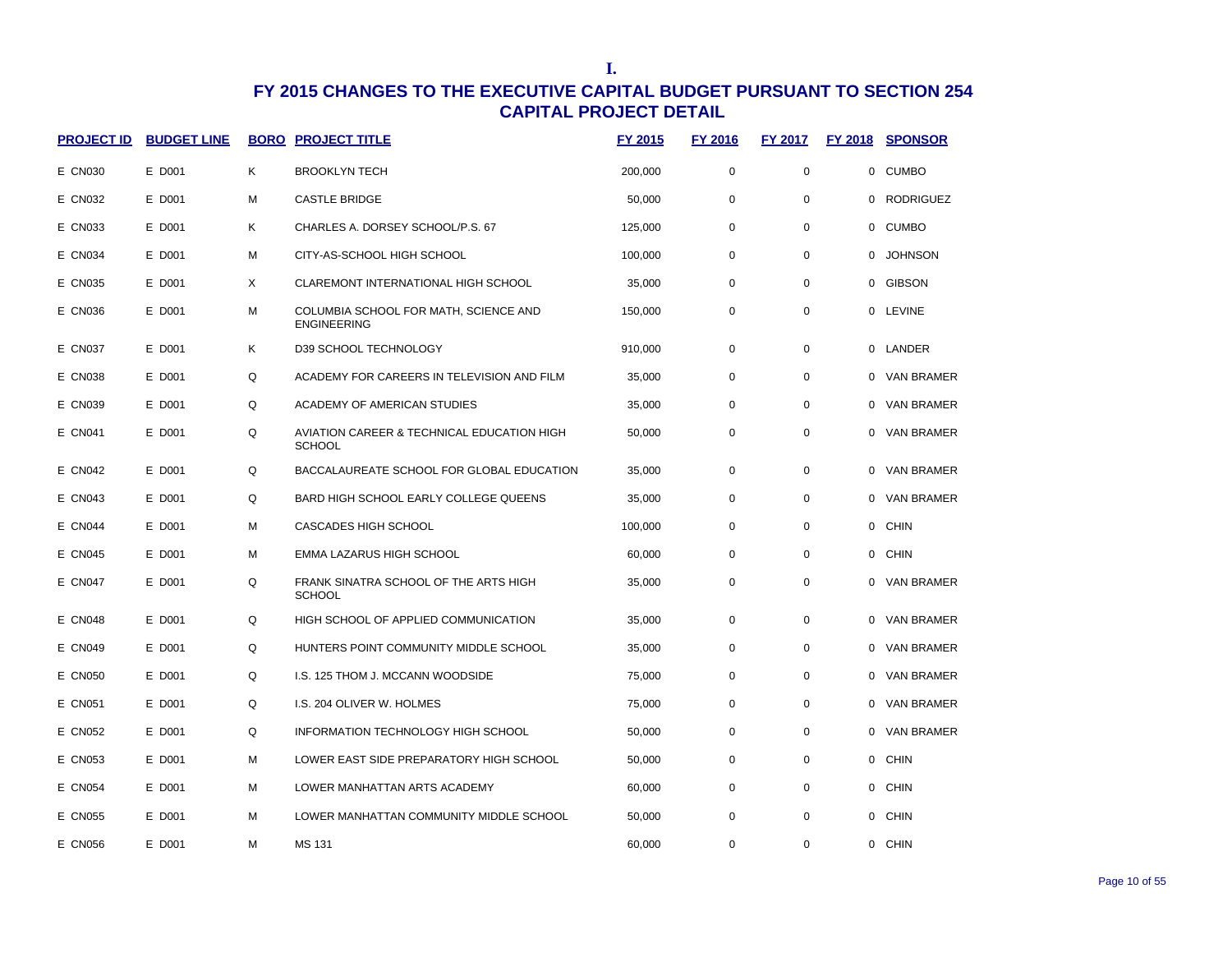| <b>PROJECT ID</b> | <b>BUDGET LINE</b> |   | <b>BORO PROJECT TITLE</b>                   | FY 2015 | <b>FY 2016</b>   | <b>FY 2017</b> | FY 2018 SPONSOR |
|-------------------|--------------------|---|---------------------------------------------|---------|------------------|----------------|-----------------|
| <b>E CN057</b>    | E D001             | M | <b>MURRY BERGTRAUM</b>                      | 60,000  | $\boldsymbol{0}$ | $\pmb{0}$      | 0 CHIN          |
| <b>E CN058</b>    | E D001             | M | NEW DESIGN HIGH SCHOOL                      | 60,000  | 0                | $\pmb{0}$      | 0 CHIN          |
| <b>E CN059</b>    | E D001             | Q | NEWCOMERS HIGH SCHOOL                       | 50,000  | 0                | 0              | 0 VAN BRAMER    |
| E CN060           | E D001             | Q | P.S. 011 KATHRYN PHELAN                     | 75,000  | 0                | 0              | 0 VAN BRAMER    |
| <b>E CN061</b>    | E D001             | Q | P.S. 012 JAMES B. COLGATE                   | 75,000  | 0                | 0              | 0 VAN BRAMER    |
| E CN062           | E D001             | Q | P.S. 076 WILLIAM HALLET                     | 50,000  | 0                | 0              | 0 VAN BRAMER    |
| E CN063           | E D001             | Q | P.S. 111 JACOB BLACKWELL                    | 75,000  | 0                | 0              | 0 VAN BRAMER    |
| E CN064           | E D001             | Q | P.S. 112 DUTCH KILLS                        | 50,000  | 0                | $\pmb{0}$      | 0 VAN BRAMER    |
| <b>E CN065</b>    | E D001             | M | P.S. 126                                    | 60,000  | 0                | 0              | 0 CHIN          |
| E CN066           | E D001             | M | P.S. 130                                    | 50,000  | 0                | 0              | 0 CHIN          |
| <b>E CN067</b>    | E D001             | M | P.S. 137                                    | 60,000  | $\mathbf 0$      | 0              | 0 CHIN          |
| E CN068           | E D001             | м | P.S. 142                                    | 40,000  | 0                | $\pmb{0}$      | 0 CHIN          |
| E CN069           | E D001             | Q | P.S. 150 QUEENS                             | 75,000  | 0                | 0              | 0 VAN BRAMER    |
| E CN070           | E D001             | Q | P.S. 152 GWENDOLINE N. ALLEYNE SCHOOL       | 55,000  | 0                | 0              | 0 VAN BRAMER    |
| E CN071           | E D001             | Q | P.S. 166 HENRY GRADSTEIN                    | 50,000  | 0                | 0              | 0 VAN BRAMER    |
| <b>E CN072</b>    | E D001             | M | P.S. 184                                    | 100,000 | 0                | 0              | 0 CHIN          |
| E CN073           | E D001             | Q | P.S. 199 MAURICE A. FITZGERALD              | 50,000  | 0                | 0              | 0 VAN BRAMER    |
| <b>E CN074</b>    | E D001             | М | P.S. 20 THE ANNA SILVER SCHOOL              | 60,000  | 0                | 0              | 0 CHIN          |
| <b>E CN075</b>    | E D001             | M | P.S. 234                                    | 60,000  | 0                | $\pmb{0}$      | 0 CHIN          |
| <b>E CN076</b>    | E D001             | M | P.S. 276 BATTERY PARK CITY SCHOOL           | 50,000  | 0                | 0              | 0 CHIN          |
| E CN077           | E D001             | M | P.S. 89                                     | 60,000  | 0                | $\pmb{0}$      | 0 CHIN          |
| E CN078           | E D001             | M | P.S. 94 AT 55 BATTERY PLACE                 | 50,000  | $\mathbf 0$      | 0              | 0 CHIN          |
| E CN079           | E D001             | Q | P.S./I.S. 78Q                               | 50,000  | 0                | 0              | 0 VAN BRAMER    |
| <b>E CN081</b>    | E D001             | Q | QUEENS VOCATIONAL AND TECHNICAL HIGH SCHOOL | 50,000  | 0                | 0              | 0 VAN BRAMER    |
| E CN082           | E D001             | M | RICHARD R. GREEN HIGH SCHOOL - TECHNOLOGY   | 60,000  | 0                | 0              | 0 CHIN          |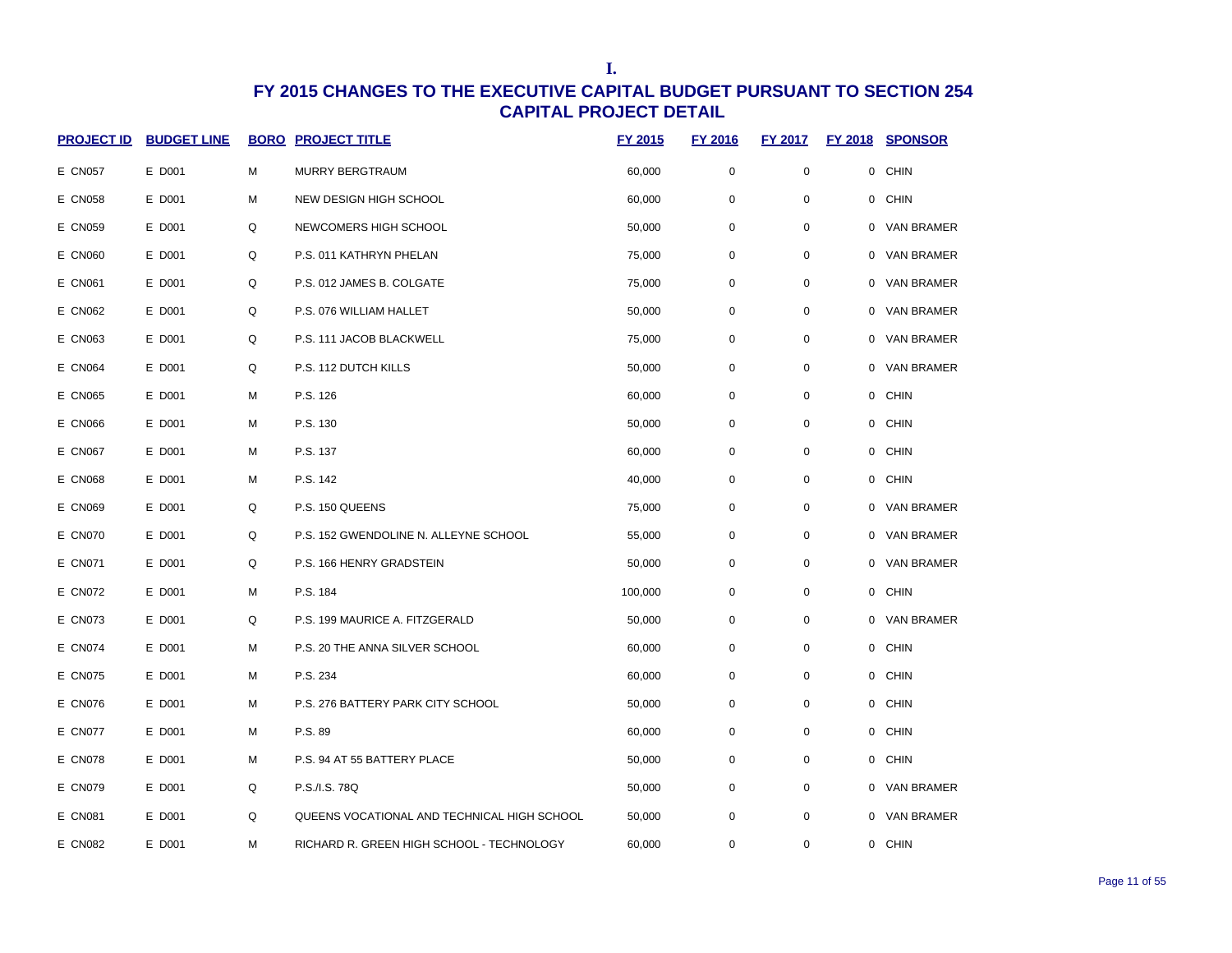| <b>PROJECT ID</b> | <b>BUDGET LINE</b> |   | <b>BORO PROJECT TITLE</b>                                | <b>FY 2015</b> | <b>FY 2016</b> | <b>FY 2017</b> | FY 2018      | <b>SPONSOR</b>    |
|-------------------|--------------------|---|----------------------------------------------------------|----------------|----------------|----------------|--------------|-------------------|
| <b>E CN083</b>    | E D001             | Q | ROBERT F. WAGNER SECONDARY SCHOOL                        | 35,000         | $\mathbf 0$    | $\mathbf 0$    | $\mathbf 0$  | <b>VAN BRAMER</b> |
| <b>E CN084</b>    | E D001             | м | <b>SCHOOL FOR GLOBAL LEADERS</b>                         | 90,000         | $\mathbf 0$    | $\mathbf 0$    | $\mathbf 0$  | <b>CHIN</b>       |
| <b>E CN085</b>    | E D001             | M | STUYVESANT HIGH SCHOOL                                   | 150,000        | 0              | $\mathbf 0$    | 0            | <b>CHIN</b>       |
| E CN086           | E D001             | M | UNIVERSITY ASSEMBLY ACADEMY OF GOVERNMENT<br>AND LAW     | 50,000         | 0              | $\mathbf 0$    | 0            | <b>CHIN</b>       |
| E CN087           | E D001             | M | UNIVERSITY NEIGHBORHOOD HIGH SCHOOL                      | 100,000        | $\mathbf 0$    | $\mathbf 0$    | 0            | <b>CHIN</b>       |
| <b>E CN088</b>    | E D001             | Q | WILLIAM CULLEN BRYANT HIGH SCHOOL                        | 35,000         | 0              | $\mathbf 0$    | 0            | <b>VAN BRAMER</b> |
| <b>E CN090</b>    | E D001             | Q | P.S. 019 MARINO JEANET (Q019)                            | 60,000         | 0              | 0              | $\mathbf 0$  | <b>FERRERAS</b>   |
| <b>E CN092</b>    | E D001             | Q | P.S. 143 LOUIS ARMSTRONG (Q143)                          | 60,000         | 0              | 0              | 0            | <b>FERRERAS</b>   |
| E CN093           | E D001             | Q | P.S. 228 EARLY CHILDHOOD MAGNET SCHOOL OF<br>ARTS (Q228) | 60,000         | 0              | $\mathbf 0$    | 0            | <b>FERRERAS</b>   |
| <b>E CN094</b>    | E D001             | Q | PIONEER ACADEMY (Q307)                                   | 60,000         | $\mathsf 0$    | $\mathbf 0$    | $\mathbf 0$  | <b>FERRERAS</b>   |
| <b>E CN097</b>    | E D001             | Q | EAST ELMHURST COMMUNITY SCHOOL                           | 60,000         | $\mathbf 0$    | 0              |              | 0 FERRERAS        |
| E CN100           | E D001             | Q | I.S. 61 - LEONARDO DA VINCI                              | 100,000        | $\mathbf 0$    | $\mathbf 0$    |              | 0 FERRERAS        |
| E CN101           | E D001             | Q | LOUIS ARMSTRONG MIDDLE SCHOOL                            | 100,000        | $\mathbf 0$    | $\Omega$       |              | 0 FERRERAS        |
| E CN106           | E D001             | Q | P.S. 092 HARRY T. STEWART SR.                            | 100,000        | $\mathbf 0$    | $\mathbf 0$    |              | 0 FERRERAS        |
| E CN109           | E D001             | Q | P.S. 16                                                  | 60,000         | $\mathbf 0$    | $\mathbf 0$    |              | 0 FERRERAS        |
| E CN114           | E D001             | Q | <b>PS 14Q</b>                                            | 105,000        | $\mathbf 0$    | $\mathbf 0$    |              | 0 FERRERAS        |
| E CN116           | E D001             | Q | Q550 HIGH SCHOOL FOR ARTS AND BUSINESS                   | 60,000         | $\mathbf 0$    | $\mathbf 0$    |              | 0 FERRERAS        |
| E CN118           | E D001             | X | <b>DOE X101</b>                                          | 150,000        | 0              | 0              | 0            | VACCA             |
| E CN119           | E D001             | X | <b>DOE X108</b>                                          | 74,000         | 0              | 0              | 0            | VACCA             |
| E CN120           | E D001             | X | DOE X14                                                  | 300,000        | $\mathbf 0$    | $\mathbf 0$    | 0            | VACCA             |
| E CN123           | E D001             | X | <b>DOE X392</b>                                          | 96,000         | 0              | $\mathbf 0$    | $\mathbf{0}$ | VACCA             |
| E CN124           | E D001             | м | MS 114 - EAST SIDE MIDDLE SCHOOL                         | 106,000        | 0              | 0              | 0            | <b>KALLOS</b>     |
| E CN126           | E D001             | м | PS 151 - YORKVILLE COMMUNITY SCHOOL                      | 53,000         | $\mathbf 0$    | $\Omega$       | $\Omega$     | KALLOS            |
| E CN127           | E D001             | M | PS 158 - THE BAYARD TAYLOR SCHOOL                        | 118,000        | $\Omega$       | $\Omega$       | 0            | KALLOS            |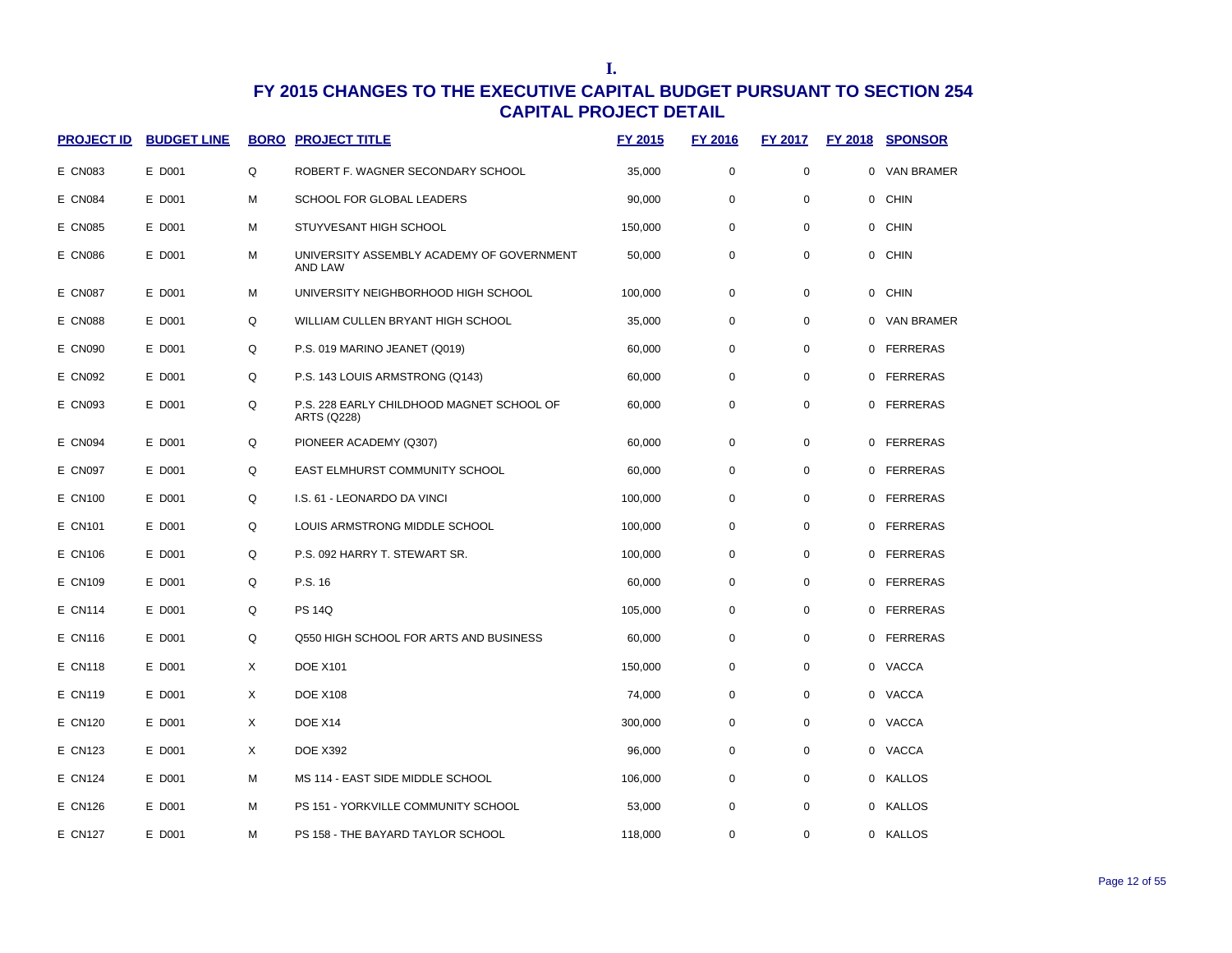| <b>PROJECT ID</b> | <b>BUDGET LINE</b> |   | <b>BORO PROJECT TITLE</b>                                                  | <b>FY 2015</b> | FY 2016     | FY 2017     | <b>FY 2018</b> | <b>SPONSOR</b>        |
|-------------------|--------------------|---|----------------------------------------------------------------------------|----------------|-------------|-------------|----------------|-----------------------|
| E CN128           | E D001             | м | PS 198 - THE ISIDOR AND IDA STRAUS SCHOOL                                  | 53,000         | 0           | $\mathbf 0$ |                | 0 KALLOS              |
| E CN129           | E D001             | м | PS 217 - THE ROOSEVELT ISLAND SCHOOL                                       | 225,000        | 0           | 0           |                | 0 KALLOS              |
| E CN130           | E D001             | м | PS 290-THE MANHATTAN NEW SCHOOL                                            | 40,000         | 0           | 0           |                | 0 KALLOS              |
| E CN131           | E D001             | м | PS 290-THE MANHATTAN NEW SCHOOL                                            | 500,000        | 0           | $\mathbf 0$ |                | 0 KALLOS              |
| E CN132           | E D001             | М | PS183 - ROBERT LOUIS STEVENSON                                             | 105,000        | 0           | 0           |                | 0 KALLOS              |
| E CN133           | E D001             | м | DOE-167 WAGNER                                                             | 150,000        | 0           | $\mathbf 0$ |                | 0 KALLOS              |
| E CN134           | E D001             | м | DOS PUENTES ELEMENTARY                                                     | 50,000         | $\mathbf 0$ | $\mathbf 0$ |                | 0 RODRIGUEZ           |
| E CN135           | E D001             | м | DOS PUENTES ELEMENTARY                                                     | 50,000         | 0           | 0           |                | 0 RODRIGUEZ           |
| E CN136           | E D001             | Κ | DR. SUSAN S. MCKINNEY SECONDARY SCHOOL OF<br>THE ARTS                      | 77,000         | 0           | $\mathbf 0$ |                | 0 CUMBO               |
| E CN137           | E D001             | Q | <b>EAGLE ACADEMY</b>                                                       | 80,000         | 0           | 0           |                | 0 MILLER              |
| E CN138           | E D001             | Q | EAST-WEST INTERNATIONAL HIGH SCHOOL                                        | 150,000        | 0           | 0           |                | 0 KOO                 |
| E CN140           | E D001             | М | ESMS TECHNOLOGY EXPANSION                                                  | 106,000        | 0           | $\mathbf 0$ |                | 0 KALLOS              |
| <b>E CN141</b>    | E D001             | М | EVCS M315                                                                  | 35,000         | $\mathbf 0$ | $\mathbf 0$ |                | 0 MENDEZ              |
| E CN143           | E D001             | Q | FAR ROCKAWAY EDUCATIONAL CAMPUS - GYM<br>RENOVATIONS (D31-03-FRGYM 1276)   | 125,000        | 0           | 0           |                | 0 RICHARDS            |
| E CN144           | E D001             | Q | FAR ROCKAWAY EDUCATIONAL CAMPUS - LIBRARY<br>TECHNOLOGY UPGRADE (D31-06-LI | 150,000        | $\mathsf 0$ | $\mathbf 0$ |                | 0 RICHARDS            |
| E CN146           | E D001             | М | FIORELLO LAGUARDIA HIGH SCHOOL                                             | 300,000        | $\mathbf 0$ | $\mathbf 0$ |                | 0 CITYWIDE, ROSENTHAL |
| E CN147           | E D001             | Q | <b>FLUSHING HIGH SCHOOL</b>                                                | 400,000        | $\mathbf 0$ | $\mathbf 0$ |                | 0 KOO                 |
| E CN148           | E D001             | Q | <b>FLUSHING HIGH SCHOOL</b>                                                | 100,000        | 0           | 0           |                | 0 KOO                 |
| E CN149           | E D001             | Q | FLUSHING INTERNATIONAL HIGH SCHOOL                                         | 125,000        | 0           | $\mathbf 0$ |                | 0 KOO                 |
| E CN150           | E D001             | X | <b>FOREST AVENUE CAMPUS</b>                                                | 100,000        | 0           | 0           |                | 0 ARROYO              |
| E CN154           | E D001             | Q | <b>FRANCIS LEWIS HIGH SCHOOL</b>                                           | 150,000        | 0           | $\mathbf 0$ |                | 0 KOO                 |
| E CN156           | E D001             | м | FREDERICK DOUGLASS ACADEMY                                                 | 100,000        | $\mathbf 0$ | 0           |                | 0 DICKENS             |
| E CN159           | E D001             | Q | <b>FREDRICK DOUGLAS ACADEMY</b>                                            | 100,000        | 0           | 0           |                | 0 RICHARDS            |
| E CN162           | E D001             | R | GAYNOR MCCOWN SECURITY CAMERAS                                             | 200,000        | 0           | $\mathbf 0$ |                | 0 IGNIZIO             |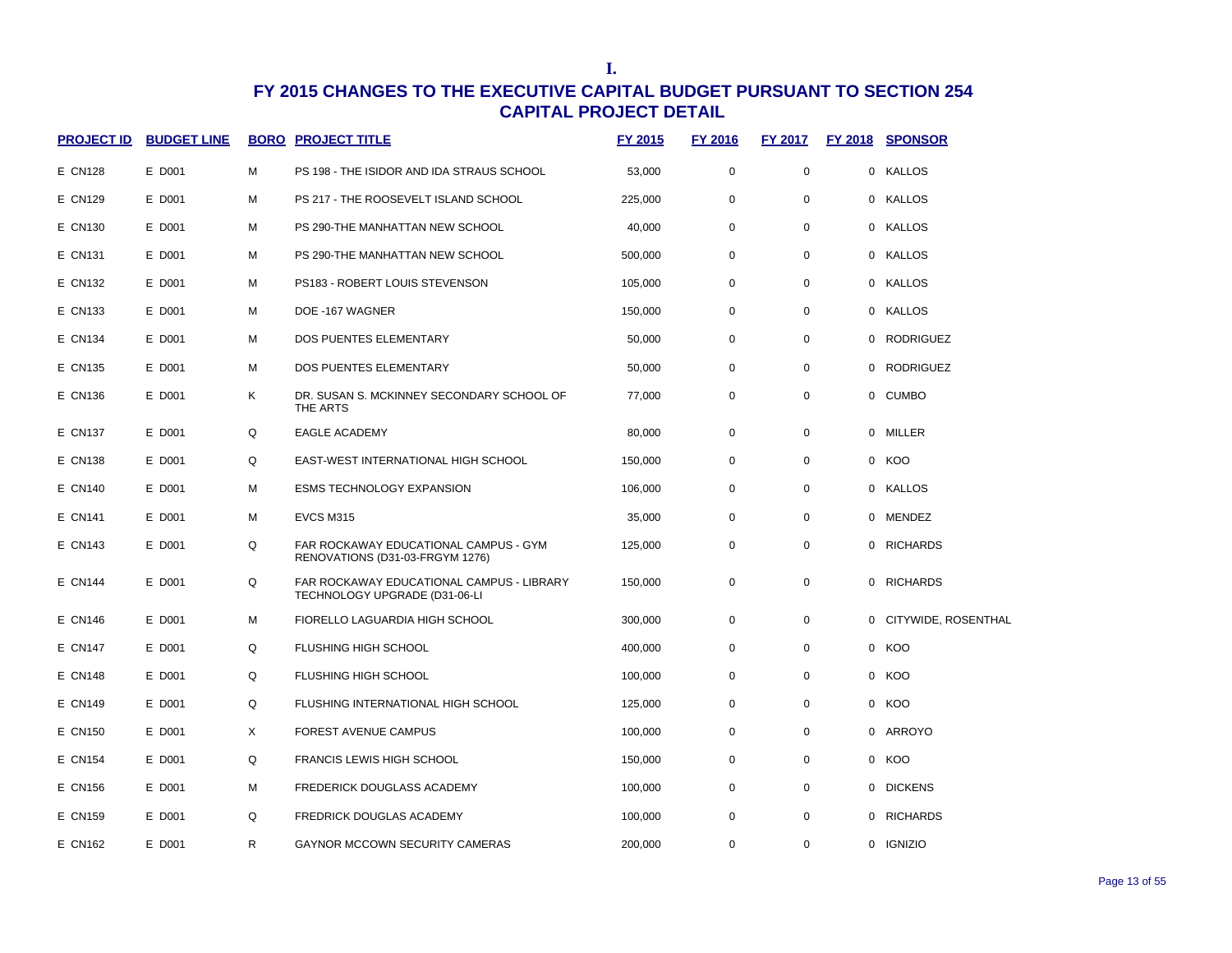| <b>PROJECT ID</b> | <b>BUDGET LINE</b> |   | <b>BORO PROJECT TITLE</b>                                    | FY 2015 | <b>FY 2016</b> | <b>FY 2017</b> | FY 2018 SPONSOR  |
|-------------------|--------------------|---|--------------------------------------------------------------|---------|----------------|----------------|------------------|
| <b>E CN164</b>    | E D001             | M | HAMILTON GRANGE MIDDLE SCHOOL                                | 48,000  | $\mathbf 0$    | $\mathbf 0$    | 0 LEVINE         |
| E CN165           | E D001             | M | <b>HARVEY MILK HS</b>                                        | 35,000  | $\mathbf 0$    | $\mathbf 0$    | 0 MENDEZ         |
| E CN166           | E D001             | Q | HAWTREE CREEK MIDDLE SCHOOL . MS297                          | 100,000 | 0              | $\mathbf 0$    | 0 ULRICH         |
| E CN167           | E D001             | Q | HIGH SCHOOL FOR CONSTRUCTION AND TRADE<br><b>ENGINEER</b>    | 200,000 | $\mathbf 0$    | $\mathbf 0$    | 0 WILLS          |
| <b>E CN168</b>    | E D001             | М | HIGH SCHOOL FOR ENVIRONMENTAL STUDIES                        | 50,000  | $\Omega$       | 0              | 0 JOHNSON        |
| E CN170           | E D001             | M | HIGH SCHOOL FOR MEDIA COMMUNICATIONS                         | 50,000  | $\mathbf 0$    | $\mathbf 0$    | 0 RODRIGUEZ      |
| E CN171           | E D001             | Κ | HIGH SCHOOL FOR MEDICAL PROFESSIONS                          | 50,000  | $\mathbf 0$    | $\Omega$       | 0 MAISEL         |
| E CN174           | E D001             | Κ | HIGH SCHOOL FOR SERVICE AND LEARNING @<br><b>ERASMUS</b>     | 35,000  | 0              | 0              | 0 EUGENE         |
| E CN176           | E D001             | M | HIGH SCHOOL OF ART & DESIGN                                  | 50,000  | 0              | 0              | 0 GARODNICK      |
| <b>E CN177</b>    | E D001             | Q | HILLCREST HIGH SCHOOL                                        | 500,000 | $\mathbf 0$    | $\mathbf 0$    | 0 LANCMAN        |
| E CN178           | E D001             | M | HS FOR HEALTH & SCIENCE AT GWEC                              | 50,000  | 0              | $\mathbf 0$    | 0 RODRIGUEZ      |
| E CN179           | E D001             | Q | HS FOR THE SCIENCE AT YORK                                   | 100,000 | 0              | 0              | 0 MILLER         |
| E CN180           | E D001             | Q | HUMANTIES AND THE ARTS HS (CAMPUS MAGNET)                    | 35,000  | $\mathbf 0$    | $\mathbf 0$    | 0 MILLER         |
| E CN183           | E D001             | Q | I.S. 093 RIDGEWOOD                                           | 35,000  | 0              | 0              | 0 CROWLEY        |
| <b>E CN184</b>    | E D001             | Q | I.S. 10                                                      | 75,000  | $\mathbf 0$    | $\mathbf 0$    | 0 CONSTANTINIDES |
| E CN185           | E D001             | Q | I.S. 109Q                                                    | 350,000 | $\mathbf 0$    | $\mathbf 0$    | 0 WEPRIN         |
| <b>E CN186</b>    | E D001             | Q | I.S. 119 THE GLENDALE                                        | 35,000  | 0              | 0              | 0 CROWLEY        |
| <b>E CN187</b>    | E D001             | Q | I.S. 141                                                     | 75,000  | $\mathbf 0$    | $\mathbf 0$    | 0 CONSTANTINIDES |
| <b>E CN188</b>    | E D001             | R | I.S.2                                                        | 75,000  | 0              | $\mathbf 0$    | 0 MATTEO         |
| E CN189           | E D001             | Q | I.S. 237Q                                                    | 125,000 | 0              | 0              | 0 KOO            |
| <b>E CN190</b>    | E D001             | Q | I.S.25Q                                                      | 80,000  | $\mathbf 0$    | $\mathbf 0$    | 0 VALLONE        |
| E CN191           | E D001             | Q | I.S. 250 ROBERT F. KENNEDY COMMUNITY MIDDLE<br><b>SCHOOL</b> | 50,000  | 0              | 0              | 0 LANCMAN        |
| E CN192           | E D001             | Κ | I.S. 347 SCHOOL OF HUMANITIES                                | 375,000 | $\mathbf 0$    | $\Omega$       | 0 REYNOSO        |
| E CN193           | E D001             | R | I.S.51                                                       | 75,000  | 0              | 0              | 0 MATTEO         |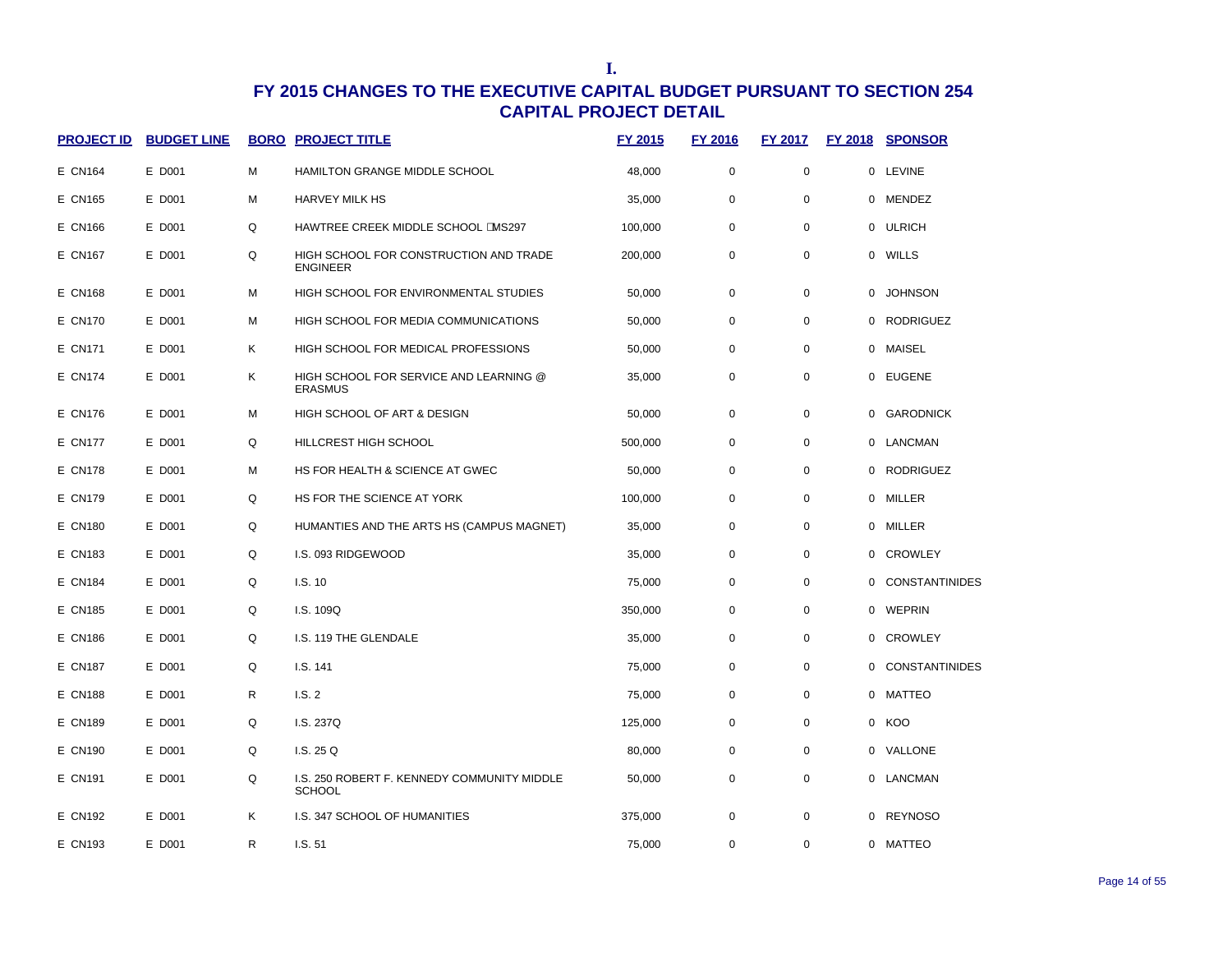| <b>PROJECT ID</b> | <b>BUDGET LINE</b> |   | <b>BORO PROJECT TITLE</b>                                      | FY 2015 | FY 2016     | FY 2017     | <b>FY 2018</b> | <b>SPONSOR</b> |
|-------------------|--------------------|---|----------------------------------------------------------------|---------|-------------|-------------|----------------|----------------|
| E CN194           | E D001             | R | I.S. 72                                                        | 75,000  | 0           | $\mathbf 0$ |                | 0 MATTEO       |
| E CN195           | E D001             | Q | I.S. 73 - THE FRANK SANSIVIERI INTERMEDIATE<br><b>SCHOOL</b>   | 35,000  | $\mathbf 0$ | $\mathbf 0$ |                | 0 CROWLEY      |
| <b>E CN196</b>    | E D001             | Q | INSTITUTE OF HEALTH PROFESSIONALS (CAMPUS<br><b>MAGNET HS)</b> | 150,000 | $\mathbf 0$ | 0           |                | 0 MILLER       |
| E CN199           | E D001             | Q | <b>IRWIN ALTMAN MIDDLE SCHOOL 172</b>                          | 45,000  | $\mathbf 0$ | $\mathbf 0$ |                | 0 WEPRIN       |
| E CN200           | E D001             | Q | IRWIN ALTMAN MIDDLE SCHOOL 172                                 | 55,000  | $\mathbf 0$ | $\pmb{0}$   |                | 0 WEPRIN       |
| E CN201           | E D001             | Κ | <b>IS 14K ROOM CONVERSION</b>                                  | 60,000  | $\mathbf 0$ | 0           |                | 0 MAISEL       |
| E CN202           | E D001             | Q | IS 15 JACKIE ROBINSON SCHOOL                                   | 105,000 | $\mathbf 0$ | $\mathbf 0$ |                | 0 MILLER       |
| E CN203           | E D001             | Κ | IS 171K ABRAHAM LINCOLN JUNIOR HIGH SCHOOL                     | 100,000 | $\mathbf 0$ | 0           |                | 0 ESPINAL      |
| <b>E CN204</b>    | E D001             | Κ | <b>IS 211K</b>                                                 | 75,000  | $\mathbf 0$ | $\mathbf 0$ |                | 0 MAISEL       |
| E CN205           | E D001             | K | IS 228 . DOMINICK D'ANGELO                                     | 110,000 | $\mathbf 0$ | $\mathbf 0$ |                | 0 TREYGER      |
| <b>E CN206</b>    | E D001             | Q | IS 238                                                         | 150,000 | 0           | 0           |                | 0 MILLER       |
| <b>E CN207</b>    | E D001             | Κ | IS 240                                                         | 80,000  | $\mathbf 0$ | 0           |                | 0 WILLIAMS     |
| <b>E CN208</b>    | E D001             | K | IS 278K SECURITY CAMERAS/TECHNOLOGY                            | 100,000 | $\mathbf 0$ | $\mathbf 0$ |                | 0 MAISEL       |
| E CN211           | E D001             | Κ | IS 302 RAFAEL CESTERO SCHOOL-LIBERTY AVENUE<br>MIDDLE SCHOOL   | 200,000 | $\mathbf 0$ | $\pmb{0}$   |                | 0 ESPINAL      |
| E CN212           | E D001             | X | IS 303                                                         | 110,000 | $\pmb{0}$   | $\mathbf 0$ |                | 0 CABRERA      |
| E CN213           | E D001             | X | IS 307                                                         | 50,000  | $\mathbf 0$ | $\mathbf 0$ |                | 0 CABRERA      |
| E CN214           | E D001             | Κ | <b>IS 318</b>                                                  | 70,000  | $\mathbf 0$ | 0           |                | 0 LEVIN        |
| E CN215           | E D001             | М | IS 528 BEA FULLER RODGERS                                      | 50,000  | $\mathbf 0$ | $\mathbf 0$ |                | 0 RODRIGUEZ    |
| E CN216           | E D001             | K | IS 68K AUDITORIUM UPGRADE                                      | 125,000 | $\mathbf 0$ | $\mathbf 0$ |                | 0 MAISEL       |
| E CN217           | E D001             | Q | <b>IS 72Q</b>                                                  | 100,000 | $\mathbf 0$ | $\mathbf 0$ |                | 0 WILLS        |
| E CN218           | E D001             | Q | IS 72Q LIBRARY                                                 | 200,000 | $\mathbf 0$ | $\Omega$    |                | 0 WILLS        |
| E CN220           | E D001             | Κ | <b>IS 77</b>                                                   | 50,000  | 0           | $\mathbf 0$ |                | 0 REYNOSO      |
| E CN221           | E D001             | Κ | IS 78K COMPUTER TECHNOLOGY                                     | 125,000 | $\mathbf 0$ | $\mathbf 0$ |                | 0 MAISEL       |
| E CN222           | E D001             | K | IS 96- SETH LOW . ERIN LYNCH                                   | 40,000  | $\mathbf 0$ | $\Omega$    |                | 0 TREYGER      |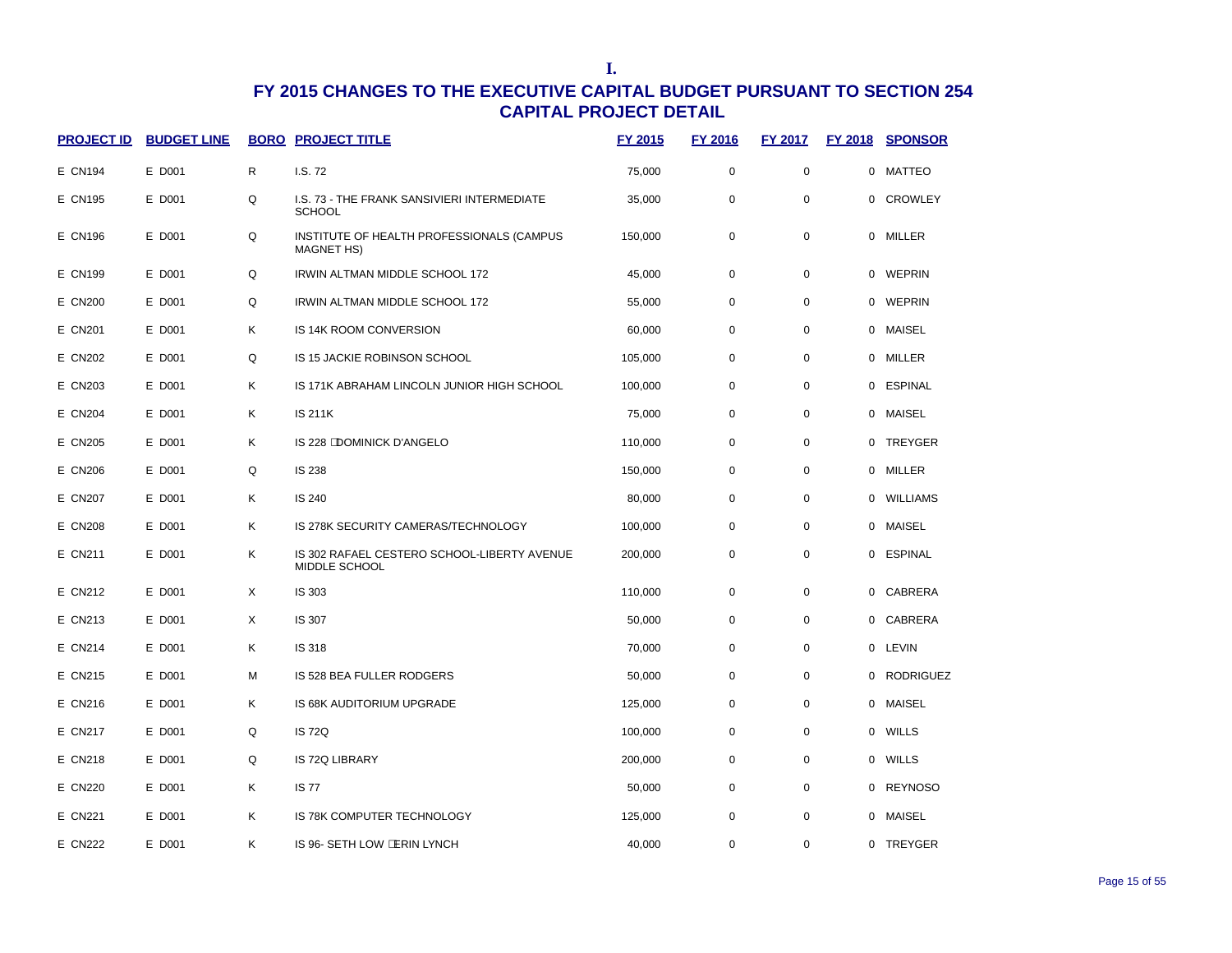| <b>PROJECT ID</b> | <b>BUDGET LINE</b> |   | <b>BORO PROJECT TITLE</b>                                           | FY 2015 | FY 2016 | <b>FY 2017</b> |             | <b>FY 2018 SPONSOR</b> |
|-------------------|--------------------|---|---------------------------------------------------------------------|---------|---------|----------------|-------------|------------------------|
| E CN223           | E D001             | Κ | <b>IS14 SHELLBANK</b>                                               | 151,000 | 0       | $\pmb{0}$      | 0           | <b>DEUTSCH</b>         |
| <b>E CN224</b>    | E D001             | R | <b>IS24 AUDITORIUM</b>                                              | 100,000 | 0       | $\mathsf 0$    | $\mathbf 0$ | <b>IGNIZIO</b>         |
| E CN225           | E D001             | R | IS49, BERTHA A. DREYFUS SCHOOL                                      | 37,000  | 0       | 0              | 0           | ROSE                   |
| E CN226           | E D001             | R | IS49, BERTHA A. DREYFUS SCHOOL                                      | 98,000  | 0       | 0              |             | 0 ROSE                 |
| E CN227           | E D001             | Q | IS499 THE QUEENS COLLEGE SCHOOL FOR MATH,<br>SCIENCE AND TECHNOLOGY | 93,000  | 0       | $\mathbf 0$    |             | 0 LANCMAN              |
| E CN229           | E D001             | R | <b>IS75</b>                                                         | 56,000  | 0       | $\mathbf 0$    | 0           | IGNIZIO                |
| E CN230           | E D001             | R | <b>IS75</b>                                                         | 50,000  | 0       | $\mathbf 0$    | 0           | <b>IGNIZIO</b>         |
| E CN231           | E D001             | Κ | IS96K                                                               | 100,000 | 0       | 0              | 0           | GREENFIELD             |
| E CN232           | E D001             | Κ | J.H.S. 050 JOHN D. WELLS                                            | 50,000  | 0       | 0              | 0           | <b>REYNOSO</b>         |
| E CN233           | E D001             | Κ | J.H.S. 162 THE WILLOUGHBY                                           | 70,000  | 0       | 0              | 0           | <b>REYNOSO</b>         |
| <b>E CN234</b>    | E D001             | Q | J.H.S. 185 Q                                                        | 50,000  | 0       | $\mathbf 0$    |             | 0 VALLONE              |
| E CN235           | E D001             | Q | J.H.S. 189Q                                                         | 125,000 | 0       | 0              |             | 0 KOO                  |
| E CN236           | E D001             | Q | J.H.S. 190 RUSSELL SAGE                                             | 300,000 | 0       | $\mathbf 0$    |             | 0 KOSLOWITZ            |
| E CN237           | E D001             | Q | J.H.S. 194 Q                                                        | 100,000 | 0       | 0              | 0           | VALLONE                |
| E CN238           | E D001             | Q | J.H.S. 216 GEORGE RYAN                                              | 100,000 | 0       | $\mathbf 0$    |             | 0 LANCMAN              |
| E CN239           | E D001             | Q | J.H.S. 217 ROBERT A. VAN WYCK                                       | 275,000 | 0       | $\mathbf 0$    | 0           | LANCMAN                |
| E CN240           | E D001             | M | JACOB SCHIFF SCHOOL PS 192                                          | 50,000  | 0       | $\mathbf 0$    |             | 0 LEVINE               |
| E CN241           | E D001             | M | THE JAMES BALDWIN SCHOOL (M313)                                     | 50,000  | 0       | $\mathbf 0$    | 0           | <b>JOHNSON</b>         |
| E CN242           | E D001             | Κ | <b>JAMES MADISON HIGH SCHOOL</b>                                    | 75,000  | 0       | 0              |             | 0 MAISEL               |
| E CN243           | E D001             | Κ | <b>JAMES MADISON HIGH SCHOOL</b>                                    | 140,000 | 0       | $\mathbf 0$    |             | 0 WILLIAMS             |
| E CN244           | E D001             | Κ | JAMES MADISON HIGH SCHOOL                                           | 400,000 | 0       | $\mathbf 0$    |             | 0 DEUTSCH              |
| E CN245           | E D001             | Κ | JHS 088 PETER ROUGET (K088)                                         | 35,000  | 0       | $\mathbf 0$    |             | 0 MENCHACA             |
| E CN246           | E D001             | Q | JHS 210Q ELIZABETH BLACKWELL                                        | 200,000 | 0       | $\mathbf 0$    | 0           | <b>ULRICH</b>          |
| E CN247           | E D001             | Κ | JHS 220 JOHN J. PERSHING (K220)                                     | 35,000  | 0       | $\mathbf 0$    | 0           | MENCHACA               |
| <b>E CN248</b>    | E D001             | ĸ | <b>JHS 223K</b>                                                     | 50,000  | 0       | 0              | 0           | <b>GREENFIELD</b>      |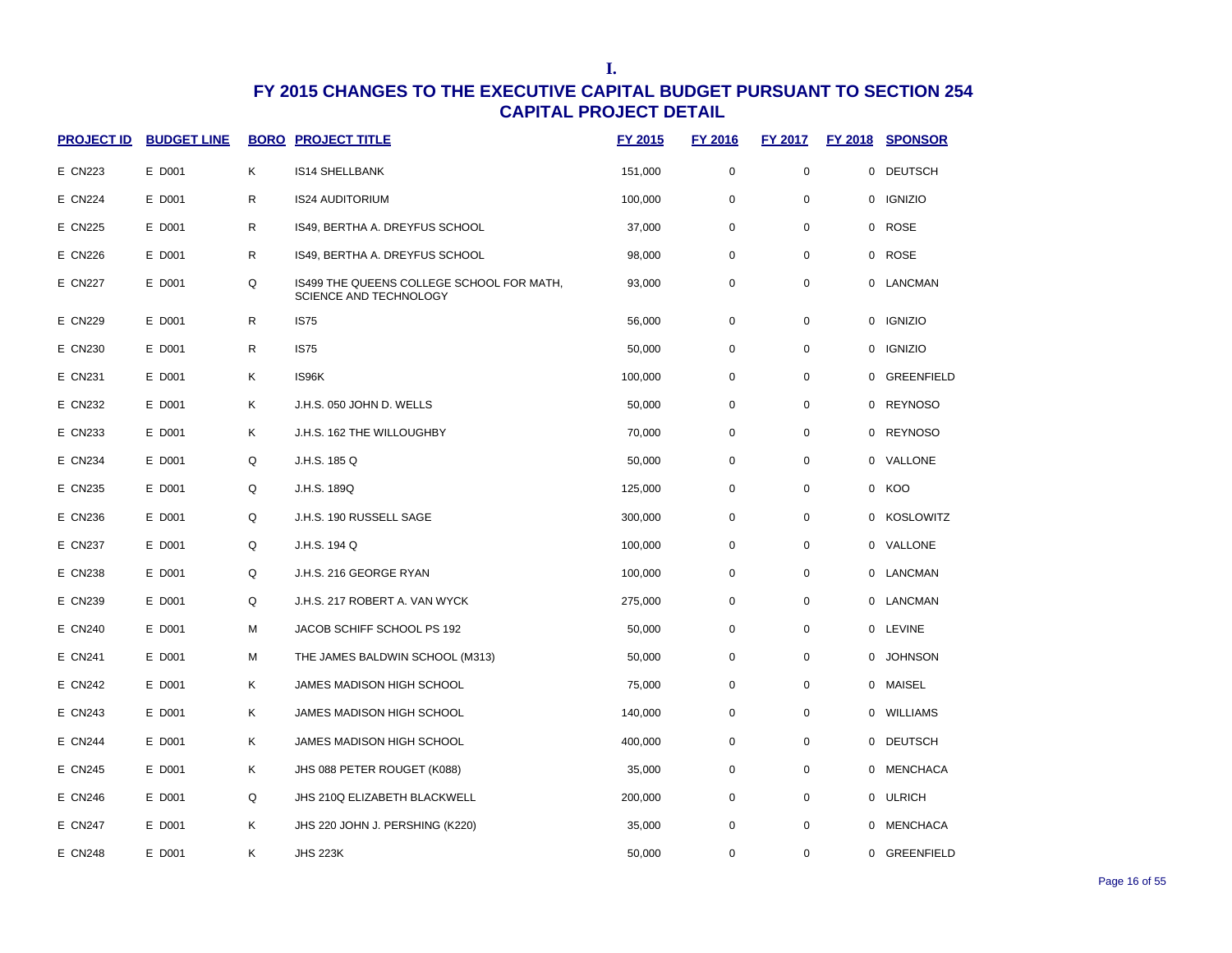| <b>PROJECT ID</b> | <b>BUDGET LINE</b> |   | <b>BORO PROJECT TITLE</b>                                      | FY 2015 | <b>FY 2016</b> | <b>FY 2017</b> | FY 2018 SPONSOR       |
|-------------------|--------------------|---|----------------------------------------------------------------|---------|----------------|----------------|-----------------------|
| E CN250           | E D001             | Κ | JHS 227 EDWARD B. SHALLOW (K227)                               | 35,000  | 0              | $\mathbf 0$    | 0 MENCHACA            |
| E CN251           | E D001             | K | <b>JHS 292</b>                                                 | 145,000 | 0              | $\mathbf 0$    | 0 BARRON              |
| E CN253           | E D001             | Κ | JOHN DEWEY HS . KATHLEEN ELVIN                                 | 200,000 | 0              | 0              | 0 TREYGER             |
| E CN255           | E D001             | Κ | K505                                                           | 50,000  | 0              | $\mathbf 0$    | 0 GREENFIELD          |
| E CN256           | E D001             | Κ | K682                                                           | 75,000  | $\mathbf 0$    | $\mathbf 0$    | 0 GREENFIELD          |
| E CN257           | E D001             | K | K686                                                           | 75,000  | 0              | 0              | 0 GREENFIELD          |
| E CN258           | E D001             | Κ | KINGSBOROUGH EARLY COLLEGE SECONDARY<br>SCHOOL CONNIE HAMILTON | 75,000  | 0              | 0              | 0 TREYGER             |
| E CN259           | E D001             | Κ | KURT HAHN HS                                                   | 72,000  | 0              | 0              | 0 WILLIAMS            |
| E CN260           | E D001             | Κ | LAFAYETTE EDUCATIONAL CAMPUS . FRANK<br><b>MINAUDO</b>         | 80,000  | 0              | $\mathbf 0$    | 0 TREYGER             |
| E CN261           | E D001             | M | LAGUARDIA HIGH SCHOOL                                          | 35,000  | 0              | $\mathbf 0$    | 0 ROSENTHAL           |
| E CN262           | E D001             | M | LAGUARDIA HIGH SCHOOL OF MUSIC & ART AND<br>PERFORMING ARTS    | 300,000 | $\mathbf 0$    | $\mathbf 0$    | 0 CITYWIDE, GARODNICK |
| E CN263           | E D001             | Q | LAW, GOVT (CAMPUS MAGNET)                                      | 140,000 | 0              | $\mathbf 0$    | 0 MILLER              |
| E CN264           | E D001             | K | LEWIS H. LATIMER SCHOOL/P.S 56                                 | 60,000  | $\mathbf 0$    | $\mathbf 0$    | 0 CUMBO               |
| E CN266           | E D001             | Κ | LIFE ACADEMY LISA FERRAIOLA                                    | 100,000 | 0              | $\mathbf 0$    | 0 TREYGER             |
| E CN267           | E D001             | Q | LONG ISLAND CITY HIGH SCHOOL                                   | 324,000 | 0              | $\mathbf 0$    | 0 CONSTANTINIDES      |
| E CN268           | E D001             | M | M 402 URBAN ASSEMBLY SCHOOL FOR GREEN<br>CAREERS               | 35,000  | 0              | 0              | 0 ROSENTHAL           |
| E CN269           | E D001             | Q | M.S. 158 Q                                                     | 50,000  | 0              | 0              | 0 VALLONE             |
| E CN270           | E D001             | Q | M.S. 294 Q                                                     | 100,000 | $\mathbf 0$    | 0              | 0 VALLONE             |
| E CN271           | E D001             | X | M.S. 368 IN TECH ACADEMY                                       | 50,000  | 0              | 0              | 0 COHEN               |
| E CN272           | E D001             | X | M.S. 390                                                       | 800,000 | 0              | $\mathbf 0$    | 0 CABRERA             |
| E CN273           | E D001             | X | M.S. 390                                                       | 50,000  | 0              | 0              | 0 CABRERA             |
| E CN274           | E D001             | X | M.S. 390                                                       | 150,000 | 0              | 0              | 0 CABRERA             |
| E CN275           | E D001             | X | M.S. 447                                                       | 182,000 | 0              | $\mathbf 0$    | 0 CABRERA             |
| E CN276           | E D001             | Q | M.S. 67                                                        | 50,000  | $\mathbf 0$    | 0              | 0 VALLONE             |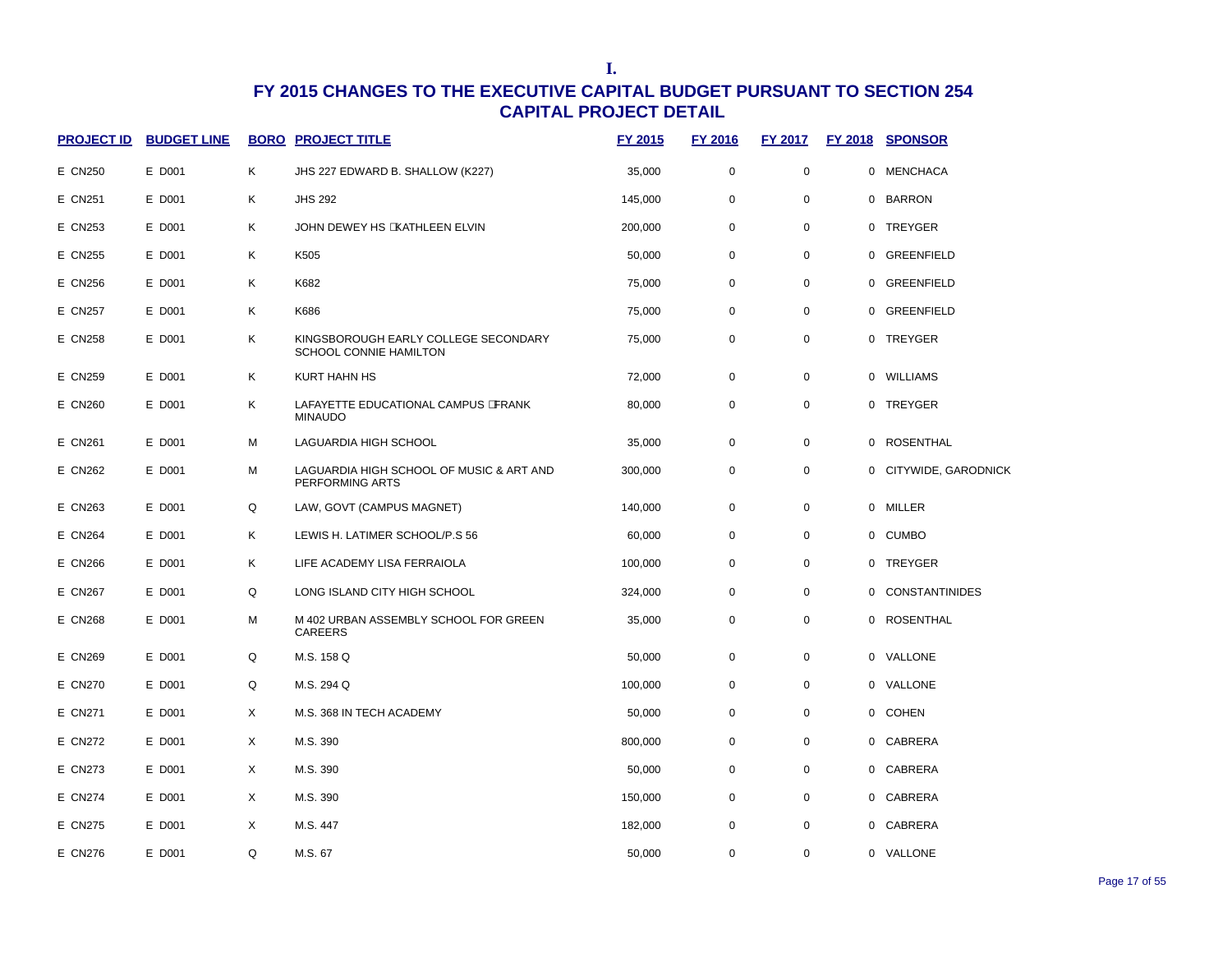| <b>PROJECT ID</b> | <b>BUDGET LINE</b> |   | <b>BORO PROJECT TITLE</b>                                      | <b>FY 2015</b> | <b>FY 2016</b> | <b>FY 2017</b> | <b>FY 2018</b> | <b>SPONSOR</b>   |
|-------------------|--------------------|---|----------------------------------------------------------------|----------------|----------------|----------------|----------------|------------------|
| E CN277           | E D001             | Κ | MAGNET SCHOOL OF MATH, SCIENCE AND DESIGN<br>TECHNOLOGY (K010) | 35,000         | 0              | $\mathbf 0$    | 0              | <b>MENCHACA</b>  |
| E CN278           | E D001             | M | MARGARET DOUGLAS SCHOOL PS036                                  | 50,000         | 0              | 0              |                | 0 LEVINE         |
| E CN279           | E D001             | K | MARK TWAIN INTERMEDIATE SCHOOL . KAREN<br><b>DITOLLA</b>       | 75,000         | $\mathbf 0$    | 0              | 0              | TREYGER          |
| E CN280           | E D001             | M | MARTIN LUTHER KING JR EDUCATIONAL CAMPUS                       | 660,000        | $\mathbf 0$    | 0              | $\Omega$       | ROSENTHAL        |
| E CN283           | E D001             | Q | MATH, SCIENCE RESEARCH, TECH HS (CAMPUS<br>MAGNET)             | 150,000        | 0              | 0              |                | 0 MILLER         |
| <b>E CN284</b>    | E D001             | κ | MEDIA CENTER @ BROOKLYN ACADEMY OF GLOBAL<br><b>FINANCE</b>    | 100,000        | 0              | 0              |                | 0 CORNEGY        |
| <b>E CN286</b>    | E D001             | Κ | MEYER LEVIN I.S. 285 WISHLIST                                  | 72,000         | 0              | 0              | 0              | WILLIAMS         |
| <b>E CN287</b>    | E D001             | Κ | MIDDLE SCHOOL 113                                              | 60,000         | 0              | 0              | 0              | <b>CUMBO</b>     |
| <b>E CN288</b>    | E D001             | K | MIDDLE SCHOOL 61                                               | 35,000         | 0              | 0              | 0              | <b>EUGENE</b>    |
| E CN289           | E D001             | Κ | MIDWOOD HIGH SCHOOL                                            | 200,000        | 0              | 0              | 0              | WILLIAMS         |
| E CN290           | E D001             | M | MIHS LAPTOP CARTS                                              | 165,000        | 0              | 0              |                | 0 KALLOS         |
| E CN291           | E D001             | М | MIRABAL SISTERS CAMPUS/ MS 319 & M324                          | 50,000         | 0              | 0              | 0              | RODRIGUEZ        |
| E CN292           | E D001             | M | <b>MOTT HALL II</b>                                            | 100,000        | 0              | 0              |                | 0 LEVINE         |
| E CN293           | E D001             | X | MOTT HALL V                                                    | 94,000         | 0              | 0              | 0              | PALMA            |
| E CN295           | E D001             | Κ | MS 136 CHARLES O. DEWEY                                        | 35,000         | 0              | 0              | 0              | <b>MENCHACA</b>  |
| E CN296           | E D001             | X | MS 181 PABLO CASALS                                            | 260,000        | $\mathbf 0$    | 0              | 0              | <b>KING</b>      |
| E CN297           | E D001             | X | MS 244                                                         | 80,000         | 0              | 0              | 0              | CABRERA          |
| E CN298           | E D001             | м | MS 256 ACADEMIC AND ATHLETIC EXCELLENCE                        | 100,000        | $\mathbf 0$    | 0              | $\Omega$       | ROSENTHAL        |
| E CN299           | E D001             | М | <b>MS 258</b>                                                  | 50,000         | 0              | 0              |                | 0 ROSENTHAL      |
| E CN300           | E D001             | M | <b>MS 258</b>                                                  | 70,000         | $\mathbf 0$    | 0              | 0              | ROSENTHAL        |
| E CN301           | E D001             | M | MS 324, PATRIA MIRABAL                                         | 50,000         | 0              | 0              | 0              | RODRIGUEZ        |
| E CN302           | E D001             | м | MS 349, HARBOR HEIGHTS                                         | 50,000         | $\mathbf 0$    | 0              | 0              | <b>RODRIGUEZ</b> |
| E CN303           | E D001             | Q | <b>MS 53Q</b>                                                  | 100,000        | 0              | 0              | 0              | <b>RICHARDS</b>  |
| <b>E CN304</b>    | E D001             | М | MS 811 MICKEY MANTLE SCHOOL                                    | 178,000        | 0              | 0              | 0              | ROSENTHAL        |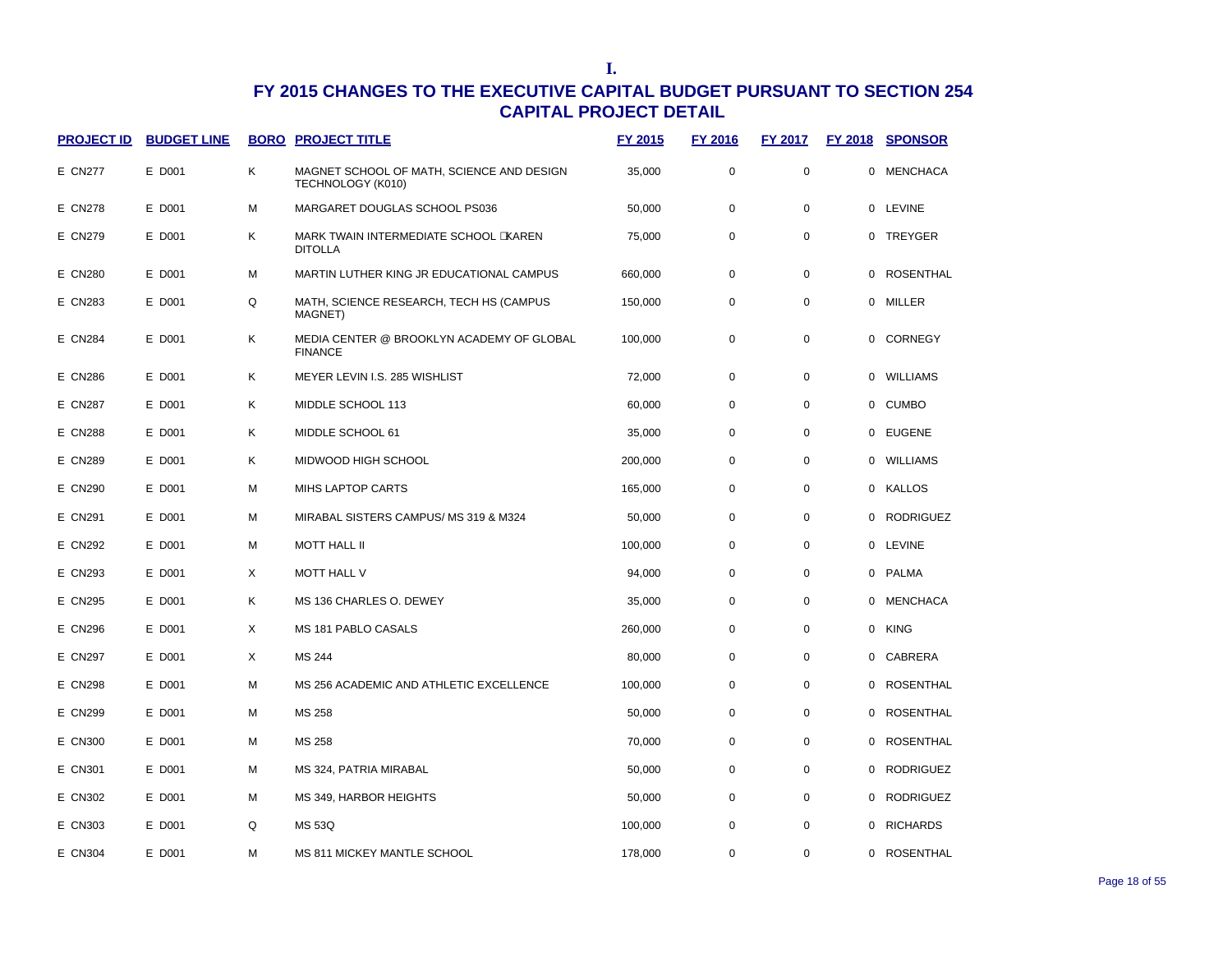| <b>PROJECT ID</b> | <b>BUDGET LINE</b> |   | <b>BORO PROJECT TITLE</b>                                       | FY 2015 | <b>FY 2016</b> | <b>FY 2017</b> | <b>FY 2018</b> | <b>SPONSOR</b>   |
|-------------------|--------------------|---|-----------------------------------------------------------------|---------|----------------|----------------|----------------|------------------|
| E CN305           | E D001             | м | MS 811 MICKEY MANTLE SCHOOL                                     | 35,000  | 0              | $\mathbf 0$    |                | 0 ROSENTHAL      |
| E CN306           | E D001             | Κ | MS 821 SUNSET PARK PREP                                         | 150,000 | 0              | $\pmb{0}$      |                | 0 MENCHACA       |
| E CN307           | E D001             | М | MS 859 SPECIAL MUSIC SCHOOL (MLK COMPLEX)                       | 50,000  | 0              | 0              |                | 0 ROSENTHAL      |
| <b>E CN308</b>    | E D001             | M | MS245 COMPUTER SCHOOL                                           | 35,000  | 0              | $\mathbf 0$    |                | 0 ROSENTHAL      |
| E CN309           | E D001             | М | MS328, MANHATTAN MIDDLE SCHOOL FOR<br><b>SCIENTIFIC INQUIRY</b> | 50,000  | 0              | 0              |                | 0 RODRIGUEZ      |
| E CN310           | E D001             | Q | NATHANIEL HAWTHORNE MS 74                                       | 250,000 | 0              | $\mathbf 0$    |                | 0 WEPRIN         |
| E CN314           | E D001             | R | NEW DORP HIGH SCHOOL                                            | 75,000  | 0              | 0              |                | 0 MATTEO         |
| E CN315           | E D001             | Q | NEW LAURELTON SCHOOL IN PS 156                                  | 45,000  | 0              | $\mathbf 0$    |                | 0 RICHARDS       |
| E CN316           | E D001             | Q | NEW PREPATORY MIDDLE SCHOOL - IS 8                              | 140,000 | 0              | 0              |                | 0 MILLER         |
| E CN317           | E D001             | κ | NEW VOICES SCHOOL OF ACADEMIC & CREATIVE<br><b>ARTS (K443)</b>  | 35,000  | 0              | $\mathbf 0$    |                | 0 MENCHACA       |
| E CN319           | E D001             | Q | <b>NEWTOWN HS</b>                                               | 250,000 | 0              | $\mathbf 0$    |                | 0 DROMM          |
| E CN321           | E D001             | М | NYC ISCHOOL                                                     | 50,000  | 0              | $\pmb{0}$      |                | 0 JOHNSON        |
| E CN322           | E D001             | М | NYC LAB SCHOOL FOR COLLABORATIVE STUDIES-<br>02M412             | 35,000  | 0              | 0              |                | 0 JOHNSON        |
| E CN325           | E D001             | Q | P 09                                                            | 35,000  | 0              | $\mathbf 0$    |                | 0 CROWLEY        |
| E CN326           | E D001             | X | P 723X - DISTRICT 75                                            | 200,000 | 0              | $\mathbf 0$    |                | 0 KING           |
| E CN328           | E D001             | Q | P.S 129 Q                                                       | 50,000  | $\Omega$       | $\Omega$       |                | 0 VALLONE        |
| E CN329           | E D001             | Q | P.S 17                                                          | 75,000  | 0              | 0              |                | 0 CONSTANTINIDES |
| E CN330           | E D001             | M | P.S 194 COUNTEE CULLEN                                          | 50,000  | 0              | 0              |                | 0 DICKENS        |
| E CN331           | E D001             | X | P.S. 015                                                        | 150,000 | 0              | $\mathbf 0$    |                | 0 CABRERA        |
| E CN332           | E D001             | κ | P.S. 018 EDWARD BUSH                                            | 300,000 | 0              | $\pmb{0}$      |                | 0 REYNOSO        |
| E CN333           | E D001             | Q | P.S. 051                                                        | 150,000 | 0              | 0              |                | 0 KOSLOWITZ      |
| E CN334           | E D001             | Q | P.S. 054 HILLSIDE                                               | 250,000 | 0              | 0              |                | 0 KOSLOWITZ      |
| E CN336           | E D001             | κ | P.S. 084 JOSE DE DIEGO                                          | 50,000  | 0              | 0              |                | 0 REYNOSO        |
| E CN337           | E D001             | Q | P.S. 088                                                        | 35,000  | 0              | 0              |                | 0 CROWLEY        |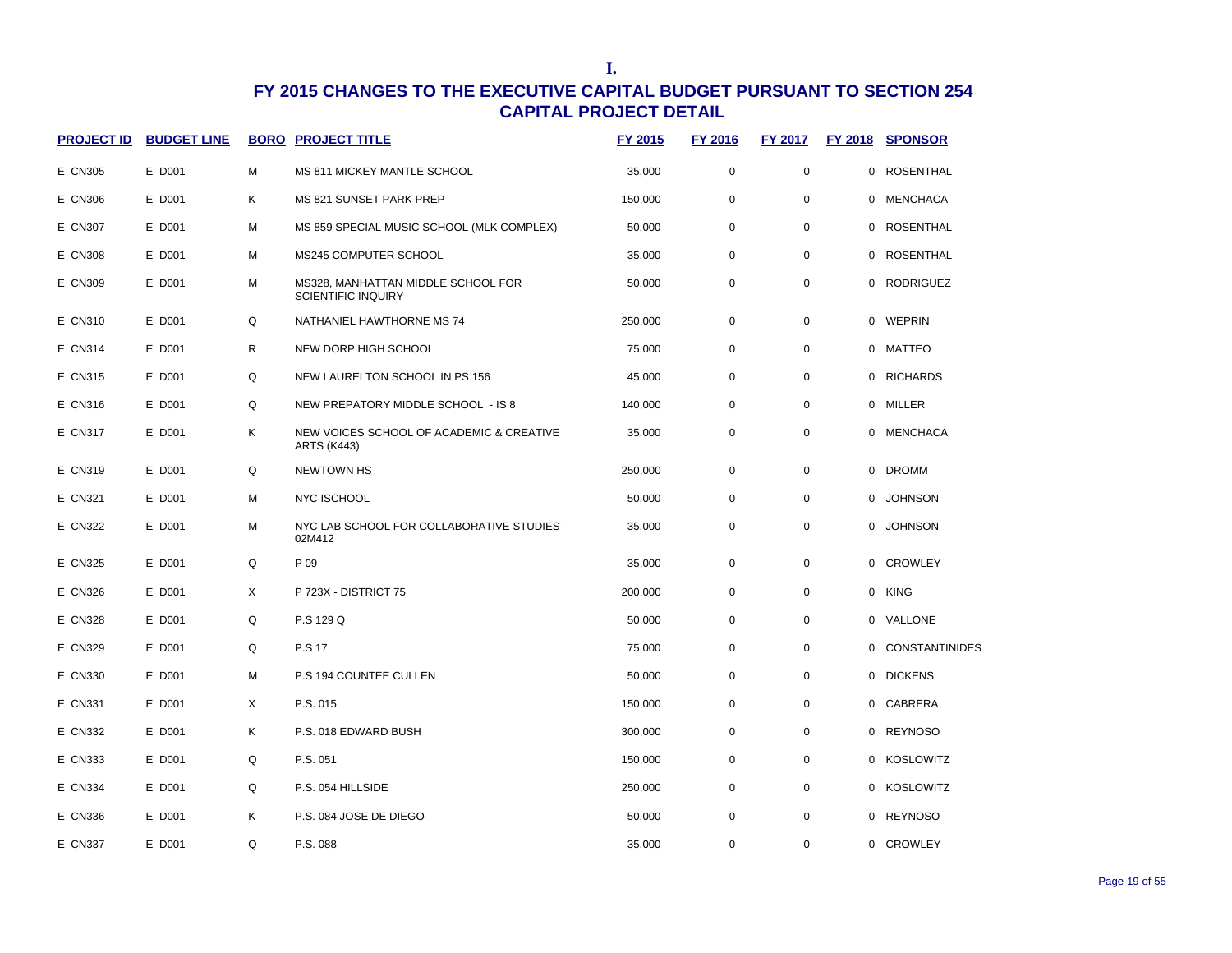| <b>PROJECT ID</b> | <b>BUDGET LINE</b> |   | <b>BORO PROJECT TITLE</b>      | FY 2015 | FY 2016          | <b>FY 2017</b>   | FY 2018 SPONSOR  |
|-------------------|--------------------|---|--------------------------------|---------|------------------|------------------|------------------|
| <b>E CN338</b>    | E D001             | X | P.S. 091                       | 600,000 | $\pmb{0}$        | $\pmb{0}$        | 0 CABRERA        |
| E CN339           | E D001             | Q | P.S. 091 RICHARD ARKWRIGHT     | 35,000  | 0                | 0                | 0 CROWLEY        |
| E CN340           | E D001             | Q | P.S. 099 KEW GARDENS           | 250,000 | $\mathbf 0$      | $\mathbf 0$      | 0 KOSLOWITZ      |
| E CN341           | E D001             | Q | P.S. 101 SCHOOL IN THE GARDENS | 650,000 | $\mathbf 0$      | $\pmb{0}$        | 0 KOSLOWITZ      |
| E CN342           | E D001             | Q | P.S. 107 Q                     | 50,000  | $\mathbf 0$      | 0                | 0 VALLONE        |
| E CN343           | E D001             | R | P.S. 11                        | 75,000  | $\boldsymbol{0}$ | $\pmb{0}$        | 0 MATTEO         |
| E CN344           | E D001             | М | P.S. 116 MANHATTAN             | 125,000 | $\mathbf 0$      | 0                | 0 GARODNICK      |
| E CN345           | E D001             | Q | P.S. 117 J.KELD                | 55,000  | $\mathbf 0$      | $\pmb{0}$        | 0 LANCMAN        |
| E CN346           | E D001             | Q | P.S. 120Q                      | 100,000 | $\mathbf 0$      | $\mathbf 0$      | 0 KOO            |
| E CN347           | E D001             | Q | P.S. 122                       | 75,000  | 0                | $\pmb{0}$        | 0 CONSTANTINIDES |
| E CN348           | E D001             | Κ | P.S. 123 SUYDAM                | 50,000  | 0                | 0                | 0 REYNOSO        |
| E CN349           | E D001             | Q | P.S. 130 Q                     | 100,000 | 0                | 0                | 0 VALLONE        |
| E CN351           | E D001             | Q | P.S. 133 PLAYGROUND            | 500,000 | 0                | 0                | 0 WEPRIN         |
| E CN352           | E D001             | Q | P.S. 139 REGO PARK             | 200,000 | $\mathbf 0$      | 0                | 0 KOSLOWITZ      |
| E CN353           | E D001             | Q | P.S. 144 COL JEROMUS REMSEN    | 200,000 | $\boldsymbol{0}$ | $\boldsymbol{0}$ | 0 KOSLOWITZ      |
| E CN354           | E D001             | Q | P.S. 151                       | 75,000  | $\mathbf 0$      | $\mathbf 0$      | 0 CONSTANTINIDES |
| E CN355           | E D001             | Q | P.S. 153 MASPETH ELEM          | 35,000  | $\boldsymbol{0}$ | 0                | 0 CROWLEY        |
| E CN356           | E D001             | Q | P.S. 154 QUEENS                | 121,000 | $\mathbf 0$      | $\mathbf 0$      | 0 LANCMAN        |
| E CN357           | E D001             | Q | P.S. 159 Q                     | 50,000  | $\boldsymbol{0}$ | $\pmb{0}$        | 0 VALLONE        |
| E CN359           | E D001             | Q | P.S. 162Q                      | 400,000 | 0                | 0                | 0 KOO            |
| E CN360           | E D001             | Q | P.S. 163Q                      | 125,000 | 0                | 0                | 0 KOO            |
| E CN361           | E D001             | Q | P.S. 165 EDITH K. BERGTRAUM    | 150,000 | 0                | 0                | 0 LANCMAN        |
| E CN362           | E D001             | Q | P.S. 169 Q                     | 50,000  | $\mathbf 0$      | 0                | 0 VALLONE        |
| E CN363           | E D001             | Q | P.S. 171                       | 75,000  | $\mathbf 0$      | 0                | 0 CONSTANTINIDES |
| E CN364           | E D001             | Q | P.S. 173 FRESH MEADOWS         | 150,000 | $\mathbf 0$      | 0                | 0 LANCMAN        |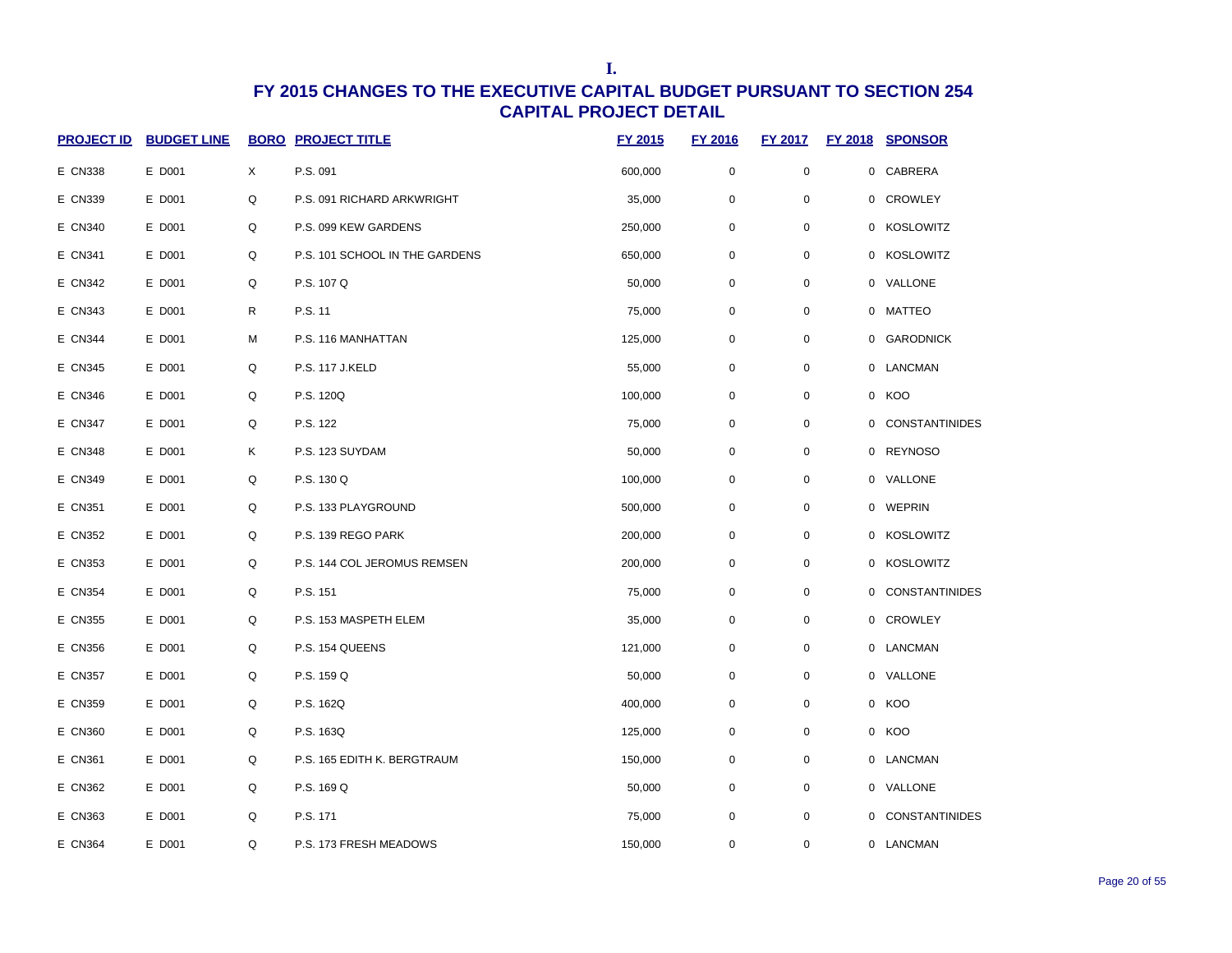| <b>PROJECT ID</b> | <b>BUDGET LINE</b> |   | <b>BORO PROJECT TITLE</b>          | FY 2015 | FY 2016     | <b>FY 2017</b> | <b>FY 2018</b> | <b>SPONSOR</b>   |
|-------------------|--------------------|---|------------------------------------|---------|-------------|----------------|----------------|------------------|
| <b>E CN366</b>    | E D001             | Q | P.S. 177Q                          | 100,000 | $\mathbf 0$ | $\pmb{0}$      |                | 0 KOO            |
| <b>E CN367</b>    | E D001             | Q | P.S. 18                            | 75,000  | $\mathbf 0$ | $\pmb{0}$      |                | 0 WEPRIN         |
| <b>E CN369</b>    | E D001             | Q | P.S. 186                           | 260,000 | $\pmb{0}$   | 0              |                | 0 WEPRIN         |
| E CN371           | E D001             | Q | P.S. 188Q                          | 150,000 | $\pmb{0}$   | $\pmb{0}$      |                | 0 WEPRIN         |
| E CN372           | E D001             | Q | P.S. 188Q                          | 50,000  | $\pmb{0}$   | $\pmb{0}$      |                | 0 WEPRIN         |
| E CN373           | E D001             | Q | P.S. 188Q                          | 50,000  | $\pmb{0}$   | $\pmb{0}$      |                | 0 WEPRIN         |
| <b>E CN374</b>    | E D001             | Q | P.S. 193 Q                         | 100,000 | 0           | $\pmb{0}$      |                | 0 VALLONE        |
| <b>E CN375</b>    | E D001             | Q | P.S. 196 GRAND CENTRAL PARKWAY     | 250,000 | $\pmb{0}$   | $\pmb{0}$      |                | 0 KOSLOWITZ      |
| E CN376           | E D001             | Q | P.S. 2                             | 150,000 | $\pmb{0}$   | $\pmb{0}$      |                | 0 CONSTANTINIDES |
| E CN377           | E D001             | Q | P.S. 2                             | 75,000  | $\mathbf 0$ | $\pmb{0}$      |                | 0 CONSTANTINIDES |
| E CN381           | E D001             | Q | P.S. 209Q                          | 169,000 | $\pmb{0}$   | $\pmb{0}$      |                | 0 VALLONE        |
| <b>E CN382</b>    | E D001             | Q | P.S. 20Q                           | 100,000 | 0           | 0              |                | 0 KOO            |
| E CN383           | E D001             | Q | P.S. 21Q                           | 95,000  | $\pmb{0}$   | $\pmb{0}$      |                | 0 VALLONE        |
| <b>E CN384</b>    | E D001             | Q | P.S. 214Q                          | 103,000 | 0           | 0              |                | 0 KOO            |
| <b>E CN386</b>    | E D001             | Q | P.S. 221 Q- THE NORTH HILLS SCHOOL | 200,000 | $\pmb{0}$   | $\pmb{0}$      |                | 0 WEPRIN         |
| <b>E CN387</b>    | E D001             | X | P.S. 226X                          | 95,000  | $\pmb{0}$   | $\pmb{0}$      |                | 0 CABRERA        |
| <b>E CN388</b>    | E D001             | Q | P.S. 22Q                           | 100,000 | $\pmb{0}$   | $\pmb{0}$      |                | 0 KOO            |
| <b>E CN389</b>    | E D001             | R | P.S. 23                            | 75,000  | $\mathbf 0$ | $\pmb{0}$      |                | 0 MATTEO         |
| E CN391           | E D001             | Q | P.S. 234                           | 75,000  | 0           | $\pmb{0}$      |                | 0 CONSTANTINIDES |
| E CN392           | E D001             | X | P.S. 236                           | 35,000  | $\pmb{0}$   | $\pmb{0}$      |                | 0 CABRERA        |
| E CN393           | E D001             | X | P.S. 236                           | 100,000 | 0           | $\pmb{0}$      |                | 0 CABRERA        |
| E CN395           | E D001             | Q | P.S. 242Q                          | 100,000 | $\pmb{0}$   | $\pmb{0}$      |                | 0 KOO            |
| E CN396           | E D001             | Q | P.S. 244Q                          | 100,000 | 0           | 0              |                | 0 KOO            |
| E CN397           | E D001             | Q | P.S. 254 THE ROSA PARKS SCHOOL     | 100,000 | $\pmb{0}$   | $\pmb{0}$      |                | 0 ULRICH         |
| <b>E CN398</b>    | E D001             | Κ | P.S. 257 JOHN F. HYLAN             | 150,000 | $\mathbf 0$ | 0              |                | 0 REYNOSO        |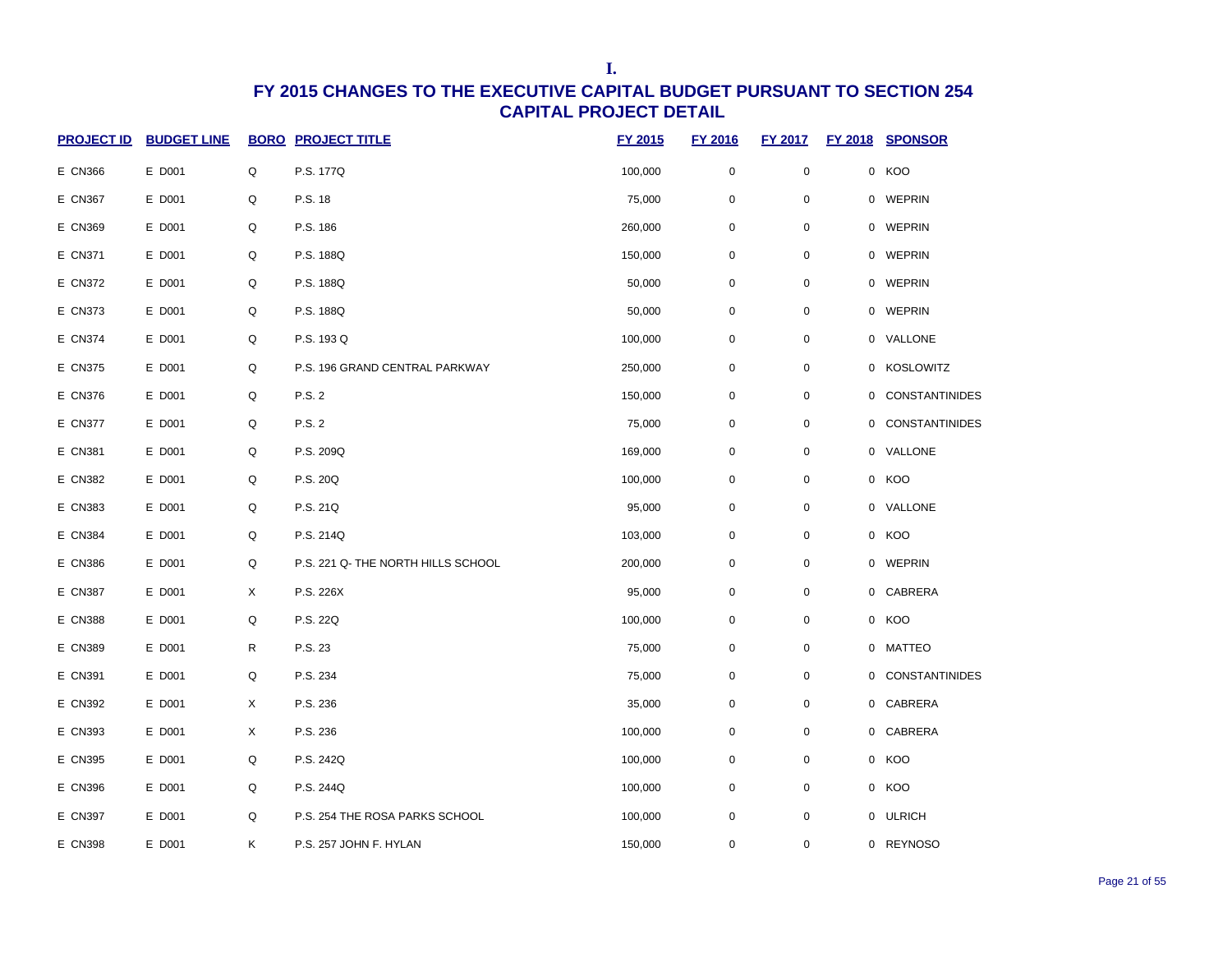| <b>PROJECT ID</b> | <b>BUDGET LINE</b> |              | <b>BORO PROJECT TITLE</b>          | FY 2015 | FY 2016     | <b>FY 2017</b> | FY 2018 SPONSOR  |
|-------------------|--------------------|--------------|------------------------------------|---------|-------------|----------------|------------------|
| E CN399           | E D001             | R            | P.S. 26                            | 75,000  | $\pmb{0}$   | $\pmb{0}$      | 0 MATTEO         |
| E CN400           | E D001             | Q            | P.S. 266Q                          | 35,000  | $\pmb{0}$   | $\pmb{0}$      | 0 WEPRIN         |
| E CN401           | E D001             | Q            | P.S. 266Q                          | 90,000  | $\pmb{0}$   | 0              | 0 WEPRIN         |
| E CN402           | E D001             | Κ            | P.S. 274 KOSCIUSKO                 | 150,000 | $\mathbf 0$ | 0              | 0 REYNOSO        |
| E CN403           | E D001             | R            | P.S. 29                            | 75,000  | $\pmb{0}$   | 0              | 0 MATTEO         |
| E CN404           | E D001             | Q            | P.S. 29 Q                          | 73,000  | $\pmb{0}$   | 0              | 0 VALLONE        |
| <b>E CN405</b>    | E D001             | R            | P.S. 30                            | 75,000  | $\pmb{0}$   | $\pmb{0}$      | 0 MATTEO         |
| E CN406           | E D001             | Q            | P.S. 31 Q                          | 120,000 | 0           | 0              | 0 VALLONE        |
| E CN407           | E D001             | X            | P.S. 310                           | 200,000 | $\pmb{0}$   | $\pmb{0}$      | 0 CABRERA        |
| <b>E CN408</b>    | E D001             | Q            | P.S. 32 Q                          | 100,000 | 0           | $\pmb{0}$      | 0 VALLONE        |
| E CN411           | E D001             | Q            | P.S. 35Q NATHANIEL WOODHULL SCHOOL | 50,000  | 0           | 0              | 0 WEPRIN         |
| E CN413           | E D001             | R            | P.S. 38                            | 75,000  | $\pmb{0}$   | $\pmb{0}$      | 0 MATTEO         |
| E CN414           | E D001             | R            | P.S. 39                            | 75,000  | $\pmb{0}$   | 0              | 0 MATTEO         |
| E CN415           | E D001             | М            | P.S. 40                            | 85,000  | $\pmb{0}$   | 0              | 0 GARODNICK      |
| E CN416           | E D001             | R            | P.S. 41                            | 75,000  | $\pmb{0}$   | 0              | 0 MATTEO         |
| E CN417           | E D001             | Q            | P.S. 41 Q                          | 50,000  | $\pmb{0}$   | 0              | 0 VALLONE        |
| <b>E CN418</b>    | E D001             | $\mathsf{R}$ | P.S. 46                            | 75,000  | $\pmb{0}$   | $\pmb{0}$      | 0 MATTEO         |
| E CN419           | E D001             | R            | P.S. 50                            | 75,000  | 0           | 0              | 0 MATTEO         |
| <b>E CN420</b>    | E D001             | ${\sf R}$    | P.S. 52                            | 75,000  | $\pmb{0}$   | $\pmb{0}$      | 0 MATTEO         |
| E CN421           | E D001             | R            | P.S. 54                            | 75,000  | 0           | $\pmb{0}$      | 0 MATTEO         |
| E CN422           | E D001             | R            | P.S. 58                            | 75,000  | 0           | 0              | 0 MATTEO         |
| <b>E CN423</b>    | E D001             | R            | P.S. 60                            | 75,000  | $\pmb{0}$   | $\pmb{0}$      | 0 MATTEO         |
| E CN424           | E D001             | Q            | P.S. 65 RAYMOND YORK SCHOOL        | 100,000 | $\pmb{0}$   | $\pmb{0}$      | 0 ULRICH         |
| E CN425           | E D001             | R            | P.S. 69                            | 75,000  | $\mathbf 0$ | 0              | 0 MATTEO         |
| E CN426           | E D001             | Q            | P.S. 70                            | 75,000  | 0           | 0              | 0 CONSTANTINIDES |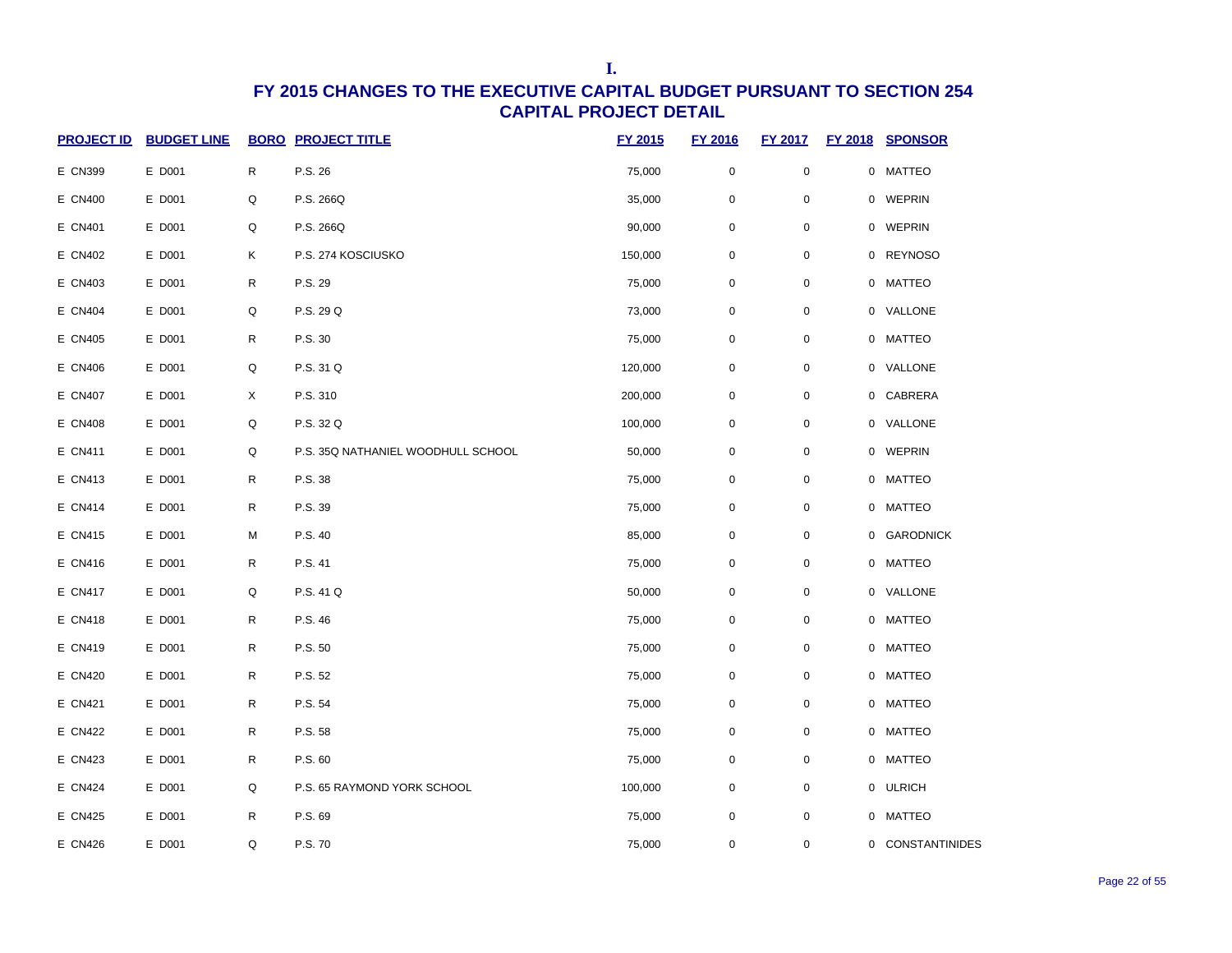| <b>PROJECT ID</b> | <b>BUDGET LINE</b> |   | <b>BORO PROJECT TITLE</b>                | FY 2015 | FY 2016     | <b>FY 2017</b> | <b>FY 2018</b> | <b>SPONSOR</b>   |
|-------------------|--------------------|---|------------------------------------------|---------|-------------|----------------|----------------|------------------|
| <b>E CN427</b>    | E D001             | R | P.S. 80 - THE MICHAEL J. PETRIDES SCHOOL | 75,000  | $\pmb{0}$   | $\pmb{0}$      |                | 0 MATTEO         |
| E CN428           | E D001             | Q | P.S. 811                                 | 120,000 | $\mathbf 0$ | $\mathbf 0$    |                | 0 WEPRIN         |
| E CN429           | E D001             | Q | P.S. 84                                  | 75,000  | $\mathbf 0$ | $\mathbf 0$    |                | 0 CONSTANTINIDES |
| E CN430           | E D001             | Q | P.S. 85                                  | 80,000  | $\mathbf 0$ | $\mathbf 0$    |                | 0 CONSTANTINIDES |
| E CN431           | E D001             | Q | P.S. 86                                  | 56,000  | $\mathbf 0$ | $\mathbf 0$    |                | 0 LANCMAN        |
| E CN432           | E D001             | Q | P.S. 94 Q                                | 100,000 | $\mathbf 0$ | $\mathbf 0$    |                | 0 VALLONE        |
| E CN433           | E D001             | Q | P.S. 98 Q                                | 50,000  | $\mathbf 0$ | $\mathbf 0$    |                | 0 VALLONE        |
| E CN434           | E D001             | Κ | P.S. THE BLYTHEBOURNE (K105)             | 35,000  | 0           | $\mathbf 0$    |                | 0 MENCHACA       |
| E CN435           | E D001             | X | P.S.170X                                 | 66,000  | $\pmb{0}$   | $\pmb{0}$      |                | 0 CABRERA        |
| E CN436           | E D001             | Q | P.S.191                                  | 50,000  | 0           | $\pmb{0}$      |                | 0 WEPRIN         |
| E CN438           | E D001             | Q | P.S.46Q THE ALLEY POND SCHOOL            | 100,000 | $\pmb{0}$   | $\pmb{0}$      |                | 0 WEPRIN         |
| E CN439           | E D001             | Q | P009 Q                                   | 50,000  | $\pmb{0}$   | $\pmb{0}$      |                | 0 VALLONE        |
| E CN440           | E D001             | Q | P224 @ PS186Q                            | 50,000  | $\mathbf 0$ | $\pmb{0}$      |                | 0 WEPRIN         |
| E CN441           | E D001             | K | P369K COY L. COX                         | 170,000 | $\mathbf 0$ | $\pmb{0}$      |                | 0 CORNEGY        |
| E CN442           | E D001             | Q | P4Q @ P.S. 179                           | 70,000  | $\mathbf 0$ | $\mathbf 0$    |                | 0 WEPRIN         |
| <b>E CN444</b>    | E D001             | Κ | P53K DISTRICT 75                         | 100,000 | $\mathbf 0$ | $\mathbf 0$    |                | 0 DEUTSCH        |
| E CN445           | E D001             | R | P721R, THE RICHARD H. HUNGERFORD SCHOOL  | 55,000  | $\mathbf 0$ | $\mathbf 0$    |                | 0 ROSE           |
| E CN447           | E D001             | Κ | P771K                                    | 100,000 | $\mathbf 0$ | $\mathbf 0$    |                | 0 TREYGER        |
| <b>E CN448</b>    | E D001             | Κ | P811K DISTRICT 75                        | 225,000 | $\mathbf 0$ | $\mathbf 0$    |                | 0 DEUTSCH        |
| E CN449           | E D001             | Q | <b>P9 AT IS5</b>                         | 100,000 | $\pmb{0}$   | $\mathbf 0$    |                | 0 DROMM          |
| E CN450           | E D001             | Q | P9 AT PS882                              | 56,000  | 0           | $\mathbf 0$    |                | 0 LANCMAN        |
| E CN453           | E D001             | М | PROFESSIONAL PERFORMING ARTS SCHOOL      | 60,000  | $\pmb{0}$   | $\mathbf 0$    |                | 0 JOHNSON        |
| E CN454           | E D001             | Κ | PROGRESS HIGH SCHOOL                     | 50,000  | $\mathbf 0$ | $\mathbf 0$    |                | 0 REYNOSO        |
| E CN455           | E D001             | Κ | PS 094 THE HENRY LONGFELLOW (K094)       | 35,000  | $\mathbf 0$ | $\pmb{0}$      |                | 0 MENCHACA       |
| E CN456           | E D001             | K | PS <sub>1</sub>                          | 35,000  | $\mathbf 0$ | $\pmb{0}$      |                | 0 MENCHACA       |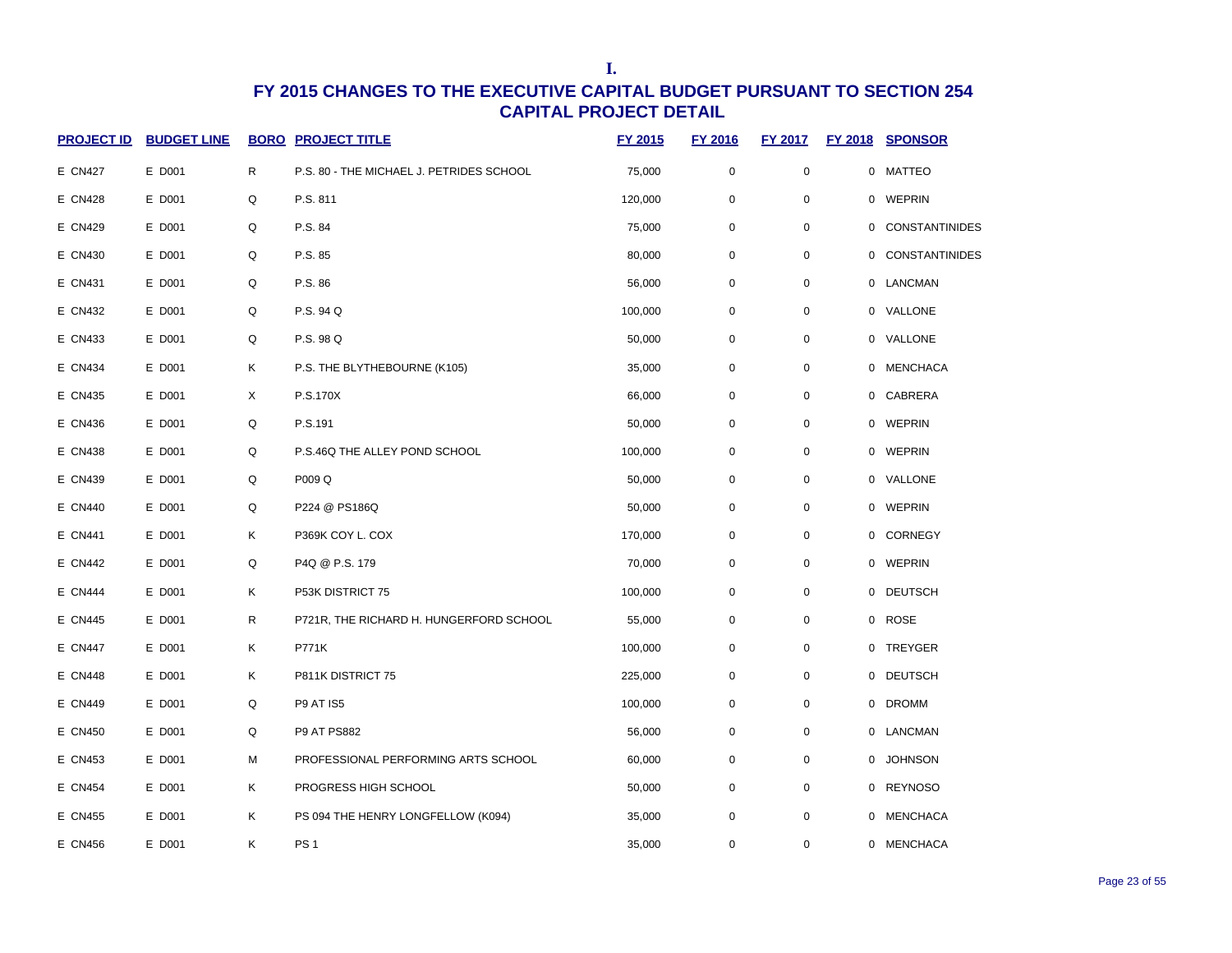| <b>PROJECT ID</b> | <b>BUDGET LINE</b> |   | <b>BORO PROJECT TITLE</b>            | FY 2015 | <b>FY 2016</b>   | <b>FY 2017</b> | <b>FY 2018</b> | <b>SPONSOR</b>   |
|-------------------|--------------------|---|--------------------------------------|---------|------------------|----------------|----------------|------------------|
| E CN457           | E D001             | Κ | <b>PS 10</b>                         | 150,000 | $\pmb{0}$        | 0              | $\mathbf 0$    | <b>MENCHACA</b>  |
| E CN458           | E D001             | Κ | PS 100 KATHY MOLONEY                 | 75,000  | $\mathbf 0$      | $\mathbf 0$    |                | 0 TREYGER        |
| E CN460           | E D001             | Q | <b>PS 100Q</b>                       | 200,000 | $\mathbf 0$      | 0              |                | 0 WILLS          |
| E CN462           | E D001             | Q | <b>PS 105Q</b>                       | 150,000 | $\mathbf 0$      | 0              |                | 0 RICHARDS       |
| E CN463           | E D001             | X | PS 106                               | 100,000 | $\mathbf 0$      | 0              | 0              | PALMA            |
| E CN464           | E D001             | Κ | PS 106K EDWARD EVERETT HALE SCHOOL   | 100,000 | $\mathbf 0$      | 0              |                | 0 ESPINAL        |
| E CN465           | E D001             | Q | <b>PS 106Q</b>                       | 50,000  | $\mathbf 0$      | 0              | 0              | <b>RICHARDS</b>  |
| E CN466           | E D001             | Κ | PS 108K SAL ABBRACCIAMENTO SCHOOL    | 500,000 | $\mathbf 0$      | 0              |                | 0 ESPINAL        |
| E CN467           | E D001             | Q | <b>PS 108Q</b>                       | 100,000 | $\mathbf 0$      | 0              |                | 0 WILLS          |
| <b>E CN468</b>    | E D001             | M | PS 11 - THE WILLIAM T. HARRIS SCHOOL | 68,000  | $\pmb{0}$        | 0              |                | 0 JOHNSON        |
| E CN470           | E D001             | Q | PS 114 BELLE HARBOR                  | 35,000  | $\mathbf 0$      | 0              |                | 0 ULRICH         |
| E CN471           | E D001             | Κ | PS 114K AUDITORIUM REFURBISHMENT     | 125,000 | $\pmb{0}$        | 0              | 0              | MAISEL           |
| E CN472           | E D001             | M | PS 115, THE ALEXANDER HUMBOLT        | 35,000  | $\mathbf 0$      | 0              | 0              | RODRIGUEZ        |
| E CN473           | E D001             | M | PS 115, THE ALEXANDER HUMBOLT        | 50,000  | $\boldsymbol{0}$ | 0              | 0              | RODRIGUEZ        |
| E CN474           | E D001             | м | PS 115, THE ALEXANDER HUMBOLT        | 50,000  | $\mathbf 0$      | 0              | 0              | RODRIGUEZ        |
| E CN475           | E D001             | M | PS 115, THE ALEXANDER HUMBOLT        | 50,000  | $\boldsymbol{0}$ | 0              | $\mathbf 0$    | <b>RODRIGUEZ</b> |
| E CN476           | E D001             | Κ | PS 115K COMPUTER TECHNOLOGY          | 75,000  | $\mathbf 0$      | 0              | 0              | MAISEL           |
| E CN477           | E D001             | Q | <b>PS 115Q</b>                       | 70,000  | $\boldsymbol{0}$ | 0              | 0              | WEPRIN           |
| <b>E CN478</b>    | E D001             | Q | PS 116                               | 155,000 | $\mathbf 0$      | 0              |                | 0 MILLER         |
| E CN479           | E D001             | M | PS 116                               | 125,000 | $\boldsymbol{0}$ | 0              |                | 0 MENDEZ         |
| E CN480           | E D001             | Κ | PS 116K ELIZABETH FARRELL SCHOOL     | 100,000 | $\mathbf 0$      | 0              |                | 0 ESPINAL        |
| E CN481           | E D001             | Q | PS 118                               | 116,000 | $\pmb{0}$        | 0              |                | 0 MILLER         |
| E CN482           | E D001             | Κ | PS 121 - ANTHONY MUNGIOLI            | 100,000 | $\mathbf 0$      | 0              |                | 0 TREYGER        |
| E CN483           | E D001             | Q | <b>PS 124Q</b>                       | 200,000 | $\boldsymbol{0}$ | 0              | 0              | WILLS            |
| E CN484           | E D001             | M | <b>PS 125</b>                        | 50,000  | $\mathbf 0$      | 0              |                | 0 LEVINE         |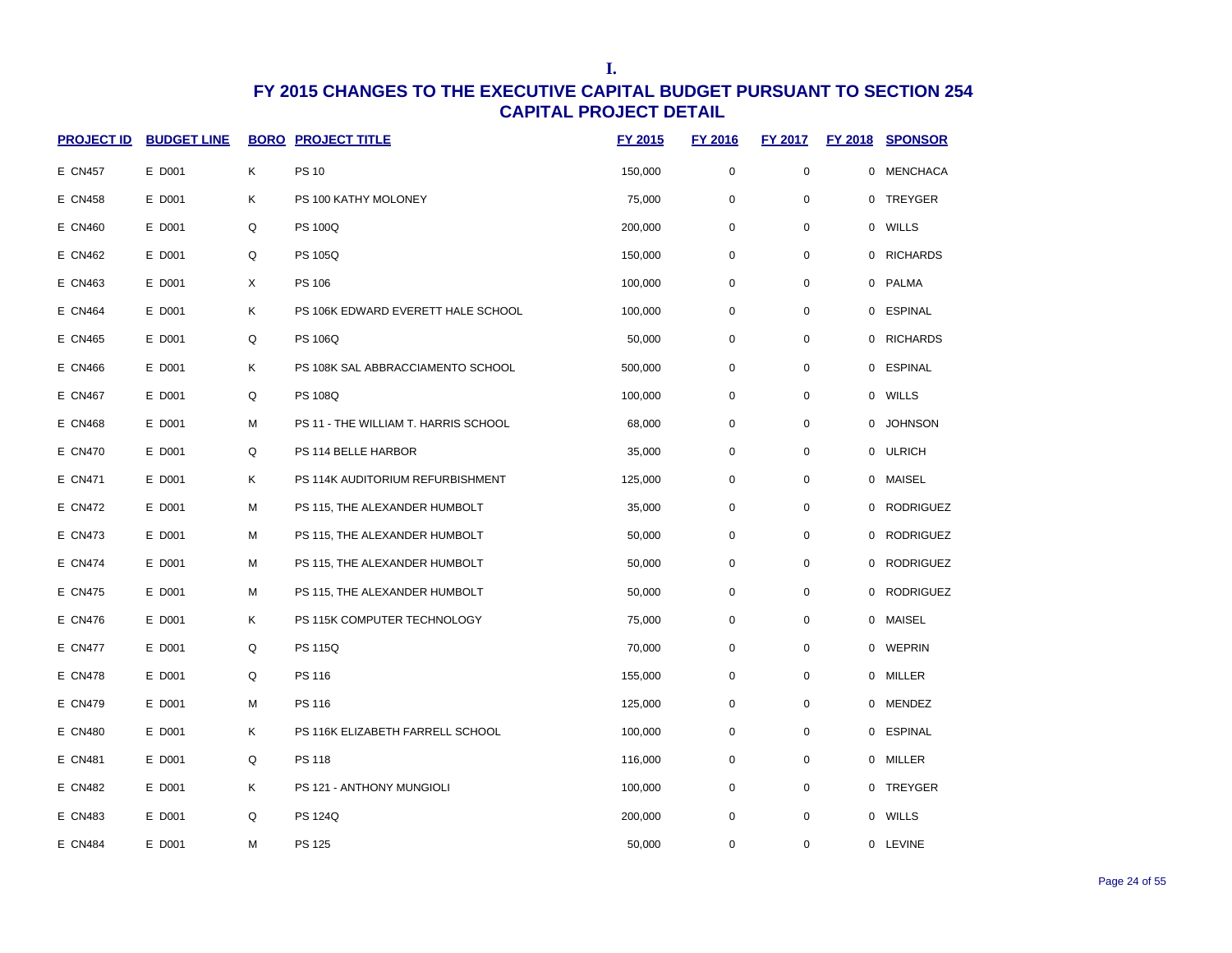| <b>PROJECT ID</b> | <b>BUDGET LINE</b> |   | <b>BORO PROJECT TITLE</b>                 | <b>FY 2015</b> | <b>FY 2016</b> | <b>FY 2017</b> | <b>FY 2018</b> | <b>SPONSOR</b>  |
|-------------------|--------------------|---|-------------------------------------------|----------------|----------------|----------------|----------------|-----------------|
| E CN486           | E D001             | Q | <b>PS 128</b>                             | 35,000         | 0              | 0              | 0              | CROWLEY         |
| <b>E CN487</b>    | E D001             | Κ | <b>PS 128</b>                             | 50,000         | 0              | 0              |                | 0 TREYGER       |
| <b>E CN488</b>    | E D001             | Q | PS 131                                    | 121,000        | 0              | 0              | 0              | LANCMAN         |
| E CN489           | E D001             | Q | <b>PS 138Q</b>                            | 150,000        | 0              | 0              | 0              | <b>RICHARDS</b> |
| E CN491           | E D001             | Q | PS 140                                    | 176,000        | 0              | 0              | 0              | MILLER          |
| E CN492           | E D001             | Q | PS 140Q SCHOOL YARD                       | 250,000        | 0              | 0              | 0              | WILLS           |
| E CN493           | E D001             | Κ | <b>PS 15</b>                              | 250,000        | 0              | 0              | 0              | <b>MENCHACA</b> |
| E CN494           | E D001             | Κ | <b>PS 15</b>                              | 75,000         | 0              | 0              |                | 0 MENCHACA      |
| E CN495           | E D001             | M | PS 15 - ROBERTO CLEMENTE                  | 500,000        | 0              | 0              |                | 0 MENDEZ        |
| E CN498           | E D001             | M | PS 151 YORKVILLE COMMUNITY SCHOOL         | 35,000         | 0              | 0              |                | 0 GARODNICK     |
| <b>E CN499</b>    | E D001             | M | PS 153                                    | 50,000         | 0              | $\mathbf 0$    |                | 0 LEVINE        |
| E CN502           | E D001             | Q | PS 161Q PLAYGROUND                        | 200,000        | 0              | 0              | 0              | WILLS           |
| <b>E CN505</b>    | E D001             | м | PS 166                                    | 150,000        | 0              | 0              |                | 0 ROSENTHAL     |
| <b>E CN506</b>    | E D001             | Κ | PS 169 THE SUNSET PARK SCHOOL             | 35,000         | 0              | 0              | 0              | <b>MENCHACA</b> |
| <b>E CN508</b>    | E D001             | Κ | PS 172 BEACON SCHOOL OF EXCELLENCE (K172) | 35,000         | 0              | 0              | 0              | MENCHACA        |
| <b>E CN509</b>    | E D001             | X | <b>PS 176X</b>                            | 200,000        | 0              | 0              | 0              | <b>KING</b>     |
| E CN510           | E D001             | Κ | PS 177 SHOSHANA SINGER                    | 95,000         | 0              | 0              | 0              | TREYGER         |
| E CN511           | E D001             | Χ | PS 182                                    | 300,000        | 0              | 0              |                | 0 PALMA         |
| E CN512           | E D001             | M | PS 183 TECHNOLOGY INTEGRATION             | 116,000        | 0              | 0              |                | 0 KALLOS        |
| E CN514           | E D001             | Κ | PS 184                                    | 101,000        | 0              | 0              | 0              | <b>BARRON</b>   |
| E CN516           | E D001             | M | PS 187                                    | 50,000         | 0              | 0              |                | 0 RODRIGUEZ     |
| E CN517           | E D001             | M | <b>PS 187</b>                             | 35,000         | 0              | 0              | 0              | RODRIGUEZ       |
| E CN518           | E D001             | Κ | PS 188 F. TUDDA                           | 250,000        | 0              | 0              | 0              | TREYGER         |
| E CN519           | E D001             | M | PS 19- ASHER LEVY                         | 85,000         | 0              | 0              | 0              | MENDEZ          |
| <b>E CN520</b>    | E D001             | M | PS 191 MUSEUM MAGNET SCHOOL               | 50,000         | 0              | 0              | 0              | ROSENTHAL       |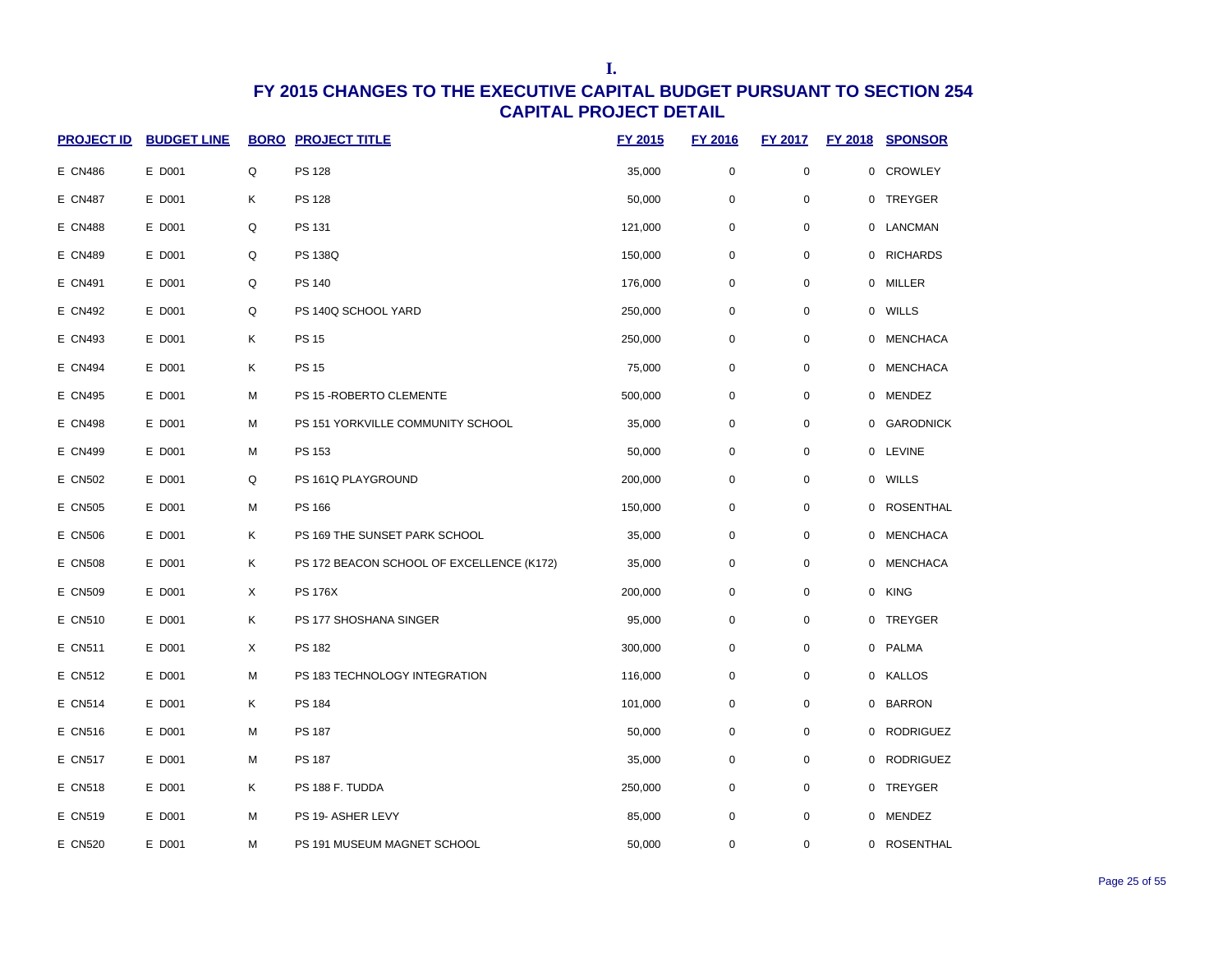| <b>PROJECT ID</b> | <b>BUDGET LINE</b> |   | <b>BORO PROJECT TITLE</b>                                          | FY 2015 | FY 2016     | FY 2017     | <b>FY 2018</b> | <b>SPONSOR</b>  |
|-------------------|--------------------|---|--------------------------------------------------------------------|---------|-------------|-------------|----------------|-----------------|
| E CN521           | E D001             | Q | PS 192                                                             | 150,000 | $\pmb{0}$   | $\pmb{0}$   | $\mathbf 0$    | <b>MILLER</b>   |
| E CN522           | E D001             | κ | PS 194K UPGRADE ELECTRICAL WIRING IN<br><b>AUDITORIUM</b>          | 125,000 | 0           | $\mathbf 0$ | 0              | MAISEL          |
| E CN523           | E D001             | Q | <b>PS 195Q</b>                                                     | 208,000 | 0           | 0           | $\Omega$       | <b>RICHARDS</b> |
| E CN524           | E D001             | Κ | <b>PS 196</b>                                                      | 50,000  | 0           | $\mathbf 0$ | 0              | REYNOSO         |
| <b>E CN525</b>    | E D001             | Κ | PS 197 THE KINGS HIGHWAY ACADEMY                                   | 151,000 | 0           | 0           | 0              | <b>DEUTSCH</b>  |
| E CN527           | E D001             | М | PS 199 JESSE ISADOR STRAUSS                                        | 35,000  | 0           | 0           | 0              | ROSENTHAL       |
| <b>E CN528</b>    | E D001             | Κ | PS 202                                                             | 55,000  | 0           | 0           | 0              | <b>BARRON</b>   |
| E CN529           | E D001             | Κ | PS 203K PHASE 2 SECURITY CAMERAS AND<br><b>COMPUTER TECHNOLOGY</b> | 75,000  | 0           | 0           | 0              | MAISEL          |
| E CN530           | E D001             | Q | PS 205Q THE ALEXANDER GRAHAM BELL SCHOOL                           | 200,000 | 0           | $\mathbf 0$ |                | 0 WEPRIN        |
| E CN531           | E D001             | Q | <b>PS 206</b>                                                      | 650,000 | $\mathbf 0$ | 0           | 0              | KOSLOWITZ       |
| E CN533           | E D001             | Κ | PS 207K FILLMORE ACADEMY & EARLY CHILDHOOD<br><b>CENTER</b>        | 150,000 | $\mathbf 0$ | 0           | 0              | MAISEL          |
| E CN534           | E D001             | Q | <b>PS 208</b>                                                      | 140,000 | 0           | $\mathbf 0$ | 0              | MILLER          |
| E CN535           | E D001             | κ | <b>PS 208</b>                                                      | 225,000 | 0           | 0           | 0              | WILLIAMS        |
| E CN536           | E D001             | Κ | <b>PS 208</b>                                                      | 500,000 | 0           | $\mathbf 0$ | $\Omega$       | WILLIAMS        |
| E CN537           | E D001             | Κ | PS 209 MARGARET MEAD SCHOOL                                        | 150,000 | 0           | 0           | 0              | <b>DEUTSCH</b>  |
| E CN541           | E D001             | Κ | PS 215 . ANN BOVE                                                  | 100,000 | 0           | $\mathbf 0$ | $\Omega$       | TREYGER         |
| E CN542           | E D001             | Κ | PS 216 . CELINA KAPLINSKY                                          | 150,000 | 0           | 0           | 0              | TREYGER         |
| E CN543           | E D001             | Q | <b>PS 220</b>                                                      | 250,000 | 0           | $\mathbf 0$ | 0              | KOSLOWITZ       |
| E CN544           | E D001             | Κ | PS 222K CAFETERIA REFURBISHMENT                                    | 100,000 | 0           | 0           | 0              | MAISEL          |
| E CN545           | E D001             | Q | <b>PS 223Q</b>                                                     | 150,000 | 0           | 0           |                | 0 WILLS         |
| E CN546           | E D001             | Κ | <b>PS 226</b>                                                      | 100,000 | $\mathbf 0$ | 0           |                | 0 TREYGER       |
| E CN547           | E D001             | Q | <b>PS 229</b>                                                      | 35,000  | 0           | 0           | 0              | CROWLEY         |
| <b>E CN548</b>    | E D001             | Κ | PS 236K COMPUTER TECHNOLOGY                                        | 125,000 | 0           | $\mathbf 0$ | 0              | MAISEL          |
| E CN549           | E D001             | K | <b>PS 24</b>                                                       | 300,000 | 0           | 0           | 0              | MENCHACA        |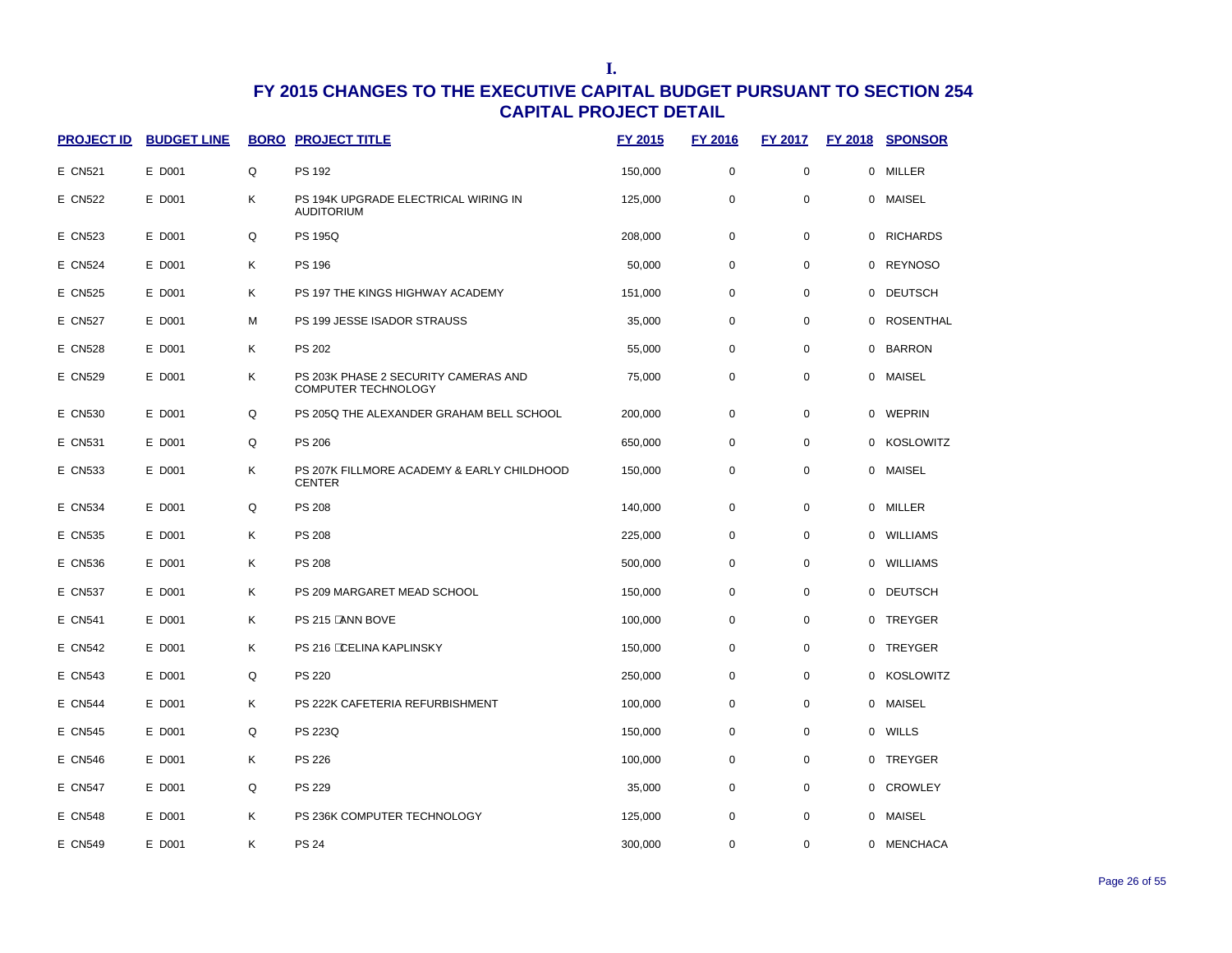| <b>PROJECT ID</b> | <b>BUDGET LINE</b> |   | <b>BORO PROJECT TITLE</b>                  | <b>FY 2015</b> | <b>FY 2016</b> | <b>FY 2017</b> | FY 2018 | <b>SPONSOR</b>   |
|-------------------|--------------------|---|--------------------------------------------|----------------|----------------|----------------|---------|------------------|
| E CN550           | E D001             | Κ | <b>PS 244</b>                              | 250,000        | $\pmb{0}$      | $\pmb{0}$      | 0       | WILLIAMS         |
| E CN551           | E D001             | X | PS 246 POE COTTAGE                         | 125,000        | $\pmb{0}$      | 0              |         | 0 CABRERA        |
| E CN552           | E D001             | Χ | PS 246 POE COTTAGE                         | 35,000         | $\mathbf 0$    | 0              | 0       | CABRERA          |
| E CN553           | E D001             | Q | <b>PS 24Q</b>                              | 175,000        | $\pmb{0}$      | 0              |         | 0 KOO            |
| <b>E CN554</b>    | E D001             | Κ | PS 251K CAFETERIA REFURBISHMENT            | 100,000        | $\mathbf 0$    | 0              | 0       | MAISEL           |
| E CN555           | E D001             | Κ | PS 254 DAG HAMMARSKJOLD SCHOOL             | 145,000        | $\pmb{0}$      | 0              | 0       | DEUTSCH          |
| E CN556           | E D001             | Q | PS 255                                     | 50,000         | $\pmb{0}$      | 0              | 0       | LANCMAN          |
| <b>E CN557</b>    | E D001             | Κ | PS 255 BARBARA REING SCHOOL                | 226,000        | $\mathbf 0$    | 0              |         | 0 DEUTSCH        |
| <b>E CN558</b>    | E D001             | Κ | PS 261 BATHROOM RENOVATIONS                | 175,000        | $\pmb{0}$      | $\pmb{0}$      |         | 0 LEVIN          |
| <b>E CN559</b>    | E D001             | Κ | PS 272K COMPUTER TECHNOLOGY                | 75,000         | $\pmb{0}$      | 0              |         | 0 MAISEL         |
| E CN561           | E D001             | Κ | PS 273                                     | 50,000         | $\pmb{0}$      | 0              |         | 0 BARRON         |
| E CN562           | E D001             | Q | PS 273 Q                                   | 100,000        | $\pmb{0}$      | 0              | 0       | <b>ULRICH</b>    |
| E CN563           | E D001             | Κ | PS 276K CAFETERIA REFURBISHMENT            | 100,000        | $\mathbf 0$    | 0              | 0       | MAISEL           |
| <b>E CN564</b>    | E D001             | Κ | PS 277K COMPUTER TECHNOLOGY                | 75,000         | $\pmb{0}$      | 0              | 0       | MAISEL           |
| E CN565           | E D001             | M | PS 278, THE PAULA HEDBAVNY SCHOOL          | 39,000         | $\mathbf 0$    | 0              | 0       | <b>RODRIGUEZ</b> |
| <b>E CN566</b>    | E D001             | M | PS 278, THE PAULA HEDBAVNY SCHOOL          | 50,000         | $\pmb{0}$      | 0              | 0       | <b>RODRIGUEZ</b> |
| <b>E CN567</b>    | E D001             | Κ | <b>PS 279K</b>                             | 225,000        | $\pmb{0}$      | 0              | 0       | MAISEL           |
| <b>E CN568</b>    | E D001             | Q | PS 290                                     | 35,000         | $\mathbf 0$    | 0              |         | 0 CROWLEY        |
| E CN569           | E D001             | Q | PS 295                                     | 140,000        | $\mathbf 0$    | 0              |         | 0 MILLER         |
| <b>E CN570</b>    | E D001             | Κ | PS 295 THE STUDIO SCHOOL OF ARTS & CULTURE | 35,000         | $\mathbf 0$    | 0              |         | 0 MENCHACA       |
| E CN571           | E D001             | Κ | PS 297                                     | 170,000        | $\pmb{0}$      | 0              |         | 0 CORNEGY        |
| E CN573           | E D001             | Κ | PS 303 . AMADOR                            | 200,000        | $\mathbf 0$    | 0              |         | 0 TREYGER        |
| <b>E CN574</b>    | E D001             | X | PS 31                                      | 130,000        | $\mathbf 0$    | 0              | 0       | ARROYO           |
| E CN576           | E D001             | Κ | PS 310 (K310)                              | 35,000         | $\pmb{0}$      | 0              | 0       | MENCHACA         |
| <b>E CN577</b>    | E D001             | Κ | PS 311                                     | 40,000         | $\mathbf 0$    | 0              |         | 0 BARRON         |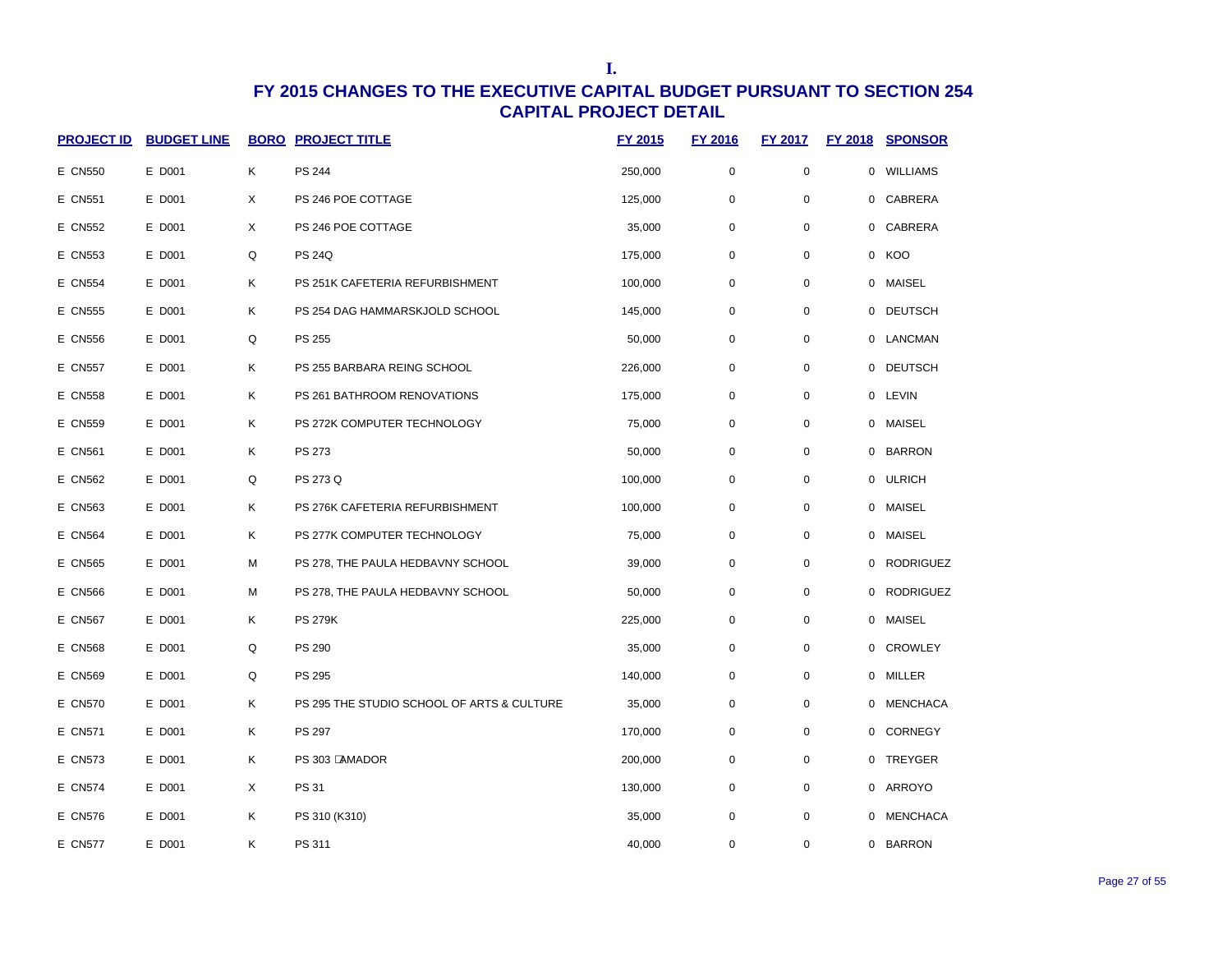| <b>PROJECT ID</b> | <b>BUDGET LINE</b> | <b>BORO</b> | <b>PROJECT TITLE</b>                           | <b>FY 2015</b> | <b>FY 2016</b> | <b>FY 2017</b> | <b>FY 2018</b> | <b>SPONSOR</b>   |
|-------------------|--------------------|-------------|------------------------------------------------|----------------|----------------|----------------|----------------|------------------|
| <b>E CN578</b>    | E D001             | Κ           | PS 312K AUDIO/VISUAL SYSTEM IN MULTI-USE SPACE | 225,000        | $\pmb{0}$      | $\mathbf 0$    | 0              | MAISEL           |
| E CN579           | E D001             | M           | PS 314, MUSCOTA NEW SCHOOL                     | 50,000         | 0              | 0              | 0              | <b>RODRIGUEZ</b> |
| <b>E CN580</b>    | E D001             | Κ           | <b>PS 315K</b>                                 | 100,000        | 0              | 0              | 0              | <b>WILLIAMS</b>  |
| <b>E CN581</b>    | E D001             | X           | PS 317 (NEW SCHOOL ON WHITE PLAINS RD)         | 300,000        | 0              | 0              | 0              | <b>PALMA</b>     |
| <b>E CN582</b>    | E D001             | Q           | PS 318 WATERSIDE SCHOOL FOR LEADERSHIP         | 75,000         | 0              | 0              | 0              | <b>ULRICH</b>    |
| E CN583           | E D001             | Κ           | PS 321, PS 130, AND PS 230 SCHOOL TECHNOLOGY   | 195,000        | 0              | 0              |                | 0 LANDER         |
| <b>E CN587</b>    | E D001             | ĸ           | PS 328                                         | 55,000         | 0              | 0              |                | 0 BARRON         |
| <b>E CN588</b>    | E D001             | ĸ           | PS 329                                         | 150,000        | 0              | 0              |                | 0 TREYGER        |
| E CN589           | E D001             | M           | PS 333 MANHATTAN SCHOOL FOR CHILDREN           | 170,000        | 0              | 0              | 0              | ROSENTHAL        |
| E CN590           | E D001             | Κ           | PS 335                                         | 156,000        | 0              | 0              | 0              | <b>CORNEGY</b>   |
| E CN592           | E D001             | Q           | PS 354Q LIBRARY                                | 150,000        | 0              | $\mathbf 0$    | 0              | <b>WILLS</b>     |
| E CN593           | E D001             | Κ           | PS 36                                          | 100,000        | 0              | 0              | 0              | <b>BARRON</b>    |
| E CN594           | E D001             | Q           | <b>PS 36</b>                                   | 150,000        | 0              | 0              | 0              | MILLER           |
| <b>E CN596</b>    | E D001             | ĸ           | PS 364                                         | 100,000        | 0              | 0              | 0              | <b>BARRON</b>    |
| <b>E CN597</b>    | E D001             | M           | PS 364 - THE EARTH SCHOOL                      | 105,000        | 0              | 0              | 0              | MENDEZ           |
| <b>E CN598</b>    | E D001             | Q           | <b>PS 37</b>                                   | 135,000        | 0              | 0              | 0              | MILLER           |
| <b>E CN599</b>    | E D001             | Κ           | PS 371 LILLIAN L. RASHKIS (K371)               | 35,000         | 0              | $\mathbf 0$    |                | 0 MENCHACA       |
| <b>E CN600</b>    | E D001             | ĸ           | PS 380                                         | 70,000         | 0              | 0              | 0              | LEVIN            |
| <b>E CN606</b>    | E D001             | M           | PS 452                                         | 105,000        | 0              | 0              | 0              | ROSENTHAL        |
| <b>E CN609</b>    | E D001             | Q           | PS 47 CHRIS GALAS                              | 50,000         | 0              | 0              | 0              | <b>ULRICH</b>    |
| E CN610           | E D001             | X           | <b>PS 48</b>                                   | 200,000        | 0              | 0              | 0              | ARROYO           |
| E CN611           | E D001             | M           | PS 48, PO MICHAEL J. BUCZECK SCHOOL            | 50,000         | 0              | 0              | 0              | <b>RODRIGUEZ</b> |
| E CN612           | E D001             | Κ           | PS 503                                         | 150,000        | 0              | 0              | 0              | MENCHACA         |
| E CN613           | E D001             | Κ           | PS 506 SCHOOL OF JOURNALISM AND TECHNOLOGY     | 120,000        | 0              | 0              | 0              | <b>MENCHACA</b>  |
| E CN615           | E D001             | X           | PS 53                                          | 300,000        | $\mathbf 0$    | 0              | 0              | <b>GIBSON</b>    |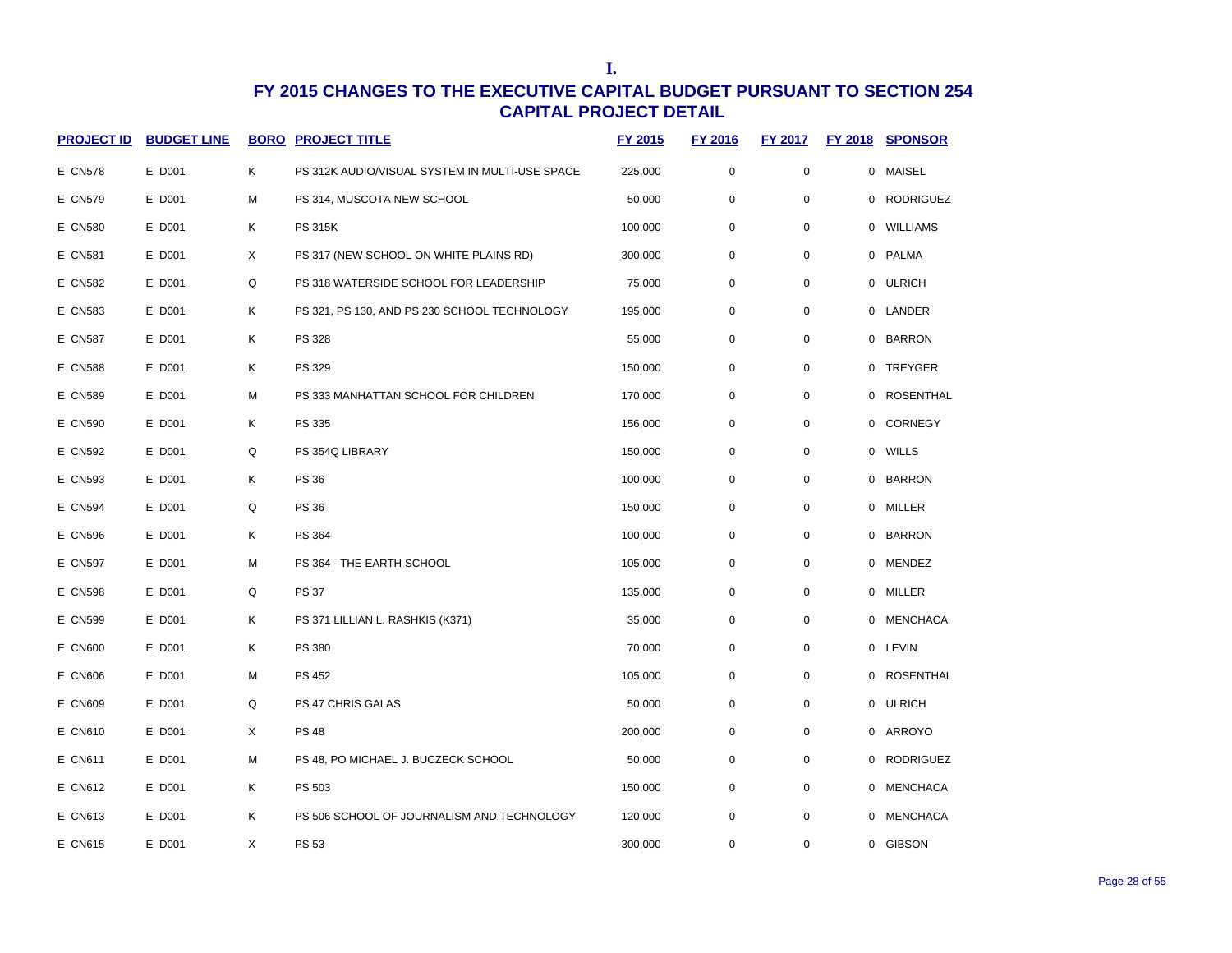| <b>PROJECT ID</b> | <b>BUDGET LINE</b> |   | <b>BORO PROJECT TITLE</b>                 | <b>FY 2015</b> | <b>FY 2016</b> | <b>FY 2017</b> | <b>FY 2018</b> | <b>SPONSOR</b>   |
|-------------------|--------------------|---|-------------------------------------------|----------------|----------------|----------------|----------------|------------------|
| E CN617           | E D001             | Q | PS 58 SCHOOL OF HEROES                    | 35,000         | $\mathbf 0$    | $\mathbf 0$    | 0              | <b>CROWLEY</b>   |
| E CN618           | E D001             | Κ | PS 59                                     | 160,000        | 0              | $\pmb{0}$      | 0              | <b>CORNEGY</b>   |
| E CN619           | E D001             | M | PS <sub>6</sub>                           | 100,000        | 0              | 0              | 0              | <b>GARODNICK</b> |
| E CN621           | E D001             | Q | PS 60 WOODHAVEN                           | 100,000        | 0              | 0              | 0              | <b>ULRICH</b>    |
| E CN622           | E D001             | M | PS 63 - STAR ACADEMY                      | 75,000         | 0              | 0              | 0              | MENDEZ           |
| E CN623           | E D001             | Q | PS 63 OLD SOUTH                           | 500,000        | 0              | 0              | 0              | <b>ULRICH</b>    |
| <b>E CN624</b>    | E D001             | Κ | PS 643                                    | 40,000         | 0              | 0              |                | 0 BARRON         |
| <b>E CN625</b>    | E D001             | Q | PS 64Q JOSEPH P. ADDABBO                  | 100,000        | 0              | 0              |                | 0 ULRICH         |
| E CN626           | E D001             | Κ | PS 663                                    | 70,000         | 0              | 0              |                | 0 BARRON         |
| <b>E CN627</b>    | E D001             | X | PS 68                                     | 200,000        | 0              | 0              | 0              | <b>KING</b>      |
| <b>E CN628</b>    | E D001             | Q | PS 68                                     | 35,000         | 0              | $\pmb{0}$      | 0              | <b>CROWLEY</b>   |
| E CN630           | E D001             | Κ | PS 69 VINCENT D. GRIPPO SCHOOL (K069)     | 35,000         | 0              | 0              | 0              | <b>MENCHACA</b>  |
| E CN631           | E D001             | Q | PS 71 CONSTRUCTION OF GYM OVER AUDITORIUM | 35,000         | 0              | 0              | 0              | <b>CROWLEY</b>   |
| E CN632           | E D001             | M | PS 75 EMILY DICKENSON SCHOOL              | 300,000        | 0              | $\pmb{0}$      | 0              | <b>ROSENTHAL</b> |
| E CN633           | E D001             | Κ | PS 75 QUEENS                              | 250,000        | 0              | 0              | 0              | <b>REYNOSO</b>   |
| E CN634           | E D001             | M | PS 77 MANHATTAN STEM INITIATIVE           | 104,000        | 0              | 0              | 0              | KALLOS           |
| <b>E CN635</b>    | E D001             | Κ | PS 7K ABRAHAM LINCOLN SCHOOL              | 75,000         | 0              | 0              | 0              | <b>ESPINAL</b>   |
| <b>E CN636</b>    | E D001             | Κ | <b>PS 84</b>                              | 270,000        | 0              | 0              | $\mathbf{0}$   | <b>REYNOSO</b>   |
| <b>E CN637</b>    | E D001             | M | PS 84                                     | 35,000         | $\mathbf 0$    | 0              | 0              | ROSENTHAL        |
| <b>E CN638</b>    | E D001             | Κ | PS 84                                     | 133,000        | 0              | $\mathbf 0$    |                | 0 LEVIN          |
| E CN639           | E D001             | Κ | PS 86K THE IRVINGTON SCHOOL               | 300,000        | 0              | $\pmb{0}$      | 0              | <b>ESPINAL</b>   |
| E CN642           | E D001             | Κ | PS 89K CYPRESS HILLS COMMUNITY SCHOOL     | 150,000        | 0              | 0              | 0              | <b>ESPINAL</b>   |
| E CN643           | E D001             | M | PS 9/MS 243                               | 250,000        | 0              | 0              | 0              | <b>ROSENTHAL</b> |
| E CN644           | E D001             | Κ | PS 90 . GIRETA HAWKINS                    | 35,000         | 0              | 0              | 0              | <b>TREYGER</b>   |
| <b>E CN645</b>    | E D001             | Κ | PS 95 . JANET NDZIBAH                     | 110,000        | 0              | 0              | 0              | TREYGER          |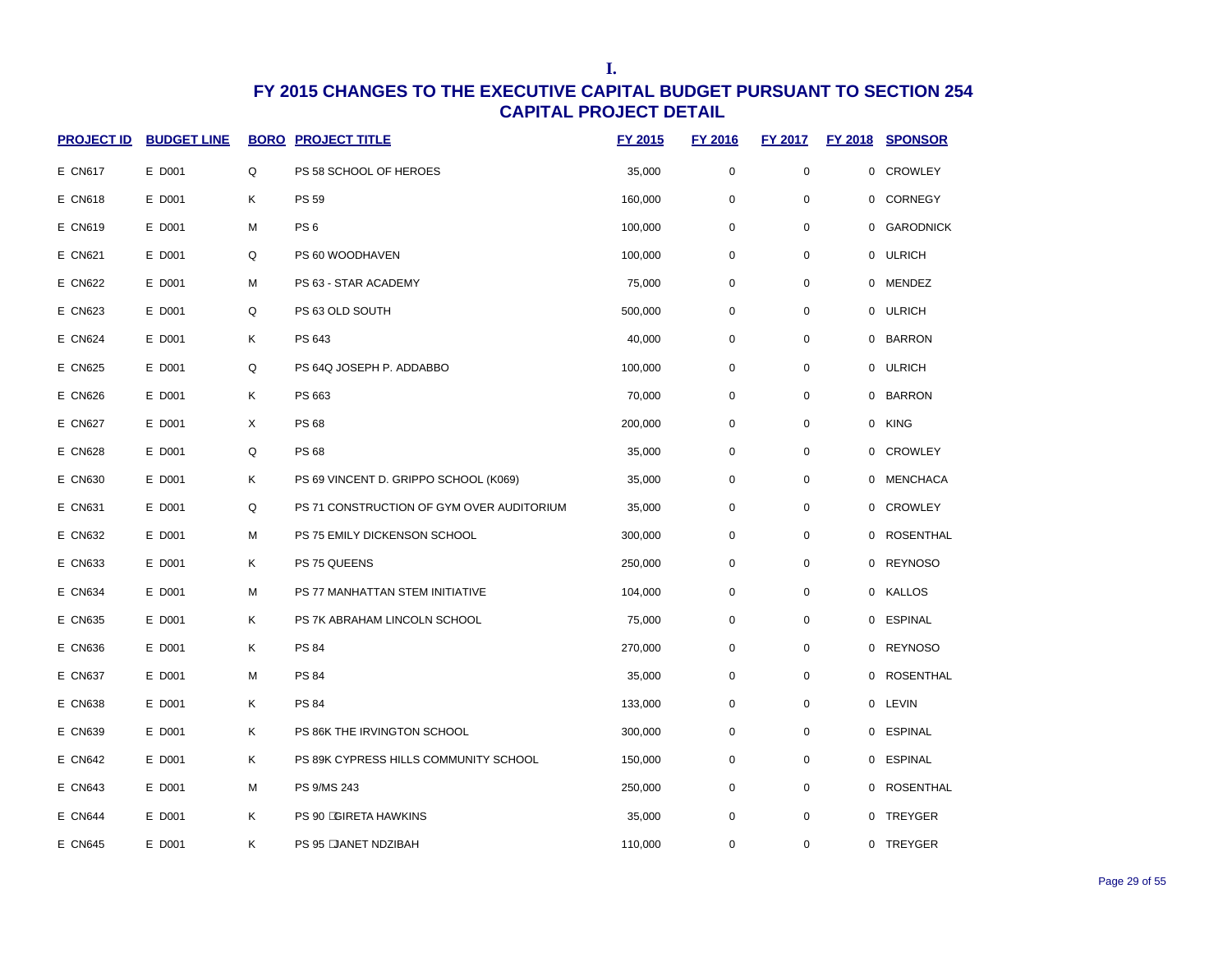| <b>PROJECT ID</b> | <b>BUDGET LINE</b> |   | <b>BORO PROJECT TITLE</b>                  | <b>FY 2015</b> | FY 2016     | <b>FY 2017</b> | <b>FY 2018</b> | <b>SPONSOR</b>  |
|-------------------|--------------------|---|--------------------------------------------|----------------|-------------|----------------|----------------|-----------------|
| <b>E CN647</b>    | E D001             | Κ | <b>PS K053</b>                             | 35,000         | $\mathbf 0$ | $\mathbf 0$    | 0              | MENCHACA        |
| <b>E CN648</b>    | E D001             | R | <b>PS. 9</b>                               | 106,000        | 0           | 0              | 0              | MATTEO          |
| <b>E CN649</b>    | E D001             | Q | <b>PS/IS 109</b>                           | 140,000        | 0           | 0              | 0              | MILLER          |
| <b>E CN650</b>    | E D001             | Q | PS/IS 113 ANTHONY J. PRANZO                | 35,000         | 0           | 0              | 0              | CROWLEY         |
| <b>E CN651</b>    | E D001             | Q | <b>PS/IS 270Q</b>                          | 100,000        | 0           | 0              | 0              | <b>RICHARDS</b> |
| E CN653           | E D001             | Q | <b>PS/MS 147</b>                           | 135,000        | 0           | 0              | 0              | MILLER          |
| <b>E CN654</b>    | E D001             | M | PS/MS 149 . THE SOJOURNER TRUTH SCHOOL     | 46,000         | 0           | 0              |                | 0 DICKENS       |
| <b>E CN655</b>    | E D001             | Q | PS/MS 164 QUEENS VALLEY                    | 165,000        | 0           | 0              |                | 0 LANCMAN       |
| <b>E CN656</b>    | E D001             | X | <b>PS/MS 279</b>                           | 135,000        | 0           | 0              |                | 0 CABRERA       |
| <b>E CN657</b>    | E D001             | Q | PS/MS 43 COMPUTER LAB (D31-07-CMPLAB 1149) | 150,000        | 0           | 0              |                | 0 RICHARDS      |
| <b>E CN658</b>    | E D001             | R | PS1 SMARTBOARDS                            | 36,000         | 0           | 0              | 0              | <b>IGNIZIO</b>  |
| <b>E CN659</b>    | E D001             | Q | PS102/IS105                                | 100,000        | 0           | 0              | 0              | <b>DROMM</b>    |
| <b>E CN660</b>    | E D001             | Κ | PS121                                      | 50,000         | 0           | 0              | 0              | GREENFIELD      |
| <b>E CN662</b>    | E D001             | Q | <b>PS13</b>                                | 100,000        | 0           | 0              | 0              | <b>DROMM</b>    |
| E CN663           | E D001             | Q | PS135Q SCHOOL TECHNOLOGY UPGRADE           | 51,000         | 0           | 0              | 0              | WEPRIN          |
| <b>E CN664</b>    | E D001             | Q | PS145                                      | 100,000        | 0           | 0              | 0              | <b>DROMM</b>    |
| <b>E CN665</b>    | E D001             | Q | <b>PS148</b>                               | 100,000        | 0           | 0              | 0              | <b>DROMM</b>    |
| <b>E CN666</b>    | E D001             | Q | PS149                                      | 100,000        | 0           | 0              |                | 0 DROMM         |
| <b>E CN667</b>    | E D001             | Κ | PS164                                      | 50,000         | 0           | 0              |                | 0 GREENFIELD    |
| <b>E CN668</b>    | E D001             | Κ | <b>PS180</b>                               | 72,000         | 0           | 0              |                | 0 GREENFIELD    |
| <b>E CN669</b>    | E D001             | Κ | PS181                                      | 275,000        | 0           | 0              |                | 0 WILLIAMS      |
| <b>E CN670</b>    | E D001             | Q | PS18Q SCHOOL TECHNOLOGY UPGRADE            | 35,000         | 0           | 0              | 0              | WEPRIN          |
| E CN671           | E D001             | Κ | PS192                                      | 50,000         | 0           | 0              | 0              | GREENFIELD      |
| E CN673           | E D001             | Q | PS212                                      | 100,000        | 0           | 0              | 0              | <b>DROMM</b>    |
| <b>E CN674</b>    | E D001             | М | PS212 - MIDTOWN WEST SCHOOL                | 54,000         | 0           | 0              | 0              | JOHNSON         |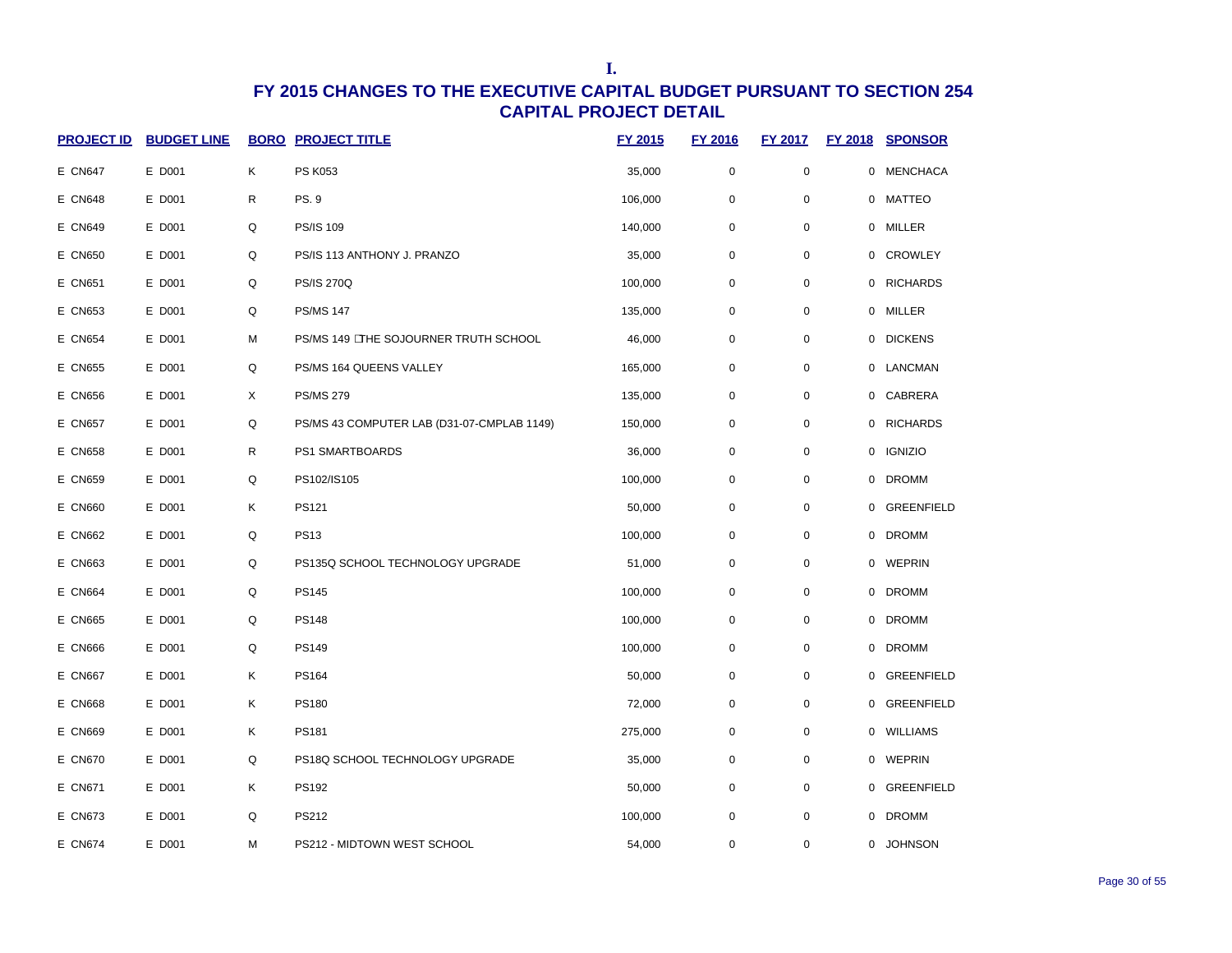| <b>PROJECT ID</b> | <b>BUDGET LINE</b> |              | <b>BORO PROJECT TITLE</b>                                       | FY 2015 | FY 2016     | <b>FY 2017</b> | <b>FY 2018</b> | <b>SPONSOR</b>    |
|-------------------|--------------------|--------------|-----------------------------------------------------------------|---------|-------------|----------------|----------------|-------------------|
| <b>E CN675</b>    | E D001             | Q            | <b>PS222</b>                                                    | 100,000 | $\mathsf 0$ | $\mathbf 0$    | 0              | <b>DROMM</b>      |
| <b>E CN676</b>    | E D001             | Κ            | <b>PS226</b>                                                    | 35,000  | 0           | 0              |                | 0 GREENFIELD      |
| <b>E CN677</b>    | E D001             | Q            | PS230                                                           | 100,000 | $\pmb{0}$   | $\mathbf 0$    | 0              | <b>DROMM</b>      |
| <b>E CN679</b>    | E D001             | Κ            | <b>PS238</b>                                                    | 50,000  | 0           | 0              | 0              | <b>GREENFIELD</b> |
| <b>E CN681</b>    | E D001             | M            | PS347 - ASL ELEMENTARY                                          | 35,000  | 0           | 0              |                | 0 MENDEZ          |
| <b>E CN683</b>    | E D001             | M            | PS40- AUGUSTUS SAINT GAUDENS                                    | 85,000  | $\pmb{0}$   | $\pmb{0}$      |                | 0 MENDEZ          |
| <b>E CN685</b>    | E D001             | $\mathsf R$  | PS44, THE THOMAS BROWN SCHOOL                                   | 250,000 | $\pmb{0}$   | $\mathbf 0$    |                | 0 ROSE            |
| <b>E CN686</b>    | E D001             | Q            | <b>PS45Q</b>                                                    | 200,000 | 0           | 0              | 0              | <b>WILLS</b>      |
| <b>E CN687</b>    | E D001             | Q            | <b>PS45Q</b>                                                    | 300,000 | 0           | 0              |                | 0 WILLS           |
| <b>E CN688</b>    | E D001             | Κ            | <b>PS48</b>                                                     | 50,000  | 0           | $\mathbf 0$    | 0              | GREENFIELD        |
| <b>E CN689</b>    | E D001             | Q            | <b>PS50Q</b>                                                    | 100,000 | 0           | 0              | 0              | WILLS             |
| <b>E CN690</b>    | E D001             | Q            | <b>PS55Q</b>                                                    | 150,000 | 0           | 0              |                | 0 WILLS           |
| <b>E CN691</b>    | E D001             | Q            | <b>PS62Q</b>                                                    | 200,000 | $\pmb{0}$   | $\mathbf 0$    |                | 0 WILLS           |
| <b>E CN692</b>    | E D001             | Q            | <b>PS69</b>                                                     | 100,000 | $\pmb{0}$   | $\mathbf 0$    |                | 0 DROMM           |
| E CN693           | E D001             | Q            | PS7                                                             | 200,000 | 0           | 0              | 0              | <b>DROMM</b>      |
| <b>E CN694</b>    | E D001             | Q            | PS721                                                           | 155,000 | 0           | 0              | 0              | <b>DROMM</b>      |
| <b>E CN695</b>    | E D001             | X            | PS723X - PEACE AND DIVERSITY - 1180 REV. JAMES<br>POLITE AVENUE | 175,000 | 0           | 0              | 0              | ARROYO            |
| <b>E CN696</b>    | E D001             | $\mathsf R$  | PS74, FUTURE LEADERS ELEMENTARY SCHOOL                          | 260,000 | $\mathbf 0$ | 0              | 0              | <b>ROSE</b>       |
| <b>E CN697</b>    | E D001             | $\mathsf{R}$ | PS74, FUTURE LEADERS ELEMENTARY SCHOOL                          | 220,000 | $\mathsf 0$ | $\mathbf 0$    |                | 0 ROSE            |
| <b>E CN698</b>    | E D001             | Q            | <b>PS80Q</b>                                                    | 150,000 | $\pmb{0}$   | $\pmb{0}$      |                | 0 WILLS           |
| <b>E CN699</b>    | E D001             | Q            | <b>PS877</b>                                                    | 100,000 | $\pmb{0}$   | $\pmb{0}$      | $\mathbf 0$    | <b>DROMM</b>      |
| <b>E CN700</b>    | E D001             | Q            | <b>PS89</b>                                                     | 100,000 | $\pmb{0}$   | $\mathbf 0$    | 0              | <b>DROMM</b>      |
| <b>E CN701</b>    | E D001             | Κ            | PUBLC SCHOOL 9                                                  | 75,000  | 0           | $\mathbf 0$    | 0              | <b>CUMBO</b>      |
| E CN702           | E D001             | Κ            | PUBLIC SCHOOL 217                                               | 35,000  | $\pmb{0}$   | 0              | 0              | <b>EUGENE</b>     |
| <b>E CN705</b>    | E D001             | Κ            | PUBLIC SCHOOL 6                                                 | 140,000 | 0           | $\mathbf 0$    |                | 0 EUGENE          |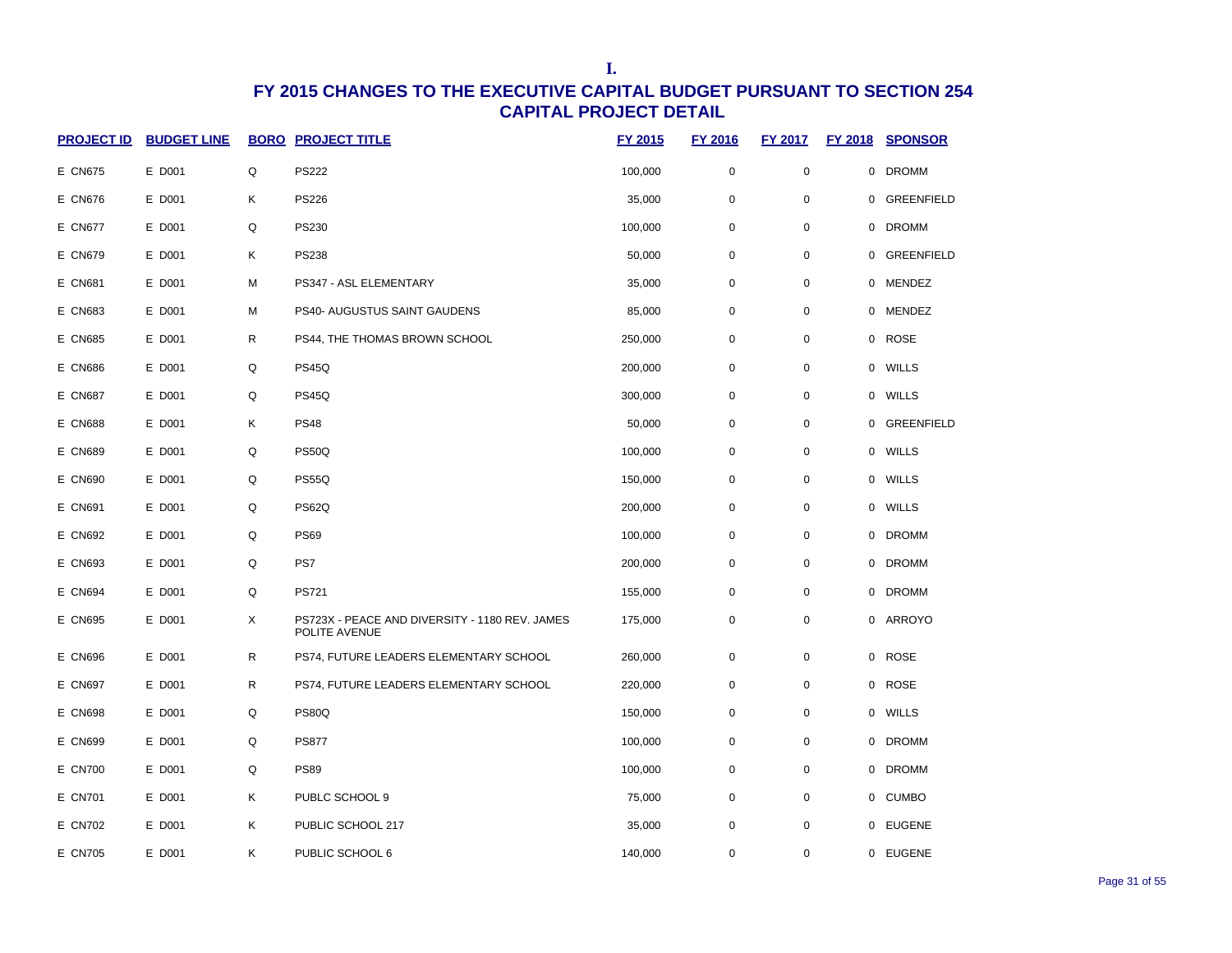| <b>PROJECT ID</b> | <b>BUDGET LINE</b> |   | <b>BORO PROJECT TITLE</b>                             | <b>FY 2015</b> | FY 2016          | <b>FY 2017</b> | <b>FY 2018</b> | <b>SPONSOR</b>   |
|-------------------|--------------------|---|-------------------------------------------------------|----------------|------------------|----------------|----------------|------------------|
| E CN713           | E D001             | Κ | PUBLIC SCHOOL 91                                      | 100,000        | $\mathbf 0$      | 0              | 0              | <b>EUGENE</b>    |
| E CN715           | E D001             | Κ | PUBLIC SCHOOL 92                                      | 55,000         | $\mathbf 0$      | 0              |                | 0 EUGENE         |
| E CN717           | E D001             | κ | PURVIS J. BEHAN ELEMENTARY SCHOOL/ P.S. 11            | 110,000        | $\mathbf 0$      | 0              | 0              | CUMBO            |
| E CN718           | E D001             | Q | Q435 MARTIN VAN BUREN                                 | 141,000        | $\mathbf 0$      | $\mathbf 0$    |                | 0 WEPRIN         |
| E CN719           | E D001             | Q | QUEENS ACADEMY HIGH SCHOOL                            | 100,000        | $\pmb{0}$        | 0              | 0              | KOO              |
| E CN720           | E D001             | Q | QUEENS ACADEMY HIGH SCHOOL (IS 42Q)                   | 150,000        | $\mathbf 0$      | $\mathbf 0$    |                | 0 WILLS          |
| <b>E CN724</b>    | E D001             | Q | QUEENS HS FOR LANGUAGE STUDIES                        | 100,000        | $\boldsymbol{0}$ | 0              | 0              | KOO              |
| E CN726           | E D001             | M | <b>QUEST TO LEARN</b>                                 | 45,000         | $\mathbf 0$      | 0              | 0              | <b>JOHNSON</b>   |
| <b>E CN727</b>    | E D001             | Κ | RED HOOK NEIGHORHOOD SCHOOL (K676)                    | 35,000         | $\mathbf 0$      | $\mathbf 0$    | 0              | MENCHACA         |
| E CN729           | E D001             | M | ROBERT E. SIMON PS165                                 | 200,000        | 0                | 0              |                | 0 LEVINE         |
| E CN730           | E D001             | M | ROBERT F. KENNEDY; P169                               | 35,000         | $\mathbf 0$      | 0              | 0              | <b>GARODNICK</b> |
| E CN731           | E D001             | M | ROBERT F. WAGNER MIDDLE SCHOOL (M167)                 | 250,000        | $\mathbf 0$      | 0              |                | 0 GARODNICK      |
| E CN733           | E D001             | Q | SCHOLARS' ACADEMY                                     | 160,000        | $\mathbf 0$      | $\mathbf 0$    |                | 0 ULRICH         |
| E CN735           | E D001             | Κ | SCHOOL OF MATH, SCIENCE AND HEALTHLY LIVING<br>(K971) | 35,000         | $\mathbf 0$      | $\mathbf 0$    |                | 0 MENCHACA       |
| E CN736           | E D001             | M | SCHOOL OF THE FUTURE (02M413)                         | 35,000         | $\mathbf 0$      | 0              | 0              | MENDEZ           |
| E CN737           | E D001             | Q | BENJAMIN N. CARDOZO HIGH SCHOOL                       | 35,000         | $\mathbf 0$      | $\mathbf 0$    | 0              | WEPRIN           |
| E CN738           | E D001             | Q | <b>IS109Q</b>                                         | 90,000         | $\mathbf 0$      | 0              | 0              | WEPRIN           |
| E CN739           | E D001             | Q | <b>PS/IS266Q</b>                                      | 68,000         | $\mathbf 0$      | 0              | 0              | WEPRIN           |
| E CN740           | E D001             | Q | <b>PS33Q</b>                                          | 180,000        | $\mathbf 0$      | 0              | $\Omega$       | WEPRIN           |
| E CN741           | E D001             | Q | QUEENS HIGH SCHOOL OF TEACHING                        | 90,000         | $\mathbf 0$      | 0              | 0              | WEPRIN           |
| E CN743           | E D001             | Κ | SOUTH BROOKLYN COMMUNITY HIGH SCHOOL (K698)           | 35,000         | $\mathbf 0$      | $\mathbf 0$    | 0              | MENCHACA         |
| <b>E CN744</b>    | E D001             | Κ | STAR HS @ ERASMUS                                     | 350,000        | $\mathbf 0$      | 0              | 0              | <b>EUGENE</b>    |
| E CN745           | E D001             | R | STATEN ISLAND TECHNICAL HIGH SCHOOL                   | 75,000         | $\mathbf 0$      | 0              | 0              | MATTEO           |
| E CN747           | E D001             | X | STEVENSON HIGH SCHOOL CAMPUS                          | 500,000        | $\mathbf 0$      | 0              |                | 0 PALMA          |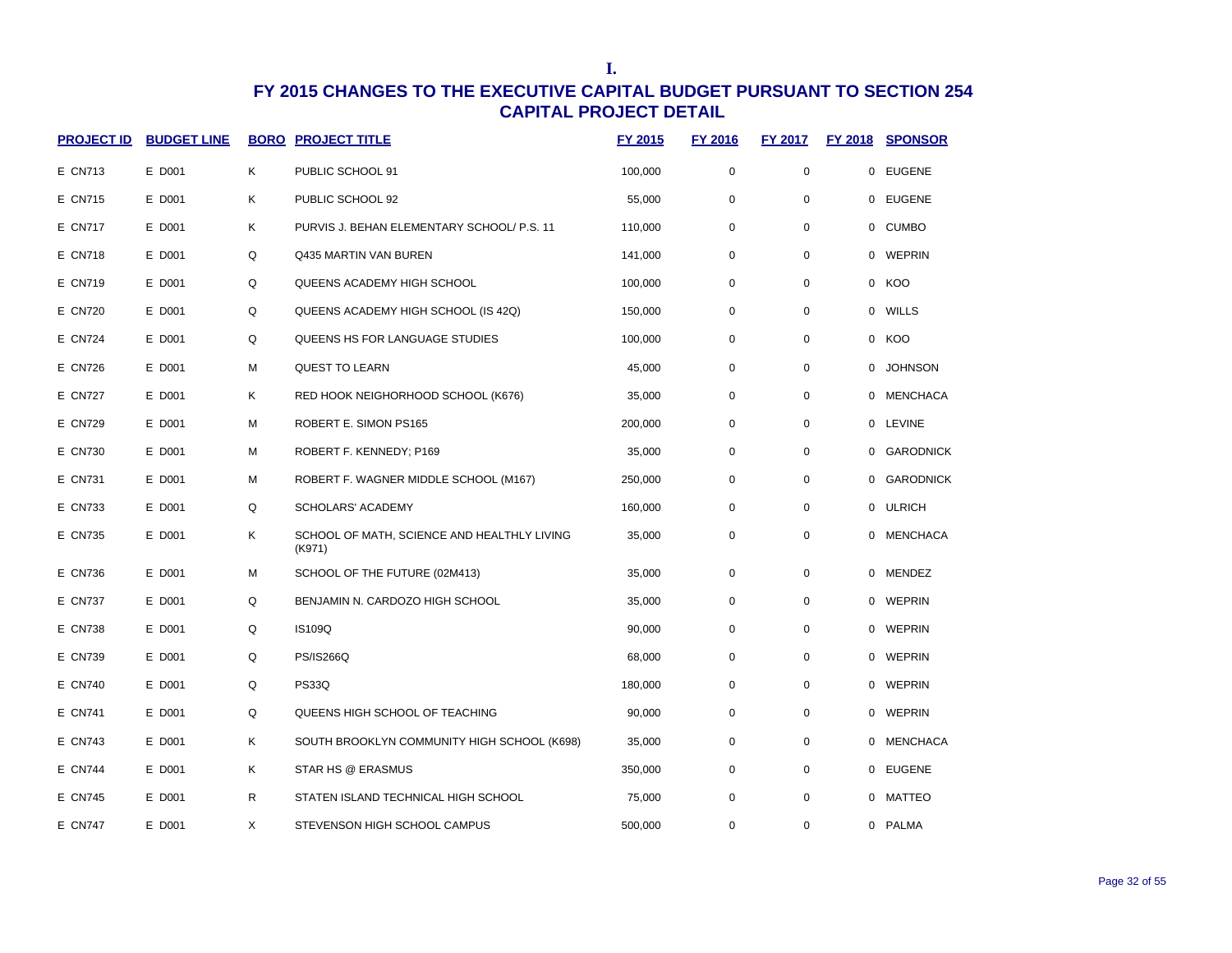| <b>PROJECT ID</b> | <b>BUDGET LINE</b> |   | <b>BORO PROJECT TITLE</b>                                                 | <b>FY 2015</b> | <b>FY 2016</b> | FY 2017     | <b>FY 2018</b> | <b>SPONSOR</b> |
|-------------------|--------------------|---|---------------------------------------------------------------------------|----------------|----------------|-------------|----------------|----------------|
| <b>E CN748</b>    | E D001             | K | SUNSET PARK AVENUES ELEMENTARY SCHOOL<br>(K516)                           | 35,000         | $\mathbf 0$    | $\mathbf 0$ |                | 0 MENCHACA     |
| E CN749           | E D001             | Κ | SUNSET PARK HIGH SCHOOL (K667)                                            | 35,000         | $\mathbf 0$    | $\mathbf 0$ |                | 0 MENCHACA     |
| <b>E CN751</b>    | E D001             | R | SUSAN WAGNER HIGH SCHOOL                                                  | 75,000         | 0              | $\mathbf 0$ |                | 0 MATTEO       |
| <b>E CN752</b>    | E D001             | М | TEACHERS COLLEGE COMMUNITY SCHOOL PS517                                   | 144,000        | 0              | $\mathbf 0$ |                | 0 LEVINE       |
| <b>E CN755</b>    | E D001             | Q | THE ACADEMY FOR EXCELLENCE THROUGH THE<br><b>ARTS</b>                     | 150,000        | 0              | $\mathbf 0$ |                | 0 KOSLOWITZ    |
| E CN756           | E D001             | M | THE ACADEMY FOR SOCIAL ACTION M367                                        | 43.000         | $\mathbf 0$    | $\mathbf 0$ |                | 0 LEVINE       |
| <b>E CN757</b>    | E D001             | Κ | THE CHRISTA MCAULIFFE SCHOOL/I.S. 187 (K187)                              | 35,000         | $\mathbf 0$    | $\mathbf 0$ |                | 0 MENCHACA     |
| <b>E CN758</b>    | E D001             | X | THE GARVEY SCHOOL                                                         | 115,000        | 0              | $\mathbf 0$ |                | 0 KING         |
| E CN759           | E D001             | м | THE ISLAND SCHOOL                                                         | 35,000         | 0              | $\mathbf 0$ |                | 0 MENDEZ       |
| <b>E CN760</b>    | E D001             | X | THE MARIE CURIE SCHOOL FOR MEDICINE,<br>NURSING, AND HEALTH PROFESSIONS   | 100,000        | 0              | $\mathbf 0$ |                | 0 CABRERA      |
| <b>E CN761</b>    | E D001             | M | THE NEIGHBORHOOD SCHOOL                                                   | 50,000         | 0              | $\mathbf 0$ |                | 0 MENDEZ       |
| <b>E CN762</b>    | E D001             | Q | THE QUEENS SCHOOL OF INQUIRY                                              | 50,000         | 0              | $\mathbf 0$ |                | 0 LANCMAN      |
| <b>E CN764</b>    | E D001             | K | THE SCHOOL FOR CLASICS: AN ACADEMY OF<br>THINKERS, WRITERS AND PERFORMERS | 95,000         | 0              | $\mathbf 0$ |                | 0 BARRON       |
| <b>E CN766</b>    | E D001             | K | THOMAS JEFFERSON HIGH SCHOOL CAMPUS                                       | 150,000        | $\mathbf 0$    | $\mathbf 0$ |                | 0 BARRON       |
| <b>E CN767</b>    | E D001             | K | <b>TILDEN HS</b>                                                          | 50.000         | 0              | $\mathbf 0$ |                | 0 WILLIAMS     |
| <b>E CN768</b>    | E D001             | М | TOMPKINS SQUARE MIDDLE SCHOOL                                             | 105,000        | $\mathbf 0$    | $\mathbf 0$ |                | 0 MENDEZ       |
| <b>E CN770</b>    | E D001             | Κ | <b>TRANSIT TECH HIGH SCHOOL</b>                                           | 50,000         | $\mathbf 0$    | $\mathbf 0$ |                | 0 ESPINAL      |
| <b>E CN771</b>    | E D001             | M | TWENTY-FIRST CENTURY ACADEMY FOR<br>COMMUNITY LEADERSHIP PS/IS210         | 108,000        | 0              | $\mathbf 0$ |                | 0 LEVINE       |
| E CN772           | E D001             | M | URBAN ACADEMY ILITERACY PROGRAM                                           | 73,000         | 0              | $\mathbf 0$ |                | 0 KALLOS       |
| <b>E CN774</b>    | E D001             | Q | WEIGHT ROOM UPGRADE AT THE FAR ROCKAWAY<br><b>EDUCATIONAL CAMPUS</b>      | 150,000        | 0              | $\mathbf 0$ |                | 0 RICHARDS     |
| <b>E CN775</b>    | E D001             | M | WEST PREP ACADEMY PS421                                                   | 179,000        | 0              | $\mathbf 0$ |                | 0 LEVINE       |
| <b>E CN777</b>    | E D001             | Κ | WILLIAMSBURG HS FOR ARCHITECTURE AND DESIGN                               | 70,000         | 0              | $\Omega$    |                | 0 LEVIN        |
| <b>E CN778</b>    | E D001             | Κ | WILLIAMSBURG PREPARATORY SCHOOL                                           | 70,000         | 0              | $\mathbf 0$ |                | 0 LEVIN        |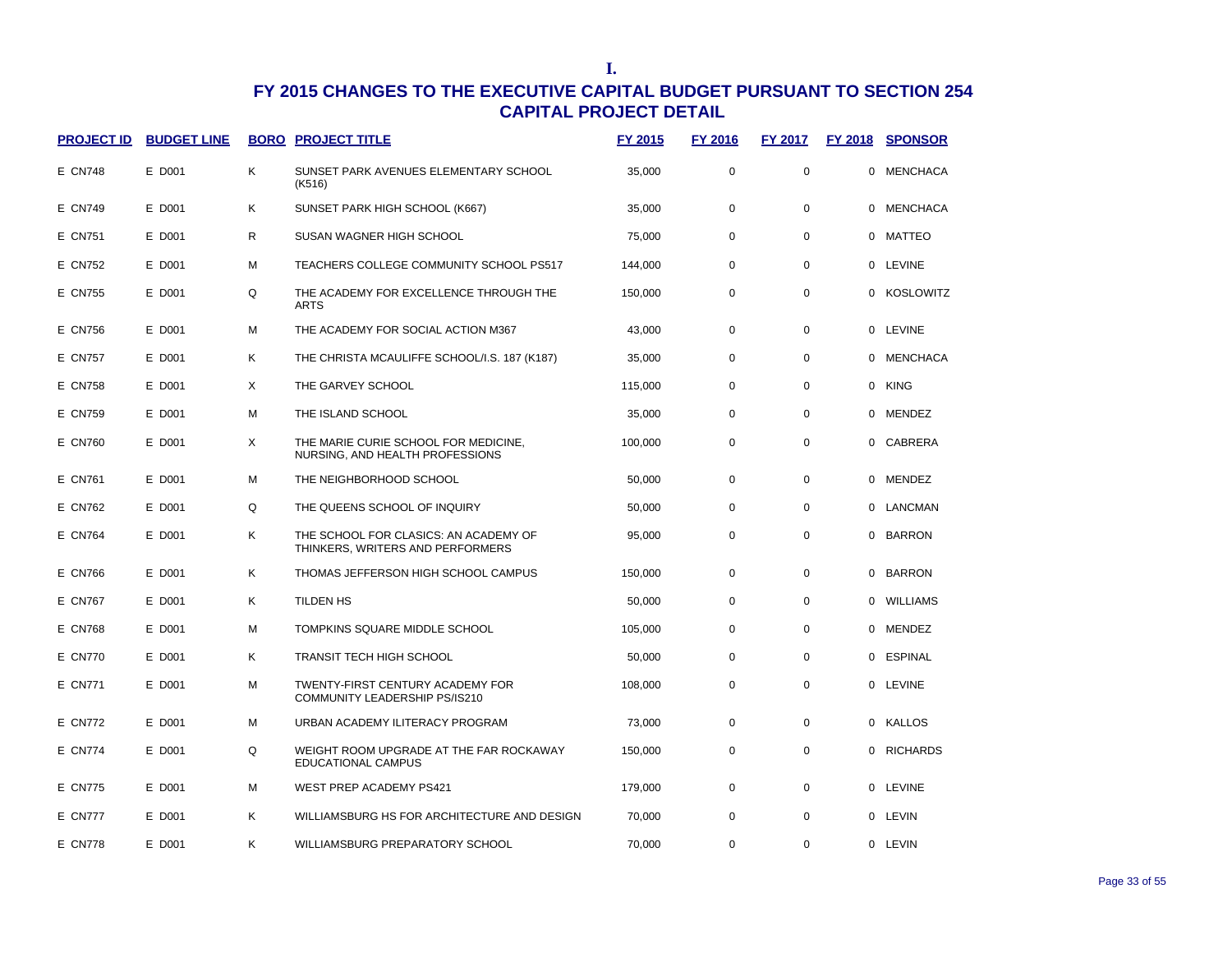| <b>PROJECT ID</b> | <b>BUDGET LINE</b> |          | <b>BORO PROJECT TITLE</b>                            | <u>FY 2015</u> | FY 2016     | <b>FY 2017</b> | <u>FY 2018</u> | <b>SPONSOR</b> |
|-------------------|--------------------|----------|------------------------------------------------------|----------------|-------------|----------------|----------------|----------------|
| <b>E CN779</b>    | E D001             | $\times$ | WOMEN'S ACADEMY OF EXCELLENCE                        | 100,000        | $\mathbf 0$ | $\pmb{0}$      |                | 0 PALMA        |
| <b>E CN780</b>    | E D001             | Q        | WORLD JOURNALISM HIGH SCHOOL                         | 80,000         | $\mathbf 0$ | $\mathbf 0$    |                | 0 VALLONE      |
| <b>E CN781</b>    | E D001             | M        | WRIGHT BROTHERS SCHOOL - PS028                       | 163,000        | 0           | $\mathbf 0$    |                | 0 LEVINE       |
| <b>E CN783</b>    | E D001             | M        | YOUNG DIPLOMATS MAGNET ACADEMY                       | 100,000        | $\mathbf 0$ | $\mathbf 0$    |                | 0 DICKENS      |
| <b>E CN784</b>    | E D001             | Q        | YOUNG WOMEN <sup>S</sup> LEADERSHIP SCHOOL           | 200,000        | 0           | $\mathbf 0$    |                | 0 LANCMAN      |
| <b>E CN785</b>    | E D001             | Κ        | <b>DOE</b>                                           | 36,000         | 0           | $\mathbf 0$    |                | 0 WILLIAMS     |
| <b>E CN789</b>    | E D001             | Κ        | 17K722: NEW HEIGHTS MIDDLE SCHOOL                    | 84,000         | $\mathbf 0$ | $\mathbf 0$    |                | 0 MEALY        |
| <b>E CN790</b>    | E D001             | Κ        | <b>CRISPUS ATTUCKS CS 21</b>                         | 103,000        | $\mathbf 0$ | $\mathbf 0$    | $\mathbf{0}$   | MEALY          |
| E CN791           | E D001             | Κ        | DR. JACQUELINE PEEK DAVIS ELEMENTARY<br>SCHOOL/PS 12 | 98,000         | 0           | 0              |                | 0 MEALY        |
| E CN793           | E D001             | Κ        | INTERMEDIATE SCHOOL 392                              | 233,000        | $\mathbf 0$ | $\mathbf 0$    |                | 0 MEALY        |
| <b>E CN795</b>    | E D001             | Κ        | MOTT HALL BRIDGES ACADEMY (K671)                     | 55,000         | 0           | $\mathbf 0$    |                | 0 MEALY        |
| <b>E CN796</b>    | E D001             | Κ        | MS 484 RONALD EDMONDS LEARNING CENTER II             | 69,000         | 0           | 0              |                | 0 MEALY        |
| <b>E CN798</b>    | E D001             | K        | MS 484 RONALD EDMONDS LEARNING CENTER II             | 35,000         | 0           | $\mathbf 0$    |                | 0 MEALY        |
| <b>E CN799</b>    | E D001             | Κ        | MS 588 - MIDDLE SCHOOL FOR ART AND PHILOSOPHY        | 130,000        | 0           | $\mathbf 0$    |                | 0 MEALY        |
| <b>E CN800</b>    | E D001             | Κ        | P.S./I.S. 284 THE LEW WALLACE SCHOOL                 | 226,000        | 0           | $\Omega$       |                | 0 MEALY        |
| <b>E CN802</b>    | E D001             | Κ        | P396K                                                | 120,000        | 0           | 0              | 0              | MEALY          |
| <b>E CN803</b>    | E D001             | Κ        | P396K AT PS289K                                      | 40,000         | 0           | $\mathbf 0$    |                | 0 MEALY        |
| <b>E CN804</b>    | E D001             | Κ        | PS 135                                               | 78,000         | 0           | 0              | 0              | MEALY          |
| <b>E CN805</b>    | E D001             | Κ        | PS 150                                               | 76,000         | 0           | 0              |                | 0 MEALY        |
| <b>E CN807</b>    | E D001             | Κ        | PS 156 WAVERLY SCHOOL OF THE ARTS                    | 176,000        | 0           | $\mathbf 0$    |                | 0 MEALY        |
| <b>E CN808</b>    | E D001             | Κ        | PS 178 SAINT CLAIR MCKELWAY                          | 120,000        | 0           | $\mathbf 0$    |                | 0 MEALY        |
| <b>E CN809</b>    | E D001             | Κ        | PS 235                                               | 35,000         | 0           | $\mathbf 0$    |                | 0 MEALY        |
| E CN810           | E D001             | Κ        | PS 309                                               | 35,000         | $\mathbf 0$ | $\mathbf 0$    | 0              | MEALY          |
| E CN811           | E D001             | Κ        | PS 323                                               | 53,000         | $\mathbf 0$ | $\mathbf 0$    | $\mathbf{0}$   | MEALY          |
| <b>E CN812</b>    | E D001             | K        | <b>PS 40</b>                                         | 35,000         | $\mathbf 0$ | $\mathbf 0$    |                | 0 MEALY        |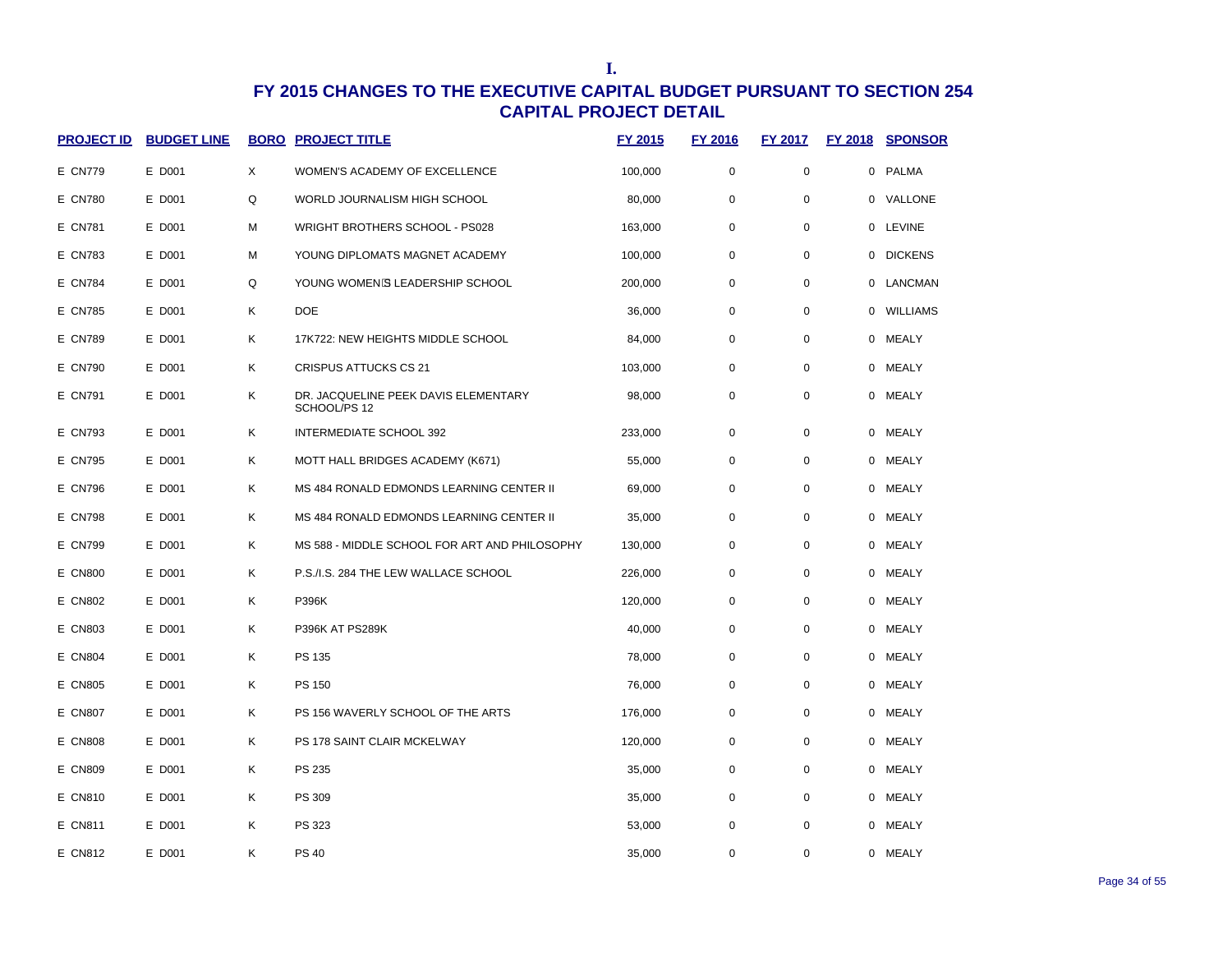| <b>PROJECT ID</b> | <b>BUDGET LINE</b> |   | <b>BORO PROJECT TITLE</b>                                 | <b>FY 2015</b> | <b>FY 2016</b> | <b>FY 2017</b> | FY 2018 SPONSOR  |
|-------------------|--------------------|---|-----------------------------------------------------------|----------------|----------------|----------------|------------------|
| E CN813           | E D001             | Κ | PS <sub>5</sub>                                           | 63,000         | $\mathbf 0$    | $\mathbf 0$    | 0 MEALY          |
| E CN814           | E D001             | Κ | PS/IS 137 RACHEL JEAN MITCHELL SCHOOL                     | 75,000         | 0              | 0              | 0 MEALY          |
| E CN815           | E D001             | Κ | <b>PS398</b>                                              | 35,000         | 0              | 0              | 0 MEALY          |
| <b>E CN816</b>    | E D001             | M | JACKIE ROBINSON EDUCATION COMPLEX<br>AUDITORIUM UPGRADE   | 100,000        | 0              | 0              | 0 MARK-VIVERITO  |
| E CN817           | E D001             | M | MANHATTAN CENTER FOR MATH & SCIENCE<br>AUDITORIUM UPGRADE | 40,000         | 0              | $\mathbf 0$    | 0 MARK-VIVERITO  |
| <b>E CN818</b>    | E D001             | M | <b>PS 179</b>                                             | 50,000         | $\mathbf 0$    | 0              | 0 MARK-VIVERITO  |
| E CN819           | E D001             | M | <b>PS 18</b>                                              | 50,000         | $\mathbf 0$    | $\pmb{0}$      | 0 MARK-VIVERITO  |
| <b>E CN820</b>    | E D001             | M | <b>PS 223</b>                                             | 50,000         | $\mathbf 0$    | 0              | 0 MARK-VIVERITO  |
| <b>E CN821</b>    | E D001             | M | PS 352                                                    | 50,000         | $\mathbf 0$    | $\pmb{0}$      | 0 MARK-VIVERITO  |
| <b>E CN822</b>    | E D001             | M | <b>PS 72</b>                                              | 145,000        | $\mathbf 0$    | $\mathbf 0$    | 0 MARK-VIVERITO  |
| E CN823           | E D001             | M | <b>PS 73</b>                                              | 50,000         | $\mathbf 0$    | 0              | 0 MARK-VIVERITO  |
| <b>E CN824</b>    | E D001             | M | HARVEY MILK HIGH SCHOOL- SMART BOARDS                     | 210,000        | $\mathbf 0$    | $\pmb{0}$      | 0 LGBT CAUCUS    |
| <b>E CN826</b>    | E D001             | Q | I.S. 126Q                                                 | 75,000         | $\mathbf 0$    | $\pmb{0}$      | 0 CONSTANTINIDES |
| <b>E CN827</b>    | E D001             | Κ | <b>GRADY HIGH SCHOOL</b>                                  | 75,000         | $\mathbf 0$    | $\mathbf 0$    | 0 TREYGER        |
| <b>E CN828</b>    | E D001             | Κ | <b>GRADY HIGH SCHOOL</b>                                  | 50,000         | $\mathbf 0$    | $\mathbf 0$    | 0 TREYGER        |
| <b>E CN829</b>    | E D001             | Κ | <b>LIBERATION HIGH SCHOOL</b>                             | 90,000         | $\mathbf 0$    | $\mathbf 0$    | 0 TREYGER        |
| E CN830           | E D001             | Κ | <b>LIBERATION HIGH SCHOOL</b>                             | 40,000         | 0              | $\mathbf 0$    | 0 TREYGER        |
| E CN831           | E D001             | Κ | PS 212                                                    | 180,000        | 0              | 0              | 0 TREYGER        |
| E CN832           | E D001             | Κ | K525                                                      | 100,000        | 0              | $\mathbf 0$    | 0 GREENFIELD     |
| E CN833           | E D001             | Κ | <b>PS177</b>                                              | 75,000         | $\mathbf 0$    | $\mathbf 0$    | 0 GREENFIELD     |
| E CN834           | E D001             | Κ | <b>PS99</b>                                               | 75,000         | 0              | 0              | 0 GREENFIELD     |
| <b>E CN835</b>    | E D001             | Κ | FRANKLIN D. ROOSEVELT H.S. (505K)                         | 35,000         | 0              | 0              | 0 GREENFIELD     |
| <b>E CN836</b>    | E D001             | Q | PS <sub>9</sub>                                           | 35,000         | 0              | 0              | 0 VAN BRAMER     |
| <b>E CN837</b>    | E D001             | Q | P.S. 200                                                  | 100,000        | $\mathbf 0$    | $\mathbf 0$    | 0 LANCMAN        |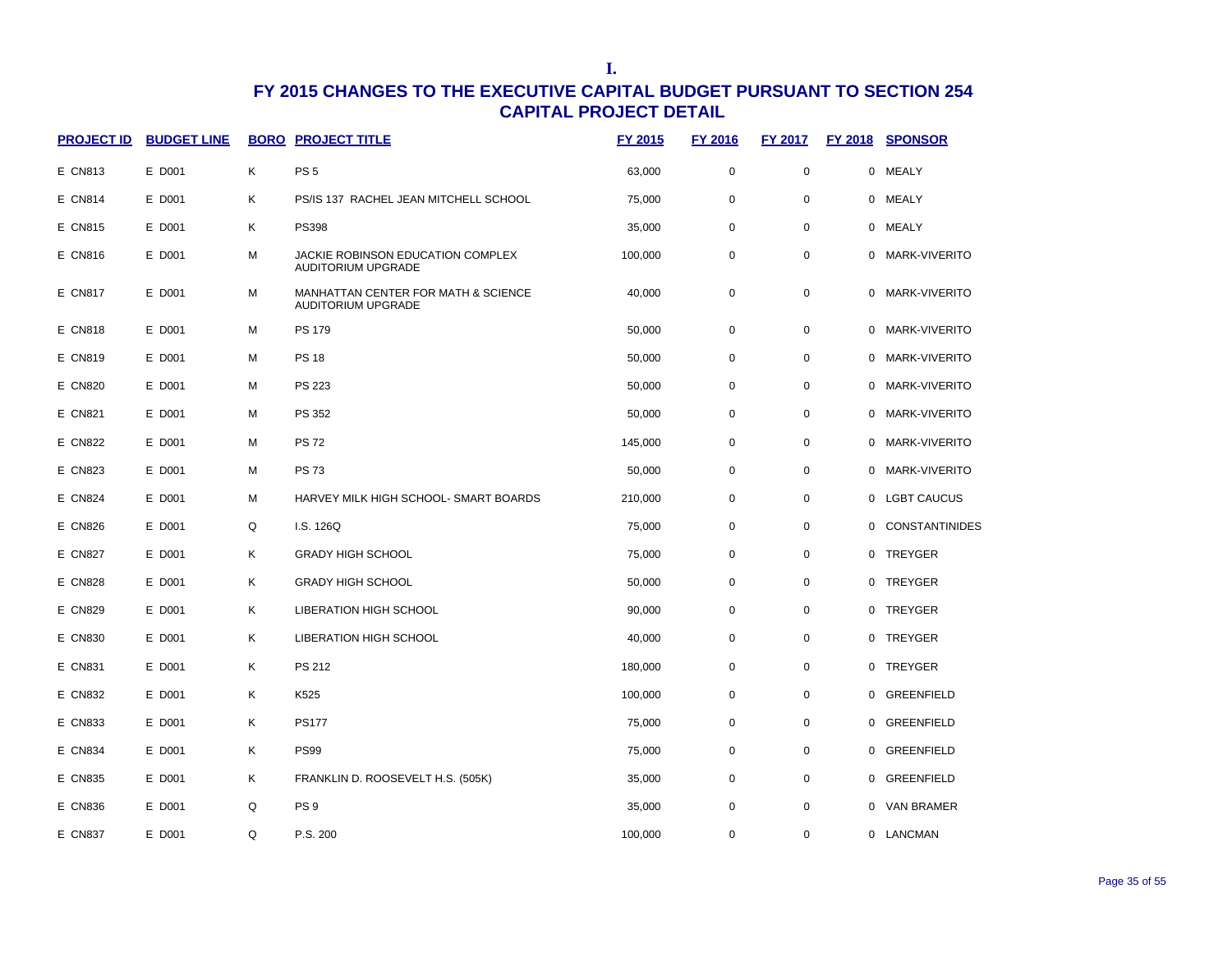| <b>PROJECT ID</b> | <b>BUDGET LINE</b> |             | <b>BORO PROJECT TITLE</b>                                             | FY 2015 | <b>FY 2016</b> | <b>FY 2017</b> | FY 2018 | <b>SPONSOR</b>   |
|-------------------|--------------------|-------------|-----------------------------------------------------------------------|---------|----------------|----------------|---------|------------------|
| <b>E CN838</b>    | E D001             | Q           | QUEENS COLLEGIATE HIGH                                                | 100,000 | $\mathbf 0$    | $\pmb{0}$      |         | 0 LANCMAN        |
| <b>E CN839</b>    | E D001             | Q           | JAMAICA GATEWAY TO MATH & SCIENCES                                    | 100,000 | 0              | $\mathbf 0$    |         | 0 LANCMAN        |
| <b>E CN840</b>    | E D001             | Q           | HILLSIDE ARTS & LETTERS                                               | 100,000 | $\mathbf 0$    | $\pmb{0}$      |         | 0 LANCMAN        |
| E CN841           | E D001             | Q           | HIGH SCHOOL COMMUNITY LEADERSHIP                                      | 100,000 | $\mathbf 0$    | $\pmb{0}$      |         | 0 LANCMAN        |
| E CN842           | E D001             | Q           | EDISON HIGH SCHOOL                                                    | 250,000 | $\mathbf 0$    | $\mathbf 0$    | 0       | LANCMAN          |
| E CN843           | E D001             | M           | <b>PS 15M</b>                                                         | 35,000  | $\mathbf 0$    | $\mathbf 0$    |         | 0 MENDEZ         |
| <b>E CN844</b>    | E D001             | Q           | P.S. 079 Q                                                            | 50,000  | $\mathbf 0$    | $\mathbf 0$    |         | 0 VALLONE        |
| <b>E CN845</b>    | E D001             | Q           | P.S. 184 Q                                                            | 300,000 | $\mathbf 0$    | $\mathbf 0$    |         | 0 VALLONE        |
| <b>E CN846</b>    | E D001             | Q           | P.S 129 Q                                                             | 50,000  | $\mathbf 0$    | $\mathbf 0$    |         | 0 VALLONE        |
| E CN847           | E D001             | Q           | P009 Q                                                                | 50,000  | $\mathbf 0$    | $\mathbf 0$    |         | 0 VALLONE        |
| <b>E CN848</b>    | E D001             | Q           | J.H.S. 185 Q                                                          | 170,000 | 0              | $\mathbf 0$    |         | 0 VALLONE        |
| <b>E CN849</b>    | E D001             | Q           | JHS 202 ROBERT H. GODDARD                                             | 100,000 | 0              | $\mathbf 0$    |         | 0 ULRICH         |
| <b>E CN850</b>    | E D001             | Q           | ROBERT H. GODDARD HIGH SCHOOL OF<br>COMMUNICATION ARTS AND TECHNOLOGY | 75,000  | $\pmb{0}$      | $\pmb{0}$      |         | 0 ULRICH         |
| E CN851           | E D001             | Q           | <b>PS213Q</b>                                                         | 100,000 | $\mathbf 0$    | $\mathbf 0$    |         | 0 WEPRIN         |
| E CN852           | E D001             | Q           | P.S.26Q                                                               | 500,000 | 0              | $\mathbf 0$    |         | 0 WEPRIN         |
| E CN853           | E D001             | Q           | P.S.191Q                                                              | 100,000 | $\mathbf 0$    | $\mathbf 0$    |         | 0 WEPRIN         |
| <b>E CN854</b>    | E D001             | X           | P.S. 175 BRONX (X175)                                                 | 75,000  | $\pmb{0}$      | $\pmb{0}$      |         | 0 VACCA          |
| <b>E CN855</b>    | E D001             | $\mathsf R$ | NEW: PS18, JOHN G. WHITTIER                                           | 300,000 | $\pmb{0}$      | $\pmb{0}$      |         | 0 ROSE           |
| <b>E CN856</b>    | E D001             | M           | MS 052 INWOOD JUNIOR HIGH SCHOOL                                      | 500,000 | $\mathbf 0$    | $\mathbf 0$    | 0       | <b>RODRIGUEZ</b> |
| <b>E CN857</b>    | E D001             | Κ           | PS 184                                                                | 180,000 | $\mathbf 0$    | $\mathbf 0$    |         | 0 MEALY          |
| <b>E CN858</b>    | E D001             | Q           | <b>FRANCIS LEWIS HIGH SCHOOL</b>                                      | 500,000 | $\mathbf 0$    | $\mathbf 0$    |         | 0 KOO            |
| E CN859           | E D001             | M           | DOE - ELEANOR ROOSEVELT HIGH SCHOOL                                   | 94,000  | $\mathbf 0$    | $\mathbf 0$    |         | 0 KALLOS         |
| <b>E CN860</b>    | E D001             | X           | SOUTH BRONX CHARTER SCHOOL FOR<br>INTERNATIONAL CULTURES & THE ARTS   | 250,000 | $\mathbf 0$    | $\mathbf 0$    | 0       | ARROYO           |
| <b>E CN861</b>    | E D001             | Q           | <b>PS280</b>                                                          | 100,000 | 0              | $\mathbf 0$    |         | 0 DROMM          |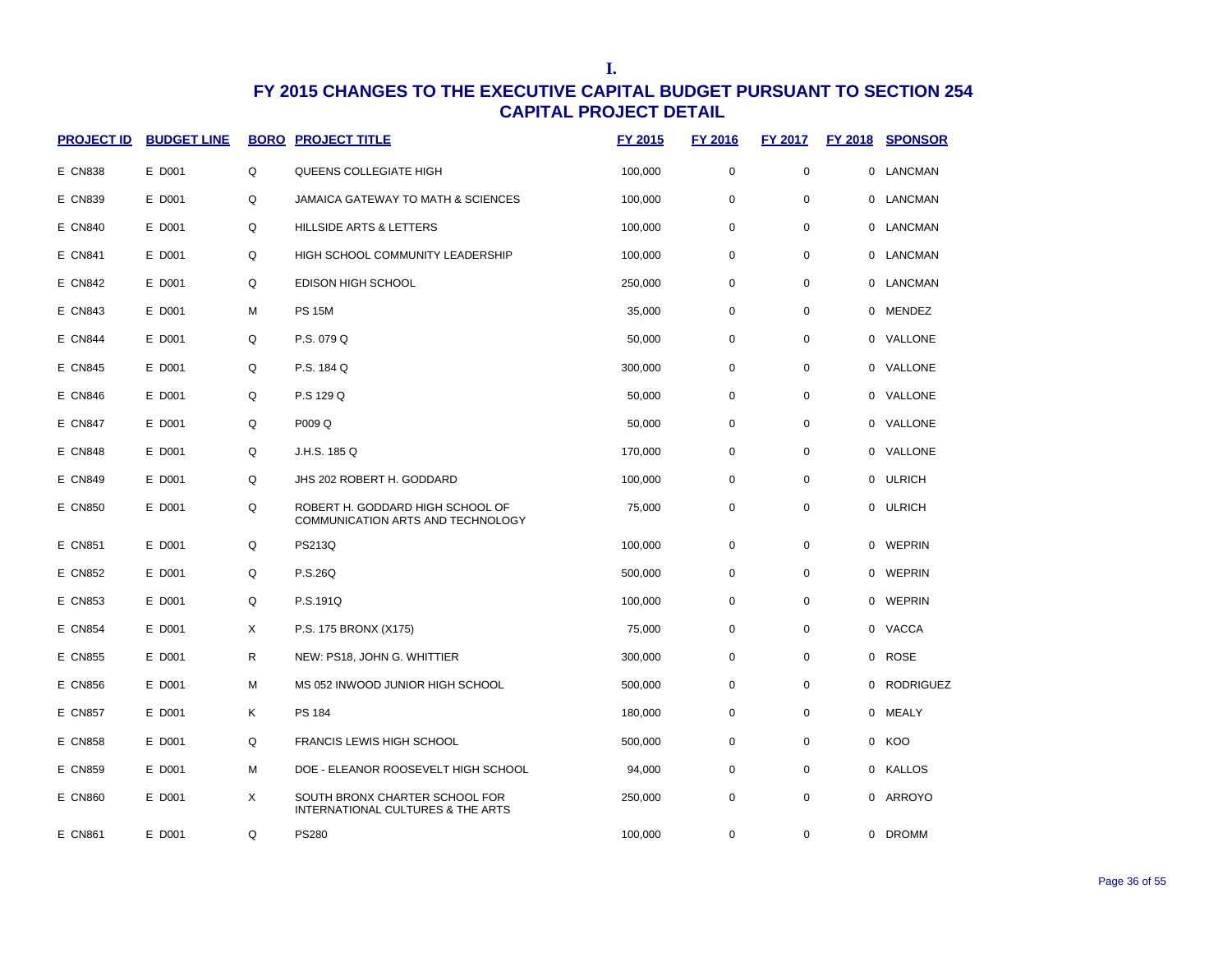| <b>PROJECT ID</b> | <b>BUDGET LINE</b> |   | <b>BORO PROJECT TITLE</b>                                       | <b>FY 2015</b> | <b>FY 2016</b> | <b>FY 2017</b> | <b>FY 2018</b> | <b>SPONSOR</b>          |
|-------------------|--------------------|---|-----------------------------------------------------------------|----------------|----------------|----------------|----------------|-------------------------|
| <b>E CN862</b>    | E D001             | M | SOCIETY OF EDUCATIONAL ARTS                                     | 45,000         | 0              | 0              |                | 0 DICKENS               |
| <b>E CN864</b>    | E D001             | Κ | <b>PS 206K</b>                                                  | 150,000        | 0              | $\mathbf 0$    |                | 0 DEUTSCH               |
| <b>E CN865</b>    | E D001             | K | <b>PS 44K</b>                                                   | 284,000        | 0              | $\mathbf 0$    |                | 0 CORNEGY               |
| <b>E CN866</b>    | E D001             | X | P. S. 33                                                        | 87,000         | 0              | 0              |                | 0 CABRERA               |
| <b>E CN867</b>    | E D001             | R | PORT RICHMOND HIGH SCHOOL                                       | 75,000         | 0              | 0              |                | 0 MATTEO                |
| <b>E CN868</b>    | E D001             | M | <b>PS 41M</b>                                                   | 123,000        | 0              | 0              |                | 0 JOHNSON               |
| <b>E CN869</b>    | E D001             | M | PS 166 YARD                                                     | 300,000        | 0              | 0              |                | 0 ROSENTHAL             |
| <b>E CN870</b>    | E D001             | Q | CHALLENGE PREP ACADEMY                                          | 45,000         | $\mathbf 0$    | 0              |                | 0 RICHARDS              |
| <b>E CN872</b>    | E D001             | M | HARVEY MILK HIGH SCHOOL                                         | 210,000        | 0              | 0              |                | 0 ARROYO                |
| E CN873           | E D001             | M | PS 7M EDIBLE SCHOOLYARD                                         | 1,100,000      | 0              | 0              |                | 0 CITYWIDE              |
| <b>E CN874</b>    | E D001             | X | <b>PS 18X</b>                                                   | 500,000        | $\mathbf 0$    | $\mathbf 0$    |                | 0 CITYWIDE              |
| <b>E CN875</b>    | E D001             | Q | <b>PS 32Q</b>                                                   | 500,000        | $\mathbf 0$    | $\mathbf 0$    |                | 0 TECHNICAL ADJUSTMENTS |
| E CN950           | E D001             | X | PS 24, BRONX                                                    | 50,000         | 0              | $\mathbf 0$    |                | 0 COHEN                 |
| E CN951           | E D001             | X | PS 8, BRONX                                                     | 50,000         | 0              | $\mathbf 0$    |                | 0 COHEN                 |
| E CN952           | E D001             | X | PS 19, BRONX                                                    | 50,000         | 0              | $\mathbf 0$    |                | 0 COHEN                 |
| E CN953           | E D001             | X | PS 16, BRONX                                                    | 50,000         | 0              | $\mathbf 0$    |                | 0 COHEN                 |
| <b>E CN954</b>    | E D001             | X | PS 94, BRONX                                                    | 50,000         | 0              | $\mathbf 0$    |                | 0 COHEN                 |
| E CN955           | E D001             | R | PS 35R, STATEN ISLAND                                           | 500,000        | 0              | 0              |                | 0 ROSE                  |
| HW CN047          | E D001             | X | METROPOLITIAN HIGH SCHOOL - 1180 REV. JAMES A.<br>POLITE AVENUE | 180,000        | 0              | 0              |                | 0 ARROYO                |
| LB CN008          | E D001             | Κ | BROOKLYN STUDIO (K690) ANDREA CILIOTTA                          | 40,000         | 0              | $\mathbf 0$    |                | 0 TREYGER               |
| P CN111           | E D001             | M | EAST SIDE COMMUNITY SCHOOL                                      | 50,000         | $\mathbf 0$    | $\mathbf 0$    |                | 0 MENDEZ                |
| P CN211           | E D001             | R | TOTTENVILLE HIGH SCHOOL SOFTBALL FIELD                          | 500,000        | 0              | 0              |                | 0 IGNIZIO               |
| <b>PW NC001</b>   | E D001             | X | BRONX CHARTER SCHOOL FOR THE ARTS                               | 175,000        | $\mathbf 0$    | 0              |                | 0 ARROYO                |
| <b>PW NC032</b>   | E D001             | Q | PENINSULA PREPARTORY ACADEMY CHARTER<br><b>SCHOOL</b>           | 45,000         | 0              | 0              |                | 0 RICHARDS              |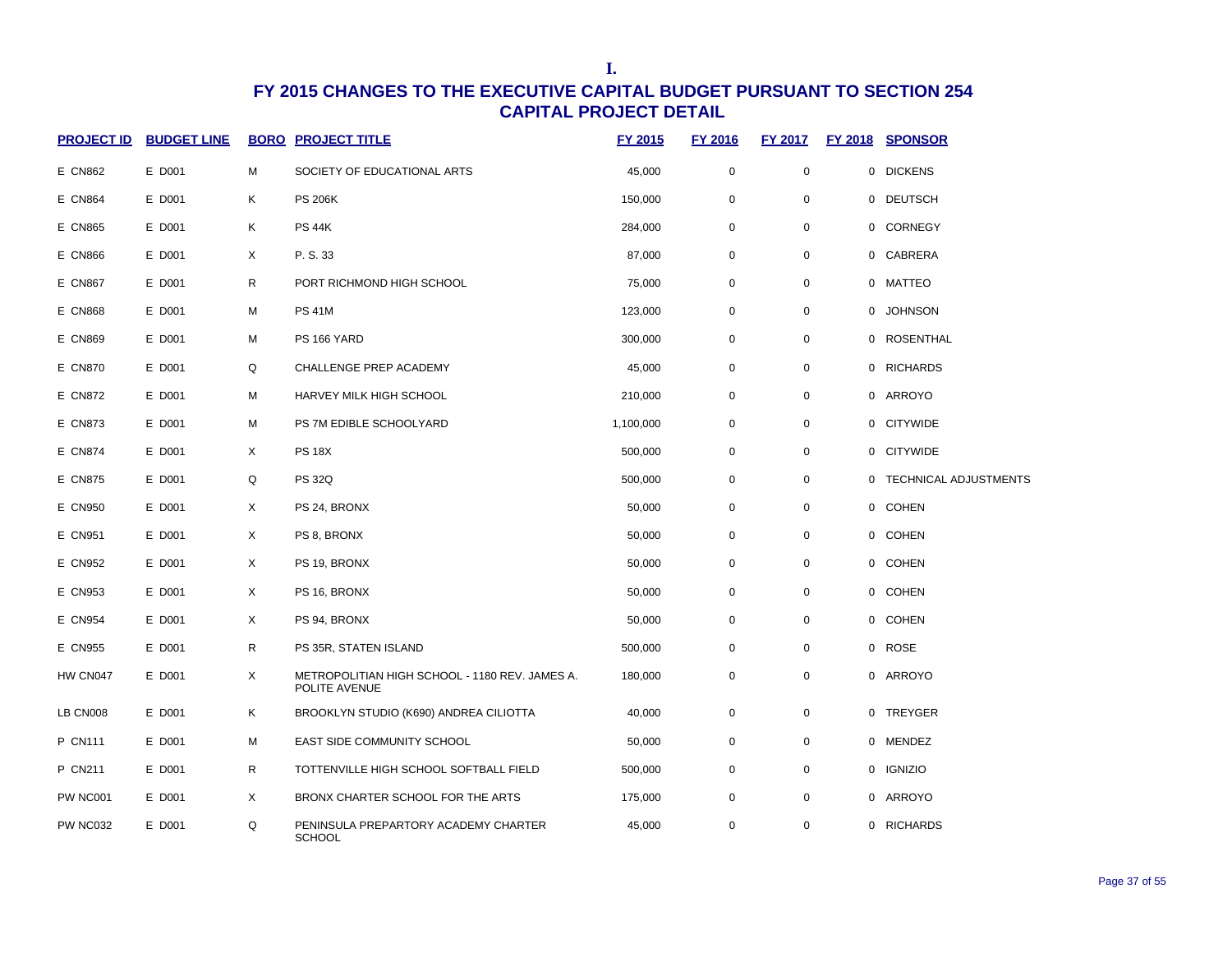| <b>PROJECT ID</b> | <b>BUDGET LINE</b>                         |              | <b>BORO PROJECT TITLE</b>                 | FY 2015       | FY 2016          | FY 2017     |   | FY 2018 SPONSOR                                                                                          |
|-------------------|--------------------------------------------|--------------|-------------------------------------------|---------------|------------------|-------------|---|----------------------------------------------------------------------------------------------------------|
| E CN145           | E D4001                                    | M            | <b>FASHION INSTITUTE OF TECHNOLOGY</b>    | 300,000       | $\mathbf 0$      | $\mathbf 0$ |   | 0 JOHNSON, CITYWIDE                                                                                      |
|                   | <b>TOTALS FOR EDUCATION (708 PROJECTS)</b> |              |                                           | 84,491,000    | $\bf{0}$         | $\bf{0}$    | 0 |                                                                                                          |
|                   |                                            |              |                                           | <b>HEALTH</b> |                  |             |   |                                                                                                          |
| HL TA001          | HL DN025                                   | Q            | ST. JOHN'S EPISCOPAL HOSPITAL             | 796,000       | $\boldsymbol{0}$ | $\mathbf 0$ |   | 0 TECHNICAL ADJUSTMENTS                                                                                  |
| HL NC026          | HL DN201                                   | м            | NEW YORK BLOOD CENTER                     | 360,000       | 0                | 0           |   | 0 CITYWIDE, CONSTANTINIDES, FERRERAS, LANDER,<br>PALMA, VACCA                                            |
| HL NC005          | <b>HL DN254</b>                            | K            | MAIMONIDES MEDICAL CENTER                 | 1,500,000     | $\mathbf 0$      | $\mathbf 0$ |   | 0 BROOKLYN DELEGATION, MENCHACA, LANDER,<br>EUGENE, GENTILE, GREENFIELD, WILLIAMS,<br>MAISEL, CITYWIDE   |
| HL NC053          | <b>HL DN254</b>                            | Κ            | <b>MAIMONIDES</b>                         | 200,000       | $\mathbf 0$      | $\mathbf 0$ |   | 0 GREENFIELD                                                                                             |
| HL TA002          | <b>HL DN254</b>                            | M            | MAIMONIDES MEDICAL CENTER                 | 200,000       | $\mathbf 0$      | $\mathbf 0$ |   | 0 TECHNICAL ADJUSTMENTS                                                                                  |
| HL NC022          | <b>HL DN273</b>                            | Q            | <b>MOUNT SINAI QUEENS</b>                 | 2,135,000     | $\mathbf 0$      | $\pmb{0}$   |   | 0 CITYWIDE, KOO, VALLONE, FERRERAS,<br>CONSTANTINIDES, VAN BRAMER, CROWLEY,<br>ULRICH, QUEENS DELEGATION |
| HL NC024          | HL DN273                                   | M            | <b>MOUNT SINAI HOSPITAL</b>               | 422,000       | $\mathbf 0$      | $\mathbf 0$ |   | 0 CITYWIDE, GARODNICK                                                                                    |
| HL NC029          | HL DN328                                   | Q            | PLANNED PARENTHOOD OF NEW YORK CITY, INC. | 737,000       | 0                | $\mathbf 0$ |   | 0 QUEENS DELEGATION, FERRERAS, VAN BRAMER,<br>KOSLOWITZ, CITYWIDE                                        |
| HL NC041          | HL DN346                                   | R            | RICHMOND UNIVERSITY MEDICAL CENTER        | 264,000       | $\mathbf 0$      | $\mathbf 0$ |   | 0 CITYWIDE, ROSE, MATTEO                                                                                 |
| HL NC042          | HL DN346                                   | R            | RICHMOND UNIVERSITY MEDICAL CENTER        | 500,000       | $\mathbf 0$      | $\mathbf 0$ |   | 0 CITYWIDE, ROSE                                                                                         |
| HL NC007          | HL DN367                                   | Q            | SAINT MARY'S HOSPITAL FOR CHILDREN        | 469,000       | 0                | 0           |   | 0 CITYWIDE, VALLONE                                                                                      |
| <b>HD NC010</b>   | HL DN370                                   | X            | SAMARITAN VILLAGE                         | 886,000       | $\mathbf 0$      | $\mathbf 0$ |   | 0 BLACK, LATINO, AND ASIAN CAUCUS, ARROYO,<br>LEVINE, WOMEN'S CAUCUS                                     |
| HL NC016          | HL DN404                                   | $\mathsf{R}$ | STATEN ISLAND UNIVERSITY HOSPITAL         | 52,000        | $\mathbf 0$      | 0           |   | 0 CITYWIDE, ROSE                                                                                         |
| HL NC017          | HL DN404                                   | $\mathsf{R}$ | STATEN ISLAND UNIVERSITY HOSPITAL         | 600,000       | $\mathbf 0$      | $\mathbf 0$ |   | 0 STATEN ISLAND DELEGATION                                                                               |
| <b>PW NC028</b>   | <b>HL DN406</b>                            | X            | CATHOLIC MANAGED LONG TERM CARE, INC.     | 43,000        | $\mathbf 0$      | 0           |   | 0 PALMA                                                                                                  |
| HL NC035          | <b>HL DN530</b>                            | M            | AIDS SERVICE CENTER OF NYC                | 905,000       | $\mathbf 0$      | 0           |   | 0 LGBT CAUCUS, GARODNICK, MANHATTAN<br>DELEGATION, CITYWIDE                                              |
| HL NC040          | HL DN762                                   | X            | UNION COMMUNITY HEALTH CENTER             | 75.000        | $\mathbf 0$      | 0           |   | 0 CITYWIDE, CABRERA                                                                                      |
| HL NC009          | HL DN775                                   | Κ            | ODA PRIMARY HEALTH CARE NETWORK           | 175,000       | 0                | 0           |   | 0 CITYWIDE                                                                                               |
| HL NC051          | HL DN775                                   | K            | ODA PRIMARY HEALTH CARE NETWORK           | 49,000        | $\Omega$         | $\mathbf 0$ |   | 0 GREENFIELD, CITYWIDE                                                                                   |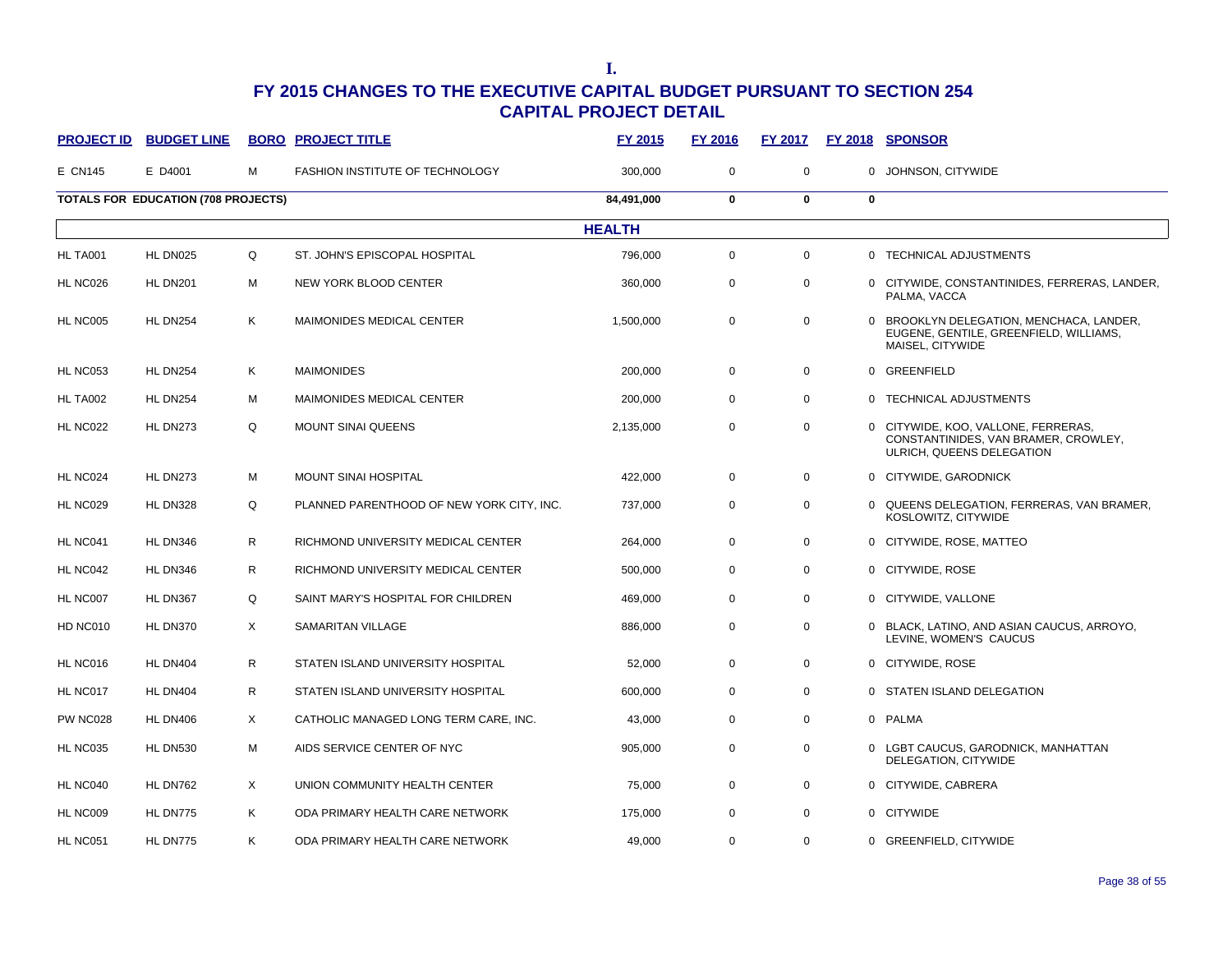| <b>PROJECT ID</b>                       | <b>BUDGET LINE</b>              |   | <b>BORO PROJECT TITLE</b>                                                  | FY 2015         | <b>FY 2016</b> | FY 2017     |             | FY 2018 SPONSOR                                                             |  |  |
|-----------------------------------------|---------------------------------|---|----------------------------------------------------------------------------|-----------------|----------------|-------------|-------------|-----------------------------------------------------------------------------|--|--|
| HL NC033                                | HL DN783                        | X | THE FAMILY INSTITUTE                                                       | 534,000         | 0              | 0           |             | 0 PALMA                                                                     |  |  |
| HL NC037                                | HL DN795                        | Q | APICHA (ASIAN & PACIFIC ISLANDER COALITION ON<br>HIV/AIDS)                 | 248,000         | 0              | 0           |             | 0 DROMM, CHIN, CITYWIDE                                                     |  |  |
| <b>HL RR003</b>                         | HL DN810                        | М | HOSPITAL FOR SPECIAL SURGERY                                               | 1,253,000       | 0              | 0           |             | 0 TECHNICAL ADJUSTMENTS                                                     |  |  |
| HL NC036                                | HL DN843                        | X | BRONX AIDS SERVICES, INC.                                                  | 1,000,000       | 0              | 0           |             | 0 BRONX DELEGATION, ARROYO, PALMA, KING,<br>TORRES, CITYWIDE                |  |  |
|                                         | TOTALS FOR HEALTH (23 PROJECTS) |   |                                                                            | 13,403,000      | 0              | $\bf{0}$    | $\mathbf 0$ |                                                                             |  |  |
| <b>HEALTH AND HOSPITALS CORPORATION</b> |                                 |   |                                                                            |                 |                |             |             |                                                                             |  |  |
| HL NC044                                | <b>HO D003</b>                  | X | NORTH CENTRAL BRONX HOSPITAL                                               | 600,000         | 0              | 0           |             | 0 TORRES, JOHNSON, CITYWIDE                                                 |  |  |
| HL NC045                                | <b>HO D003</b>                  | R | SEAVIEW HOSPITAL ROAD MAINTENANCE                                          | 100,000         | 0              | 0           |             | 0 IGNIZIO, MATTEO                                                           |  |  |
| HO CN003                                | <b>HO D003</b>                  | м | <b>BELLEVUE HOSPITAL</b>                                                   | 180,000         | $\mathbf 0$    | $\mathbf 0$ |             | 0 CITYWIDE, GARODNICK                                                       |  |  |
| HO CN008                                | <b>HO D003</b>                  | Q | <b>ELMHURST HOSPITAL</b>                                                   | 3,000,000       | $\mathsf 0$    | 0           |             | 0 QUEENS DELEGATION, KOO, FERRERAS,<br>KOSLOWITZ, CROWLEY, ULRICH, CITYWIDE |  |  |
| HO CN010                                | <b>HO D003</b>                  | М | HARLEM HOSPITAL CENTER                                                     | 100,000         | 0              | 0           |             | 0 DICKENS                                                                   |  |  |
| HO CN013                                | <b>HO D003</b>                  | K | KINGS COUNTY HOSPITAL CENTER                                               | 1,000,000       | 0              | 0           |             | 0 EUGENE                                                                    |  |  |
| HO CN015                                | <b>HO D003</b>                  | Κ | KINGS COUNTY HOSPITAL CENTER                                               | 1,821,000       | 0              | 0           |             | 0 CITYWIDE, JOHNSON, FERRERAS, EUGENE                                       |  |  |
| <b>HO CN020</b>                         | <b>HO D003</b>                  | М | <b>METROPOLITAN</b>                                                        | 800,000         | $\mathbf 0$    | 0           |             | 0 CITYWIDE, JOHNSON                                                         |  |  |
| <b>HO CN021</b>                         | <b>HO D003</b>                  | М | METROPOLITAN HOSPITAL                                                      | 2,100,000       | 0              | 0           |             | 0 CITYWIDE, JOHNSON                                                         |  |  |
| <b>HO CN022</b>                         | <b>HO D003</b>                  | X | NORTH CENTRAL BRONX HOSPITAL                                               | 600,000         | 0              | 0           |             | 0 CITYWIDE, JOHNSON                                                         |  |  |
| <b>HO CN023</b>                         | <b>HO D003</b>                  | R | HEALTH AND HOSPITALS CORPORATION - SEAVIEW<br>HOSPITAL REHABILATION CENTER | 250,000         | $\pmb{0}$      | 0           |             | 0 MATTEO                                                                    |  |  |
| HO CN024                                | <b>HO D003</b>                  | R | SEAVIEW HOSPITAL REHABILATION CENTER                                       | 100,000         | 0              | 0           |             | 0 MATTEO                                                                    |  |  |
| HO CN026                                | <b>HO D003</b>                  | Q | <b>QUEENS HOSPITAL CENTER</b>                                              | 350,000         | $\mathbf 0$    | 0           |             | 0 LANCMAN                                                                   |  |  |
| HO CN030                                | <b>HO D003</b>                  | М | HARLEM HOSPITAL MURAL PAVILLION                                            | 100,000         | 0              | 0           |             | 0 DICKENS                                                                   |  |  |
| <b>HO CN050</b>                         | <b>HO D003</b>                  | X | SEGUNDO RUIZ BELVIS                                                        | 600,000         | 0              | 0           |             | 0 CITYWIDE, JOHNSON                                                         |  |  |
| <b>HW CN059</b>                         | <b>HO D003</b>                  | R | SEA VIEW HHC CAMPUS                                                        | 200,000         | $\mathsf 0$    | 0           |             | 0 CITYWIDE, JOHNSON                                                         |  |  |
|                                         |                                 |   | TOTALS FOR HEALTH AND HOSPITALS CORPORATION (16 PROJECTS)                  | 11,901,000      | 0              | 0           | 0           |                                                                             |  |  |
|                                         |                                 |   |                                                                            | <b>HIGHWAYS</b> |                |             |             |                                                                             |  |  |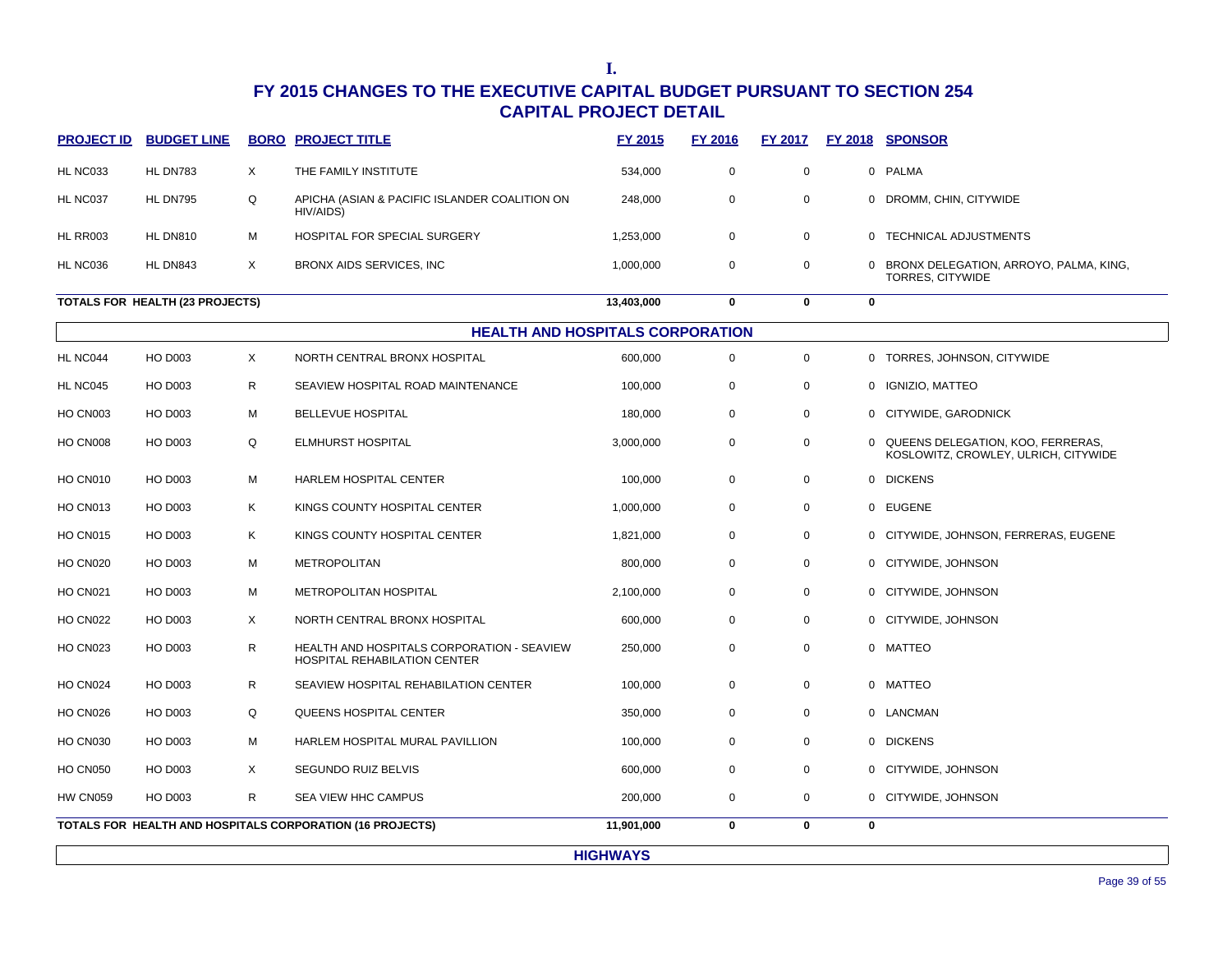| <b>PROJECT ID</b> | <b>BUDGET LINE</b> |   | <b>BORO PROJECT TITLE</b>                                          | FY 2015   | FY 2016     | <b>FY 2017</b> | FY 2018 SPONSOR                |
|-------------------|--------------------|---|--------------------------------------------------------------------|-----------|-------------|----------------|--------------------------------|
| ED NC033          | <b>HW D101</b>     | K | FULTON AREA BUSINESSES (FAB)                                       | 121,000   | $\mathbf 0$ | 0              | 0 CUMBO                        |
| HW CN021          | <b>HW D101</b>     | K | DEPARTMENT OF TRANSPORTATION                                       | 750,000   | 0           | 0              | 0 GREENFIELD                   |
| HW CN031          | <b>HW D101</b>     | Κ | <b>DOT</b>                                                         | 350,000   | 0           | 0              | 0 MENCHACA                     |
| HW CN040          | <b>HW D101</b>     | Κ | DOT STREET SAFETY ON 4TH AVE                                       | 300,000   | 0           | 0              | 0 LANDER                       |
| HW CN041          | <b>HW D101</b>     | Κ | DOT STREET SAFETY ON MCDONALD AVE                                  | 300,000   | $\mathbf 0$ | 0              | 0 LANDER                       |
| HW CN067          | <b>HW D101</b>     | Κ | FULTON AREA BUSINESSES (FAB)                                       | 121,000   | $\mathbf 0$ | 0              | 0 CUMBO                        |
| HW CN068          | <b>HW D101</b>     | Κ | DUMBO/VINEGAR HILL IMPROVEMENTS.                                   | 1,000,000 | $\mathbf 0$ | 0              | 0 LEVIN                        |
| HW CN069          | <b>HW D101</b>     | Κ | SAFE STREETS FOR SENIORS- LINDEN BLVD FROM E<br>45TH ST & 53ND ST. | 360,000   | $\mathbf 0$ | 0              | 0 WILLIAMS                     |
| HW CN074          | <b>HW D101</b>     | Κ | NORTH FLATBUSH AVE - ATLANTIC YARDS AREA                           | 270,000   | 0           | 0              | 0 LEVIN                        |
| HW CN075          | <b>HW D101</b>     | Κ | NORTH FLATBUSH AVE - ATLANTIC YARDS AREA                           | 35,000    | 0           | 0              | 0 LEVIN                        |
| ED NC026          | <b>HW D102</b>     | м | HUDSON SQUARE CONNECTION BID                                       | 4,000,000 | 0           | 0              | 0 CITYWIDE, GARODNICK, JOHNSON |
| HW CN003          | <b>HW D102</b>     | М | <b>BROADWAY MALLS</b>                                              | 55,000    | $\mathbf 0$ | 0              | 0 ROSENTHAL                    |
| HW CN024          | <b>HW D103</b>     | Q | DEPARTMENT OF TRANSPORTATION (DOT)                                 | 500,000   | $\mathbf 0$ | 0              | 0 CITYWIDE, RICHARDS           |
| HW CN027          | <b>HW D103</b>     | Q | DEPARTMENT OF TRANSPORTATION (DOT)                                 | 360,000   | $\mathbf 0$ | 0              | 0 FERRERAS                     |
| HW CN045          | <b>HW D103</b>     | Q | MEDIAN RESURFACING AND BEAUTIFICATION                              | 100,000   | 0           | 0              | 0 ULRICH                       |
| HW CN057          | <b>HW D103</b>     | Q | ROAD REPAIR AND STREET RESURFACING IN CB 9                         | 400,000   | 0           | 0              | 0 ULRICH                       |
| HW CN065          | <b>HW D103</b>     | Q | PARSONS/ARCHER SAFETY IMPROVEMENTS                                 | 200,000   | $\mathbf 0$ | 0              | 0 MILLER                       |
| HW CN066          | <b>HW D103</b>     | Q | <b>WAYFINDING KIOSKS</b>                                           | 177,000   | 0           | 0              | 0 MILLER                       |
| HW CN070          | <b>HW D103</b>     | Q | TRAFFIC ISLANDS AT B 94TH ST AND B 108TH ST                        | 50,000    | $\mathbf 0$ | 0              | 0 ULRICH                       |
| HW CN076          | <b>HW D103</b>     | Q | UNION STREET                                                       | 500,000   | 0           | 0              | 0 KOO                          |
| HW CN077          | <b>HW D103</b>     | Q | MYRTLE AVENUE - QUEENS                                             | 425,000   | $\mathbf 0$ | 0              | 0 CROWLEY                      |
| HW CN078          | <b>HW D103</b>     | Q | PIAZZA ITALIA                                                      | 500,000   | 0           | 0              | 0 VALLONE                      |
| HW CN081          | <b>HW D103</b>     | Q | NEW AND REHABILITATE BUS PADS IN DISTRICT 21                       | 500,000   | $\mathbf 0$ | 0              | 0 FERRERAS                     |
| HW CN082          | <b>HW D103</b>     | Q | DOT UTOPIA PARKWAY BEAUTIFICATION                                  | 250,000   | $\mathbf 0$ | 0              | 0 TECHNICAL ADJUSTMENTS        |
| P CN223           | <b>HW D103</b>     | М | MONTEFIORE PLAZA & WAYFINDING                                      | 460,000   | 0           | 0              | 0 MEALY, LEVINE                |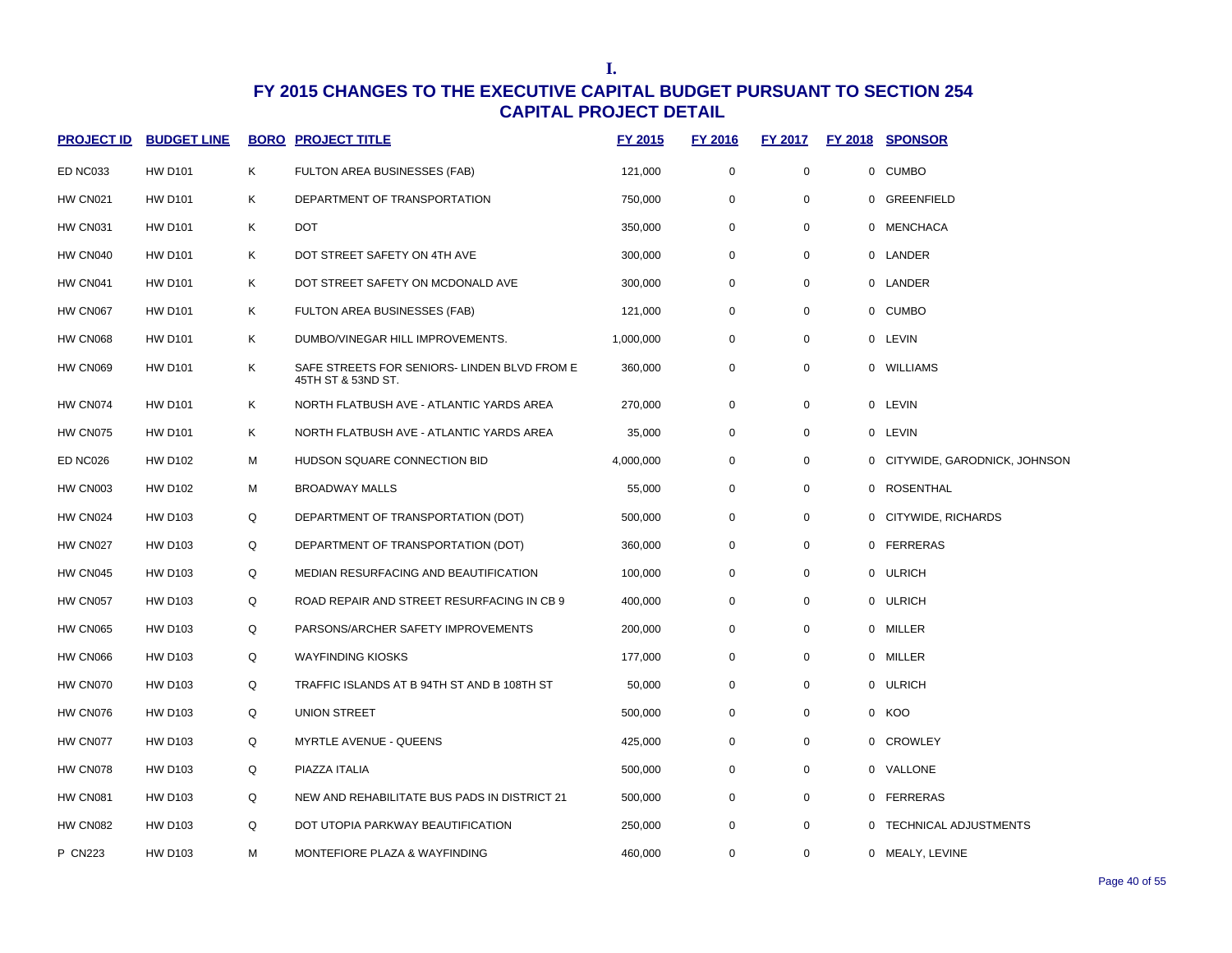| <b>PROJECT ID</b> | <b>BUDGET LINE</b>                        |              | <b>BORO PROJECT TITLE</b>                                    | <b>FY 2015</b>           | <b>FY 2016</b> | <b>FY 2017</b> |             | FY 2018 SPONSOR                                                     |
|-------------------|-------------------------------------------|--------------|--------------------------------------------------------------|--------------------------|----------------|----------------|-------------|---------------------------------------------------------------------|
| <b>T RR001</b>    | <b>HW D103</b>                            | Q            | WOODHAVEN SELECT BUS SERVICE                                 | 300,000                  | $\mathsf 0$    | $\mathsf{O}$   |             | 0 TECHNICAL ADJUSTMENTS, ULRICH                                     |
| HW CN072          | <b>HW D104</b>                            | $\mathsf{R}$ | MILLING LUMP - MILLING CONTRACT FOR STATEN<br><b>ISLAND.</b> | 500,000                  | $\mathbf 0$    | $\mathbf 0$    |             | 0 STATEN ISLAND DELEGATION                                          |
|                   | TOTALS FOR HIGHWAYS (27 PROJECTS)         |              |                                                              | 12,884,000               | $\bf{0}$       | $\bf{0}$       | $\mathbf 0$ |                                                                     |
|                   |                                           |              |                                                              | <b>HOMELESS SERVICES</b> |                |                |             |                                                                     |
| HH NC004          | <b>HH D025</b>                            | M            | COALITION FOR THE HOMELESS                                   | 693,000                  | $\mathsf 0$    | $\mathbf 0$    |             | 0 CHIN, TECHNICAL ADJUSTMENTS                                       |
| HH NC002          | HH DN701                                  | M            | WOMEN IN NEED, INC.                                          | 330,000                  | $\mathbf 0$    | $\mathbf 0$    |             | 0 CITYWIDE, CROWLEY, CUMBO, ESPINAL, GIBSON,<br>GREENFIELD, JOHNSON |
| <b>PW NC025</b>   | HH DN845                                  | М            | NEW YORK CITY RESCUE MISSION                                 | 82,000                   | $\mathsf 0$    | 0              |             | 0 CHIN                                                              |
|                   | TOTALS FOR HOMELESS SERVICES (3 PROJECTS) |              |                                                              | 1,105,000                | $\mathbf 0$    | $\mathbf 0$    | $\mathbf 0$ |                                                                     |
|                   |                                           |              |                                                              | <b>HOUSING AUTHORITY</b> |                |                |             |                                                                     |
| AG NC008          | <b>HA D001</b>                            | М            | NYCHA-STANLEY M. ISAACS NEIGHBORHOOD<br><b>CENTER INC</b>    | 39,000                   | $\mathbf 0$    | $\mathbf 0$    |             | 0 GARODNICK, VALLONE                                                |
| HA CN001          | <b>HA D001</b>                            | М            | 830 AMSTERDAM AVENUE PLAY AREAS - NYCHA                      | 200,000                  | $\mathbf 0$    | 0              |             | 0 LEVINE                                                            |
| HA CN002          | <b>HA D001</b>                            | Q            | <b>BAISLEY HOUSES</b>                                        | 630,000                  | $\mathbf 0$    | $\mathbf 0$    |             | 0 WILLS                                                             |
| HA CN003          | <b>HA D001</b>                            | K            | BAYVIEW HOUSES SECURITY SYSTEM PHASE 2                       | 350,000                  | $\mathbf 0$    | 0              |             | 0 MAISEL                                                            |
| HA CN004          | <b>HA D001</b>                            | Κ            | BERRY STREET-SOUTH 9TH STREET HOUSES                         | 125,000                  | $\mathbf 0$    | $\mathbf 0$    |             | 0 LEVIN                                                             |
| HA CN005          | <b>HA D001</b>                            | X            | CLAREMONT/FRANKLIN AVENUE DEVELOPMENT                        | 1,400,000                | $\mathbf 0$    | $\mathbf 0$    |             | 0 GIBSON                                                            |
| HA CN007          | <b>HA D001</b>                            | X            | FOREST HOUSES COMMUNITY CENTER/SEBNC                         | 400,000                  | $\mathbf 0$    | $\mathbf 0$    |             | 0 GIBSON                                                            |
| HA CN009          | <b>HA D001</b>                            | M            | <b>GRANT HOUSES</b>                                          | 150,000                  | $\mathbf 0$    | $\mathbf 0$    |             | 0 LEVINE                                                            |
| HA CN011          | <b>HA D001</b>                            | Κ            | <b>GRAVESEND HOUSES NYCHA</b>                                | 900,000                  | $\mathbf 0$    | $\mathbf 0$    |             | 0 TREYGER, CITYWIDE                                                 |
| HA CN012          | <b>HA D001</b>                            | M            | <b>HARBORVIEW TERRACE</b>                                    | 65,000                   | $\mathbf 0$    | $\mathsf{O}$   |             | 0 ROSENTHAL                                                         |
| HA CN013          | <b>HA D001</b>                            | Κ            | <b>HYLAN HOUSES</b>                                          | 350,000                  | $\mathbf 0$    | $\mathbf 0$    |             | 0 REYNOSO                                                           |
| HA CN015          | <b>HA D001</b>                            | M            | MANHATTANVILLE CCTV                                          | 150,000                  | $\mathbf 0$    | 0              |             | 0 LEVINE                                                            |
| HA CN023          | <b>HA D001</b>                            | X            | BOYNTON AVENUE HOUSES                                        | 106,000                  | $\mathbf 0$    | $\mathbf 0$    |             | 0 PALMA                                                             |
| HA CN025          | <b>HA D001</b>                            | X            | NYCHA CCTV AND LAYERED ACCESS CONTROL                        | 1,000,000                | 500,000        | 0              |             | 0 VACCA                                                             |
| HA CN026          | <b>HA D001</b>                            | $\times$     | <b>GLEBE AVENUE HOUSES</b>                                   | 623,000                  | $\mathbf 0$    | $\mathsf{O}$   |             | 0 PALMA                                                             |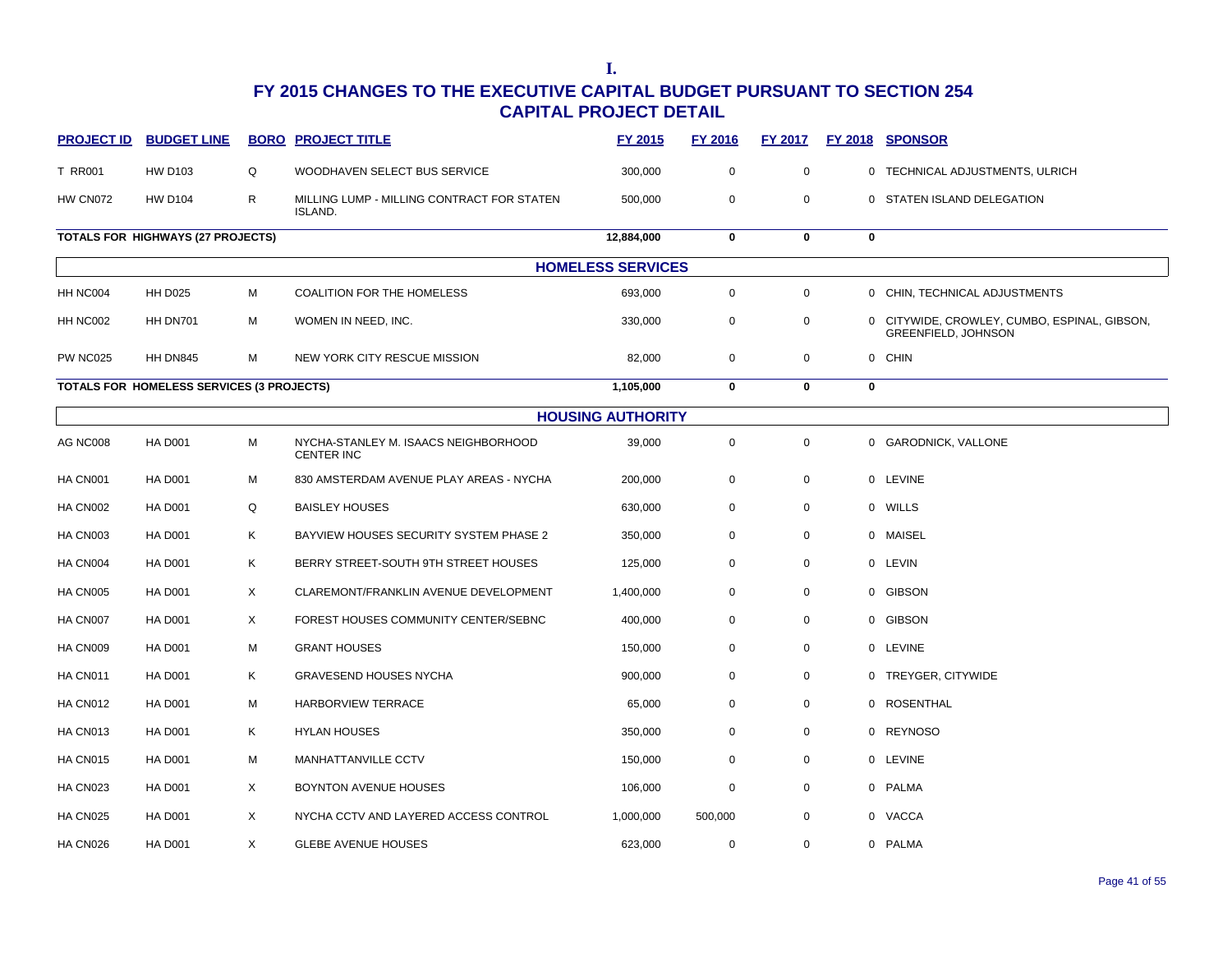| <b>PROJECT ID</b> | <b>BUDGET LINE</b> |   | <b>BORO PROJECT TITLE</b>                                                         | <b>FY 2015</b> | <b>FY 2016</b> | <b>FY 2017</b> | <b>FY 2018</b> | <b>SPONSOR</b>   |
|-------------------|--------------------|---|-----------------------------------------------------------------------------------|----------------|----------------|----------------|----------------|------------------|
| HA CN029          | <b>HA D001</b>     | Q | QUEENSBRIDGE NORTH HOUSES                                                         | 450,000        | 0              | 0              |                | 0 VAN BRAMER     |
| HA CN031          | <b>HA D001</b>     | X | THROGGS NECK HOUSES                                                               | 50,000         | 0              | 0              |                | 0 VACCA          |
| HA CN032          | <b>HA D001</b>     | Q | WOODSIDE HOUSES                                                                   | 200,000        | 0              | 0              |                | 0 VAN BRAMER     |
| HA CN035          | <b>HA D001</b>     | X | <b>BOSTON SECOR</b>                                                               | 700,000        | 0              | 0              |                | 0 KING           |
| HA CN036          | <b>HA D001</b>     | X | <b>BRONXCHESTER HOUSES</b>                                                        | 205,000        | 0              | 0              |                | 0 ARROYO         |
| HA CN037          | <b>HA D001</b>     | X | <b>GUN HILL HOUSES</b>                                                            | 925,000        | 0              | 0              |                | 0 KING, CITYWIDE |
| HA CN038          | <b>HA D001</b>     | X | <b>JOHN ADAMS HOUSES</b>                                                          | 608,000        | 0              | 0              |                | 0 ARROYO         |
| HA CN039          | <b>HA D001</b>     | M | <b>LEXINGTON HOUSES</b>                                                           | 430,000        | 0              | 0              |                | 0 KALLOS         |
| HA CN040          | <b>HA D001</b>     | M | <b>LSAACS CENTER CONTINUATION OF</b><br>COMPREHENSIVE UPGRADE OF SENIOR AND YOUTH | 680,000        | 0              | 0              |                | 0 KALLOS         |
| HA CN041          | <b>HA D001</b>     | Κ | <b>MARLBORO HOUSES</b>                                                            | 200,000        | 0              | 0              |                | 0 TREYGER        |
| HA CN042          | <b>HA D001</b>     | R | NEW YORK CITY HOUSING AUTHORITY                                                   | 704,000        | 0              | 0              | $\overline{0}$ | <b>ROSE</b>      |
| HA CN043          | <b>HA D001</b>     | М | ROBBINS PLAZA                                                                     | 45,000         | 0              | 0              |                | 0 KALLOS         |
| HA CN044          | <b>HA D001</b>     | М | ROBBINS PLAZA                                                                     | 45,000         | 0              | 0              |                | 0 KALLOS         |
| HA CN045          | <b>HA D001</b>     | M | ROBBINS PLAZA                                                                     | 250,000        | 0              | 0              |                | 0 KALLOS         |
| HA CN046          | <b>HA D001</b>     | M | STANLEY ISAACS & HOLMES TOWERS                                                    | 150,000        | 0              | 0              |                | 0 KALLOS         |
| HA CN047          | <b>HA D001</b>     | X | STEBBIN HEWITT HOUSES                                                             | 280,000        | 0              | 0              |                | 0 ARROYO         |
| HA CN048          | <b>HA D001</b>     | Κ | ALONZO A. DAUGHTRY MEMORIAL DAY CARE<br>CENTER (NYCHA)                            | 200,000        | 0              | 0              |                | 0 LEVIN          |
| HA CN049          | <b>HA D001</b>     | Κ | NYCHA PLAYGROUND RENOVATIONS                                                      | 400,000        | 0              | 0              |                | 0 LEVIN          |
| HA CN050          | <b>HA D001</b>     | M | <b>MARBLE HILL HOUSES</b>                                                         | 39,000         | 0              | 0              | 0              | <b>RODRIGUEZ</b> |
| HA CN051          | <b>HA D001</b>     | Q | OCEAN BAY/EDGEMERE HOUSES (OCEANSIDE)                                             | 500,000        | 0              | 0              |                | 0 RICHARDS       |
| HA CN052          | <b>HA D001</b>     | Κ | O'DWYER GARDENS . NYCHA                                                           | 100,000        | 0              | 0              |                | 0 TREYGER        |
| HA CN053          | <b>HA D001</b>     | Κ | PALMETTO GARDENS                                                                  | 500,000        | 0              | 0              |                | 0 REYNOSO        |
| HA CN054          | <b>HA D001</b>     | Q | REDFERN HOUSES COMMUNITY CENTER<br>PLAYGROUND (D31-05-FRPLAY 1031)                | 150,000        | 0              | $\Omega$       |                | 0 RICHARDS       |
| HA CN055          | <b>HA D001</b>     | Κ | <b>RENOVATIONS TO RE-OPEN GOWANUS COMMUNITY</b><br><b>CENTER</b>                  | 325,000        | $\Omega$       | $\Omega$       |                | 0 LEVIN          |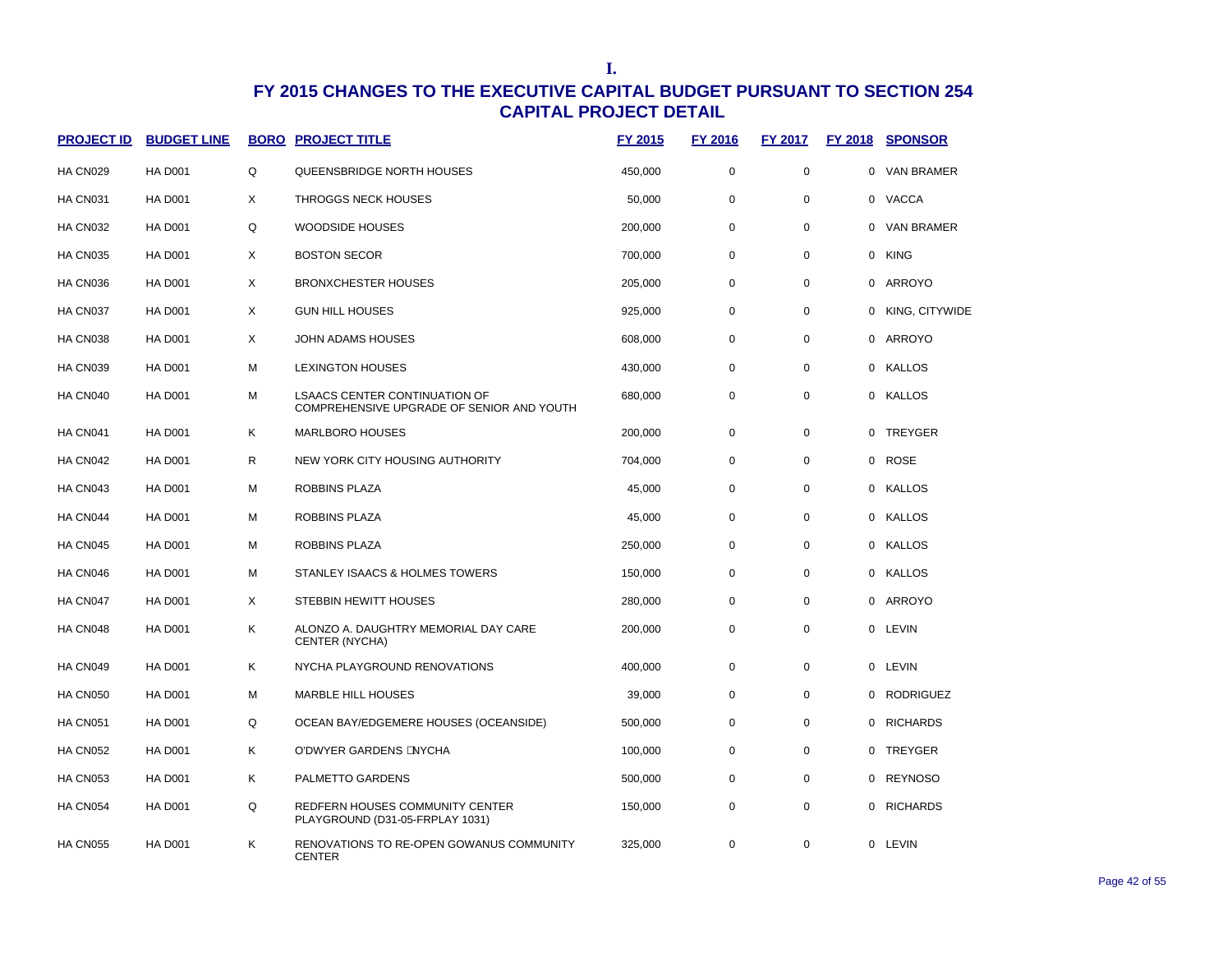| <b>PROJECT ID</b> | <b>BUDGET LINE</b> |   | <b>BORO PROJECT TITLE</b>                                    | FY 2015    | FY 2016 | <b>FY 2017</b> | <b>FY 2018</b> | <b>SPONSOR</b>       |
|-------------------|--------------------|---|--------------------------------------------------------------|------------|---------|----------------|----------------|----------------------|
| HA CN056          | <b>HA D001</b>     | X | SEDGWICK HOUSES CCTV                                         | 878,000    | 0       | $\mathbf 0$    | 0              | <b>GIBSON</b>        |
| HA CN057          | <b>HA D001</b>     | Κ | SHEEPSHEAD/NOSTRAND HOUSES SECURITY<br><b>SYSTEM PHASE 1</b> | 352,000    | 0       | $\mathbf 0$    | 0              | MAISEL               |
| HA CN058          | <b>HA D001</b>     | Q | SOUTH JAMAICA HOUSES                                         | 50,000     | 0       | $\mathbf 0$    |                | 0 WILLS              |
| HA CN059          | <b>HA D001</b>     | X | STANDALONE EQUIPMENT/OR EQUIPMENT SYSTEMS                    | 3,408,000  | 0       | $\mathbf 0$    | 0              | <b>TORRES</b>        |
| HA CN060          | <b>HA D001</b>     | М | <b>WISE TOWERS</b>                                           | 86,000     | 0       | 0              | $\Omega$       | ROSENTHAL            |
| HA CN062          | <b>HA D001</b>     | ĸ | <b>BREVOORT HOUSES</b>                                       | 840,000    | 0       | $\mathbf 0$    | 0              | MEALY                |
| HA CN063          | <b>HA D001</b>     | м | BETANCES HOUSES SECURITY UPGRADES                            | 150,000    | 0       | $\mathbf 0$    | 0              | MARK-VIVERITO        |
| HA CN064          | <b>HA D001</b>     | М | CARVER HOUSES DAYCARE PLAYGROUND<br><b>RENOVATION</b>        | 200,000    | 0       | $\mathbf 0$    | 0              | MARK-VIVERITO        |
| HA CN065          | <b>HA D001</b>     | М | <b>CLINTON HOUSES SECURITY UPGRADES</b>                      | 65,000     | 0       | $\mathbf 0$    | 0              | MARK-VIVERITO        |
| HA CN066          | <b>HA D001</b>     | м | <b>CORSI HOUSES SECURITY UPGRADES</b>                        | 123,000    | 0       | $\mathbf 0$    | 0              | MARK-VIVERITO        |
| HA CN067          | <b>HA D001</b>     | м | JEFFERSON HOUSES PLAYGROUND RENOVATION                       | 250,000    | 0       | $\mathbf 0$    | 0              | MARK-VIVERITO        |
| HA CN068          | <b>HA D001</b>     | М | METRO NORTH HOUSES DAYCARE PLAYGROUND<br><b>RENOVATION</b>   | 200,000    | 0       | $\mathbf 0$    | 0              | <b>MARK-VIVERITO</b> |
| HA CN069          | <b>HA D001</b>     | М | MOORE HOUSES SECURITY UPGRADES                               | 200,000    | 0       | $\mathbf 0$    | $\Omega$       | <b>MARK-VIVERITO</b> |
| HA CN070          | <b>HA D001</b>     | Κ | NYCHA - CONEY ISLAND HOUSES I (SITE 4 & 5)                   | 75,000     | 0       | $\mathbf 0$    | $\Omega$       | TREYGER              |
| HA CN071          | <b>HA D001</b>     | Q | NYCHA - JACOB RIIS COMMUNITY CENTER,<br>QUEENSBRIDGE         | 150,000    | 0       | $\mathbf 0$    | $\Omega$       | VAN BRAMER           |
| HA CN072          | <b>HA D001</b>     | M | <b>UPACA SITE 5</b>                                          | 875,000    | 0       | $\mathbf 0$    | 0              | <b>DICKENS</b>       |
| HA CN073          | <b>HA D001</b>     | M | SAMUEL (MHOP) I & II                                         | 271,000    | 0       | $\mathbf 0$    | 0              | <b>DICKENS</b>       |
| HA CN074          | <b>HA D001</b>     | M | <b>JACKIE ROBINSON HOUSES</b>                                | 810,000    | 0       | $\mathbf 0$    | 0              | <b>DICKENS</b>       |
| HA CN075          | <b>HA D001</b>     | X | <b>NYCHA</b>                                                 | 300,000    | 0       | $\mathbf 0$    | $\Omega$       | CABRERA              |
| HA CN076          | <b>HA D001</b>     | X | <b>NYCHA</b>                                                 | 411,000    | 0       | $\mathbf 0$    | 0              | CABRERA              |
| HA CN077          | <b>HA D001</b>     | м | NYCHA OPERATIONS AND MAINTENANCE                             | 8,000,000  | 0       | 0              | 0              | CITYWIDE, TORRES     |
| HA CN078          | <b>HA D001</b>     | М | NYCHA SECURITY PROJECTS CITY-WIDE                            | 10,000,000 | 0       | $\mathbf 0$    | 0              | <b>CITYWIDE</b>      |
| <b>P CN227</b>    | <b>HA D001</b>     | м | WASHINGTON HOUSES DAYCARE PLAYGROUND<br><b>RENOVATION</b>    | 200,000    | 0       | 0              | $\Omega$       | MARK-VIVERITO        |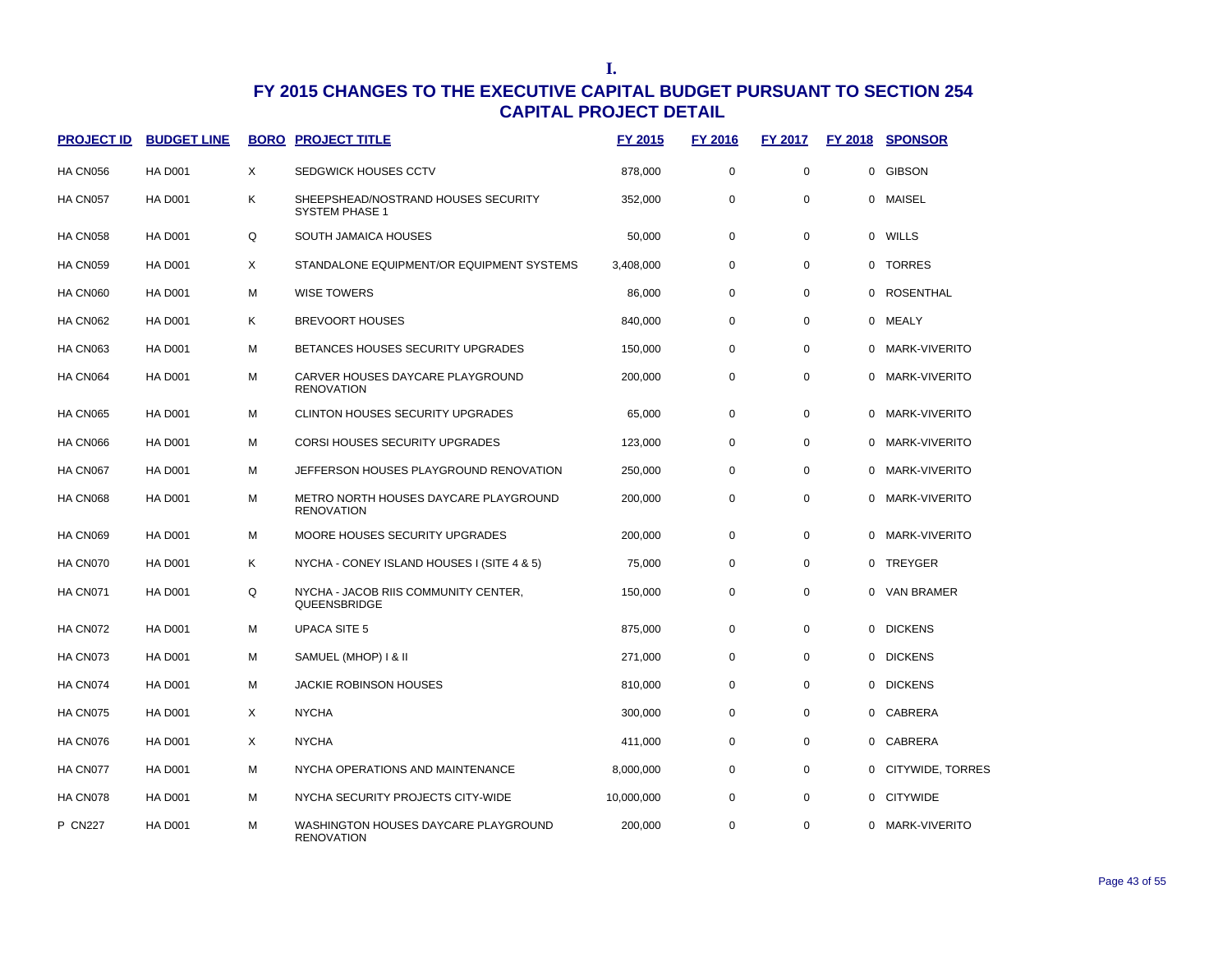| <b>PROJECT ID</b> | <b>BUDGET LINE</b>                         |   | <b>BORO PROJECT TITLE</b>                                                  | FY 2015    | FY 2016     | FY 2017     |   | FY 2018 SPONSOR                                                            |
|-------------------|--------------------------------------------|---|----------------------------------------------------------------------------|------------|-------------|-------------|---|----------------------------------------------------------------------------|
| <b>PV NC001</b>   | <b>HA D001</b>                             | Κ | BROOKLYN KINDERGARTEN SOCIETY                                              | 400,000    | $\mathbf 0$ | $\mathbf 0$ |   | 0 CORNEGY                                                                  |
|                   | TOTALS FOR HOUSING AUTHORITY (63 PROJECTS) |   |                                                                            | 42,918,000 | 500,000     | 0           | 0 |                                                                            |
|                   |                                            |   | <b>HOUSING PRESERVATION &amp; DEVELOPMENT</b>                              |            |             |             |   |                                                                            |
| <b>HD NC033</b>   | <b>HD D003</b>                             | Κ | MUTUAL HOUSING ASSOCIATION OF NEW YORK, INC.<br>(MHANY MANAGEMENT, INC.)   | 90,000     | 0           | $\mathbf 0$ |   | 0 CORNEGY                                                                  |
| <b>HD NC001</b>   | HD DN003                                   | Κ | FIFTH AVENUE COMMITTEE, INC.                                               | 75,000     | $\mathbf 0$ | $\mathbf 0$ |   | 0 LEVIN                                                                    |
| <b>HD NC038</b>   | HD DN003                                   | Κ | FIFTH AVENUE COMMITTEE                                                     | 110,000    | $\mathbf 0$ | 0           |   | 0 LANDER, DICKENS, ULRICH, GIBSON                                          |
| HD DN081          | HD DN081                                   | м | COMMUNITY LEAGUE OF THE HEIGHTS/BULGER<br>CENTER FOR COMMUNITY LIFE        | 500,000    | 0           | 0           |   | 0 TECHNICAL ADJUSTMENTS                                                    |
| HD NC017          | HD DN081                                   | M | 552 ACADEMY STREET: GREEN ROOF                                             | 500,000    | 0           | $\mathbf 0$ |   | 0 RODRIGUEZ                                                                |
| HD NC042          | <b>HD DN170</b>                            | M | GOOD SHEPHERD SERVICES - EDWIN GOULD<br>SUPPORTIVE HOUSING PROGRAM         | 250,000    | 0           | 0           |   | 0 CITYWIDE                                                                 |
| HD NC016          | <b>HD DN487</b>                            | Κ | LINDSAY PARK HOUSING CORP.                                                 | 500,000    | $\mathbf 0$ | 0           |   | 0 REYNOSO                                                                  |
| HD NC039          | <b>HD DN487</b>                            | Κ | LINDSAY PARK HOUSING CORP.                                                 | 125,000    | $\mathbf 0$ | $\mathbf 0$ |   | 0 ESPINAL                                                                  |
| HD NC008          | <b>HD DN496</b>                            | K | RIDGEWOOD BUSHWICK SENIOR CITIZENS COUNCIL                                 | 500,000    | $\Omega$    | $\mathbf 0$ |   | 0 ESPINAL                                                                  |
| HD NC009          | <b>HD DN496</b>                            | Κ | RIDGEWOOD BUSHWICK SENIOR CITIZENS COUNCIL                                 | 500,000    | $\mathbf 0$ | 0           |   | 0 BROOKLYN DELEGATION, ESPINAL, GREENFIELD                                 |
| HD NC044          | <b>HD DN503</b>                            | X | SENDA APARTMENTS - SOUTH BRONX OVERALL<br>ECONOMIC DEVELOPMENT CORPORATION | 500,000    | $\mathbf 0$ | 0           |   | 0 CITYWIDE                                                                 |
| <b>ED NC006</b>   | <b>HD DN507</b>                            | X | WOMEN'S HOUSING AND ECONOMIC DEVELOPMENT<br><b>CORPORATION</b>             | 1,500,000  | $\pmb{0}$   | $\pmb{0}$   |   | 0 BLACK, LATINO, AND ASIAN CAUCUS, ARROYO,<br>CABRERA, GIBSON, KING, PALMA |
| HD NC012          | <b>HD DN507</b>                            | X | WOMEN'S HOUSING AND ECONOMIC DEVELOPMENT<br>CORPORATION/BRONX COMMON       | 308,000    | 0           | $\mathbf 0$ |   | 0 GIBSON                                                                   |
| HD NC023          | <b>HD DN512</b>                            | м | ASIAN AMERICANS FOR EQUALITY                                               | 400,000    | $\mathbf 0$ | $\mathbf 0$ |   | 0 CHIN, CITYWIDE                                                           |
| HD TA001          | <b>HD DN512</b>                            | M | ASIAN AMERICAN FOR EQUALITY (AAFE)                                         | 525,000    | $\Omega$    | $\mathbf 0$ |   | 0 TECHNICAL ADJUSTMENTS                                                    |
| HD NC024          | <b>HD DN525</b>                            | X | 138TH STREET APARTMENTS - LETTIRE<br><b>CONSTRUCTION CORP</b>              | 750,000    | $\mathbf 0$ | 0           |   | 0 ARROYO, CITYWIDE                                                         |
| <b>HD NC025</b>   | <b>HD DN525</b>                            | X | TREMONT RENAISSANCE APARTMENTS                                             | 1,500,000  | $\mathbf 0$ | 0           |   | 0 TORRES                                                                   |
| HD NC041          | <b>HD DN525</b>                            | M | DRAPER HALL - NYC PARTNERSHIP HOUSING<br>DEVELOPMENT FUND CORPORATION      | 2,000,000  | 0           | $\mathbf 0$ |   | 0 CITYWIDE                                                                 |
| HD NC026          | HD DN635                                   | м | BROADWAY HOUSING COMMUNITITES                                              | 1,000,000  | $\Omega$    | $\mathbf 0$ |   | 0 CITYWIDE                                                                 |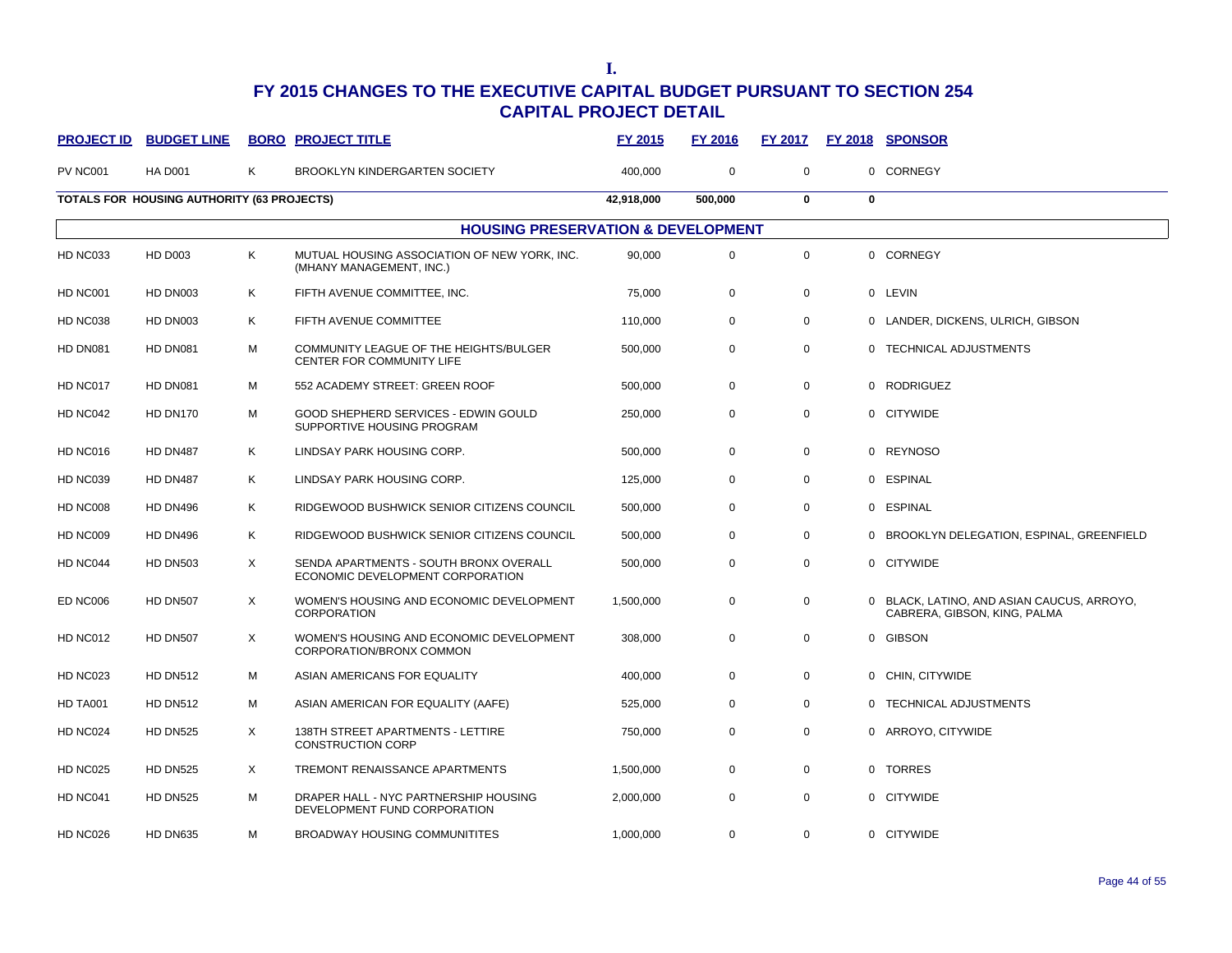| <b>PROJECT ID</b> | <b>BUDGET LINE</b>                      |   | <b>BORO PROJECT TITLE</b>                                   | <b>FY 2015</b>                 | <b>FY 2016</b> | <b>FY 2017</b> |             | FY 2018 SPONSOR                       |
|-------------------|-----------------------------------------|---|-------------------------------------------------------------|--------------------------------|----------------|----------------|-------------|---------------------------------------|
| <b>HD NC011</b>   | HD DN647                                | Κ | CYPRESS HILLS LOCAL DEVELOPMENT<br><b>CORPORATION</b>       | 1,000,000                      | $\mathbf 0$    | 0              |             | 0 CITYWIDE, ESPINAL, GREENFIELD       |
| HD NC038          | HD DN661                                | X | CONCOURSE VILLAGE, INC.                                     | 500,000                        | 0              | 0              |             | 0 LANDER, DICKENS, ULRICH, GIBSON     |
| <b>HD NC030</b>   | <b>HD DN711</b>                         | X | COMPASS RESIDENCES (SIGNATURE)                              | 600,000                        | 600,000        | 0              |             | 0 ARROYO                              |
| <b>HD NC031</b>   | <b>HD DN742</b>                         | Q | JAMAICA SENIOR RESIDENCE HDFC                               | 1,500,000                      | 0              | 0              |             | 0 QUEENS DELEGATION, MILLER, CITYWIDE |
| HD NC004          | <b>HD DN781</b>                         | Κ | YOUNG WOMENS CHRISTIAN ASSOCIATION                          | 700,000                        | 0              | 0              |             | 0 LEVIN                               |
| HD NC043          | HD DN787                                | М | <b>HARLEM DOWLING</b>                                       | 1,500,000                      | 0              | 0              |             | 0 CITYWIDE                            |
| HD NC040          | HD DN796                                | м | ASSOCIATION TO BENEFIT CHILDREN                             | 500,000                        | 0              | 0              |             | 0 CITYWIDE                            |
| <b>HD NC002</b>   | HD DN839                                | Κ | BEC NEW COMMUNITIES                                         | 500,000                        | 0              | 0              |             | 0 CORNEGY                             |
| HD NC003          | <b>HD DN840</b>                         | X | PHIPPS HOUSES - MELROSE SITE C DEVELOPMENT                  | 600,000                        | 0              | $\mathbf 0$    |             | 0 ARROYO                              |
| AG NC004          | <b>HD DN849</b>                         | Κ | STUYPARK HOUSING COMPANY INC.                               | 1,500,000                      | 0              | 0              |             | 0 CORNEGY                             |
| HD NC018          | <b>HD DN850</b>                         | М | ESPLANADE GARDENS, INC.                                     | 1,000,000                      | 0              | 0              |             | 0 DICKENS                             |
| HD NC038          | <b>HD DN851</b>                         | М | <b>CLAYTON APARTMENTS</b>                                   | 500,000                        | 0              | 0              |             | 0 LANDER, DICKENS, ULRICH, GIBSON     |
| HD NC038          | <b>HD DN852</b>                         | Q | DAYTON TOWERS CORPORATION                                   | 250,000                        | $\mathbf 0$    | 0              |             | 0 LANDER, DICKENS, ULRICH, GIBSON     |
|                   |                                         |   | TOTALS FOR HOUSING PRESERVATION & DEVELOPMENT (32 PROJECTS) | 22,283,000                     | 600,000        | 0              | $\mathbf 0$ |                                       |
|                   |                                         |   |                                                             | <b>HUMAN RESOURCES</b>         |                |                |             |                                       |
| <b>HR NC002</b>   | <b>HR DN103</b>                         | X | <b>CITY HARVEST</b>                                         | 93,000                         | $\mathbf 0$    | 0              |             | 0 PALMA, CITYWIDE                     |
| HL NC012          | <b>HR DN756</b>                         | M | QSAC, INC.                                                  | 41,000                         | $\mathsf 0$    | 0              |             | 0 DICKENS                             |
| <b>PW NC006</b>   | <b>HR DN822</b>                         | K | OPPORTUNITIES FOR A BETTER TOMORROW                         | 50,000                         | $\mathbf 0$    | $\mathbf 0$    |             | 0 LEVIN                               |
| HD NC014          | <b>HR DN842</b>                         | X | <b>BRONX HOUSE</b>                                          | 1,000,000                      | $\mathbf 0$    | $\mathbf 0$    |             | 0 VACCA                               |
| <b>PW NC029</b>   | HR DN847                                | Q | GREATER BETHEL COMMUNITY DEVELOPMENT<br><b>CORPORATION</b>  | 45,000                         | 0              | 0              |             | 0 CITYWIDE, MILLER                    |
|                   | TOTALS FOR HUMAN RESOURCES (5 PROJECTS) |   |                                                             | 1,229,000                      | 0              | 0              | $\mathbf 0$ |                                       |
|                   |                                         |   |                                                             | <b>NEW YORK PUBLIC LIBRARY</b> |                |                |             |                                       |
| LN CN004          | <b>LN D008</b>                          | М | SEWARD PARK BRANCH LIBRARY                                  | 250,000                        | 0              | 0              |             | 0 CHIN                                |
| LN CN006          | <b>LN D008</b>                          | X | WESTCHESTER SQUARE BRANCH LIBRARY                           | 2,000,000                      | $\Omega$       | $\mathbf 0$    |             | 0 VACCA                               |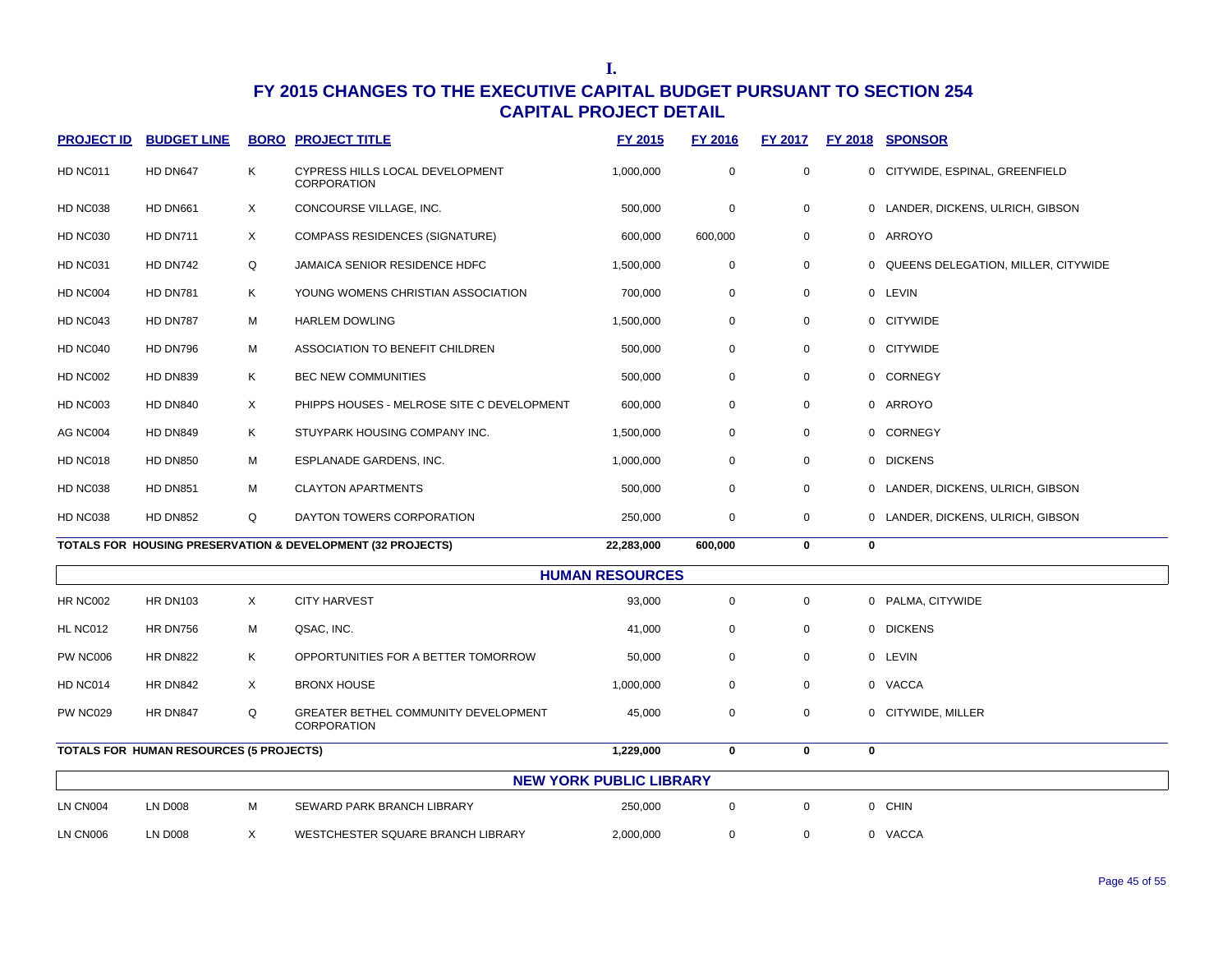|                 | <b>PROJECT ID BUDGET LINE</b>                    |          | <b>BORO PROJECT TITLE</b>                                    | FY 2015                     | FY 2016     | <u>FY 2017</u> |             | <b>FY 2018 SPONSOR</b>                        |
|-----------------|--------------------------------------------------|----------|--------------------------------------------------------------|-----------------------------|-------------|----------------|-------------|-----------------------------------------------|
| LN CN010        | <b>LN D008</b>                                   | X        | NEW YORK PUBLIC LIBRARY IN 17TH COUNCIL<br><b>DISTRICT</b>   | 225,000                     | $\mathbf 0$ | $\mathsf 0$    |             | 0 ARROYO                                      |
| LN CN014        | <b>LN D008</b>                                   | M        | BATTERY PARK CITY & MULBERRY STREET<br><b>BRANCHES</b>       | 80,000                      | $\mathbf 0$ | $\mathbf 0$    |             | 0 CHIN                                        |
| <b>LN CN019</b> | <b>LN D008</b>                                   | R        | TODT HILL-WESTERLEIGH BRANCH LIBRARY                         | 200,000                     | $\mathsf 0$ | $\mathbf 0$    |             | 0 MATTEO                                      |
| <b>LN CN020</b> | <b>LN D008</b>                                   | R        | SOUTH BEACH BRANCH LIBRARY                                   | 200,000                     | $\mathbf 0$ | $\mathbf 0$    |             | 0 MATTEO                                      |
| <b>LN CN023</b> | <b>LN D008</b>                                   | M        | <b>COLUMBUS BRANCH LIBRARY</b>                               | 40,000                      | $\mathbf 0$ | $\mathbf 0$    |             | 0 JOHNSON                                     |
| LN CN024        | <b>LN D008</b>                                   | М        | MUHLENBERG BRANCH                                            | 400,000                     | $\mathbf 0$ | 0              |             | 0 JOHNSON                                     |
| LN CN039        | <b>LN D008</b>                                   | X        | EDENWALD BRANCH LIBRARY                                      | 700,000                     | $\mathbf 0$ | 0              |             | 0 KING                                        |
| LN CN040        | <b>LN D008</b>                                   | X        | EASTCHESTER BRANCH LIBRARY                                   | 620,000                     | $\mathbf 0$ | $\mathbf 0$    |             | 0 KING                                        |
| LN CN041        | <b>LN D008</b>                                   | X        | WAKEFIELD BRANCH LIBRARY                                     | 900,000                     | $\mathbf 0$ | $\mathbf 0$    |             | 0 KING                                        |
| LN CN042        | <b>LN D008</b>                                   | M        | 67TH STREET LIBRARY - SECURITY SYSTEM                        | 40,000                      | $\mathbf 0$ | $\mathbf 0$    |             | 0 KALLOS                                      |
| LN CN046        | <b>LN D008</b>                                   | $\times$ | RIVERDALE LIBRARY                                            | 450,000                     | 270,000     | 0              |             | 0 COHEN                                       |
| LN CN049        | <b>LN D008</b>                                   | М        | <b>MOTT HAVEN BRANCH</b>                                     | 800,000                     | $\mathbf 0$ | $\mathbf 0$    |             | 0 MARK-VIVERITO                               |
| <b>LN CN050</b> | <b>LN D008</b>                                   | M        | THE NEW YORK PUBLIC LIBRARY - BLOOMINGDALE<br><b>BRANCH</b>  | 500,000                     | $\mathbf 0$ | $\mathbf 0$    |             | 0 LEVINE                                      |
| <b>LN CN052</b> | <b>LN D008</b>                                   | M        | 115TH STREET BRANCH                                          | 50,000                      | $\mathbf 0$ | $\mathbf 0$    |             | 0 DICKENS                                     |
| <b>LN CN053</b> | <b>LN D008</b>                                   | М        | NY PUBLIC LIBRARY                                            | 5,000,000                   | $\mathbf 0$ | $\mathbf 0$    |             | 0 CITYWIDE, VACCA, CONSTANTINIDES, VAN BRAMER |
|                 | TOTALS FOR NEW YORK PUBLIC LIBRARY (17 PROJECTS) |          |                                                              | 12,455,000                  | 270,000     | $\mathbf 0$    | $\bf{0}$    |                                               |
|                 |                                                  |          | <b>NEW YORK RESEARCH LIBRARY</b>                             |                             |             |                |             |                                               |
| <b>LN CN051</b> | L D002                                           | м        | THE SCHOMBURG CENTER FOR RESEARCH IN BLACK<br><b>STUDIES</b> | 400,000                     | $\mathbf 0$ | $\mathbf 0$    |             | 0 CITYWIDE, DICKENS                           |
|                 | TOTALS FOR NEW YORK RESEARCH LIBRARY (1 PROJECT) |          |                                                              | 400,000                     | $\mathbf 0$ | $\mathbf 0$    | $\mathbf 0$ |                                               |
|                 |                                                  |          |                                                              | <b>PARKS AND RECREATION</b> |             |                |             |                                               |
| P CN004         | P D017                                           | K        | ASSER LEVY PARK                                              | 50,000                      | $\mathbf 0$ | $\mathbf 0$    |             | 0 DEUTSCH                                     |
| <b>P CN005</b>  | P D017                                           | K        | ASSER LEVY PARK                                              | 1,500,000                   | $\mathbf 0$ | $\mathbf 0$    |             | 0 DEUTSCH                                     |
| P CN011         | P D017                                           | K        | <b>BENSON PARK</b>                                           | 1,500,000                   | $\mathbf 0$ | $\mathbf 0$    |             | 0 GENTILE                                     |
| <b>P CN012</b>  | P D017                                           | K        | <b>BILDERSEE PLAYGROUND</b>                                  | 1,000,000                   | $\mathbf 0$ | $\mathbf 0$    |             | 0 MAISEL                                      |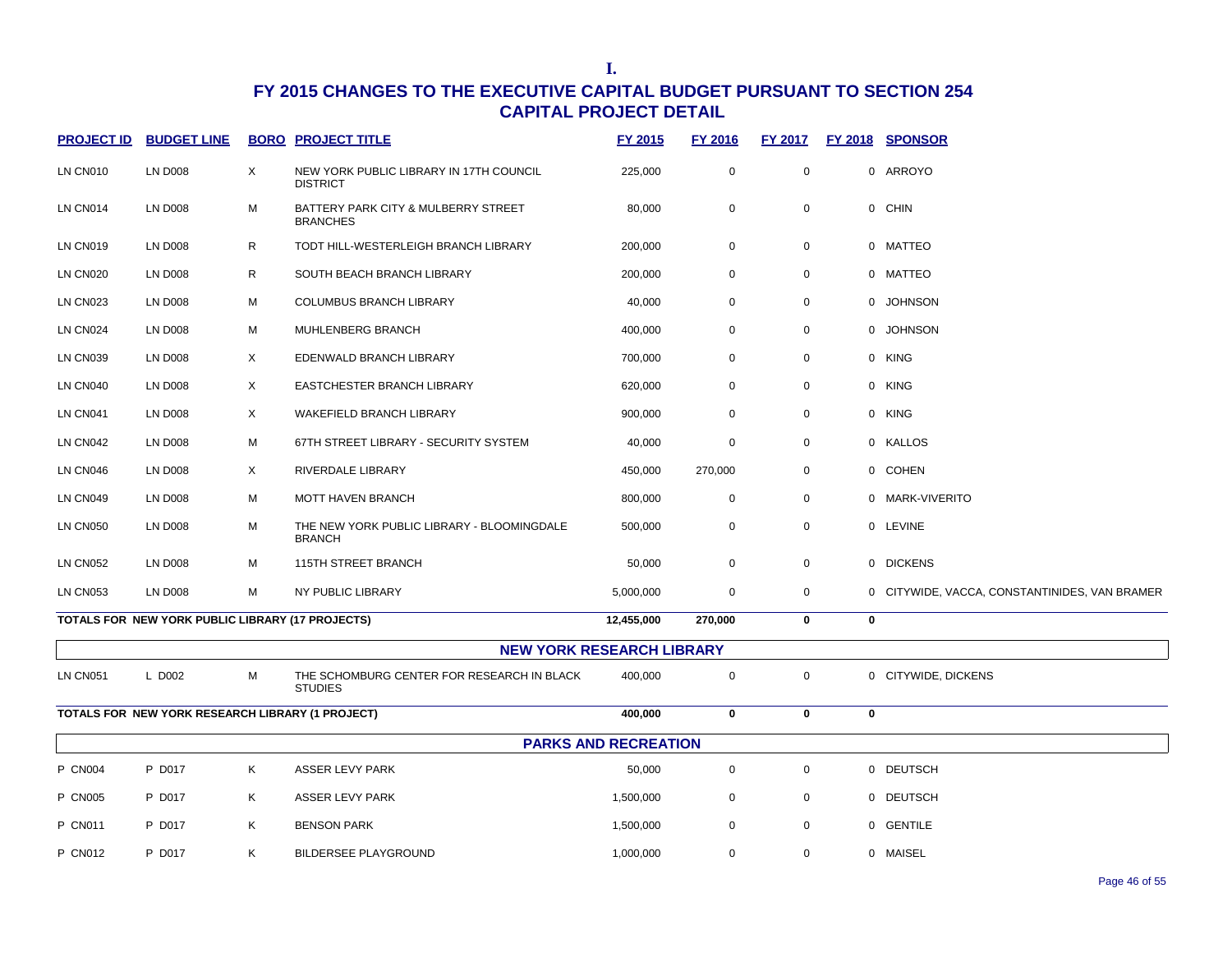| <b>PROJECT ID</b> | <b>BUDGET LINE</b> |   | <b>BORO PROJECT TITLE</b>                | FY 2015   | FY 2016     | <b>FY 2017</b> | <b>FY 2018</b> | <b>SPONSOR</b>    |
|-------------------|--------------------|---|------------------------------------------|-----------|-------------|----------------|----------------|-------------------|
| P CN019           | P D017             | Κ | <b>BROOKLYN BRIDGE PARK</b>              | 163,000   | $\pmb{0}$   | $\mathbf 0$    |                | 0 LEVIN           |
| P CN031           | P D017             | Κ | <b>CYPRESS PARK</b>                      | 4,000,000 | $\pmb{0}$   | $\mathbf 0$    | $\mathbf{0}$   | <b>BARRON</b>     |
| <b>P CN088</b>    | P D017             | Κ | <b>HECKSCHER PARK</b>                    | 1,250,000 | $\pmb{0}$   | $\mathbf 0$    |                | 0 ESPINAL         |
| P CN089           | P D017             | Κ | <b>HIGHLAND PARK</b>                     | 600,000   | $\pmb{0}$   | 0              |                | 0 ESPINAL         |
| <b>P CN098</b>    | P D017             | Κ | DOME PLAYGROUND                          | 1,000,000 | $\mathbf 0$ | $\mathbf 0$    |                | 0 LANDER          |
| P CN099           | P D017             | Κ | <b>ENNIS PLAYGROND</b>                   | 500,000   | $\pmb{0}$   | $\mathbf 0$    |                | 0 LANDER          |
| P CN108           | P D017             | Κ | DR. JOHN'S PLAYGROUND PHASE II           | 1,100,000 | $\mathbf 0$ | $\mathbf 0$    |                | 0 MAISEL          |
| P CN141           | P D017             | Κ | JAIME CAMPIZ PLAYGROUND                  | 108,000   | $\pmb{0}$   | $\mathbf 0$    |                | 0 REYNOSO         |
| P CN143           | P D017             | Κ | JOHN ALLEN PAYNE PARK PLAYGROUND         | 1,500,000 | $\pmb{0}$   | $\mathbf 0$    |                | 0 MENCHACA        |
| P CN151           | P D017             | Κ | MANHATTAN BEACH PARK                     | 1,500,000 | $\pmb{0}$   | $\mathbf 0$    | 0              | <b>DEUTSCH</b>    |
| P CN155           | P D017             | Κ | MCGOLRICK PARK PLAYGROUND RECONSTRUCTION | 450,000   | $\pmb{0}$   | 0              |                | 0 LEVIN           |
| P CN171           | P D017             | Κ | <b>OWL'S HEAD PARK</b>                   | 50,000    | $\pmb{0}$   | $\mathbf 0$    | 0              | <b>GENTILE</b>    |
| <b>P CN172</b>    | P D017             | Κ | PAERDEGAT PARK                           | 2,500,000 | $\pmb{0}$   | $\mathbf 0$    |                | 0 WILLIAMS        |
| P CN175           | P D017             | Κ | WEST PLAYGROUND PHASE II                 | 1,800,000 | $\mathbf 0$ | $\mathbf 0$    |                | 0 TREYGER         |
| P CN176           | P D017             | M | ASSER LEVY RECREATION CENTER             | 50,000    | $\pmb{0}$   | $\mathbf 0$    | 0              | <b>GARODNICK</b>  |
| P CN186           | P D017             | Κ | PROSPECT PARK LONGMEADOW BALLFIELDS      | 500,000   | 0           | $\mathbf 0$    |                | 0 LANDER          |
| P CN187           | P D017             | Κ | PROSPECT PARK PATHS                      | 215,000   | $\pmb{0}$   | $\mathbf 0$    |                | 0 LANDER          |
| P CN200           | P D017             | Κ | SHORE ROAD PARK                          | 5,250,000 | $\mathbf 0$ | $\mathbf 0$    |                | 0 GENTILE         |
| <b>P CN208</b>    | P D017             | Κ | THE PROSPECT PARK ALLIANCE               | 250,000   | $\pmb{0}$   | $\mathbf 0$    |                | 0 EUGENE          |
| P CN223           | P D017             | Κ | LINCOLN TERRACE PARK                     | 2,000,000 | $\pmb{0}$   | 0              |                | 0 MEALY, LEVINE   |
| P CN232           | P D017             | Κ | WYCKOFF HOUSE VISITORS' CENTER           | 250,000   | $\mathbf 0$ | $\mathbf 0$    |                | 0 MAISEL          |
| P CN237           | P D017             | Κ | PROSPECT PARK ALLIANCE                   | 400,000   | $\mathbf 0$ | $\mathbf 0$    | $\mathbf{0}$   | <b>CUMBO</b>      |
| P CN239           | P D017             | Κ | KOLBERT PARK                             | 1,500,000 | $\mathbf 0$ | $\mathbf 0$    | 0              | <b>GREENFIELD</b> |
| <b>P CN242</b>    | P D017             | Κ | <b>GREEN CENTRAL KNOLL</b>               | 750,000   | $\pmb{0}$   | $\mathbf 0$    |                | 0 REYNOSO         |
| P CN243           | P D017             | Κ | <b>VALENTINO PIER</b>                    | 250,000   | 0           | 0              |                | 0 MENCHACA        |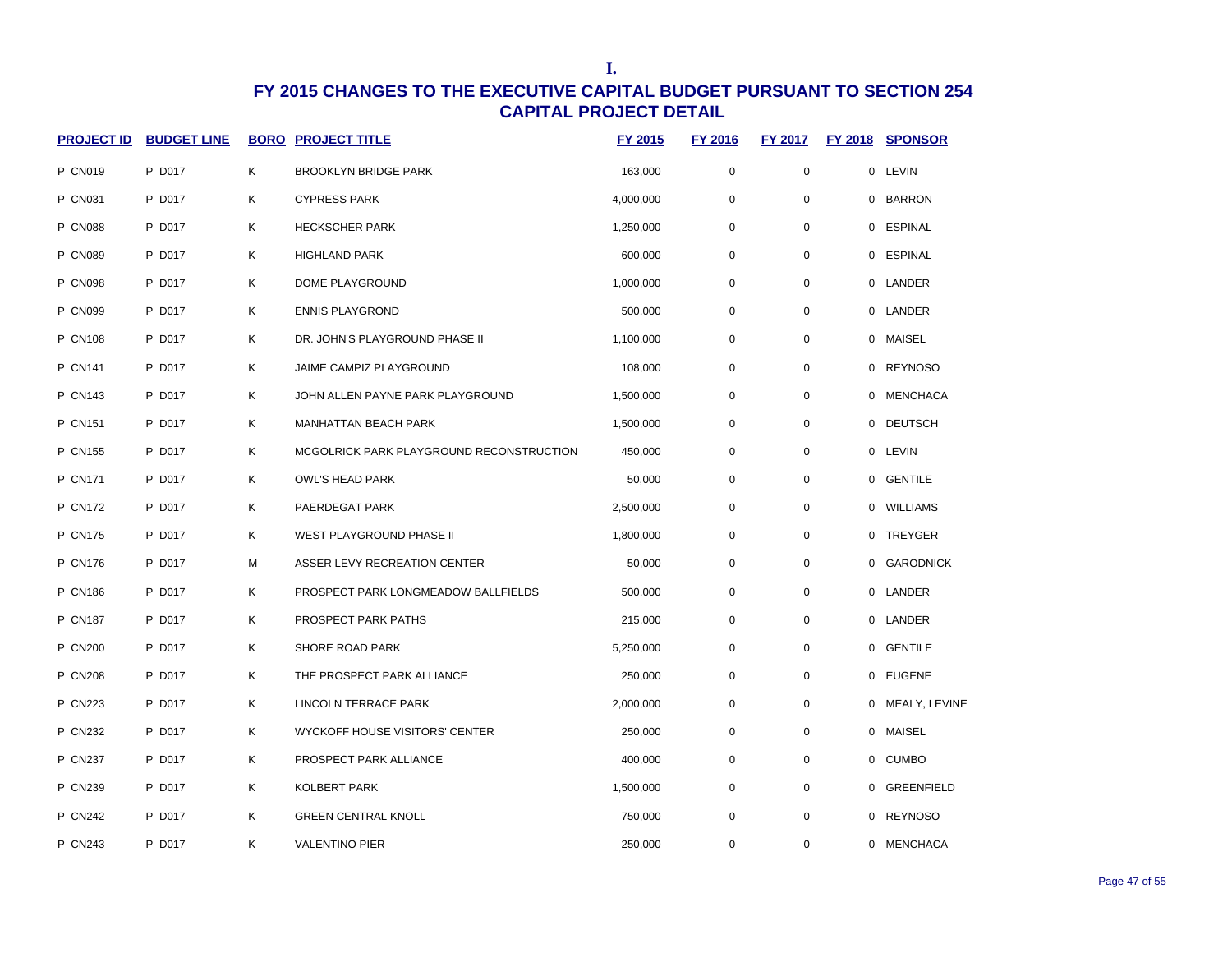| <b>PROJECT ID</b> | <b>BUDGET LINE</b> |   | <b>BORO PROJECT TITLE</b>                                                  | <b>FY 2015</b> | <b>FY 2016</b> | <b>FY 2017</b> | FY 2018 SPONSOR       |
|-------------------|--------------------|---|----------------------------------------------------------------------------|----------------|----------------|----------------|-----------------------|
| <b>P CN244</b>    | P D017             | Κ | JOHN J CARTY TENNIS COURTS                                                 | 1,000,000      | $\mathbf 0$    | 0              | 0 GENTILE             |
| <b>PV NC146</b>   | P D017             | Κ | PROSPECT PARK ALLIANCE                                                     | 500,000        | 0              | 0              | 0 EUGENE              |
| <b>PV NC147</b>   | P D017             | Κ | PROSPECT PARK ALLIANCE                                                     | 2,000,000      | $\mathbf 0$    | 0              | 0 LANDER              |
| EP CN002          | P D018             | M | OUTSTANDING RENEWAL ENTERPRISES, INC DBA<br>LOWER EAST SIDE ECOLOGY CENTER | 1,000,000      | $\mathbf 0$    | 0              | 0 CITYWIDE, MENDEZ    |
| P CN009           | P D018             | M | BENNERSON PLAYGROUND                                                       | 350,000        | $\mathbf 0$    | 0              | 0 ROSENTHAL           |
| <b>P CN014</b>    | P D018             | M | BLOOMINGDALE PLAYGROUND                                                    | 600,000        | $\mathbf 0$    | 0              | 0 LEVINE              |
| <b>P CN026</b>    | P D018             | M | <b>CLEMENT CLARKE MOORE PARK</b>                                           | 400,000        | $\mathbf 0$    | 0              | 0 JOHNSON             |
| <b>P CN032</b>    | P D018             | M | AL SMITH RECREATION CENTER                                                 | 100,000        | $\mathbf 0$    | 0              | 0 CHIN                |
| <b>P CN033</b>    | P D018             | M | HUDSON RIVER PARK TRUST - THE HARRISON<br>STREET ENTRANCE OVERLOOK         | 76,000         | $\mathbf 0$    | 0              | 0 CHIN                |
| <b>P CN035</b>    | P D018             | M | SEWARD PARK - RENOVATE BASKETBALL COURTS                                   | 600,000        | $\mathbf 0$    | 0              | 0 CHIN                |
| <b>P CN036</b>    | P D018             | M | STANTON STREET BUILDING                                                    | 250,000        | $\mathbf 0$    | 0              | 0 CHIN                |
| <b>P CN037</b>    | P D018             | M | <b>BATTERY PARK</b>                                                        | 250,000        | $\mathbf 0$    | 0              | 0 CHIN                |
| P CN092           | P D018             | м | DOWNING PLAYGROUND                                                         | 400,000        | $\mathbf 0$    | 0              | 0 JOHNSON             |
| P CN096           | P D018             | м | <b>RUPPERT PARK</b>                                                        | 100,000        | $\mathbf 0$    | 0              | 0 KALLOS              |
| P CN110           | P D018             | M | <b>EAST RIVER PARK</b>                                                     | 500,000        | $\mathbf 0$    | 0              | 0 MENDEZ              |
| P CN123           | P D018             | M | HAMILTON FISH REC CENTER                                                   | 300,000        | $\mathbf 0$    | 0              | 0 MENDEZ              |
| P CN129           | P D018             | M | HUDSON RIVER PARK TRUST                                                    | 180,000        | 0              | 0              | 0 JOHNSON             |
| P CN130           | P D018             | M | <b>HUDSON RIVER PARK TRUST</b>                                             | 100,000        | 0              | 0              | 0 JOHNSON             |
| P CN132           | P D018             | M | INWOOD HILL NATURE CENTER                                                  | 500,000        | 0              | 0              | 0 RODRIGUEZ           |
| P CN139           | P D018             | M | JACKIE ROBINSON RECREATION CENTER                                          | 1,500,000      | $\mathbf 0$    | 0              | 0 DICKENS, CITYWIDE   |
| P CN140           | P D018             | M | JACOB JAVITZ PLAYGROUND                                                    | 1,500,000      | $\mathbf 0$    | 0              | 0 RODRIGUEZ, CITYWIDE |
| P CN142           | P D018             | M | JANE STREET GARDEN                                                         | 85,000         | $\mathbf 0$    | 0              | 0 JOHNSON             |
| P CN153           | P D018             | м | MATTHEWS-PALMER PLAYGROUND                                                 | 400,000        | $\mathbf 0$    | 0              | 0 JOHNSON             |
| P CN159           | P D018             | M | <b>MORNINGSIDEPARK</b>                                                     | 725,000        | $\mathbf 0$    | 0              | 0 LEVINE, DICKENS     |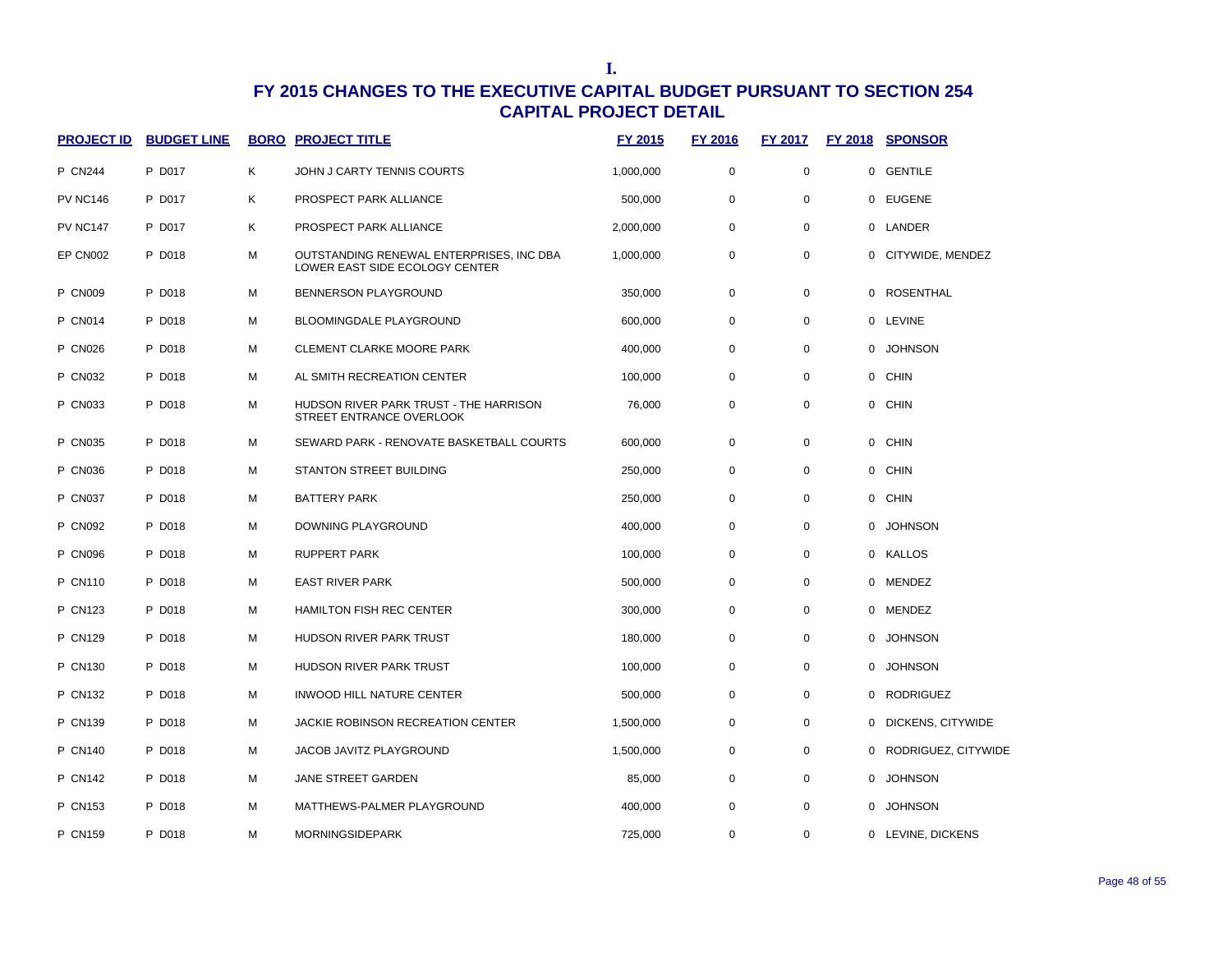| <b>PROJECT ID</b> | <b>BUDGET LINE</b> |   | <b>BORO PROJECT TITLE</b>                                        | <b>FY 2015</b> | <b>FY 2016</b> | <b>FY 2017</b> | <b>FY 2018</b> | <b>SPONSOR</b>   |
|-------------------|--------------------|---|------------------------------------------------------------------|----------------|----------------|----------------|----------------|------------------|
| <b>P CN177</b>    | P D018             | Q | <b>HARVARD PARK</b>                                              | 475,000        | 0              | $\mathbf 0$    |                | 0 MILLER         |
| P CN189           | P D018             | M | <b>RIVERSIDE PARK</b>                                            | 750,000        | 0              | $\mathbf 0$    |                | 0 ROSENTHAL      |
| P CN190           | P D018             | M | <b>RIVERSIDE PARK</b>                                            | 375,000        | $\mathbf 0$    | $\mathbf 0$    |                | 0 LEVINE         |
| P CN192           | P D018             | M | <b>RIVERSIDE PARK</b>                                            | 325,000        | $\mathbf 0$    | $\Omega$       |                | 0 ROSENTHAL      |
| P CN209           | P D018             | M | TOMPKINS SQUARE PLAYGROUND                                       | 611,000        | $\mathbf 0$    | $\mathbf 0$    |                | 0 MENDEZ         |
| <b>P CN246</b>    | P D018             | М | COURTNEY CALLENDAR PLAYGROUND                                    | 100,000        | $\mathbf 0$    | $\mathbf 0$    |                | 0 DICKENS        |
| <b>P NC001</b>    | P D018             | М | ASPHALT GREEN - POOL FILTRATIONS<br>REPLACEMENT PROJECT          | 108,000        | 0              | $\mathbf 0$    |                | 0 KALLOS         |
| <b>PV NC060</b>   | P D018             | M | MORRIS-JUMEL MANSION: MJM EXTERIOR<br><b>RESTORATION PROJECT</b> | 500,000        | $\mathbf 0$    | $\mathbf 0$    |                | 0 RODRIGUEZ      |
| <b>HW CN058</b>   | P D019             | Q | <b>SEA THEMED STATUE PROJECT</b>                                 | 150,000        | $\mathbf 0$    | $\mathbf 0$    |                | 0 ULRICH         |
| <b>P CN002</b>    | P D019             | Q | ADA SWING SETS                                                   | 150,000        | $\mathbf 0$    | $\mathbf 0$    |                | 0 ULRICH         |
| P CN006           | P D019             | Q | ASTORIA HEIGHTS PLAYGROUND                                       | 1,100,000      | $\mathbf 0$    | $\mathbf 0$    |                | 0 CONSTANTINIDES |
| P CN007           | P D019             | Q | BAISLEY POND PARK EXTERIOR ATHLETIC COURTS                       | 500,000        | $\mathbf 0$    | $\mathbf 0$    |                | 0 WILLS          |
| P CN008           | P D019             | Q | <b>BEACH 59TH STREET PLAYGROUND</b>                              | 200,000        | $\mathbf 0$    | $\mathbf 0$    |                | 0 RICHARDS       |
| <b>P CN015</b>    | P D019             | Q | <b>BOWNE PARK - Q006</b>                                         | 1,150,000      | $\mathbf 0$    | $\mathbf 0$    |                | 0 VALLONE        |
| <b>P CN016</b>    | P D019             | Q | BRIARWOOD PLAYGROUND                                             | 200,000        | $\mathbf 0$    | $\mathbf 0$    |                | 0 LANCMAN        |
| <b>P CN018</b>    | P D019             | Q | <b>BROAD CHANNEL PARK</b>                                        | 100,000        | $\mathbf 0$    | $\mathbf 0$    |                | 0 ULRICH         |
| <b>P CN022</b>    | P D019             | Q | <b>BROOKVILLE PARK</b>                                           | 350,000        | $\mathbf 0$    | $\mathbf 0$    |                | 0 RICHARDS       |
| <b>P CN023</b>    | P D019             | Q | <b>BULOVA/MOSER PARK</b>                                         | 975,000        | $\mathbf 0$    | $\mathbf 0$    |                | 0 CONSTANTINIDES |
| <b>P CN025</b>    | P D019             | Q | <b>CC MOORE PARK</b>                                             | 300,000        | $\mathbf 0$    | $\mathbf 0$    |                | 0 DROMM          |
| P CN030           | P D019             | Q | <b>CUNNINGHAM PARK FITNESS EQUIPMENT</b>                         | 200,000        | $\mathbf 0$    | $\mathbf 0$    |                | 0 WEPRIN         |
| <b>P CN038</b>    | P D019             | Q | <b>BUSH PARK</b>                                                 | 800,000        | $\mathbf 0$    | 0              |                | 0 VAN BRAMER     |
| P CN044           | P D019             | Q | <b>WINDMULLER PARK</b>                                           | 475,000        | $\mathbf 0$    | $\mathbf 0$    |                | 0 VAN BRAMER     |
| <b>P CN054</b>    | P D019             | Q | CORONA MAC PLAYGROUND                                            | 450,000        | $\mathbf 0$    | $\mathbf 0$    |                | 0 FERRERAS       |
| <b>P CN057</b>    | P D019             | Q | <b>EVERGREEN PARK</b>                                            | 1,600,000      | $\Omega$       | $\Omega$       |                | 0 CITYWIDE       |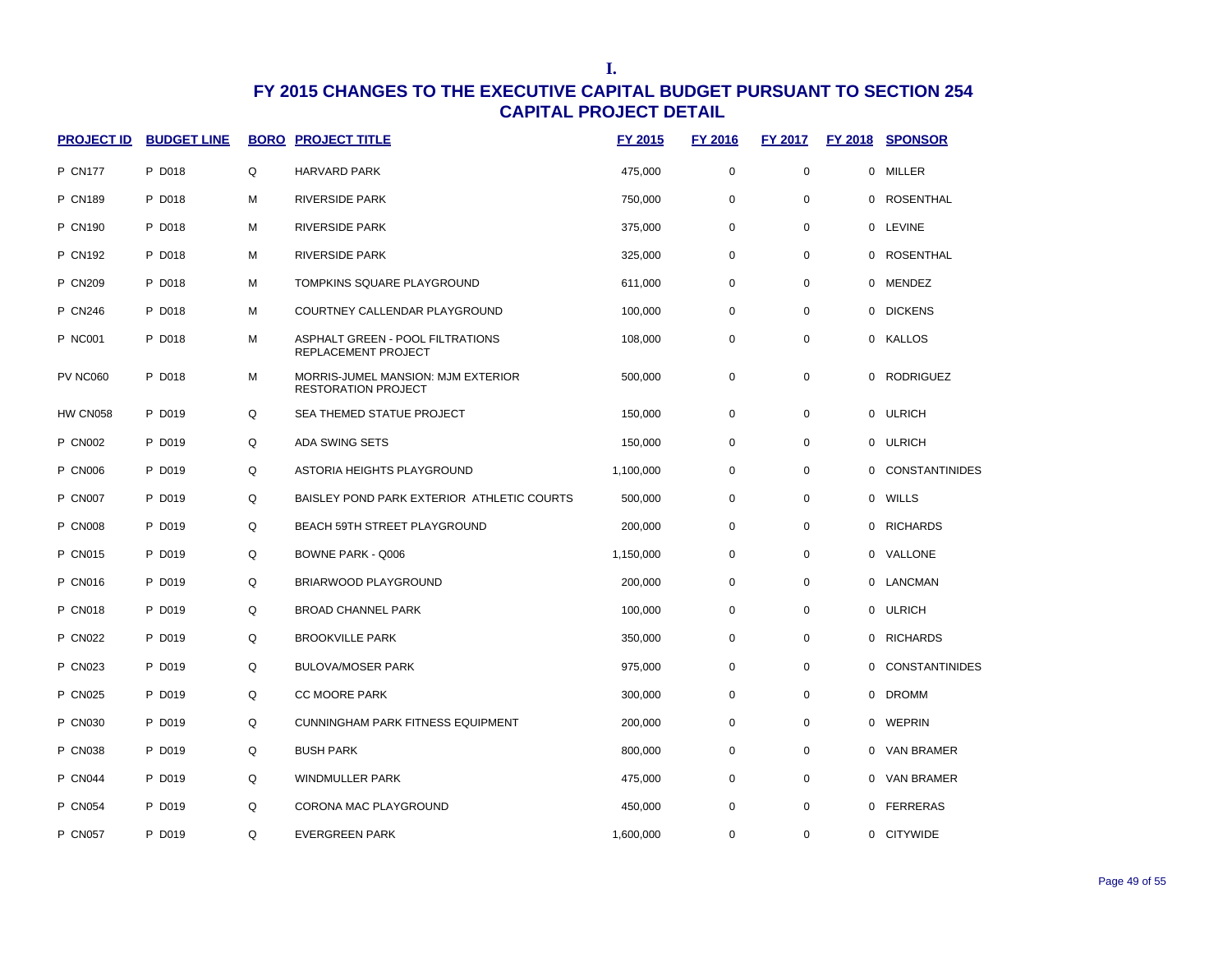| <u>PROJECT ID</u> | <b>BUDGET LINE</b> |   | <b>BORO PROJECT TITLE</b>                                         | FY 2015   | FY 2016     | <b>FY 2017</b> | <b>FY 2018</b> | <b>SPONSOR</b>  |
|-------------------|--------------------|---|-------------------------------------------------------------------|-----------|-------------|----------------|----------------|-----------------|
| <b>P CN066</b>    | P D019             | Q | <b>LOUIS SIMEONE PARK</b>                                         | 500,000   | $\pmb{0}$   | $\pmb{0}$      | 0              | <b>FERRERAS</b> |
| <b>P CN074</b>    | P D019             | Q | SANDPIPER PLAYGROUND                                              | 600,000   | $\mathbf 0$ | $\mathbf 0$    | $\Omega$       | <b>CITYWIDE</b> |
| <b>P CN104</b>    | P D019             | Q | <b>MAURICE PARK</b>                                               | 2,010,000 | $\mathbf 0$ | $\mathbf 0$    | $\Omega$       | CROWLEY         |
| P CN114           | P D019             | Q | <b>FOREST PARK</b>                                                | 150,000   | $\mathbf 0$ | 0              |                | 0 ULRICH        |
| P CN145           | P D019             | Q | KISSENA PARK VELODROME                                            | 500,000   | $\mathbf 0$ | 0              |                | 0 KOO           |
| <b>P CN147</b>    | P D019             | Q | LANNETTE PLAYGROUND                                               | 250,000   | $\mathbf 0$ | 0              | 0              | <b>RICHARDS</b> |
| <b>P CN148</b>    | P D019             | Q | LAURELTON PLAYGROUND                                              | 350,000   | $\mathbf 0$ | $\mathbf 0$    | $\Omega$       | RICHARDS        |
| P CN150           | P D019             | Q | MACNEIL PARK - Q009                                               | 100,000   | $\mathbf 0$ | $\mathbf 0$    |                | 0 VALLONE       |
| P CN173           | P D019             | Q | BAYSWATER PARK - (D31-01-BAYSPK 1344)                             | 682,000   | $\mathbf 0$ | 0              | 0              | RICHARDS        |
| <b>P CN174</b>    | P D019             | Q | SOBELSOHN CONFORT STATION                                         | 550,000   | $\mathbf 0$ | 0              | $\Omega$       | KOSLOWITZ       |
| <b>P CN178</b>    | P D019             | Q | <b>NAUTILUS PARK</b>                                              | 208,000   | $\mathbf 0$ | $\mathbf 0$    |                | 0 MILLER        |
| P CN182           | P D019             | Q | PERFORMANCE SPACE AT BEACH 97TH STREET AND<br>SHORE FRONT PARKWAY | 200,000   | $\mathbf 0$ | $\mathbf 0$    |                | 0 ULRICH        |
| P CN196           | P D019             | Q | SANDPIPER PLAYGROUND                                              | 450,000   | $\mathbf 0$ | $\mathbf 0$    |                | 0 ULRICH        |
| P CN201           | P D019             | Q | SMOKEY OVAL PARK/PHIL RIZZITO PLAYGROUND                          | 700,000   | $\pmb{0}$   | 0              | 0              | WILLS           |
| <b>P CN204</b>    | P D019             | Q | SPRINGFIELD PARK                                                  | 100,000   | $\mathbf 0$ | $\mathbf 0$    |                | 0 RICHARDS      |
| P CN240           | P D019             | Q | CREATION OF WILLOW LAKE NATURE CENTER                             | 750,000   | $\mathbf 0$ | 0              | 0              | LANCMAN         |
| <b>P CN241</b>    | P D019             | Q | SHANNON GAELS - PARKS DEPARTMENT                                  | 80,000    | 0           | $\mathbf 0$    | 0              | VALLONE         |
| <b>P CN245</b>    | P D019             | Q | <b>JUNIPER VALLEY PARK</b>                                        | 2,500,000 | $\mathbf 0$ | $\mathbf 0$    | $\Omega$       | CROWLEY         |
| <b>P CN247</b>    | P D019             | Q | JUNCTION BLVD. HANDBALL COURTS RENOVATION                         | 556,000   | $\mathbf 0$ | 0              |                | 0 FERRERAS      |
| PW CN006          | P D019             | Q | <b>NEW YORK STATE PAVILION</b>                                    | 628,000   | $\mathbf 0$ | 0              |                | 0 CITYWIDE      |
| <b>P CN003</b>    | P D020             | R | AIDA COURT PLAYGROUND                                             | 500,000   | $\mathbf 0$ | 0              | 0              | <b>IGNIZIO</b>  |
| P CN013           | P D020             | R | BLOOMINGDALE PARK BOCCE COURT                                     | 50,000    | $\mathbf 0$ | $\mathbf 0$    | 0              | <b>IGNIZIO</b>  |
| P CN121           | P D020             | R | <b>GREENCROFT PLAYGROUND</b>                                      | 875,000   | $\pmb{0}$   | $\mathbf 0$    | $\Omega$       | <b>IGNIZIO</b>  |
| P CN160           | P D020             | R | ARROCHAR UPPER PLAYGROUND                                         | 150,000   | $\mathbf 0$ | 0              | 0              | MATTEO          |
| P CN161           | P D020             | R | GENERAL DOUGLAS MCARTHUR PLAYGROUND                               | 150,000   | $\mathbf 0$ | 0              | 0              | MATTEO          |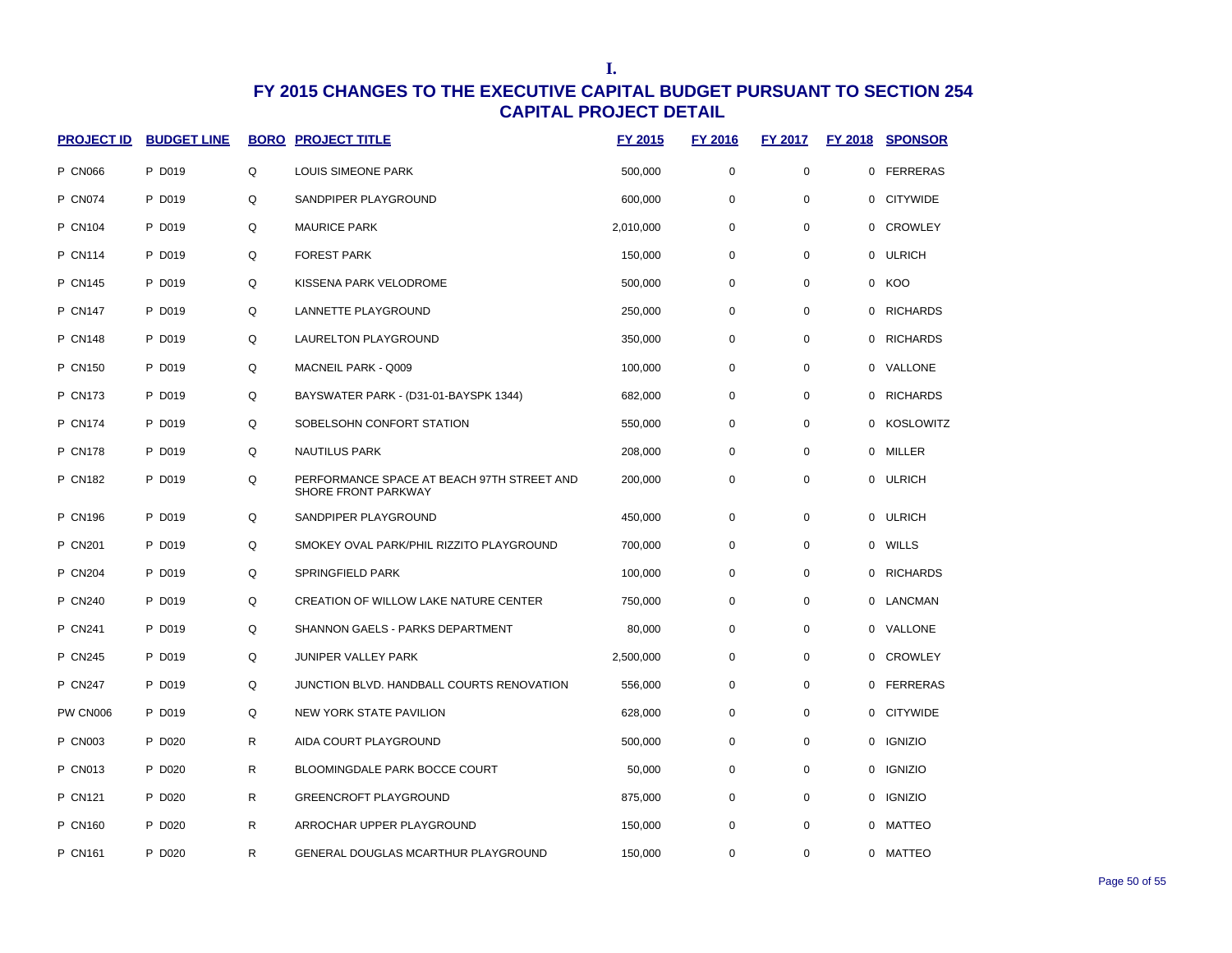| <b>PROJECT ID</b> | <b>BUDGET LINE</b>                             |              | <b>BORO PROJECT TITLE</b>                                       | FY 2015       | <b>FY 2016</b>   | <b>FY 2017</b> |   | <b>FY 2018 SPONSOR</b>  |
|-------------------|------------------------------------------------|--------------|-----------------------------------------------------------------|---------------|------------------|----------------|---|-------------------------|
| P CN163           | P D020                                         | R            | ALICE AUSTEN HOUSE AND MUSEUM                                   | 250,000       | $\boldsymbol{0}$ | $\mathbf 0$    |   | 0 ROSE                  |
| P CN164           | P D020                                         | $\mathsf{R}$ | <b>GRANDVIEW PLAYGROUND</b>                                     | 1,000,000     | 0                | $\mathbf 0$    |   | 0 ROSE                  |
| P CN166           | P D020                                         | $\mathsf{R}$ | STAPLETON PLAYGROUND                                            | 165,000       | 0                | $\mathbf 0$    |   | 0 ROSE                  |
| P CN197           | P D020                                         | $\mathsf{R}$ | SEASIDE NATURE PARK COMFORT STATION                             | 875,000       | 0                | $\mathbf 0$    |   | 0 IGNIZIO               |
| P CN210           | P D020                                         | $\mathsf{R}$ | TOT LOT CONFERENCE HOUSE PARK                                   | 500,000       | 0                | 0              |   | 0 IGNIZIO               |
| <b>P CN222</b>    | P D020                                         | $\mathsf{R}$ | WOLF'S POND PARK DOG PARK                                       | 50,000        | 0                | 0              |   | 0 IGNIZIO               |
| <b>P CN028</b>    | P D021                                         | X            | <b>CROTONA PARK</b>                                             | 400,000       | 0                | 0              |   | 0 ARROYO                |
| P CN124           | P D021                                         | X            | HENRY HUDSON PARK                                               | 600,000       | 400,000          | 0              |   | 0 COHEN                 |
| P CN205           | P D021                                         | X            | ST. JAMES PARK                                                  | 100,000       | 0                | $\mathbf 0$    |   | 0 CABRERA               |
| P CN216           | P D021                                         | X            | VAN CORTLANDT PARK                                              | 1,260,000     | 0                | $\mathbf 0$    |   | 0 COHEN                 |
| P CN218           | P D021                                         | X            | VAN CORTLANDT PARK                                              | 1,500,000     | 0                | $\mathbf 0$    |   | 0 COHEN                 |
| P CN220           | P D021                                         | X            | WILLIAMSBRIDGE OVAL PARK                                        | 750,000       | 0                | $\mathbf 0$    |   | 0 COHEN                 |
| <b>P CN226</b>    | P D021                                         | М            | ST. MARY'S PLAYGROUND WEST                                      | 1,500,000     | $\mathbf 0$      | $\mathbf 0$    |   | 0 MARK-VIVERITO         |
| P CN230           | P D021                                         | X            | PELHAM BAY PARK - PATHWAY                                       | 100,000       | $\mathbf 0$      | $\mathbf 0$    |   | 0 TECHNICAL ADJUSTMENTS |
| <b>P CN045</b>    | P D822                                         | Κ            | <b>BROOKLYN BOROUGH PARK</b>                                    | 170,000       | 0                | $\mathbf 0$    |   | 0 GREENFIELD            |
| P CN120           | P D822                                         | Κ            | GOWANUS CANAL CONSERVANCY                                       | 50,000        | 0                | 0              |   | 0 LANDER                |
| P CN236           | P D822                                         | М            | TREE PLANTING - MANHATTAN                                       | 35,000        | 0                | $\mathbf 0$    |   | 0 GARODNICK             |
| P CN046           | P D933                                         | М            | PURCHASE OF 16-YARD PACKER/GARBAGE TRUCK<br>AND MINI-DUMP TRUCK | 75,000        | 0                | $\mathbf 0$    |   | 0 JOHNSON               |
| <b>P CN095</b>    | P D933                                         | М            | <b>EQUIPMENT</b>                                                | 65,000        | 0                | $\mathbf 0$    |   | 0 KALLOS                |
| P CN193           | P D933                                         | M            | RIVERSIDE PARK                                                  | 75,000        | 0                | $\mathbf 0$    |   | 0 ROSENTHAL             |
|                   | TOTALS FOR PARKS AND RECREATION (122 PROJECTS) |              |                                                                 | 80,455,000    | 400,000          | $\bf{0}$       | 0 |                         |
|                   |                                                |              |                                                                 | <b>POLICE</b> |                  |                |   |                         |
| PO CN002          | PO D001                                        | Q            | 106TH POLICE PRECINCT                                           | 75,000        | 0                | $\overline{0}$ |   | 0 ULRICH                |
| <b>PO CN003</b>   | PO D185                                        | Κ            | <b>BORINQUEN PLAZA</b>                                          | 378,000       | $\mathbf 0$      | $\mathbf 0$    |   | 0 REYNOSO               |
| <b>PO CN007</b>   | PO D185                                        | R            | NEW YORK CITY POLICE DEPARTMENT                                 | 70,000        | 0                | $\mathbf 0$    |   | 0 MATTEO                |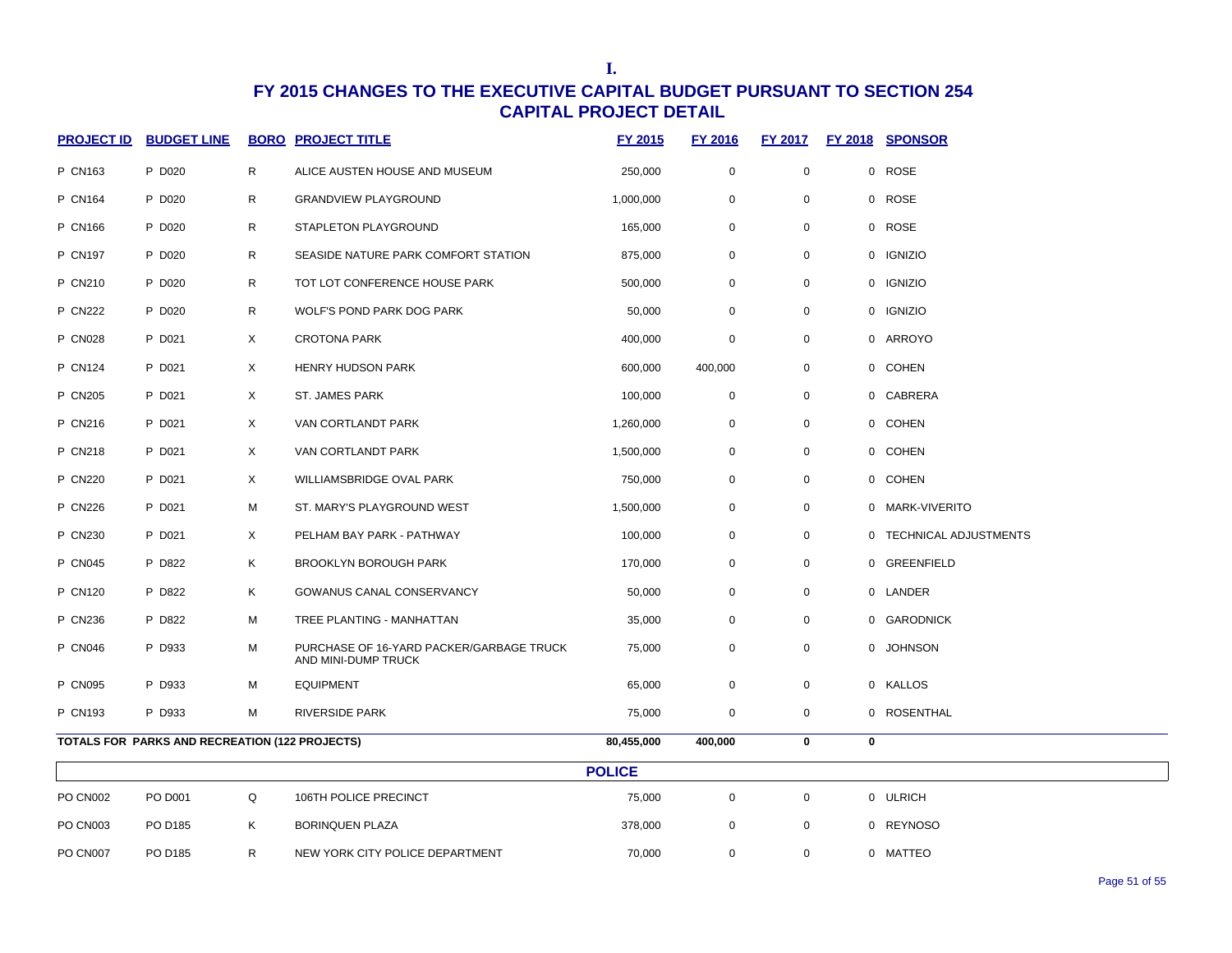| <b>PROJECT ID</b> | <b>BUDGET LINE</b>             |    | <b>BORO PROJECT TITLE</b>                                   | FY 2015                 | <b>FY 2016</b> | FY 2017     |             | FY 2018 SPONSOR                                                                                                                                                              |
|-------------------|--------------------------------|----|-------------------------------------------------------------|-------------------------|----------------|-------------|-------------|------------------------------------------------------------------------------------------------------------------------------------------------------------------------------|
| PO CN009          | PO D185                        | X  | <b>NYPD</b>                                                 | 60,000                  | 0              | $\mathbf 0$ |             | 0 CABRERA                                                                                                                                                                    |
| <b>PO CN011</b>   | PO D185                        | Κ  | <b>NYPD</b>                                                 | 600,000                 | 0              | 0           |             | 0 MENCHACA                                                                                                                                                                   |
| <b>PO CN012</b>   | PO D185                        | Κ  | <b>NYPD CAMERAS</b>                                         | 400,000                 | 0              | 0           |             | 0 WILLIAMS                                                                                                                                                                   |
| PO CN013          | PO D185                        | Q  | NYPD SECURITY CAMERAS                                       | 105,000                 | 0              | 0           |             | 0 WEPRIN                                                                                                                                                                     |
| <b>PO CN014</b>   | PO D185                        | K  | NYPD - 90TH PRECINCT                                        | 74,000                  | 0              | 0           |             | 0 LEVIN                                                                                                                                                                      |
|                   | TOTALS FOR POLICE (8 PROJECTS) |    |                                                             | 1,762,000               | $\bf{0}$       | $\mathbf 0$ | $\mathbf 0$ |                                                                                                                                                                              |
|                   |                                |    |                                                             | <b>PUBLIC BUILDINGS</b> |                |             |             |                                                                                                                                                                              |
| P CN229           | <b>PW D005</b>                 | R  | SOUTH SHORE LITTLE LEAGUE                                   | 1,400,000               | $\pmb{0}$      | 0           |             | 0 IGNIZIO, CITYWIDE                                                                                                                                                          |
| CO CN001          | <b>PW D308</b>                 | R  | OFFICE OF THE DISTRICT ATTORNEY - RICHMOND<br><b>COUNTY</b> | 50,000                  | $\pmb{0}$      | 0           |             | 0 MATTEO                                                                                                                                                                     |
| PW CN002          | <b>PW D308</b>                 | R  | VAN FOR THE STATEN ISLAND BOROUGH<br>PRESIDENT'S CLEAN TEAM | 50,000                  | 0              | 0           |             | 0 MATTEO                                                                                                                                                                     |
| <b>PW NC033</b>   | <b>PW D308</b>                 | м  | COUNCIL COMPUTER UPGRADE                                    | 1,000,000               | 0              | 0           |             | 0 CITYWIDE                                                                                                                                                                   |
| PW NC017          | <b>PW DN061</b>                | Q  | NEW YORK LEGAL ASSISTANCE GROUP                             | 281,000                 | $\mathsf 0$    | $\mathbf 0$ |             | 0 BRONX DELEGATION, ARROYO, COHEN, DROMM,<br>GIBSON, KING, MAISEL, MENCHACA, MILLER,<br>REYNOSO, TORRES, VACCA, BLACK, LATINO, AND<br>ASIAN CAUCUS, CITYWIDE, WOMEN'S CAUCUS |
| PW NC018          | <b>PW DN246</b>                | М  | ARMORY FOUNDATION                                           | 800,000                 | 0              | 0           |             | 0 CITYWIDE, RODRIGUEZ                                                                                                                                                        |
| HD NC015          | <b>PW DN248</b>                | X  | LEAKE AND WATTS SERVICES, INC.                              | 669,000                 | 0              | 0           |             | 0 PALMA                                                                                                                                                                      |
| CS NC006          | <b>PW DN317</b>                | K  | OHEL CHILDREN'S HOME AND FAMILY SERVICES, INC.              | 2,000,000               | 0              | 0           |             | 0 GREENFIELD, BROOKLYN DELEGATION, MAISEL,<br>WEPRIN, ESPINAL, GENTILE, JEWISH CAUCUS                                                                                        |
| CS NC008          | <b>PW DN317</b>                | K  | OHEL CHILDREN'S HOME AND FAMILY SERVICES, INC.              | 2,000,000               | 0              | $\mathbf 0$ |             | 0 GREENFIELD, CITYWIDE                                                                                                                                                       |
| CS NC007          | <b>PW DN361</b>                | X  | SAFE HORIZON, INC.                                          | 273,000                 | 0              | 0           |             | 0 CITYWIDE, EUGENE, LANDER, VACCA, CABRERA,<br><b>GIBSON</b>                                                                                                                 |
| ED NC003          | <b>PW DN393</b>                | Q  | BOYS AND GIRLS CLUB OF METRO QUEENS                         | 97,000                  | $\pmb{0}$      | 0           |             | 0 QUEENS DELEGATION, KOSLOWITZ, ULRICH                                                                                                                                       |
| <b>PW NC022</b>   | <b>PW DN402</b>                | R. | JEWISH COMMUNITY CENTER OF STATEN ISLAND                    | 50,000                  | $\mathbf 0$    | $\mathbf 0$ |             | 0 MATTEO                                                                                                                                                                     |
| <b>PW NC003</b>   | <b>PW DN497</b>                | K  | ST. FRANCIS COLLEGE                                         | 487,000                 | $\mathbf 0$    | $\mathbf 0$ |             | 0 CITYWIDE, CUMBO, LEVIN, MAISEL, MATTEO                                                                                                                                     |
| PW NC014          | <b>PW DN512</b>                | Q  | ASIAN AMERICANS FOR EQUALITY, INC.                          | 300,000                 | $\mathbf 0$    | $\mathbf 0$ |             | 0 KOO                                                                                                                                                                        |
| <b>PW NC004</b>   | <b>PW DN584</b>                | K  | HEBREW EDUCATIONAL SOCIETY PASSENGER VAN                    | 13,000                  | $\mathbf 0$    | 0           |             | 0 MAISEL                                                                                                                                                                     |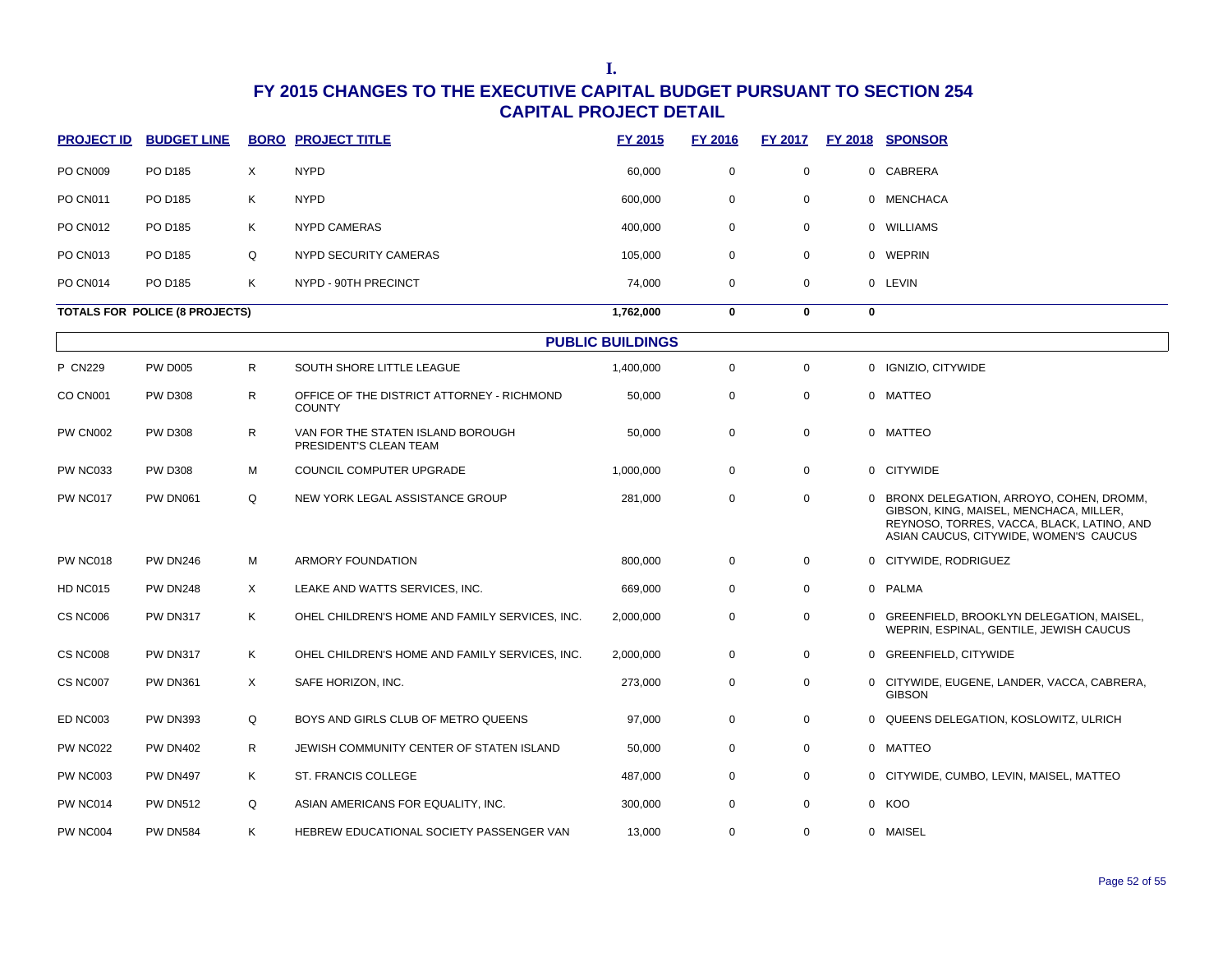| <b>PROJECT ID</b> | <b>BUDGET LINE</b>                        |   | <b>BORO PROJECT TITLE</b>                                          | <b>FY 2015</b>               | <b>FY 2016</b> | <b>FY 2017</b> |             | FY 2018 SPONSOR             |
|-------------------|-------------------------------------------|---|--------------------------------------------------------------------|------------------------------|----------------|----------------|-------------|-----------------------------|
| <b>ED NC010</b>   | <b>PW DN586</b>                           | X | KIPS BAY BOYS & GIRLS CLUB                                         | 509,000                      | 0              | 0              |             | 0 PALMA                     |
| HD NC021          | <b>PW DN625</b>                           | М | NMIC: 45 WADSWORTH AVENUE                                          | 503,000                      | $\mathbf 0$    | $\mathbf 0$    |             | 0 RODRIGUEZ                 |
| <b>PV NC151</b>   | <b>PW DN630</b>                           | Κ | BOYS AND GIRLS CLUB NAVY YARD                                      | 777,000                      | $\mathbf 0$    | $\mathbf 0$    |             | 0 CUMBO                     |
| <b>PW NC023</b>   | <b>PW DN630</b>                           | X | MADISON SQUARE BOYS & GIRLS CLUB                                   | 616,000                      | 0              | $\mathbf 0$    |             | 0 ARROYO                    |
| <b>PW NC020</b>   | <b>PW DN673</b>                           | М | CATHOLIC CHARITIES COMMUNITY SERVICES,<br>ARCHDIOCESE OF NEW YORK  | 100,000                      | 0              | 0              |             | 0 DICKENS                   |
| <b>PV NC153</b>   | <b>PW DN705</b>                           | X | THE SHIELD OF DAVID                                                | 218,000                      | 0              | 0              |             | 0 CABRERA                   |
| <b>PW NC016</b>   | <b>PW DN707</b>                           | М | URBAN JUSTICE CENTER                                               | 150,000                      | 0              | 0              |             | 0 CHIN                      |
| <b>PW NC015</b>   | <b>PW DN725</b>                           | X | <b>BRONXWORKS INC.</b>                                             | 180,000                      | 0              | 0              |             | 0 GIBSON                    |
| <b>PV NC098</b>   | <b>PW DN815</b>                           | м | <b>HUDSON GUILD</b>                                                | 303,000                      | 0              | 0              |             | 0 ROSENTHAL                 |
| <b>PW NC026</b>   | <b>PW DN846</b>                           | X | PUERTO RICAN FAMILY INSITIUTE                                      | 2,000,000                    | 0              | 0              |             | 0 CITYWIDE, ARROYO, CABRERA |
| <b>PW NC002</b>   | <b>PW DN854</b>                           | ĸ | CHURCH OF ST. ANN & THE HOLY TRINITY                               | 100,000                      | 0              | 0              |             | 0 LEVIN                     |
| <b>PW NC005</b>   | <b>PW DN855</b>                           | Κ | UNITED COMMUNITY CENTERS                                           | 38,000                       | 0              | 0              |             | 0 BARRON                    |
|                   | TOTALS FOR PUBLIC BUILDINGS (27 PROJECTS) |   |                                                                    | 14,964,000                   | $\bf{0}$       | 0              | $\mathbf 0$ |                             |
|                   |                                           |   |                                                                    | <b>QUEENS PUBLIC LIBRARY</b> |                |                |             |                             |
| <b>LQ CN003</b>   | <b>LQ D001</b>                            | Q | BAY TERRACE COMMUNITY LIBRARY                                      | 1,000,000                    | $\mathbf 0$    | $\mathbf 0$    |             | 0 VALLONE                   |
| <b>LQ CN005</b>   | <b>LQ D001</b>                            | Q | CORONA COMMUNITY LIBRARY                                           | 96,000                       | 0              | 0              |             | 0 FERRERAS                  |
| LQ CN007          | <b>LQ D001</b>                            | Q | EAST ELMHURST COMMUNITY LIBRARY                                    | 96,000                       | 0              | 0              |             | 0 FERRERAS                  |
| <b>LQ CN008</b>   | <b>LQ D001</b>                            | Q | <b>FOREST HILLS LIBRARY</b>                                        | 125,000                      | 0              | 0              |             | 0 KOSLOWITZ                 |
| <b>LQ CN009</b>   | <b>LQ D001</b>                            | Q | JACKSON HEIGHTS LIBRARY                                            | 35,000                       | 0              | $\mathbf 0$    |             | 0 DROMM                     |
| <b>LQ CN010</b>   | <b>LQ D001</b>                            | Q | LANGSTON HUGHES LIBRARY                                            | 140,000                      | 0              | 0              |             | 0 FERRERAS                  |
| <b>LQ CN013</b>   | <b>LQ D001</b>                            | Q | LEFRAK COMMUNITY LIBRARY                                           | 86,000                       | 0              | $\mathbf 0$    |             | 0 FERRERAS                  |
| LQ CN014          | LQ D001                                   | Q | NORTH FOREST PARK LIBRARY                                          | 96,000                       | 0              | 0              |             | 0 KOSLOWITZ                 |
| LQ CN015          | <b>LQ D001</b>                            | Q | FRESH MEADOWS, HOLLIS, AND WINDSOR PARK<br><b>BRANCH LIBRARIES</b> | 265,000                      | 0              | 0              |             | 0 WEPRIN                    |
| LQ CN017          | <b>LQ D001</b>                            | Q | SUNNYSIDE LIBRARY                                                  | 96,000                       | 0              | 0              |             | 0 VAN BRAMER                |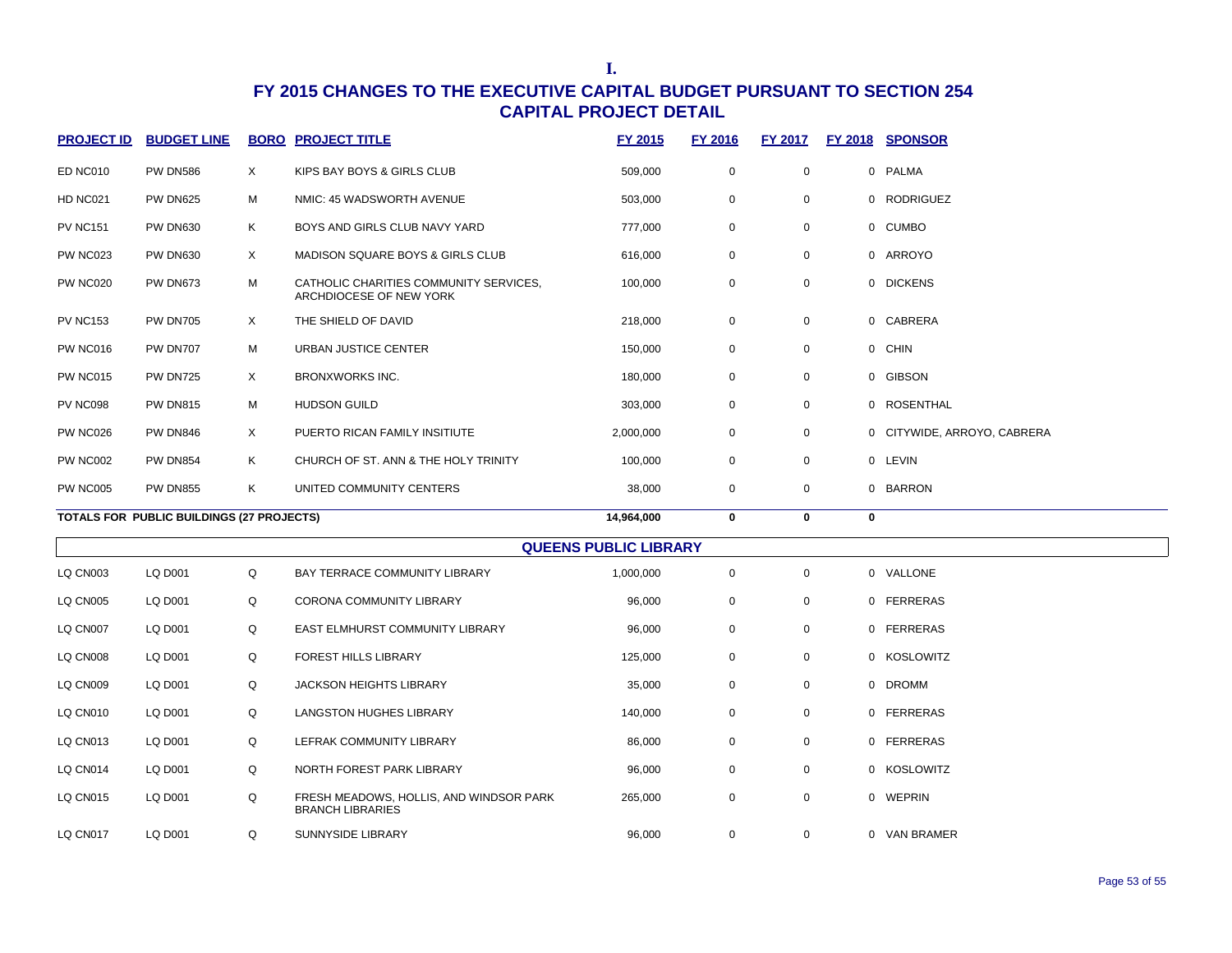| <b>PROJECT ID</b> | <b>BUDGET LINE</b>                             |   | <b>BORO PROJECT TITLE</b>       | <b>FY 2015</b>    | <b>FY 2016</b> | <b>FY 2017</b> |   | FY 2018 SPONSOR                        |
|-------------------|------------------------------------------------|---|---------------------------------|-------------------|----------------|----------------|---|----------------------------------------|
| <b>LQ CN018</b>   | <b>LQ D001</b>                                 | Q | <b>WOODSIDE LIBRARY</b>         | 125,000           | $\mathbf 0$    | 0              |   | 0 VAN BRAMER                           |
| <b>LQ CN029</b>   | <b>LQ D001</b>                                 | Q | <b>REGO PARK LIBRARY</b>        | 96,000            | 0              | 0              |   | 0 KOSLOWITZ                            |
| <b>LQ CN037</b>   | <b>LQ D001</b>                                 | Q | BRIARWOOD LIBRARY               | 86,000            | 0              | 0              |   | 0 LANCMAN                              |
| <b>LQ CN038</b>   | <b>LQ D001</b>                                 | Q | HILLCREST LIBRARY               | 86,000            | 0              | 0              |   | 0 LANCMAN                              |
| <b>LQ CN039</b>   | LQ D001                                        | Q | POMONOK LIBRARY                 | 86,000            | $\pmb{0}$      | 0              |   | 0 LANCMAN                              |
| <b>LQ CN040</b>   | <b>LQ D001</b>                                 | Q | POPPENHUSEN COMMUNITY LIBRARY   | 86,000            | 0              | 0              |   | 0 VALLONE                              |
| <b>LQ CN041</b>   | <b>LQ D001</b>                                 | Q | WHITESTONE COMMUNITY LIBRARY    | 86,000            | 0              | 0              |   | 0 VALLONE                              |
| <b>LQ CN042</b>   | LQ D001                                        | Q | AUBURNDALE COMMUNITY LIBRARY    | 86,000            | 0              | 0              |   | 0 VALLONE                              |
| <b>LQ CN001</b>   | LQ D122                                        | Q | <b>ASTORIA LIBRARY</b>          | 200,000           | 0              | 0              |   | 0 CONSTANTINIDES                       |
| <b>LQ CN006</b>   | LQ D122                                        | Q | EAST ELMHURST COMMUNITY LIBRARY | 600,000           | 0              | 0              |   | 0 FERRERAS                             |
| LQ CN011          | LQ D122                                        | Q | LAURELTON BRANCH RENOVATIONS    | 750,000           | 0              | 0              |   | 0 RICHARDS                             |
| <b>LQ CN028</b>   | LQ D122                                        | Q | REGO PARK LIBRARY               | 533,000           | 0              | 0              |   | 0 KOSLOWITZ                            |
| <b>LQ CN030</b>   | LQ D122                                        | Q | RICHMOND HILL LIBRARY           | 100,000           | $\pmb{0}$      | 0              |   | 0 ULRICH                               |
| <b>LQ CN033</b>   | <b>LQ D122</b>                                 | Q | SOUTH JAMAICA LIBRARY           | 200,000           | 0              | 0              |   | 0 MILLER                               |
| <b>LQ CN035</b>   | LQ D122                                        | Q | ST. ALBANS LIBRARY              | 650,000           | $\pmb{0}$      | 0              |   | 0 MILLER                               |
| <b>LQ CN036</b>   | LQ D122                                        | Q | STEINWAY LIBRARY                | 655,000           | 0              | 0              |   | 0 CONSTANTINIDES                       |
| <b>LQ CN043</b>   | LQ D122                                        | Q | QUEENS PUBLIC LIBRARY           | 5,000,000         | 0              | 0              |   | 0 CITYWIDE, CONSTANTINIDES, VAN BRAMER |
| <b>LQ CN044</b>   | LQ D122                                        | Q | QUEENS LIBRARY                  | 250,000           | 0              | 0              |   | 0 TECHNICAL ADJUSTMENTS                |
|                   | TOTALS FOR QUEENS PUBLIC LIBRARY (28 PROJECTS) |   |                                 | 11,710,000        | 0              | 0              | 0 |                                        |
|                   |                                                |   |                                 | <b>SANITATION</b> |                |                |   |                                        |
| S CN001           | S D129                                         | K | DSNY BK13                       | 253,000           | $\mathbf 0$    | 0              |   | 0 DEUTSCH                              |
| PW CN001          | S D136                                         | K | COMMUNITY COMPOSTING SITE       | 105,000           | 0              | 0              |   | 0 LANDER                               |
|                   | TOTALS FOR SANITATION (2 PROJECTS)             |   |                                 | 358,000           | $\mathbf 0$    | 0              | 0 |                                        |
|                   |                                                |   |                                 | <b>SEWERS</b>     |                |                |   |                                        |
| <b>SE RR003</b>   | SE D002K                                       | Κ | CONEY ISLAND AMPHITHEATER       | 17,000,000        | $\pmb{0}$      | 0              |   | 0 TECHNICAL ADJUSTMENTS                |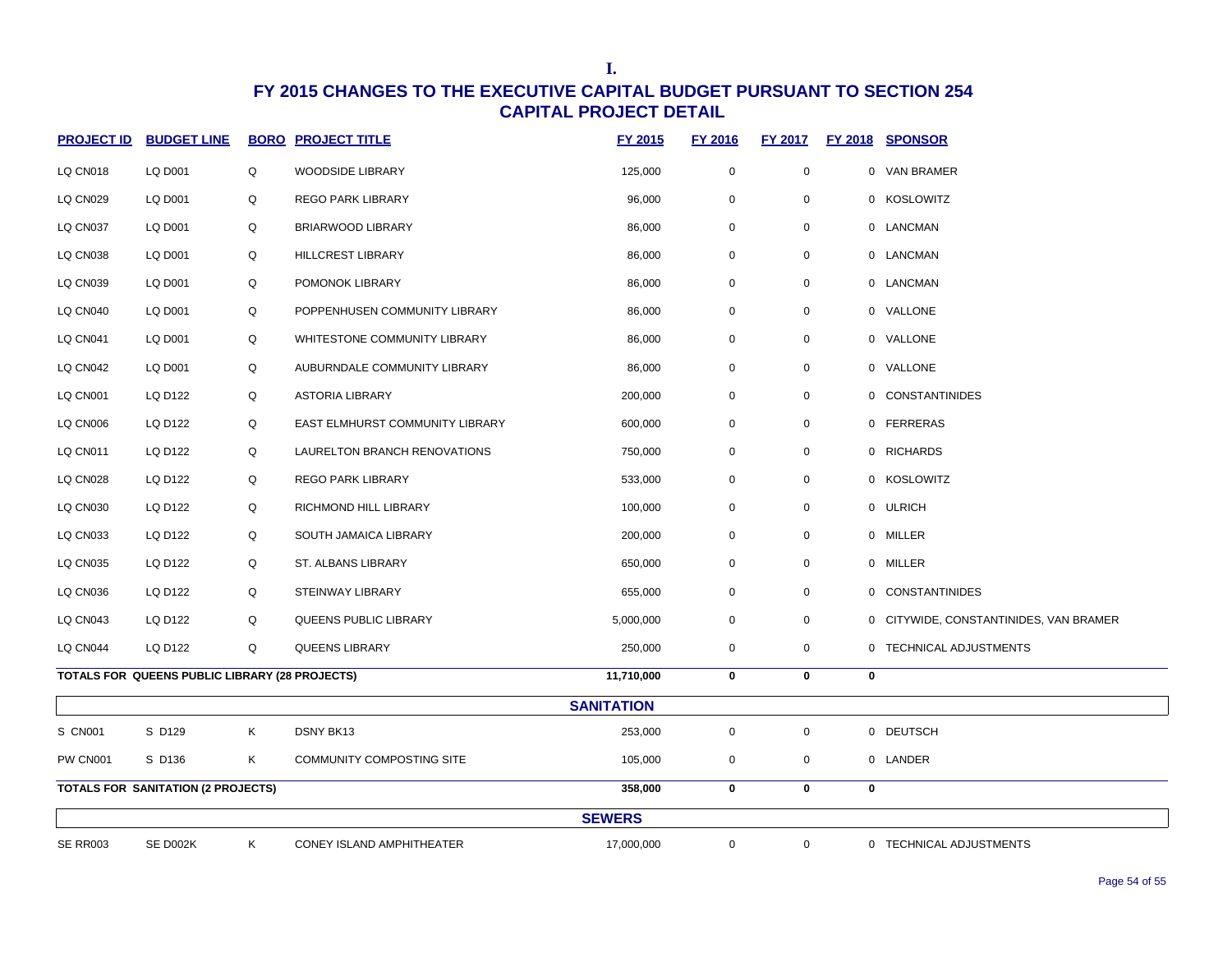|          | <b>PROJECT ID BUDGET LINE</b>                      |   | <b>BORO PROJECT TITLE</b>                  | <b>FY 2015</b> | <b>FY 2016</b> | <b>FY 2017</b> |             | FY 2018 SPONSOR                      |
|----------|----------------------------------------------------|---|--------------------------------------------|----------------|----------------|----------------|-------------|--------------------------------------|
|          | TOTALS FOR SEWERS (1 PROJECT)                      |   |                                            | 17,000,000     | $\bf{0}$       | $\bf{0}$       | $\mathbf 0$ |                                      |
|          |                                                    |   | <b>STATEN ISLAND RAPID TRANSIT</b>         |                |                |                |             |                                      |
| HW CN048 | <b>ST D003</b>                                     | R | METROPOLITIAN TRANSPORTIATION AUTHORITY    | 250,000        | $\mathbf 0$    | $\mathbf 0$    |             | 0 MATTEO                             |
|          | TOTALS FOR STATEN ISLAND RAPID TRANSIT (1 PROJECT) |   |                                            | 250,000        | $\bf{0}$       | $\bf{0}$       | $\mathbf 0$ |                                      |
|          |                                                    |   |                                            | <b>TRAFFIC</b> |                |                |             |                                      |
| HW CN004 | <b>TF D005</b>                                     | Κ | <b>BUS CLOCKS</b>                          | 240,000        | $\mathbf 0$    | $\mathbf 0$    |             | 0 LANDER                             |
| HW CN005 | <b>TF D005</b>                                     | X | <b>BUS COUNTDOWN CLOCKS</b>                | 40,000         | $\mathbf 0$    | $\mathbf 0$    |             | 0 COHEN                              |
| HW CN011 | <b>TF D005</b>                                     | М | DEPARTMENT OF TRANSPORTATION               | 260,000        | $\mathbf 0$    | $\pmb{0}$      |             | 0 CHIN                               |
| HW CN012 | <b>TF D005</b>                                     | M | DOT - COUNTDOWN TIMER                      | 35,000         | $\pmb{0}$      | $\pmb{0}$      |             | 0 JOHNSON                            |
| HW CN013 | <b>TF D005</b>                                     | М | DEPARTMENT OF TRANSPORTATION               | 950,000        | $\mathbf 0$    | $\mathbf 0$    |             | 0 GARODNICK                          |
| HW CN014 | <b>TF D005</b>                                     | Q | DEPARTMENT OF TRANSPORTATION               | 200,000        | $\mathbf 0$    | 0              |             | 0 CONSTANTINIDES                     |
| HW CN029 | <b>TF D005</b>                                     | X | <b>DOT</b>                                 | 113,000        | $\mathbf 0$    | $\mathbf 0$    |             | 0 CABRERA                            |
| HW CN030 | <b>TF D005</b>                                     | Κ | <b>DOT</b>                                 | 100,000        | $\mathbf 0$    | 0              |             | 0 TREYGER                            |
| HW CN035 | <b>TF D005</b>                                     | М | DOT - DOWNTOWN/WESTBOUND TIMERS            | 340,000        | 0              | 0              |             | 0 KALLOS                             |
| HW CN036 | <b>TF D005</b>                                     | M | DOT - WESTBOUND CROSSTOWN TIMERS           | 300,000        | $\mathbf 0$    | $\mathbf 0$    |             | 0 KALLOS                             |
| HW CN037 | <b>TF D005</b>                                     | Q | DOT BUS COUNTDOWN CLOCK                    | 35,000         | $\mathbf 0$    | $\mathbf 0$    |             | 0 WEPRIN                             |
| HW CN046 | <b>TF D005</b>                                     | R | METROPOLITAN TRANSPORTATION AUTHORITY      | 250,000        | $\mathbf 0$    | $\mathbf 0$    |             | 0 ROSE                               |
| HW CN049 | <b>TF D005</b>                                     | R | <b>MTA</b>                                 | 300,000        | 0              | 0              |             | 0 STATEN ISLAND DELEGATION, CITYWIDE |
| HW CN050 | <b>TF D005</b>                                     | R | NEW YORK CITY DEPARTMENT OF TRANSPORTATION | 200,000        | $\mathbf 0$    | $\mathbf 0$    |             | 0 MATTEO                             |
| HW CN056 | <b>TF D005</b>                                     | Q | REAL TIME PASSENGER INFORMATION IN CB 9    | 180,000        | $\mathbf 0$    | $\mathbf 0$    |             | 0 ULRICH                             |
| HW CN080 | <b>TF D005</b>                                     | R | MTA COUNTDOWN CLOCKS                       | 500,000        | $\mathbf 0$    | 0              |             | 0 IGNIZIO, CITYWIDE                  |
| HW CN044 | <b>TF D503</b>                                     | Q | LED LIGHTING UPGRADE ON JAMAICA AVENUE     | 600,000        | $\mathbf 0$    | $\mathbf 0$    |             | 0 ULRICH                             |
|          | TOTALS FOR TRAFFIC (17 PROJECTS)                   |   |                                            | 4,643,000      | $\bf{0}$       | $\mathbf 0$    | $\mathbf 0$ |                                      |
|          | TOTALS FOR ALL (1279 PROJECTS)                     |   |                                            | 465,143,000    | 9,830,000      | 5,000,000      | $\mathbf 0$ |                                      |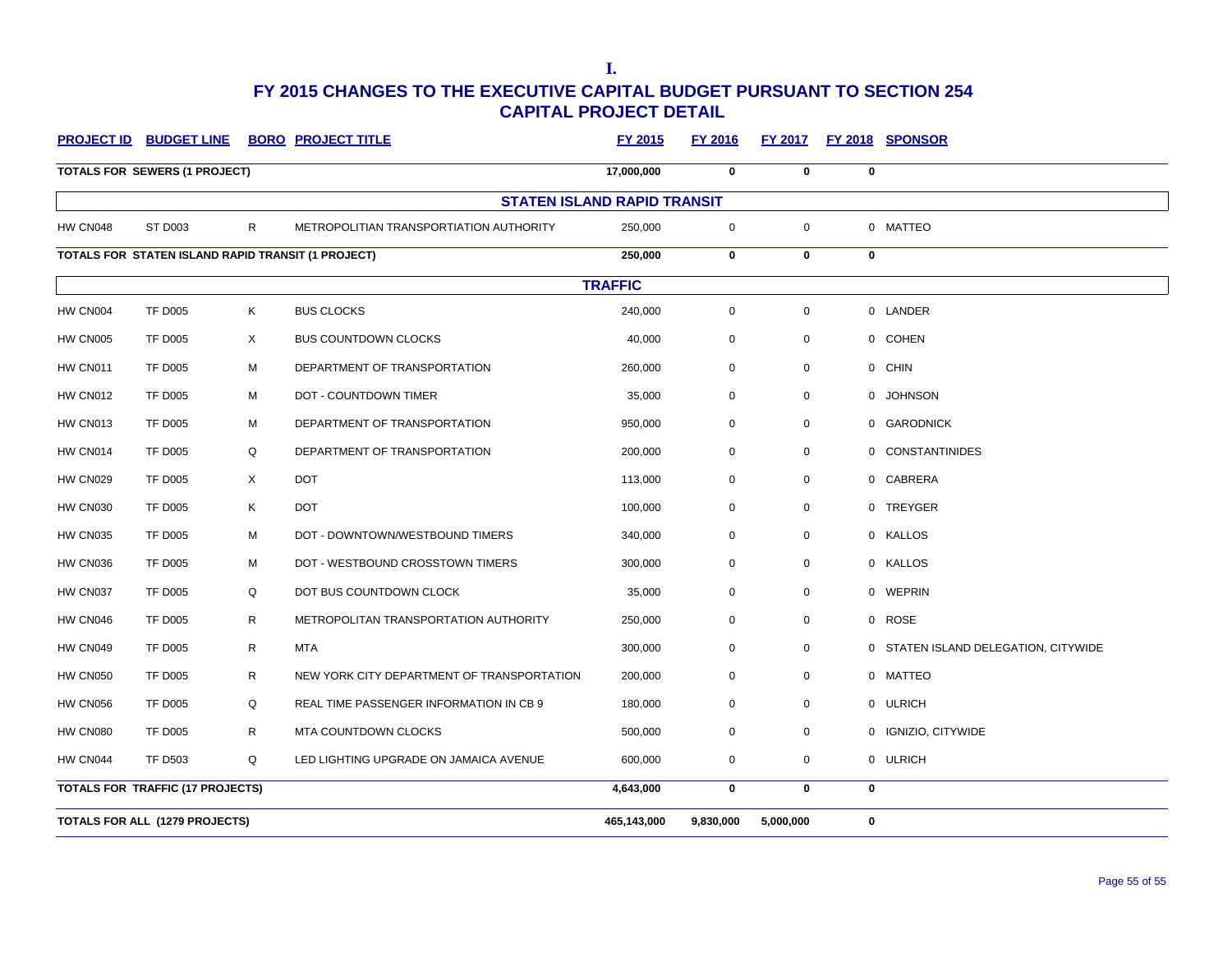### **FISCAL YEAR 2015 CHANGES TO THE EXECUTIVE CAPITAL BUDGET PURSUANT TO SECTION 254**

 **Fiscal Year 2015** 

| <b>City Council Additions</b>                 | \$465,143,000  |
|-----------------------------------------------|----------------|
| Less: Rescindments from Prior Capital Budgets | (65, 143, 000) |
| <b>Net Change</b>                             | \$400,000,000  |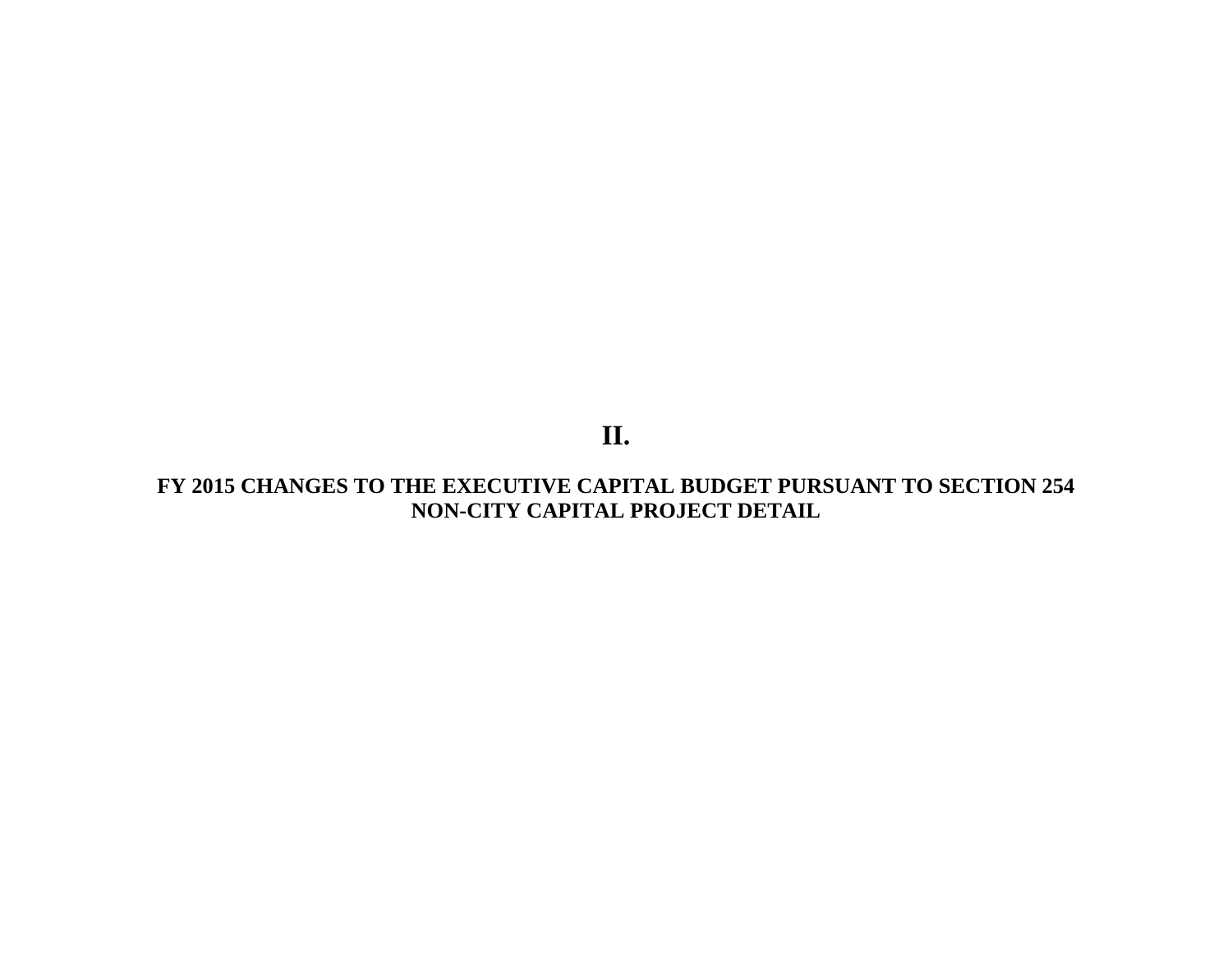| <b>PROJECT ID</b> | <b>BUDGET LINE</b>                           |   | <b>BORO PROJECT TITLE</b>                                                  | FY 2015                     | <b>FY 2016</b> | <b>FY 2017</b> |   | FY 2018 SPONSOR                                                            |  |  |  |
|-------------------|----------------------------------------------|---|----------------------------------------------------------------------------|-----------------------------|----------------|----------------|---|----------------------------------------------------------------------------|--|--|--|
|                   | <b>AGING</b>                                 |   |                                                                            |                             |                |                |   |                                                                            |  |  |  |
| AG DN380          | AG DN380                                     | A | SERVICES NOW FOR ADULT PERSONS, INC. (SNAP)                                | 55,000                      | $\mathbf 0$    | $\mathbf 0$    |   | 0 TECHNICAL ADJUSTMENTS                                                    |  |  |  |
| AG NC002          | AG DN838                                     | Κ | WAYSIDE OUTREACH DEVELOPMENT INC.                                          | 50,000                      | 0              | $\mathbf 0$    |   | 0 CORNEGY                                                                  |  |  |  |
| AG TA001          | AG DN837                                     | Κ | AMICO SENIOR CENTER                                                        | 50,000                      | 0              | 0              |   | 0 TECHNICAL ADJUSTMENTS                                                    |  |  |  |
| HD NC013          | AG DN235                                     | М | LENOX HILL NEIGHBORHOOD HOUSE, INC. - PLAY<br>ROOF AND GREEN HOUSE RENOVAT | 675,000                     | $\mathbf 0$    | $\mathbf 0$    |   | 0 KALLOS, GARODNICK                                                        |  |  |  |
| <b>PV NC111</b>   | <b>AG DN100</b>                              | Q | CHINESE-AMERICAN PLANNING COUNCIL, INC.                                    | 503,000                     | $\mathbf 0$    | $\mathbf 0$    |   | 0 KOO                                                                      |  |  |  |
|                   | <b>TOTALS FOR AGING (5 PROJECTS)</b>         |   |                                                                            | 1,333,000                   | $\mathbf 0$    | 0              | 0 |                                                                            |  |  |  |
|                   |                                              |   |                                                                            | <b>ECONOMIC DEVELOPMENT</b> |                |                |   |                                                                            |  |  |  |
| ED NC009          | ED DN631                                     | Q | MAKE THE ROAD NY                                                           | 277,000                     | $\mathbf 0$    | $\mathbf 0$    |   | 0 FERRERAS                                                                 |  |  |  |
|                   |                                              |   |                                                                            |                             |                |                |   |                                                                            |  |  |  |
| ED NC018          | <b>ED DN160</b>                              | X | FOOD BANK FOR NEW YORK CITY, FOOD FOR<br><b>SURVIVAL</b>                   | 281,000                     | $\mathbf 0$    | $\mathbf 0$    |   | 0 PALMA                                                                    |  |  |  |
| ED NC028          | ED DN760                                     | K | ST. NICKS ALLIANCE CORP.                                                   | 144,000                     | $\mathbf 0$    | $\mathbf 0$    |   | 0 LEVIN                                                                    |  |  |  |
| <b>ED TA002</b>   | ED DN841                                     | м | AMBER CHARTER SCHOOL                                                       | 548,000                     | 0              | 0              |   | 0 TECHNICAL ADJUSTMENTS                                                    |  |  |  |
|                   | TOTALS FOR ECONOMIC DEVELOPMENT (4 PROJECTS) |   |                                                                            | 1,250,000                   | 0              | $\mathbf 0$    | 0 |                                                                            |  |  |  |
|                   |                                              |   | <b>HOUSING PRESERVATION &amp; DEVELOPMENT</b>                              |                             |                |                |   |                                                                            |  |  |  |
| AG NC004          | <b>HD DN849</b>                              | Κ | STUYPARK HOUSING COMPANY INC.                                              | 1,500,000                   | $\mathbf 0$    | $\mathbf 0$    |   | 0 CORNEGY                                                                  |  |  |  |
| ED NC006          | HD DN507                                     | X | WOMEN'S HOUSING AND ECONOMIC DEVELOPMENT<br><b>CORPORATION</b>             | 1,500,000                   | 0              | 0              |   | 0 BLACK, LATINO, AND ASIAN CAUCUS, ARROYO,<br>CABRERA, GIBSON, KING, PALMA |  |  |  |
| HD DN081          | HD DN081                                     | М | COMMUNITY LEAGUE OF THE HEIGHTS/BULGER<br>CENTER FOR COMMUNITY LIFE        | 500,000                     | $\mathbf 0$    | $\mathbf 0$    |   | 0 TECHNICAL ADJUSTMENTS                                                    |  |  |  |
| <b>HD NC001</b>   | HD DN003                                     | Κ | FIFTH AVENUE COMMITTEE, INC.                                               | 75,000                      | 0              | 0              |   | 0 LEVIN                                                                    |  |  |  |
| <b>HD NC002</b>   | HD DN839                                     | K | <b>BEC NEW COMMUNITIES</b>                                                 | 500,000                     | 0              | $\mathbf 0$    |   | 0 CORNEGY                                                                  |  |  |  |
| <b>HD NC003</b>   | <b>HD DN840</b>                              | X | PHIPPS HOUSES - MELROSE SITE C DEVELOPMENT                                 | 600,000                     | $\mathbf 0$    | $\mathbf 0$    |   | 0 ARROYO                                                                   |  |  |  |
| HD NC004          | <b>HD DN781</b>                              | K | YOUNG WOMENS CHRISTIAN ASSOCIATION                                         | 700,000                     | $\mathbf 0$    | $\mathbf 0$    |   | 0 LEVIN                                                                    |  |  |  |
| HD NC008          | <b>HD DN496</b>                              | K | RIDGEWOOD BUSHWICK SENIOR CITIZENS COUNCIL                                 | 500,000                     | $\mathbf 0$    | $\mathbf 0$    |   | 0 ESPINAL                                                                  |  |  |  |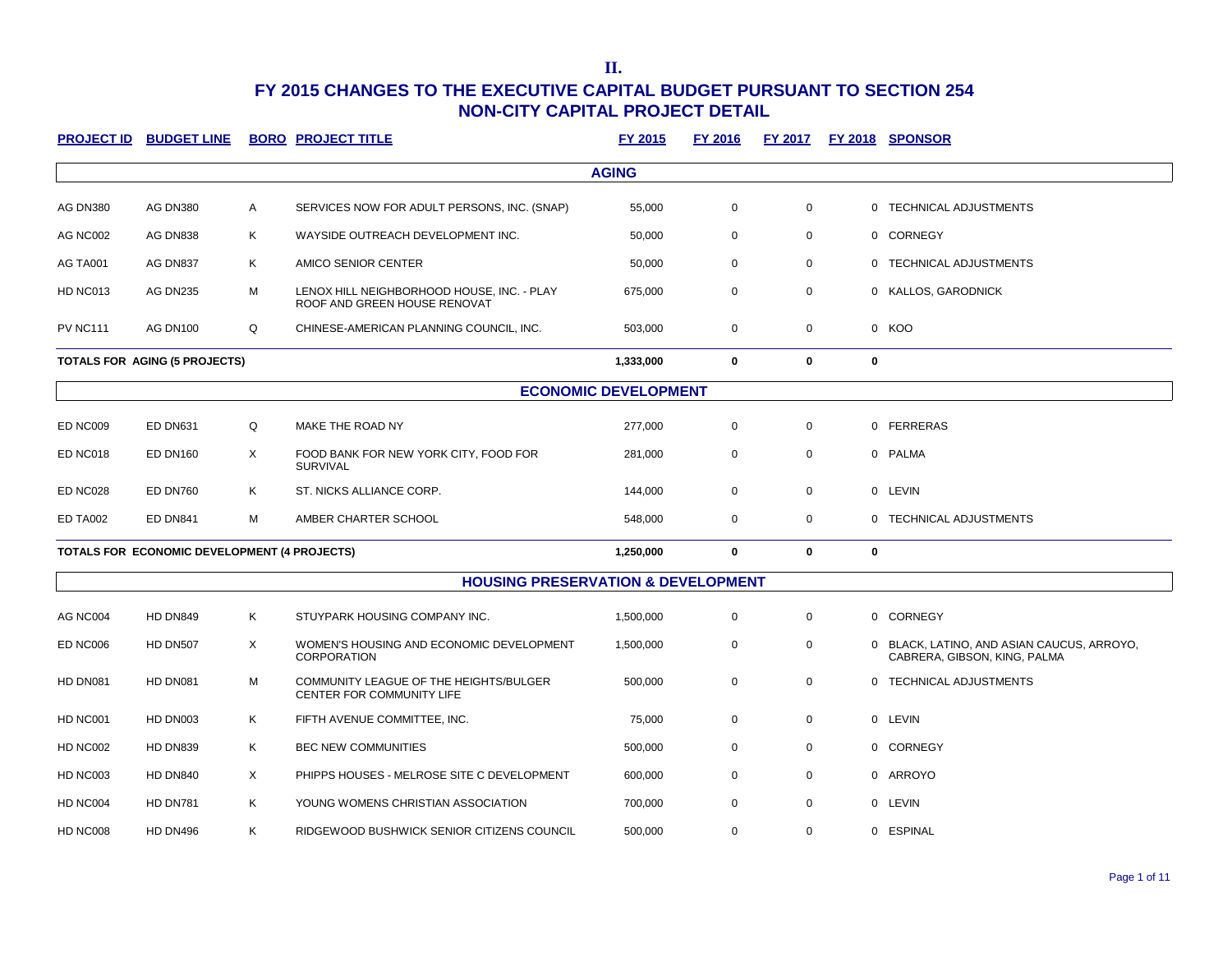| <b>PROJECT ID</b> | <b>BUDGET LINE</b> |   | <b>BORO PROJECT TITLE</b>                                                  | FY 2015   | <b>FY 2016</b> | <b>FY 2017</b> | FY 2018 SPONSOR                            |
|-------------------|--------------------|---|----------------------------------------------------------------------------|-----------|----------------|----------------|--------------------------------------------|
| <b>HD NC009</b>   | <b>HD DN496</b>    | Κ | RIDGEWOOD BUSHWICK SENIOR CITIZENS COUNCIL                                 | 500,000   | $\mathbf 0$    | $\mathbf 0$    | 0 BROOKLYN DELEGATION, ESPINAL, GREENFIELD |
| HD NC011          | HD DN647           | Κ | CYPRESS HILLS LOCAL DEVELOPMENT<br><b>CORPORATION</b>                      | 1,000,000 | $\pmb{0}$      | $\mathbf 0$    | 0 CITYWIDE, ESPINAL, GREENFIELD            |
| HD NC012          | <b>HD DN507</b>    | X | WOMEN'S HOUSING AND ECONOMIC DEVELOPMENT<br>CORPORATION/BRONX COMMON       | 308,000   | $\pmb{0}$      | $\mathbf 0$    | 0 GIBSON                                   |
| HD NC016          | HD DN487           | Κ | LINDSAY PARK HOUSING CORP.                                                 | 500,000   | $\mathbf 0$    | $\mathbf 0$    | 0 REYNOSO                                  |
| HD NC017          | HD DN081           | м | 552 ACADEMY STREET: GREEN ROOF                                             | 500,000   | 0              | $\Omega$       | 0 RODRIGUEZ                                |
| <b>HD NC018</b>   | <b>HD DN850</b>    | М | ESPLANADE GARDENS, INC.                                                    | 1,000,000 | $\mathbf 0$    | $\mathbf 0$    | 0 DICKENS                                  |
| HD NC023          | <b>HD DN512</b>    | м | ASIAN AMERICANS FOR EQUALITY                                               | 400,000   | 0              | $\mathbf 0$    | 0 CHIN, CITYWIDE                           |
| <b>HD NC024</b>   | <b>HD DN525</b>    | X | 138TH STREET APARTMENTS - LETTIRE<br><b>CONSTRUCTION CORP</b>              | 750,000   | 0              | $\mathbf 0$    | 0 ARROYO, CITYWIDE                         |
| <b>HD NC025</b>   | <b>HD DN525</b>    | X | TREMONT RENAISSANCE APARTMENTS                                             | 1,500,000 | 0              | 0              | 0 TORRES                                   |
| HD NC026          | HD DN635           | М | BROADWAY HOUSING COMMUNITITES                                              | 1,000,000 | $\mathbf 0$    | $\mathbf 0$    | 0 CITYWIDE                                 |
| HD NC030          | <b>HD DN711</b>    | X | <b>COMPASS RESIDENCES (SIGNATURE)</b>                                      | 600,000   | 600,000        | $\mathbf 0$    | 0 ARROYO                                   |
| HD NC031          | <b>HD DN742</b>    | Q | JAMAICA SENIOR RESIDENCE HDFC                                              | 1,500,000 | $\pmb{0}$      | $\mathbf 0$    | 0 QUEENS DELEGATION, MILLER, CITYWIDE      |
| HD NC038          | <b>HD DN851</b>    | м | <b>CLAYTON APARTMENTS</b>                                                  | 500,000   | 0              | 0              | 0 LANDER, DICKENS, ULRICH, GIBSON          |
| <b>HD NC038</b>   | HD DN661           | X | CONCOURSE VILLAGE, INC.                                                    | 500,000   | $\mathbf 0$    | $\mathbf 0$    | 0 LANDER, DICKENS, ULRICH, GIBSON          |
| HD NC038          | HD DN003           | Κ | FIFTH AVENUE COMMITTEE                                                     | 110,000   | 0              | 0              | 0 LANDER, DICKENS, ULRICH, GIBSON          |
| <b>HD NC038</b>   | <b>HD DN852</b>    | Q | DAYTON TOWERS CORPORATION                                                  | 250,000   | $\mathbf 0$    | $\mathbf 0$    | 0 LANDER, DICKENS, ULRICH, GIBSON          |
| HD NC039          | HD DN487           | Κ | LINDSAY PARK HOUSING CORP.                                                 | 125,000   | 0              | 0              | 0 ESPINAL                                  |
| HD NC040          | HD DN796           | М | ASSOCIATION TO BENEFIT CHILDREN                                            | 500,000   | $\mathbf 0$    | $\mathbf 0$    | 0 CITYWIDE                                 |
| HD NC041          | <b>HD DN525</b>    | М | DRAPER HALL - NYC PARTNERSHIP HOUSING<br>DEVELOPMENT FUND CORPORATION      | 2,000,000 | $\mathbf 0$    | $\mathbf 0$    | 0 CITYWIDE                                 |
| HD NC042          | <b>HD DN170</b>    | М | GOOD SHEPHERD SERVICES - EDWIN GOULD<br>SUPPORTIVE HOUSING PROGRAM         | 250,000   | 0              | 0              | 0 CITYWIDE                                 |
| HD NC043          | HD DN787           | М | <b>HARLEM DOWLING</b>                                                      | 1,500,000 | 0              | $\mathbf 0$    | 0 CITYWIDE                                 |
| HD NC044          | <b>HD DN503</b>    | X | SENDA APARTMENTS - SOUTH BRONX OVERALL<br>ECONOMIC DEVELOPMENT CORPORATION | 500,000   | 0              | 0              | 0 CITYWIDE                                 |
| HD TA001          | <b>HD DN512</b>    | м | ASIAN AMERICAN FOR EQUALITY (AAFE)                                         | 525,000   | $\mathbf 0$    | $\Omega$       | 0 TECHNICAL ADJUSTMENTS                    |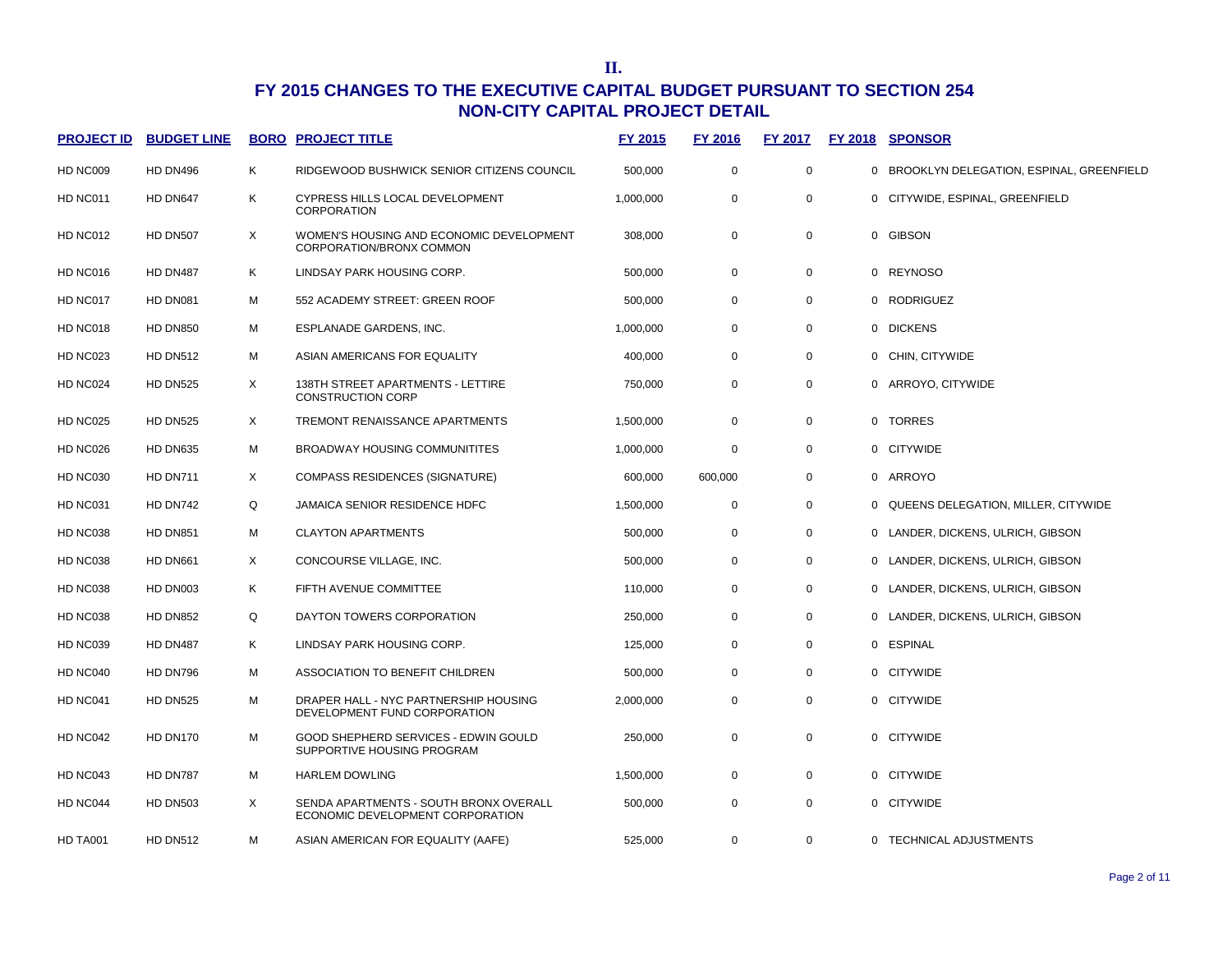| <b>PROJECT ID</b> | <b>BUDGET LINE</b>                        |   | <b>BORO PROJECT TITLE</b>                                   | FY 2015                  | FY 2016     | FY 2017     |             | FY 2018 SPONSOR                                                                                          |  |  |  |
|-------------------|-------------------------------------------|---|-------------------------------------------------------------|--------------------------|-------------|-------------|-------------|----------------------------------------------------------------------------------------------------------|--|--|--|
|                   |                                           |   | TOTALS FOR HOUSING PRESERVATION & DEVELOPMENT (31 PROJECTS) | 22,193,000               | 600,000     | $\mathbf 0$ | $\mathbf 0$ |                                                                                                          |  |  |  |
|                   |                                           |   |                                                             | <b>HOMELESS SERVICES</b> |             |             |             |                                                                                                          |  |  |  |
| HH NC002          | HH DN701                                  | м | WOMEN IN NEED, INC.                                         | 330,000                  | $\mathbf 0$ | $\mathbf 0$ |             | 0 CITYWIDE, CROWLEY, CUMBO, ESPINAL, GIBSON,<br>GREENFIELD, JOHNSON                                      |  |  |  |
| <b>PW NC025</b>   | HH DN845                                  | м | NEW YORK CITY RESCUE MISSION                                | 82,000                   | $\mathbf 0$ | $\mathbf 0$ |             | 0 CHIN                                                                                                   |  |  |  |
|                   | TOTALS FOR HOMELESS SERVICES (2 PROJECTS) |   |                                                             | 412,000                  | 0           | $\bf{0}$    | $\mathbf 0$ |                                                                                                          |  |  |  |
| <b>HEALTH</b>     |                                           |   |                                                             |                          |             |             |             |                                                                                                          |  |  |  |
| <b>HD NC010</b>   | HL DN370                                  | X | SAMARITAN VILLAGE                                           | 886,000                  | $\mathbf 0$ | $\mathbf 0$ |             | 0 BLACK, LATINO, AND ASIAN CAUCUS, ARROYO,<br>LEVINE, WOMEN'S CAUCUS                                     |  |  |  |
| <b>HL NC005</b>   | <b>HL DN254</b>                           | Κ | MAIMONIDES MEDICAL CENTER                                   | 1,500,000                | $\mathbf 0$ | $\mathbf 0$ |             | 0 BROOKLYN DELEGATION, MENCHACA, LANDER,<br>EUGENE, GENTILE, GREENFIELD, WILLIAMS,<br>MAISEL, CITYWIDE   |  |  |  |
| HL NC007          | HL DN367                                  | Q | SAINT MARY'S HOSPITAL FOR CHILDREN                          | 469,000                  | $\Omega$    | $\mathbf 0$ |             | 0 CITYWIDE, VALLONE                                                                                      |  |  |  |
| HL NC009          | HL DN775                                  | K | ODA PRIMARY HEALTH CARE NETWORK                             | 175,000                  | $\Omega$    | $\mathbf 0$ |             | 0 CITYWIDE                                                                                               |  |  |  |
| HL NC016          | HL DN404                                  | R | STATEN ISLAND UNIVERSITY HOSPITAL                           | 52,000                   | $\mathbf 0$ | $\mathbf 0$ |             | 0 CITYWIDE, ROSE                                                                                         |  |  |  |
| HL NC017          | HL DN404                                  | R | STATEN ISLAND UNIVERSITY HOSPITAL                           | 600,000                  | $\mathbf 0$ | $\mathbf 0$ |             | 0 STATEN ISLAND DELEGATION                                                                               |  |  |  |
| <b>HL NC022</b>   | <b>HL DN273</b>                           | Q | <b>MOUNT SINAI QUEENS</b>                                   | 2,135,000                | $\mathbf 0$ | $\mathbf 0$ |             | 0 CITYWIDE, KOO, VALLONE, FERRERAS,<br>CONSTANTINIDES, VAN BRAMER, CROWLEY,<br>ULRICH, QUEENS DELEGATION |  |  |  |
| HL NC024          | <b>HL DN273</b>                           | M | MOUNT SINAI HOSPITAL                                        | 422,000                  | $\mathbf 0$ | $\mathbf 0$ |             | 0 CITYWIDE, GARODNICK                                                                                    |  |  |  |
| HL NC026          | <b>HL DN201</b>                           | м | NEW YORK BLOOD CENTER                                       | 360,000                  | 0           | $\mathbf 0$ |             | 0 CITYWIDE, CONSTANTINIDES, FERRERAS, LANDER,<br>PALMA, VACCA                                            |  |  |  |
| HL NC029          | <b>HL DN328</b>                           | Q | PLANNED PARENTHOOD OF NEW YORK CITY, INC.                   | 737,000                  | $\Omega$    | $\mathbf 0$ |             | 0 QUEENS DELEGATION, FERRERAS, VAN BRAMER,<br>KOSLOWITZ, CITYWIDE                                        |  |  |  |
| HL NC033          | HL DN783                                  | X | THE FAMILY INSTITUTE                                        | 534,000                  | $\mathbf 0$ | $\mathbf 0$ |             | 0 PALMA                                                                                                  |  |  |  |
| HL NC035          | <b>HL DN530</b>                           | м | AIDS SERVICE CENTER OF NYC                                  | 905,000                  | $\mathbf 0$ | $\mathbf 0$ |             | 0 LGBT CAUCUS, GARODNICK, MANHATTAN<br>DELEGATION, CITYWIDE                                              |  |  |  |
| HL NC036          | HL DN843                                  | X | BRONX AIDS SERVICES, INC                                    | 1,000,000                | 0           | 0           |             | 0 BRONX DELEGATION, ARROYO, PALMA, KING,<br>TORRES, CITYWIDE                                             |  |  |  |
| HL NC037          | <b>HL DN795</b>                           | Q | APICHA (ASIAN & PACIFIC ISLANDER COALITION ON<br>HIV/AIDS)  | 248,000                  | $\Omega$    | $\Omega$    |             | 0 DROMM, CHIN, CITYWIDE                                                                                  |  |  |  |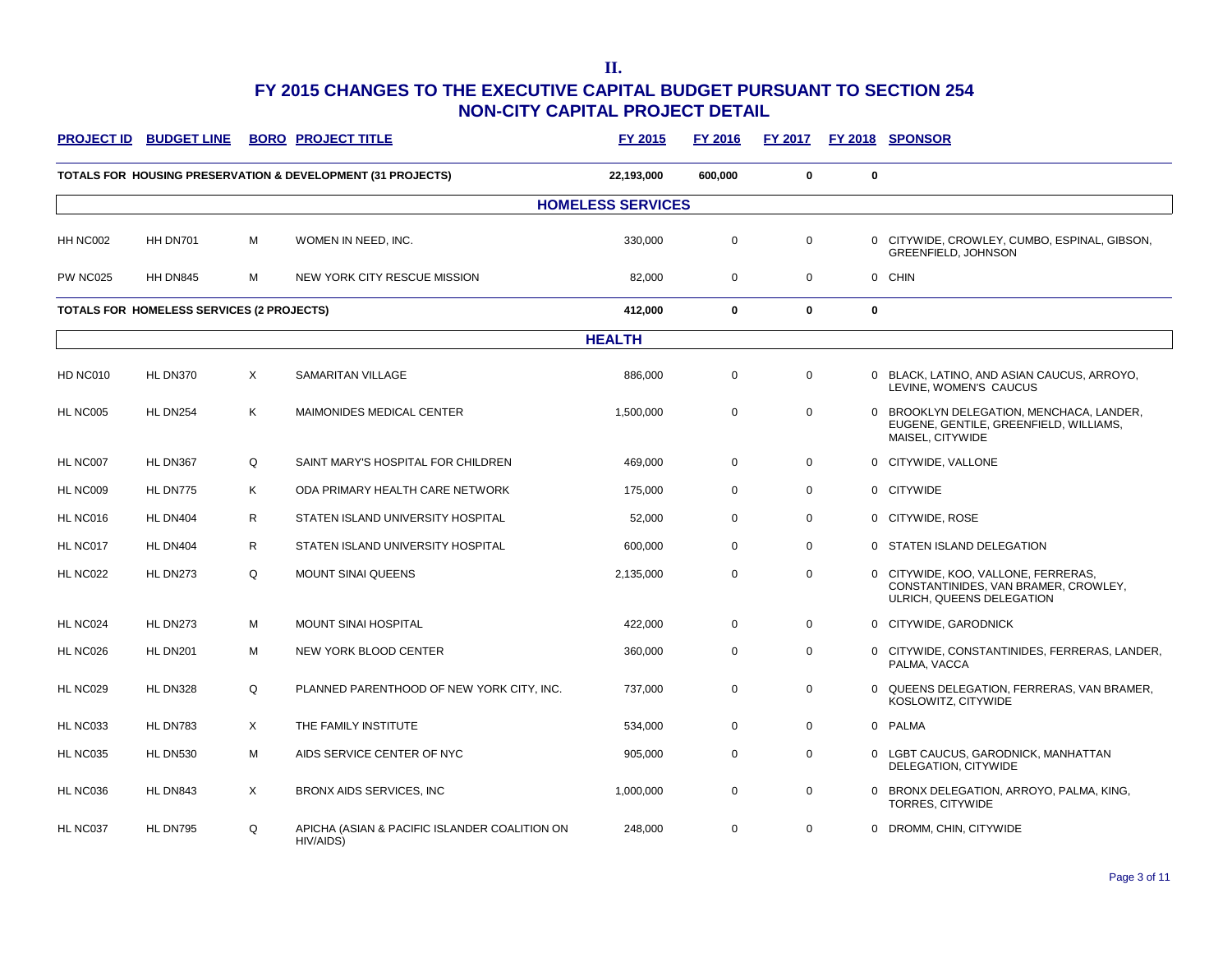|                        | <b>PROJECT ID BUDGET LINE</b>           |   | <b>BORO PROJECT TITLE</b>                                  | <b>FY 2015</b>          | <b>FY 2016</b> |             |             | FY 2017 FY 2018 SPONSOR  |  |  |
|------------------------|-----------------------------------------|---|------------------------------------------------------------|-------------------------|----------------|-------------|-------------|--------------------------|--|--|
| HL NC040               | <b>HL DN762</b>                         | X | UNION COMMUNITY HEALTH CENTER                              | 75,000                  | $\mathbf 0$    | $\mathbf 0$ |             | 0 CITYWIDE, CABRERA      |  |  |
| HL NC041               | HL DN346                                | R | RICHMOND UNIVERSITY MEDICAL CENTER                         | 264,000                 | $\mathbf 0$    | 0           |             | 0 CITYWIDE, ROSE, MATTEO |  |  |
| HL NC042               | HL DN346                                | R | RICHMOND UNIVERSITY MEDICAL CENTER                         | 500,000                 | $\mathbf 0$    | $\mathbf 0$ |             | 0 CITYWIDE, ROSE         |  |  |
| HL NC051               | HL DN775                                | Κ | ODA PRIMARY HEALTH CARE NETWORK                            | 49,000                  | $\mathbf 0$    | $\mathbf 0$ |             | 0 GREENFIELD, CITYWIDE   |  |  |
| HL NC053               | <b>HL DN254</b>                         | Κ | <b>MAIMONIDES</b>                                          | 200,000                 | $\mathbf 0$    | $\mathbf 0$ |             | 0 GREENFIELD             |  |  |
| HL RR003               | <b>HL DN810</b>                         | М | HOSPITAL FOR SPECIAL SURGERY                               | 1,253,000               | $\mathbf 0$    | 0           |             | 0 TECHNICAL ADJUSTMENTS  |  |  |
| HL TA001               | HL DN025                                | Q | ST. JOHN'S EPISCOPAL HOSPITAL                              | 796,000                 | $\mathbf 0$    | 0           |             | 0 TECHNICAL ADJUSTMENTS  |  |  |
| HL TA002               | <b>HL DN254</b>                         | М | MAIMONIDES MEDICAL CENTER                                  | 200,000                 | $\mathbf 0$    | 0           |             | 0 TECHNICAL ADJUSTMENTS  |  |  |
| <b>PW NC028</b>        | HL DN406                                | X | CATHOLIC MANAGED LONG TERM CARE, INC.                      | 43,000                  | $\mathbf 0$    | $\mathbf 0$ |             | 0 PALMA                  |  |  |
|                        | TOTALS FOR HEALTH (23 PROJECTS)         |   |                                                            | 13,403,000              | $\mathbf 0$    | $\mathbf 0$ | $\bf{0}$    |                          |  |  |
| <b>HUMAN RESOURCES</b> |                                         |   |                                                            |                         |                |             |             |                          |  |  |
| HD NC014               | <b>HR DN842</b>                         | X | <b>BRONX HOUSE</b>                                         | 1,000,000               | $\mathsf 0$    | $\mathbf 0$ |             | 0 VACCA                  |  |  |
| HL NC012               | <b>HR DN756</b>                         | М | QSAC, INC.                                                 | 41,000                  | $\mathbf 0$    | $\mathbf 0$ |             | 0 DICKENS                |  |  |
| <b>HR NC002</b>        | <b>HR DN103</b>                         | X | <b>CITY HARVEST</b>                                        | 93,000                  | $\mathbf 0$    | $\mathbf 0$ |             | 0 PALMA, CITYWIDE        |  |  |
| <b>PW NC006</b>        | <b>HR DN822</b>                         | Κ | OPPORTUNITIES FOR A BETTER TOMORROW                        | 50,000                  | $\mathbf 0$    | $\mathbf 0$ |             | 0 LEVIN                  |  |  |
| <b>PW NC029</b>        | <b>HR DN847</b>                         | Q | GREATER BETHEL COMMUNITY DEVELOPMENT<br><b>CORPORATION</b> | 45,000                  | $\mathbf 0$    | $\mathbf 0$ |             | 0 CITYWIDE, MILLER       |  |  |
|                        | TOTALS FOR HUMAN RESOURCES (5 PROJECTS) |   |                                                            | 1,229,000               | $\pmb{0}$      | $\mathbf 0$ | $\bf{0}$    |                          |  |  |
|                        |                                         |   |                                                            | <b>CULTURAL AFFAIRS</b> |                |             |             |                          |  |  |
| E CN863                | <b>PV DN181</b>                         | М | HARLEM SCHOOL OF THE ARTS                                  | 35,000                  | $\mathbf 0$    | $\mathbf 0$ |             | 0 DICKENS                |  |  |
| <b>PV MA003</b>        | <b>PV 0N053</b>                         | Κ | <b>BED-STUY RESTORATION CORP</b>                           | 550,000                 | 0              | 0           | $\mathbf 0$ |                          |  |  |
| <b>PV MA004</b>        | <b>PV 0N072</b>                         | Κ | <b>BROOKLYN HISTORICAL SOCIETY</b>                         | 200,000                 | 0              | 0           | $\mathbf 0$ |                          |  |  |
| <b>PV MA005</b>        | <b>PV 0N134</b>                         | м | LAMAMA EXPERIMENTAL THEATRE                                | 150,000                 | 0              | 0           | $\mathbf 0$ |                          |  |  |
| <b>PV MA006</b>        | <b>PV 0N304</b>                         | М | NEW YORK HISTORICAL SOCIETY                                | 150,000                 | $\mathbf 0$    | 0           | 0           |                          |  |  |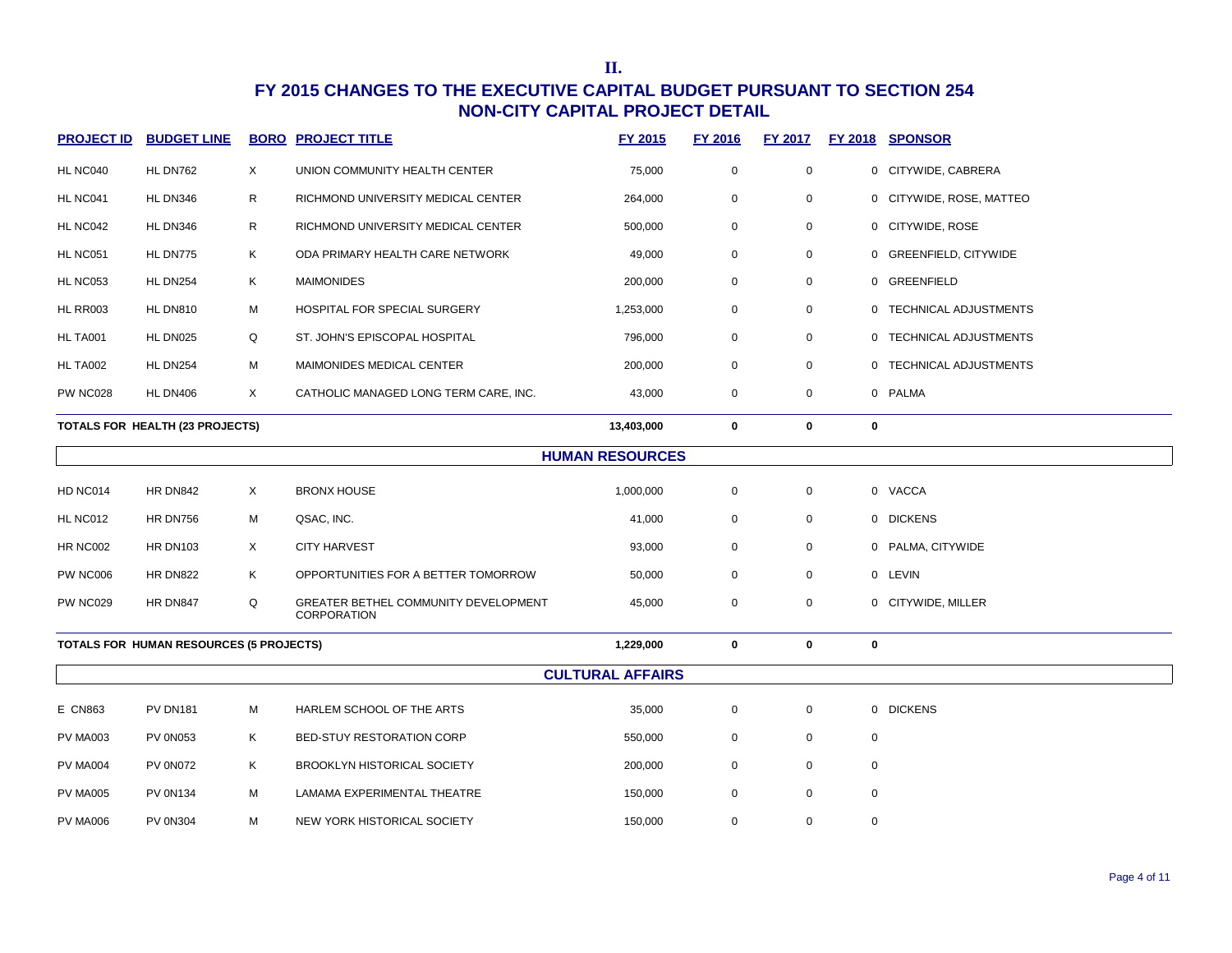| <b>PROJECT ID</b> | <b>BUDGET LINE</b> |   | <b>BORO PROJECT TITLE</b>                                       | FY 2015   | FY 2016     | <b>FY 2017</b> | <b>FY 2018</b> | <b>SPONSOR</b> |
|-------------------|--------------------|---|-----------------------------------------------------------------|-----------|-------------|----------------|----------------|----------------|
| <b>PV MM001</b>   | <b>PV 0N001</b>    | A | 3 LEGGED DOG                                                    | 375,000   | $\mathbf 0$ | $\mathbf 0$    | $\mathbf 0$    |                |
| PV MM004          | <b>PV 0N195</b>    | Α | AN CLAIDHEAMH SOLUIS, INC.                                      | 4,000,000 | 0           | 0              | 0              |                |
| <b>PV MM005</b>   | <b>PV 0N654</b>    | Κ | BEDFORD STUYVESANT RESTORATION<br><b>CORPORATION</b>            | 753,000   | 0           | 0              | $\mathbf 0$    |                |
| <b>PV MM006</b>   | <b>PV 0N678</b>    | X | BRONX COUNCIL ON THE ARTS                                       | 300,000   | 0           | $\mathbf 0$    | $\mathbf 0$    |                |
| <b>PV MM008</b>   | <b>PV 0N677</b>    | X | BRONX RIVER ART CENTER, INC.                                    | 600,000   | 0           | 0              | 0              |                |
| <b>PV MM010</b>   | <b>PV 0N612</b>    | м | EAST HARLEM ARTS & EDUCATION LOCAL<br>DEVELOPMENT CORPORATION   | 553,000   | $\mathbf 0$ | $\mathbf 0$    | $\mathbf 0$    |                |
| <b>PV MM011</b>   | <b>PV 0N612</b>    | м | EAST HARLEM CENTER/LDC                                          | 75,000    | 0           | 0              | 0              |                |
| PV MM013          | <b>PV 0N784</b>    | Κ | GREENWOOD HISTORIC FUND, INC.                                   | 1,000,000 | $\mathbf 0$ | 0              | $\mathbf 0$    |                |
| <b>PV MM016</b>   | <b>PV 0N250</b>    | м | LOWER MANHATTAN CULTURAL COUNCIL                                | 400,000   | $\mathbf 0$ | 0              | 0              |                |
| PV MM017          | <b>PV 0N266</b>    | X | MIND-BUILDERS CREATIVE ARTS CENTER                              | 529,000   | $\mathbf 0$ | 0              | 0              |                |
| <b>PV MM018</b>   | <b>PV 0N680</b>    | ĸ | MUSEUM OF CONTEMPORARY AFRICAN DIASPORIAN<br>ARTS, INC.         | 1,400,000 | $\mathbf 0$ | $\mathbf 0$    | $\mathbf 0$    |                |
| <b>PV MM020</b>   | <b>PV 0N074</b>    | X | NEW YORK BOTANICAL GARDEN                                       | 2,000,000 | 0           | 0              | $\mathbf 0$    |                |
| <b>PV MM022</b>   | <b>PV 0N333</b>    | X | PREGONES TOURING PUERTO RICAN THEATRE<br>COLLECTION, INC.       | 750,000   | $\mathbf 0$ | 0              | 0              |                |
| <b>PV MM025</b>   | <b>PV 0N362</b>    | Α | ST. ANN'S WAREHOUSE                                             | 2,000,000 | $\mathbf 0$ | $\mathbf 0$    | $\mathbf 0$    |                |
| <b>PV MM028</b>   | <b>PV 0N162</b>    | Α | VISUAL ARTS RESOURCE CENTER RELATING TO THE<br><b>CARIBBEAN</b> | 750,000   | 0           | 0              | $\mathbf 0$    |                |
| <b>PV MM030</b>   | <b>PV 0N463</b>    | М | ABC NO RIO                                                      | 750,000   | $\mathbf 0$ | 0              | $\pmb{0}$      |                |
| PV MM031          | <b>PV 0N017</b>    | Α | ALLIANCE OF RESIDENT THEATRES / NEW YORK, INC.                  | 300,000   | $\mathbf 0$ | $\mathbf 0$    | 0              |                |
| <b>PV MM032</b>   | <b>PV 0N042</b>    | Α | <b>BALLET HISPANICO</b>                                         | 68,000    | $\mathbf 0$ | 0              | 0              |                |
| <b>PV MM033</b>   | <b>PV 0N088</b>    | Κ | <b>BRIC ARTS MEDIA BKLYN</b>                                    | 1,750,000 | $\mathbf 0$ | $\mathbf 0$    | 0              |                |
| <b>PV MM036</b>   | <b>PV 0N122</b>    | м | DANCE THEATRE OF HARLEM, INC.                                   | 500,000   | $\mathbf 0$ | 0              | 0              |                |
| PV MM037          | <b>PV 0N831</b>    | м | <b>GINA GIBNEY DANCE INC.</b>                                   | 100,000   | $\mathbf 0$ | $\mathbf 0$    | $\mathbf 0$    |                |
| <b>PV MM038</b>   | <b>PV 0N196</b>    | A | IRISH REPERTORY THEATRE COMPANY, INC.                           | 200,000   | $\mathbf 0$ | $\mathbf 0$    | $\mathbf 0$    |                |
| <b>PV MM039</b>   | <b>PV 0N219</b>    | м | MANHATTAN CLASS COMPANY, INC.                                   | 750.000   | $\Omega$    | $\Omega$       | $\Omega$       |                |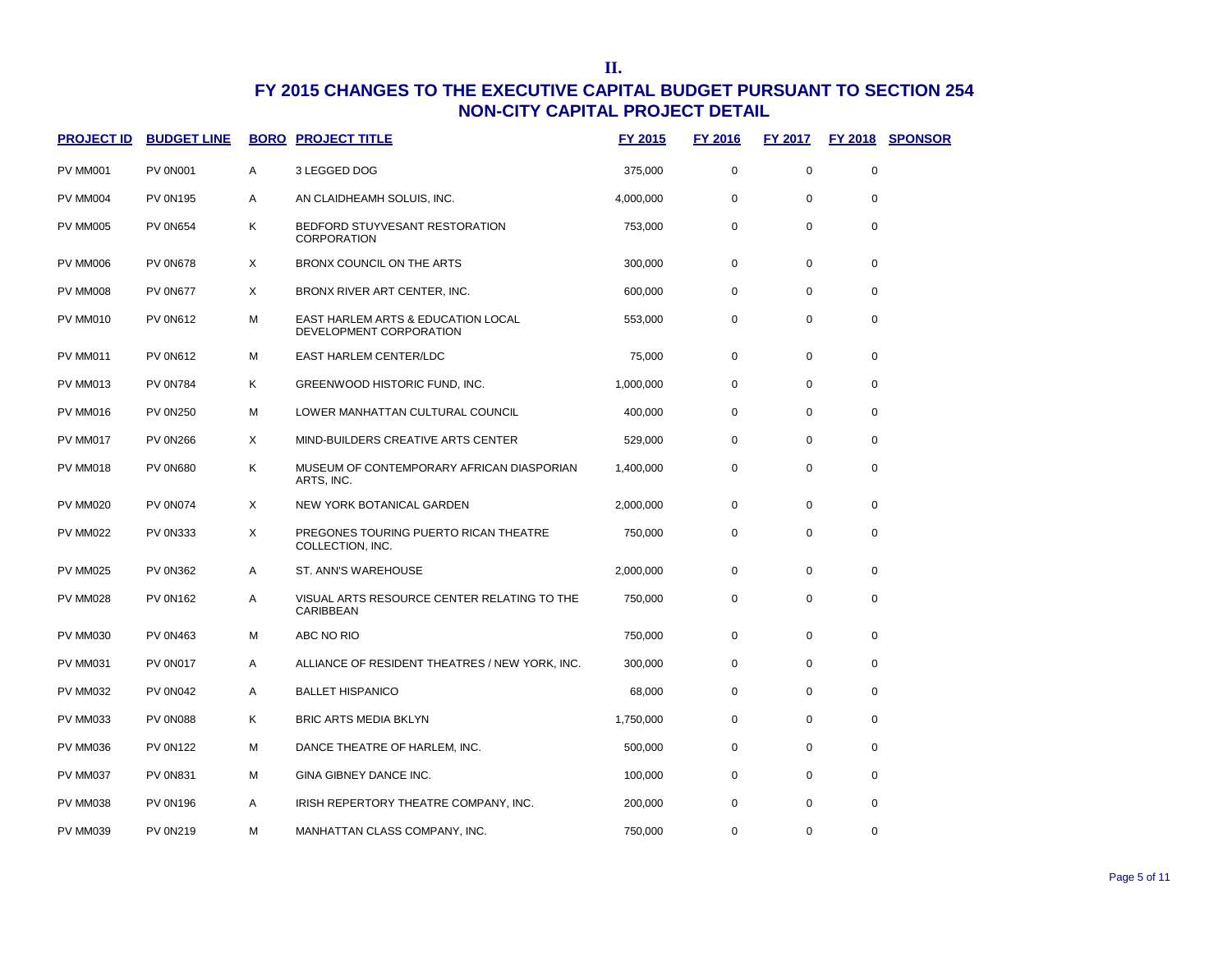| <b>PROJECT ID</b> | <b>BUDGET LINE</b> |   | <b>BORO PROJECT TITLE</b>                               | FY 2015   | FY 2016     | <b>FY 2017</b> | <b>FY 2018</b> | <b>SPONSOR</b>                                              |
|-------------------|--------------------|---|---------------------------------------------------------|-----------|-------------|----------------|----------------|-------------------------------------------------------------|
| <b>PV MM043</b>   | <b>PV 0N729</b>    | M | BROADWAY HOUSING COMMUNITIES, INC.                      | 200,000   | $\mathbf 0$ | $\mathbf 0$    | 0              |                                                             |
| <b>PV MM045</b>   | <b>PV 0N072</b>    | Κ | <b>BROOKLYN HISTORICAL SOCIETY</b>                      | 300,000   | $\Omega$    | 0              | 0              |                                                             |
| PV MM047          | <b>PV 0N124</b>    | Α | DANCEWAVE, INC.                                         | 350,000   | 0           | $\mathbf 0$    | 0              |                                                             |
| PV MM048          | <b>PV 0N258</b>    | Κ | DISCALCED, INC.                                         | 250,000   | 0           | $\mathbf 0$    | 0              |                                                             |
| <b>PV MM050</b>   | <b>PV 0N198</b>    | Q | ISAMU NOGUCHI FOUNDATION AND GARDEN MUSEUM              | 125,000   | 0           | $\mathbf 0$    | $\mathbf 0$    |                                                             |
| <b>PV MM051</b>   | <b>PV 0N423</b>    | M | <b>JEWISH MUSEUM</b>                                    | 500,000   | $\mathbf 0$ | $\mathbf 0$    | 0              |                                                             |
| <b>PV MM052</b>   | <b>PV 0N134</b>    | м | LA MAMA EXPERIMENTAL THEATER CLUB, INC.                 | 750,000   | $\mathbf 0$ | $\mathbf 0$    | 0              |                                                             |
| <b>PV MM054</b>   | <b>PV 0N737</b>    | M | MANHATTAN SCHOOL OF MUSIC                               | 1,000,000 | $\mathbf 0$ | $\mathbf 0$    | 0              |                                                             |
| <b>PV MM055</b>   | <b>PV 0N669</b>    | M | NUYORICAN POETS CAFE                                    | 100,000   | $\mathbf 0$ | $\mathbf 0$    | 0              |                                                             |
| <b>PV MM057</b>   | <b>PV 0N375</b>    | Α | SECOND STAGE THEATRE                                    | 117,000   | $\mathbf 0$ | $\pmb{0}$      | 0              |                                                             |
| <b>PV MM058</b>   | <b>PV 0N694</b>    | M | SOCIETY OF THE EDUCATIONAL ARTS, INC.                   | 50,000    | $\mathbf 0$ | $\mathbf 0$    | 0              |                                                             |
| <b>PV MM059</b>   | <b>PV 0N176</b>    | м | SOLOMON R. GUGGENHEIM FOUNDATION                        | 500,000   | $\mathbf 0$ | $\mathbf 0$    | 0              |                                                             |
| <b>PV MM060</b>   | <b>PV 0N760</b>    | Κ | ST. NICKS ALLIANCE                                      | 50,000    | 0           | $\mathbf 0$    | 0              |                                                             |
| <b>PV MM062</b>   | <b>PV 0N409</b>    | Α | SYMPHONY SPACE, INC.                                    | 500,000   | 0           | $\mathbf 0$    | 0              |                                                             |
| <b>PV MM063</b>   | <b>PV 0N412</b>    | Q | THALIA SPANISH THEATRE, INC.                            | 425,000   | 0           | $\mathbf 0$    | 0              |                                                             |
| <b>PV MM064</b>   | <b>PV 0N430</b>    | M | <b>WNET/THIRTEEN</b>                                    | 100,000   | 0           | $\mathbf 0$    | 0              |                                                             |
| <b>PV NC012</b>   | <b>PV DN610</b>    | Κ | BROOKLYN BOTANICAL GARDEN                               | 8,000,000 | $\mathbf 0$ | $\mathbf 0$    |                | 0 BROOKLYN DELEGATION                                       |
| <b>PV NC015</b>   | PV DN088           | Κ | <b>BRIC</b>                                             | 1,750,000 | 0           | 0              |                | 0 LANDER, CITYWIDE                                          |
| <b>PV NC020</b>   | <b>PV DN362</b>    | Κ | ST. ANN'S WAREHOUSE                                     | 2,000,000 | 0           | 0              |                | 0 CITYWIDE, LEVIN                                           |
| <b>PV NC025</b>   | PV DN694           | X | SOCIETY OF THE EDUCATIONAL ARTS, INC. (SEA)             | 87,000    | $\pmb{0}$   | $\mathbf 0$    | 0              | CITYWIDE, GIBSON, ARROYO, REYNOSO, DICKENS,<br><b>PALMA</b> |
| <b>PV NC027</b>   | <b>PV DN784</b>    | Κ | <b>GREENWOOD HISTORIC FUND</b>                          | 1,000,000 | 0           | $\mathbf 0$    |                | 0 BROOKLYN DELEGATION, MENCHACA, CITYWIDE                   |
| <b>PV NC028</b>   | <b>PV DN680</b>    | Κ | MUSEUM OF CONTEMPORARY AFRICAN DIASPORAN<br><b>ARTS</b> | 1,400,000 | $\mathbf 0$ | $\mathbf 0$    |                | 0 CUMBO                                                     |
| <b>PV NC029</b>   | <b>PV DN654</b>    | Κ | BEDFORD STUYVESANT RESTORATION<br>CORPORATION           | 338,000   | $\pmb{0}$   | $\mathbf 0$    | 0              | <b>CORNEGY</b>                                              |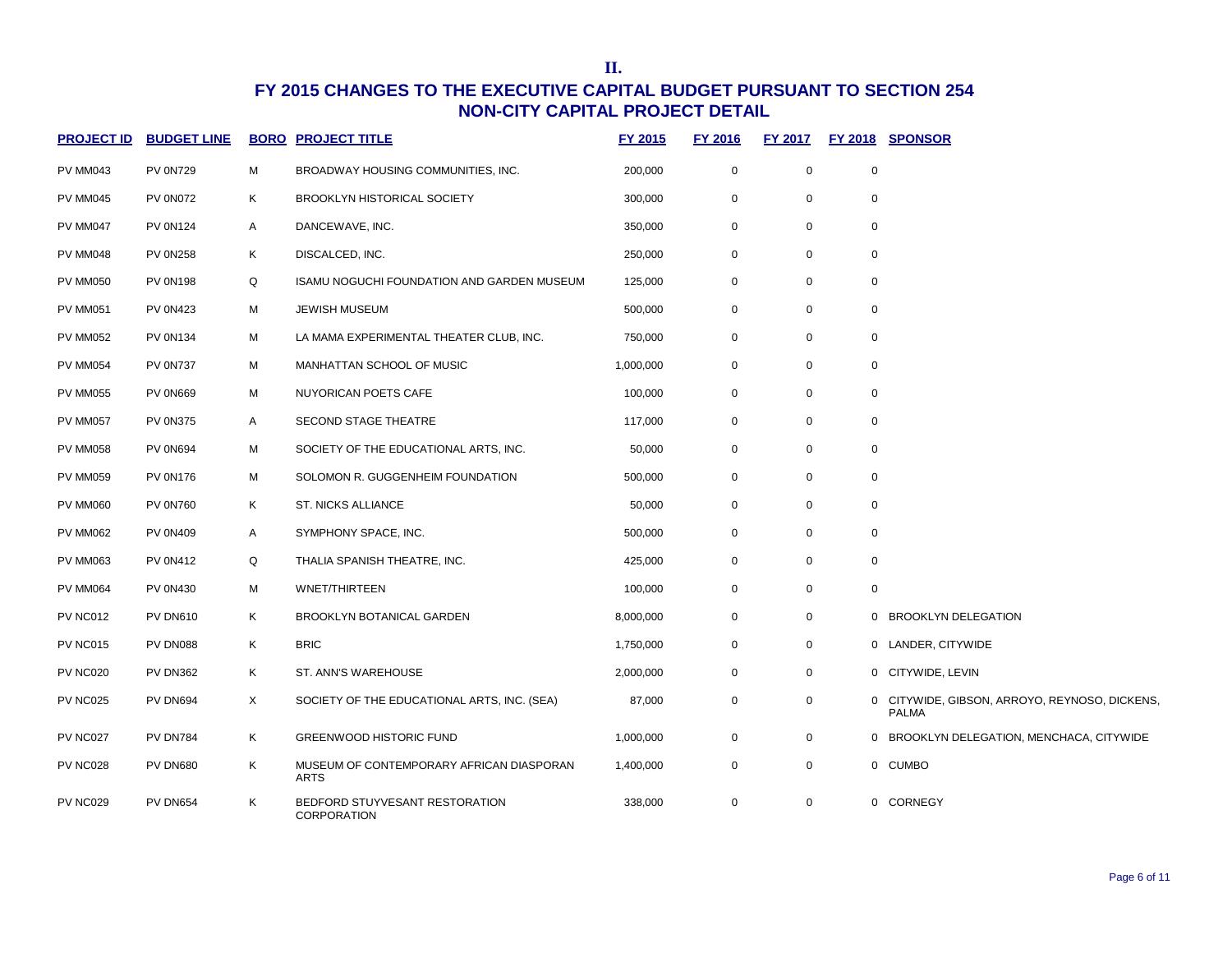| <b>PROJECT ID</b> | <b>BUDGET LINE</b> |          | <b>BORO PROJECT TITLE</b>                                           | FY 2015   | FY 2016     | FY 2017     |              | FY 2018 SPONSOR                                                                                        |
|-------------------|--------------------|----------|---------------------------------------------------------------------|-----------|-------------|-------------|--------------|--------------------------------------------------------------------------------------------------------|
| <b>PV NC030</b>   | <b>PV DN654</b>    | Κ        | BEDFORD-STUYVESANT RESTORATION<br><b>CORPORATION</b>                | 572,000   | 0           | $\mathbf 0$ |              | 0 CORNEGY                                                                                              |
| <b>PV NC032</b>   | <b>PV DN654</b>    | Κ        | BEDFORD STUYVESANT RESTORATION<br><b>CORPORATION</b>                | 342,000   | $\mathbf 0$ | $\mathbf 0$ |              | 0 CORNEGY                                                                                              |
| <b>PV NC034</b>   | <b>PV DN653</b>    | M        | HENRY STREET SETTLEMENT                                             | 500,000   | 0           | 0           |              | 0 CHIN, MENDEZ                                                                                         |
| <b>PV NC038</b>   | <b>PV DN737</b>    | M        | MANHATTAN SCHOOL OF MUSIC                                           | 500,000   | 0           | $\mathbf 0$ |              | 0 LEVINE, CITYWIDE                                                                                     |
| <b>PV NC039</b>   | PV DN074           | $\times$ | NEW YORK BOTANICAL GARDEN                                           | 2,000,000 | 0           | $\mathbf 0$ |              | 0 BRONX DELEGATION, COHEN, GIBSON, KING,<br>PALMA, TORRES, VACCA, FERRERAS, VAN BRAMER                 |
| <b>PV NC040</b>   | PV DN074           | $\times$ | NEW YORK BOTANICAL GARDEN                                           | 35,000    | 0           | 0           |              | 0 VACCA                                                                                                |
| <b>PV NC051</b>   | <b>PV DN181</b>    | м        | HARLEM SCHOOL OF THE ARTS                                           | 35,000    | 0           | 0           |              | 0 DICKENS                                                                                              |
| <b>PV NC053</b>   | <b>PV DN794</b>    | м        | AMERICAS SOCIETY, INC.                                              | 140,000   | 0           | $\mathbf 0$ |              | 0 GARODNICK                                                                                            |
| <b>PV NC055</b>   | <b>PV DN678</b>    | $\times$ | BRONX COUNCIL ON THE ARTS                                           | 300,000   | 0           | 0           |              | 0 BRONX DELEGATION, COHEN, KING, VACCA,<br>ARROYO, PALMA, CITYWIDE                                     |
| <b>PV NC056</b>   | <b>PV DN134</b>    | M        | LA MAMA EXPERIMENTAL THEATER CLUB, INC.                             | 750,000   | 0           | 0           |              | 0 BLACK, LATINO, AND ASIAN CAUCUS, CHIN,<br>JOHNSON, MENDEZ                                            |
| <b>PV NC061</b>   | <b>PV DN329</b>    | М        | PLAYWRIGHTS HORIZONS INC.                                           | 250,000   | 0           | $\mathbf 0$ | $\mathbf{0}$ | <b>JOHNSON</b>                                                                                         |
| <b>PV NC062</b>   | <b>PV DN743</b>    | м        | THE PALEY CENTER FOR MEDIA                                          | 100,000   | 0           | $\mathbf 0$ |              | 0 GARODNICK                                                                                            |
| <b>PV NC064</b>   | <b>PV DN409</b>    | M        | <b>SYMPHONY SPACE</b>                                               | 500,000   | 0           | $\mathbf 0$ |              | 0 MANHATTAN DELEGATION, ROSENTHAL                                                                      |
| <b>PV NC065</b>   | <b>PV DN266</b>    | $\times$ | MIND-BUILDERS CREATIVE ARTS CENTER                                  | 635,000   | $\mathbf 0$ | $\mathbf 0$ |              | 0 BRONX DELEGATION, KING                                                                               |
| <b>PV NC069</b>   | <b>PV DN375</b>    | M        | <b>SECOND STAGE THEATRE</b>                                         | 417,000   | 0           | $\mathbf 0$ |              | 0 CITYWIDE, JOHNSON                                                                                    |
| <b>PV NC070</b>   | <b>PV DN162</b>    | X        | VISUAL ARTS RESEARCH & RESOURCE CENTER<br>RELATING TO THE CARIBBEAN | 750,000   | 0           | 0           |              | 0 CITYWIDE                                                                                             |
| <b>PV NC074</b>   | <b>PV DN729</b>    | M        | <b>BROADWAY HOUSING COMMUNITIES</b>                                 | 200,000   | 0           | 0           |              | 0 MANHATTAN DELEGATION, CITYWIDE                                                                       |
| <b>PV NC075</b>   | <b>PV DN677</b>    | $\times$ | BRONX RIVER ART CENTER, INC.                                        | 600,000   | 0           | $\mathbf 0$ |              | 0 CITYWIDE, VACCA, TORRES                                                                              |
| <b>PV NC076</b>   | <b>PV DN333</b>    | $\times$ | PREGONES TOURING PUERTO RICAN THEATRE<br>COLLECTION                 | 750,000   | 0           | $\mathbf 0$ |              | 0 BLACK, LATINO, AND ASIAN CAUCUS, ARROYO,<br>CABRERA, GIBSON, KING, MENDEZ, PALMA,<br><b>CITYWIDE</b> |
| PV NC078          | PV DN844           | м        | TADA! THEATER AND DANCE ALLIANCE INC.                               | 75,000    | 0           | 0           | 0            | <b>GARODNICK</b>                                                                                       |
| <b>PV NC081</b>   | <b>PV DN185</b>    | м        | HOME FOR CONTEMPORARY THEATRE AND ART                               | 38,000    | 0           | $\mathbf 0$ | $\mathbf{0}$ | <b>JOHNSON</b>                                                                                         |
| <b>PV NC082</b>   | <b>PV DN131</b>    | M        | <b>DOWNTOWN ART</b>                                                 | 126,000   | $\Omega$    | $\mathbf 0$ |              | 0 MENDEZ                                                                                               |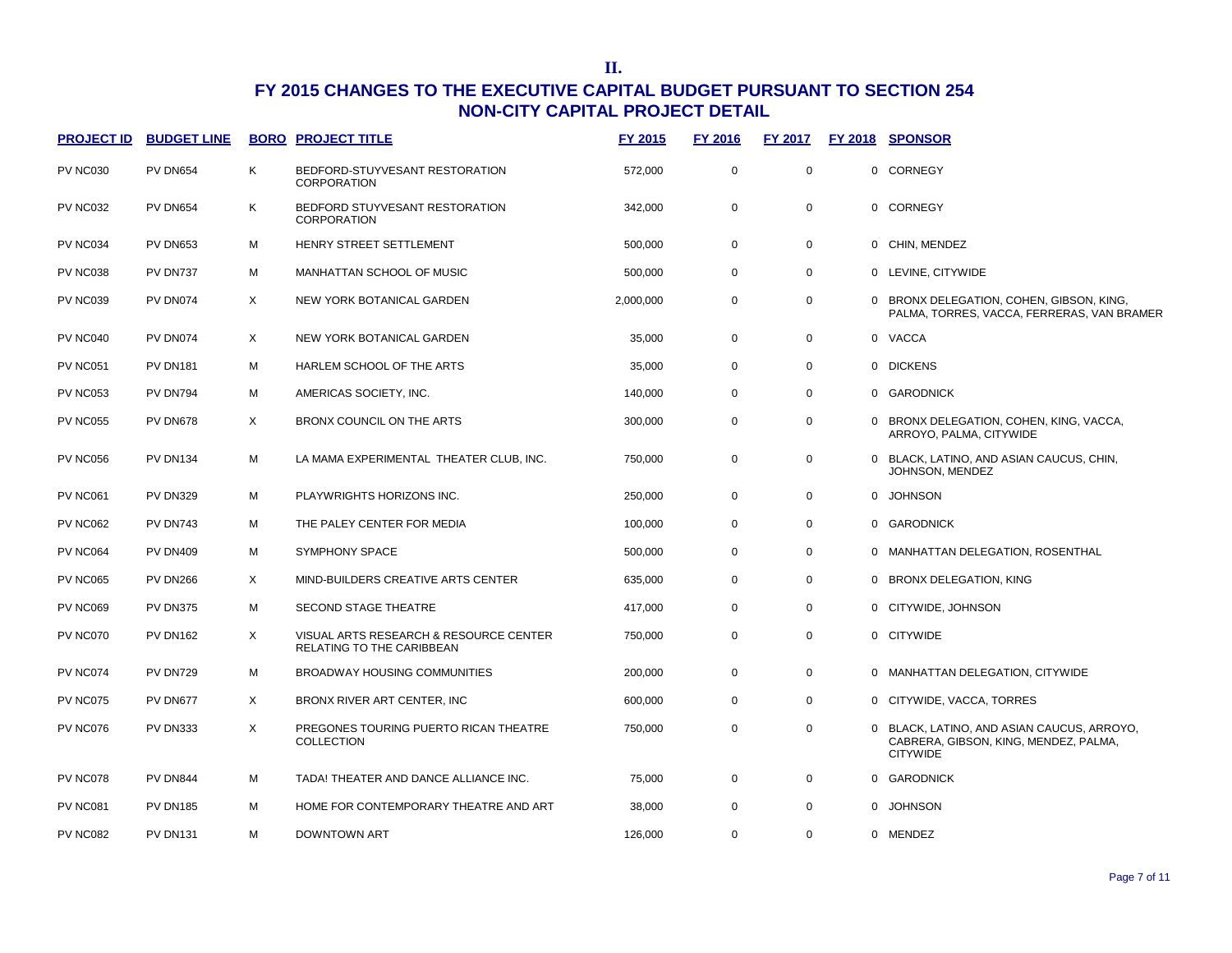| <b>PROJECT ID</b> | <b>BUDGET LINE</b> |   | <b>BORO PROJECT TITLE</b>                                    | FY 2015   | <b>FY 2016</b> | <b>FY 2017</b> | <u>FY 2018</u> | <b>SPONSOR</b>                                                       |
|-------------------|--------------------|---|--------------------------------------------------------------|-----------|----------------|----------------|----------------|----------------------------------------------------------------------|
| <b>PV NC083</b>   | <b>PV DN247</b>    | М | LOWER EAST SIDE TENEMENT MUSEUM                              | 300,000   | $\pmb{0}$      | $\mathbf 0$    | 0              | JOHNSON, GARODNICK                                                   |
| <b>PV NC084</b>   | <b>PV DN127</b>    | М | OPEN CHANNELS NEW YORK, INC., DBA DIXON PLACE                | 61,000    | $\mathbf 0$    | $\mathbf 0$    |                | 0 CHIN                                                               |
| <b>PV NC085</b>   | <b>PV DN196</b>    | М | THE IRISH REPERTORY THEATRE COMPANY INC.                     | 563,000   | 0              | 0              | $\mathbf{0}$   | JOHNSON, CITYWIDE                                                    |
| <b>PV NC086</b>   | <b>PV DN258</b>    | Κ | <b>MARK MORRIS</b>                                           | 250,000   | 0              | 0              |                | 0 CITYWIDE, CUMBO                                                    |
| <b>PV NC089</b>   | <b>PV DN831</b>    | М | <b>GINA GIBNEY DANCE</b>                                     | 96,000    | 0              | 0              |                | 0 CHIN                                                               |
| <b>PV NC090</b>   | <b>PV DN831</b>    | М | GINA GIBNEY DANCE, INC.                                      | 250,000   | 0              | $\mathbf 0$    |                | 0 CITYWIDE                                                           |
| <b>PV NC093</b>   | PV DN001           | М | 3 LEGGED DOG                                                 | 375,000   | 0              | $\mathbf 0$    |                | 0 CITYWIDE, CHIN                                                     |
| PV NC094          | <b>PV DN413</b>    | Q | THEATER ET AL, INC.                                          | 250,000   | $\mathbf 0$    | $\mathbf 0$    |                | 0 VAN BRAMER                                                         |
| PV NC096          | <b>PV DN176</b>    | М | SOLOMON R. GUGGENHEIM FOUNDATION                             | 800,000   | 0              | 0              |                | 0 MANHATTAN DELEGATION, GARODNICK, CITYWIDE                          |
| <b>PV NC099</b>   | <b>PV DN304</b>    | М | NEW YORK HISTORICAL SOCIETY                                  | 50,000    | 0              | 0              |                | 0 ROSENTHAL                                                          |
| <b>PV NC104</b>   | <b>PV DN423</b>    | М | <b>JEWISH MUSEUM</b>                                         | 675,000   | 0              | 0              | $\mathbf{0}$   | JEWISH CAUCUS, GARODNICK, LEVINE, CITYWIDE                           |
| <b>PV NC112</b>   | <b>PV DN028</b>    | Κ | <b>ISSUE PROJECT ROOM, INC.</b>                              | 68,000    | 0              | 0              |                | 0 LEVIN                                                              |
| <b>PV NC114</b>   | PV DN028           | Κ | <b>ISSUE PROJECT ROOM, INC.</b>                              | 110,000   | 0              | 0              |                | 0 LEVIN                                                              |
| <b>PV NC115</b>   | PV DN028           | Κ | <b>ISSUE PROJECT ROOM, INC.</b>                              | 60,000    | 0              | $\mathbf 0$    |                | 0 LEVIN                                                              |
| <b>PV NC116</b>   | <b>PV DN364</b>    | R | ST. GEORGE THEATRE                                           | 86,000    | $\mathbf 0$    | $\mathbf 0$    |                | 0 MATTEO                                                             |
| <b>PV NC117</b>   | <b>PV DN364</b>    | R | ST. GEORGE THEATRE                                           | 86,000    | $\mathbf 0$    | $\mathbf 0$    |                | 0 ROSE                                                               |
| <b>PV NC118</b>   | <b>PV DN256</b>    | М | MANHATTAN THEATRE CLUB, INC. NYCC                            | 140,000   | 0              | 0              | 0              | <b>GARODNICK</b>                                                     |
| <b>PV NC119</b>   | <b>PV DN250</b>    | М | LOWER MANHATTAN CULTURAL COUNCIL                             | 400,000   | 0              | 0              |                | 0 MANHATTAN DELEGATION, CHIN, CITYWIDE                               |
| <b>PV NC121</b>   | <b>PV DN412</b>    | Q | THALIA SPANISH THEATRE INC.                                  | 1,000,000 | 3,000,000      | 0              | $\mathbf{0}$   | VAN BRAMER, CITYWIDE                                                 |
| <b>PV NC123</b>   | <b>PV DN430</b>    | Q | WNET                                                         | 524,000   | 0              | 0              |                | 0 CITYWIDE, DROMM, LANDER, VACCA                                     |
| <b>PV NC128</b>   | <b>PV DN789</b>    | м | THE TOWN HALL FOUNDATION, INC.                               | 35,000    | 0              | $\mathbf 0$    | 0              | <b>GARODNICK</b>                                                     |
| <b>PV NC132</b>   | PV DN669           | м | NUYORICAN POETS CAFE                                         | 500,000   | 0              | $\mathbf 0$    |                | 0 CITYWIDE, CHIN, MENDEZ                                             |
| <b>PV NC133</b>   | <b>PV DN760</b>    | Κ | <b>ST. NICKS ALLIANCE</b>                                    | 500,000   | $\mathbf 0$    | $\mathbf 0$    | 0              | CITYWIDE, REYNOSO, LEVIN                                             |
| <b>PV NC134</b>   | <b>PV DN195</b>    | М | AN CLAIDHEAMH SOLUIS, INC. D/B/A IRISH ARTS<br><b>CENTER</b> | 5,000,000 | $\mathbf 0$    | $\mathbf 0$    | 0              | MANHATTAN DELEGATION, DROMM, JOHNSON, VAN<br><b>BRAMER, CITYWIDE</b> |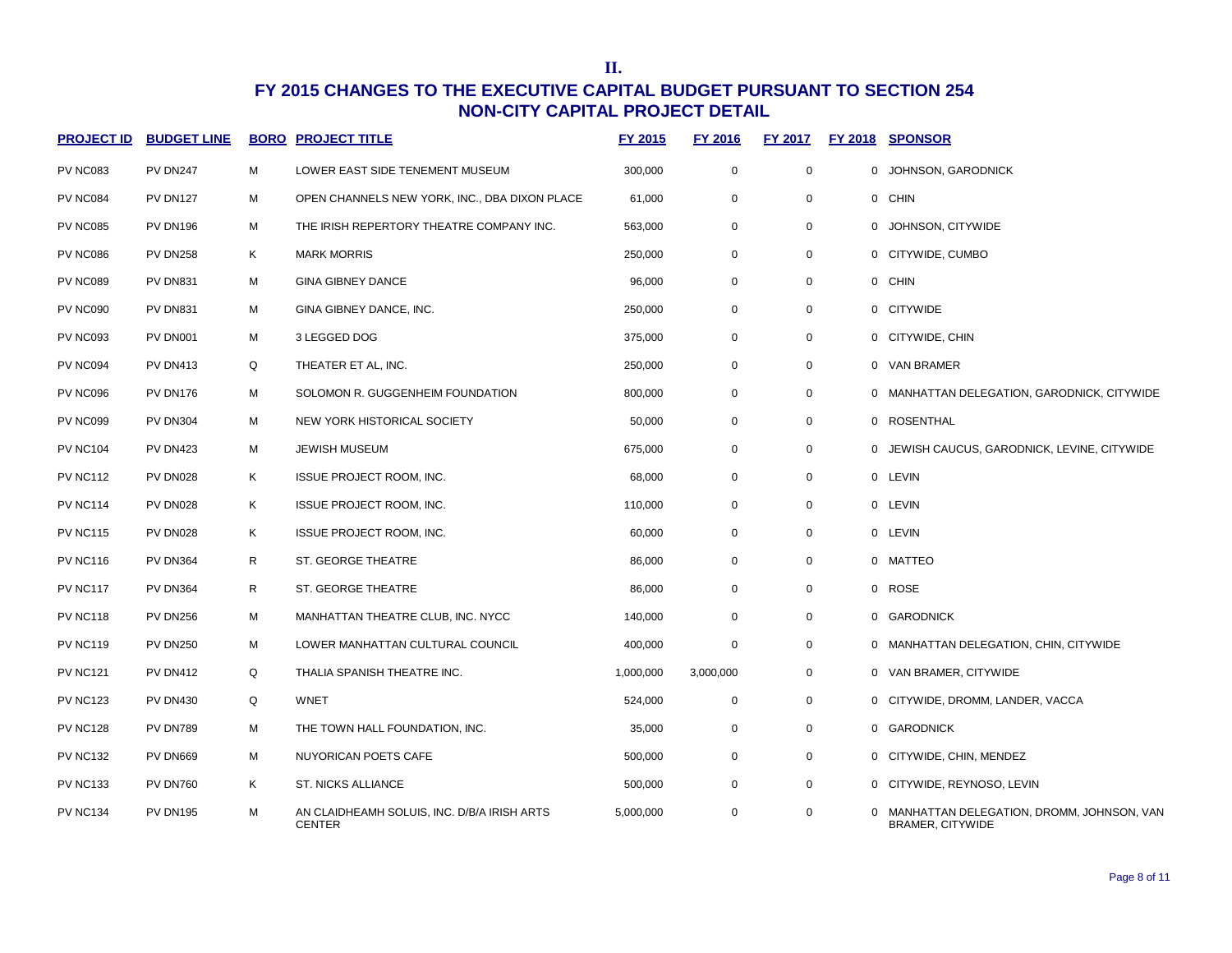| <b>PROJECT ID</b> | <b>BUDGET LINE</b>                         |          | <b>BORO PROJECT TITLE</b>                                           | <b>FY 2015</b> | <b>FY 2016</b> | <u>FY 2017</u> |             | <b>FY 2018 SPONSOR</b>                                                                |  |  |  |
|-------------------|--------------------------------------------|----------|---------------------------------------------------------------------|----------------|----------------|----------------|-------------|---------------------------------------------------------------------------------------|--|--|--|
| <b>PV NC135</b>   | <b>PV DN198</b>                            | Q        | <b>ISAMU NOGUCHI FOUNDATION</b>                                     | 250,000        | 0              | $\mathbf 0$    |             | 0 VAN BRAMER, CITYWIDE                                                                |  |  |  |
| <b>PV NC138</b>   | <b>PV DN726</b>                            | Κ        | PROTEUS GOWANUS INTERDISCIPLINARY GALLERY,<br>INC.                  | 150,000        | 0              | $\Omega$       |             | 0 LANDER                                                                              |  |  |  |
| <b>PV NC143</b>   | PV DN074                                   | $\times$ | NATURAL GAS POWERED TRAM                                            | 93,000         | $\mathbf 0$    | $\mathbf 0$    |             | 0 TORRES                                                                              |  |  |  |
| <b>PV NC145</b>   | <b>PV DN655</b>                            | Q        | COLONIAL FARMHOUSE RESTORATION SOCIETY OF<br><b>BELLEROSE, INC.</b> | 38,000         | 0              | $\mathbf 0$    |             | 0 WEPRIN                                                                              |  |  |  |
| <b>PV NC155</b>   | <b>PV DN612</b>                            | м        | EAST HARLEM ARTS & EDUCATION LDC                                    | 553,000        | 0              | $\mathbf 0$    |             | 0 CITYWIDE                                                                            |  |  |  |
| <b>PV NC156</b>   | <b>PV DN612</b>                            | М        | EAST HARLEM ARTS & EDUCATION LDC                                    | 75,000         | 0              | $\mathbf 0$    |             | 0 CITYWIDE                                                                            |  |  |  |
| <b>PV NC160</b>   | <b>PV DN463</b>                            | М        | ABC NO RIO                                                          | 750,000        | 0              | $\mathbf 0$    |             | 0 CITYWIDE, JOHNSON                                                                   |  |  |  |
| <b>PV NC161</b>   | PV DN017                                   | м        | ALLIANCE OF RESIDENT THEATRES (A.R.T)                               | 300,000        | 0              | 0              |             | 0 CITYWIDE                                                                            |  |  |  |
| <b>PV NC162</b>   | <b>PV DN042</b>                            | M        | <b>BALLET HISPANICO</b>                                             | 67,000         | 0              | $\mathbf 0$    |             | 0 CITYWIDE                                                                            |  |  |  |
| <b>PV NC164</b>   | PV DN088                                   | K        | <b>BRIC - PROSPECT PARK BANDSHELL</b>                               | 1,750,000      | 0              | 0              |             | 0 CITYWIDE                                                                            |  |  |  |
| <b>PV NC166</b>   | <b>PV DN122</b>                            | м        | DANCE THEATRE OF HARLEM, INC.                                       | 500,000        | 0              | $\mathbf 0$    |             | 0 CITYWIDE, DICKENS                                                                   |  |  |  |
| <b>PV NC167</b>   | <b>PV DN831</b>                            | M        | GINA GIBNEY - LIGHTING SYSTEM                                       | 100,000        | $\mathbf 0$    | $\Omega$       |             | 0 CITYWIDE                                                                            |  |  |  |
| <b>PV NC168</b>   | <b>PV DN196</b>                            | м        | <b>IRISH REPERTORY THEATRE</b>                                      | 200,000        | 0              | $\Omega$       |             | 0 CITYWIDE                                                                            |  |  |  |
| <b>PV NC169</b>   | <b>PV DN219</b>                            | м        | MANHATTAN CLASS COMPANY                                             | 750,000        | 0              | $\mathbf 0$    |             | 0 CITYWIDE                                                                            |  |  |  |
| <b>PV TA001</b>   | <b>PV 0N836</b>                            | М        | UPPER MANHATTAN EMPOWERMENT ZONE - MART<br>125                      | 7,000,000      | 0              | $\Omega$       | $\mathbf 0$ |                                                                                       |  |  |  |
| <b>PV TA002</b>   | <b>PV DN836</b>                            | М        | UPPER MANHANTTAN EMPOWERMENT ZONE (UMEZ) -<br><b>MART 125</b>       | 2,500,000      | 0              | $\mathbf 0$    |             | 0 TECHNICAL ADJUSTMENTS                                                               |  |  |  |
| <b>PV TA003</b>   | <b>PV DN053</b>                            | K        | BILLIE HOLIDAY THEATRE                                              | 1,146,000      | $\mathbf 0$    | $\mathbf 0$    |             | 0 TECHNICAL ADJUSTMENTS                                                               |  |  |  |
| <b>PV TA004</b>   | <b>PV DN790</b>                            | М        | NEW YORK CLASSICAL THEATER                                          | 116,000        | 0              | 0              |             | 0 TECHNICAL ADJUSTMENTS                                                               |  |  |  |
|                   | TOTALS FOR CULTURAL AFFAIRS (115 PROJECTS) |          |                                                                     | 79,012,000     | 3,000,000      | 0              | 0           |                                                                                       |  |  |  |
|                   | <b>PUBLIC BUILDINGS</b>                    |          |                                                                     |                |                |                |             |                                                                                       |  |  |  |
| CS NC006          | <b>PW DN317</b>                            | K        | OHEL CHILDREN'S HOME AND FAMILY SERVICES, INC.                      | 2,000,000      | 0              | $\Omega$       |             | 0 GREENFIELD, BROOKLYN DELEGATION, MAISEL,<br>WEPRIN, ESPINAL, GENTILE, JEWISH CAUCUS |  |  |  |
| CS NC007          | <b>PW DN361</b>                            | X        | SAFE HORIZON, INC.                                                  | 273,000        | 0              | $\mathbf 0$    |             | 0 CITYWIDE, EUGENE, LANDER, VACCA, CABRERA,<br><b>GIBSON</b>                          |  |  |  |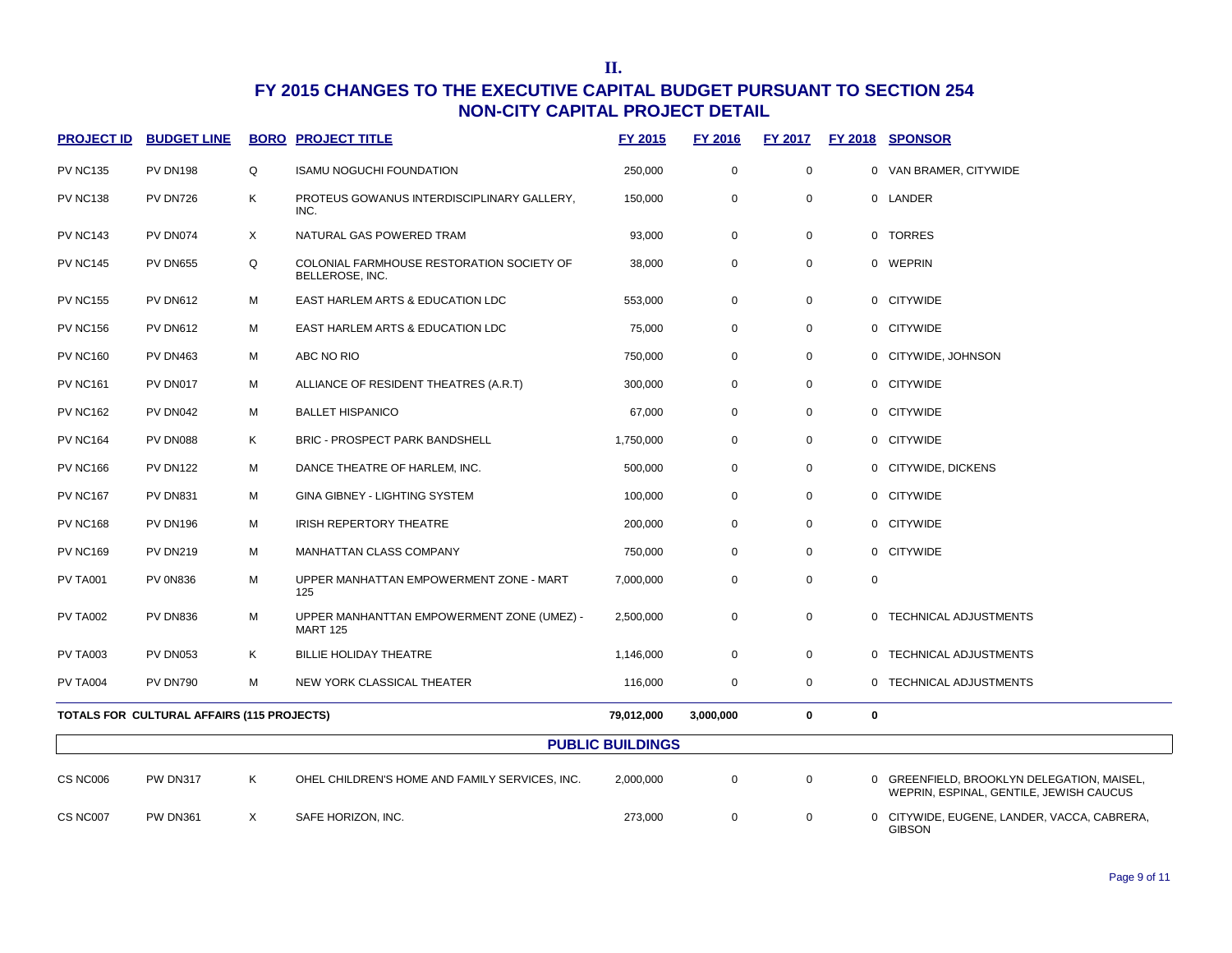| <b>PROJECT ID</b> | <b>BUDGET LINE</b>                        |   | <b>BORO PROJECT TITLE</b>                                         | <b>FY 2015</b> | <b>FY 2016</b> | <b>FY 2017</b> |          | FY 2018 SPONSOR                                                                                                                                                            |
|-------------------|-------------------------------------------|---|-------------------------------------------------------------------|----------------|----------------|----------------|----------|----------------------------------------------------------------------------------------------------------------------------------------------------------------------------|
| CS NC008          | <b>PW DN317</b>                           | Κ | OHEL CHILDREN'S HOME AND FAMILY SERVICES, INC.                    | 2,000,000      | 0              | $\mathbf 0$    |          | 0 GREENFIELD, CITYWIDE                                                                                                                                                     |
| <b>ED NC003</b>   | <b>PW DN393</b>                           | Q | BOYS AND GIRLS CLUB OF METRO QUEENS                               | 97,000         | 0              | $\mathbf 0$    |          | 0 QUEENS DELEGATION, KOSLOWITZ, ULRICH                                                                                                                                     |
| ED NC010          | <b>PW DN586</b>                           | X | KIPS BAY BOYS & GIRLS CLUB                                        | 509,000        | 0              | $\mathbf 0$    |          | 0 PALMA                                                                                                                                                                    |
| HD NC015          | <b>PW DN248</b>                           | X | LEAKE AND WATTS SERVICES, INC.                                    | 669,000        | 0              | $\mathbf 0$    |          | 0 PALMA                                                                                                                                                                    |
| HD NC021          | <b>PW DN625</b>                           | м | NMIC: 45 WADSWORTH AVENUE                                         | 503,000        | 0              | $\mathbf 0$    |          | 0 RODRIGUEZ                                                                                                                                                                |
| <b>PV NC098</b>   | <b>PW DN815</b>                           | м | <b>HUDSON GUILD</b>                                               | 303,000        | 0              | $\mathbf 0$    |          | 0 ROSENTHAL                                                                                                                                                                |
| <b>PV NC151</b>   | <b>PW DN630</b>                           | Κ | BOYS AND GIRLS CLUB NAVY YARD                                     | 777,000        | 0              | 0              |          | 0 CUMBO                                                                                                                                                                    |
| <b>PV NC153</b>   | <b>PW DN705</b>                           | X | THE SHIELD OF DAVID                                               | 218,000        | 0              | $\mathbf 0$    |          | 0 CABRERA                                                                                                                                                                  |
| <b>PW NC002</b>   | <b>PW DN854</b>                           | Κ | CHURCH OF ST. ANN & THE HOLY TRINITY                              | 100,000        | 0              | $\mathbf 0$    |          | 0 LEVIN                                                                                                                                                                    |
| <b>PW NC003</b>   | <b>PW DN497</b>                           | Κ | ST. FRANCIS COLLEGE                                               | 487,000        | 0              | $\mathbf 0$    |          | 0 CITYWIDE, CUMBO, LEVIN, MAISEL, MATTEO                                                                                                                                   |
| <b>PW NC004</b>   | <b>PW DN584</b>                           | Κ | HEBREW EDUCATIONAL SOCIETY PASSENGER VAN                          | 13,000         | 0              | 0              |          | 0 MAISEL                                                                                                                                                                   |
| <b>PW NC005</b>   | <b>PW DN855</b>                           | Κ | UNITED COMMUNITY CENTERS                                          | 38,000         | 0              | $\mathbf 0$    |          | 0 BARRON                                                                                                                                                                   |
| <b>PW NC014</b>   | <b>PW DN512</b>                           | Q | ASIAN AMERICANS FOR EQUALITY, INC.                                | 300,000        | 0              | $\mathbf 0$    |          | 0 KOO                                                                                                                                                                      |
| <b>PW NC015</b>   | <b>PW DN725</b>                           | X | <b>BRONXWORKS INC.</b>                                            | 180,000        | 0              | $\mathbf 0$    |          | 0 GIBSON                                                                                                                                                                   |
| <b>PW NC016</b>   | <b>PW DN707</b>                           | м | URBAN JUSTICE CENTER                                              | 150,000        | 0              | $\mathbf 0$    |          | 0 CHIN                                                                                                                                                                     |
| PW NC017          | PW DN061                                  | Q | NEW YORK LEGAL ASSISTANCE GROUP                                   | 281,000        | 0              | $\mathbf 0$    | $\Omega$ | BRONX DELEGATION, ARROYO, COHEN, DROMM,<br>GIBSON, KING, MAISEL, MENCHACA, MILLER,<br>REYNOSO, TORRES, VACCA, BLACK, LATINO, AND<br>ASIAN CAUCUS, CITYWIDE, WOMEN'S CAUCUS |
| <b>PW NC018</b>   | <b>PW DN246</b>                           | м | ARMORY FOUNDATION                                                 | 800,000        | 0              | 0              |          | 0 CITYWIDE, RODRIGUEZ                                                                                                                                                      |
| <b>PW NC020</b>   | <b>PW DN673</b>                           | м | CATHOLIC CHARITIES COMMUNITY SERVICES,<br>ARCHDIOCESE OF NEW YORK | 100,000        | 0              | $\mathbf 0$    |          | 0 DICKENS                                                                                                                                                                  |
| <b>PW NC022</b>   | <b>PW DN402</b>                           | R | JEWISH COMMUNITY CENTER OF STATEN ISLAND                          | 50,000         | 0              | $\mathbf 0$    |          | 0 MATTEO                                                                                                                                                                   |
| <b>PW NC023</b>   | <b>PW DN630</b>                           | X | MADISON SQUARE BOYS & GIRLS CLUB                                  | 616,000        | 0              | $\mathbf 0$    |          | 0 ARROYO                                                                                                                                                                   |
| <b>PW NC026</b>   | <b>PW DN846</b>                           | X | PUERTO RICAN FAMILY INSITIUTE                                     | 2,000,000      | $\mathbf 0$    | $\mathbf 0$    |          | 0 CITYWIDE, ARROYO, CABRERA                                                                                                                                                |
|                   | TOTALS FOR PUBLIC BUILDINGS (23 PROJECTS) |   |                                                                   | 12,464,000     | 0              | $\bf{0}$       | 0        |                                                                                                                                                                            |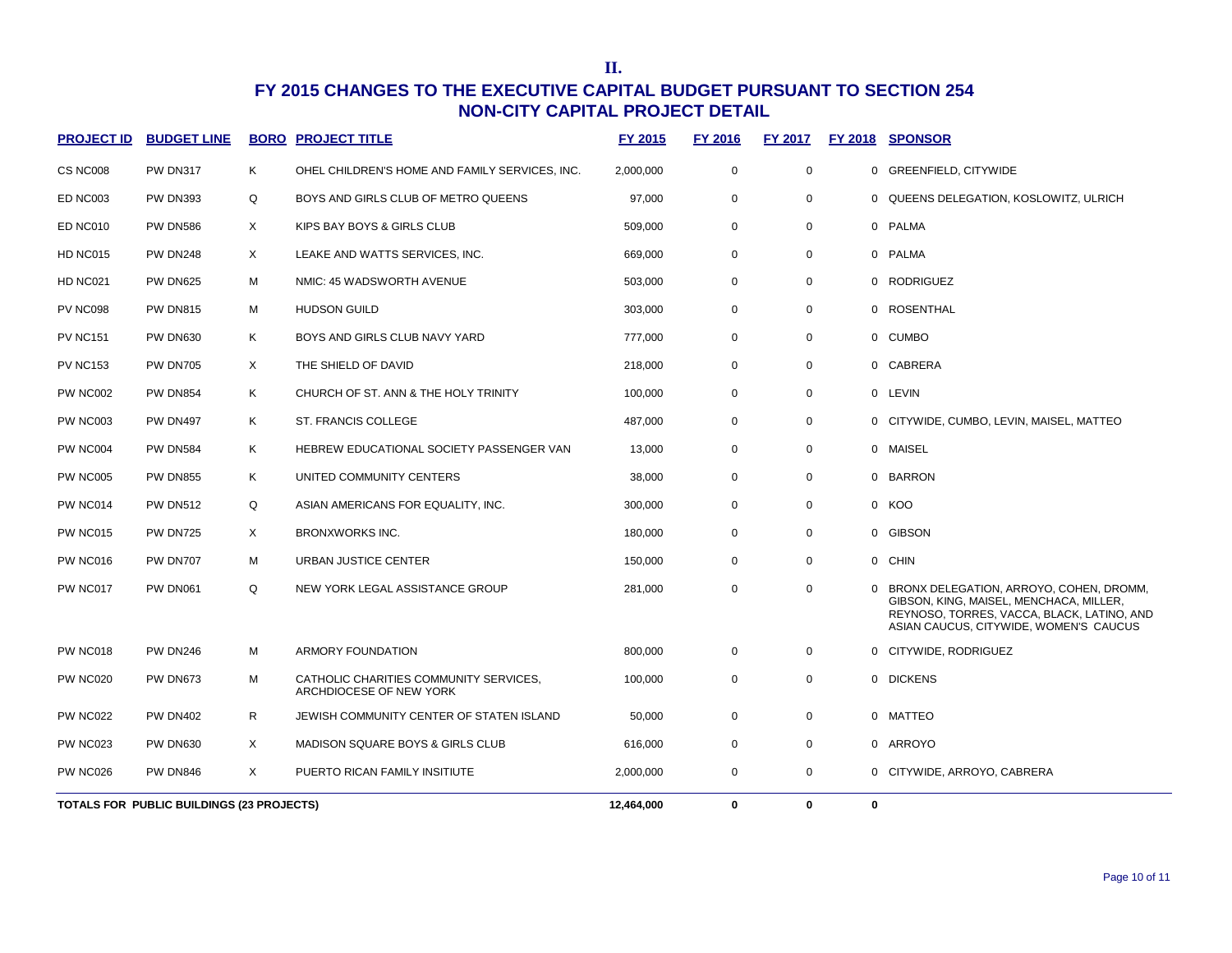**II.**

| <b>BUDGET LINE</b><br><b>BORO PROJECT TITLE</b><br><b>PROJECT ID</b> | TY 2015     | FY 2016   | <b>FY 2017</b> | <u>ፕY 2018 -</u> | <b>SPONSOR</b> |
|----------------------------------------------------------------------|-------------|-----------|----------------|------------------|----------------|
| TOTALS FOR ALL (208 PROJECTS)                                        | 131,296,000 | 3,600,000 |                |                  |                |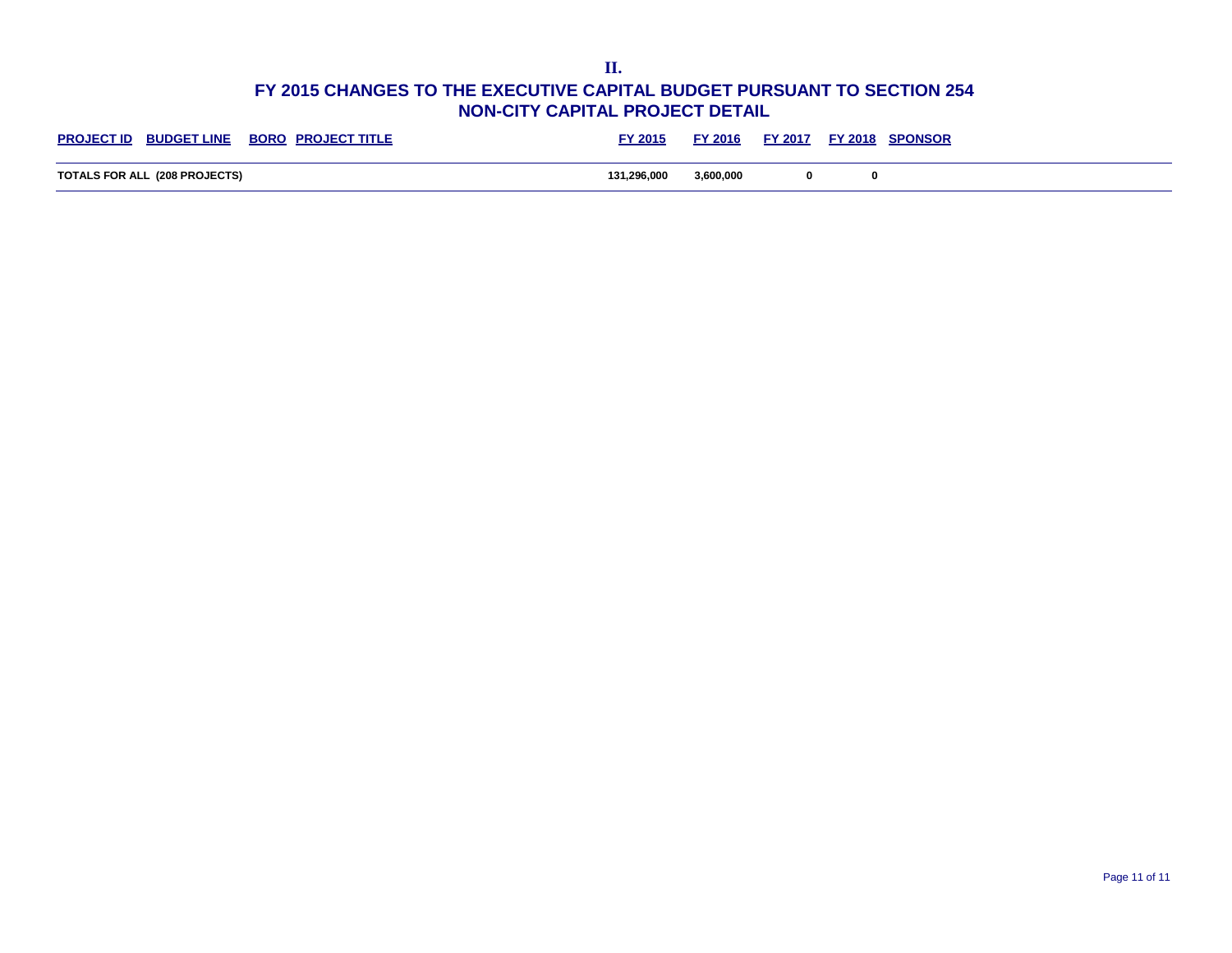**III.**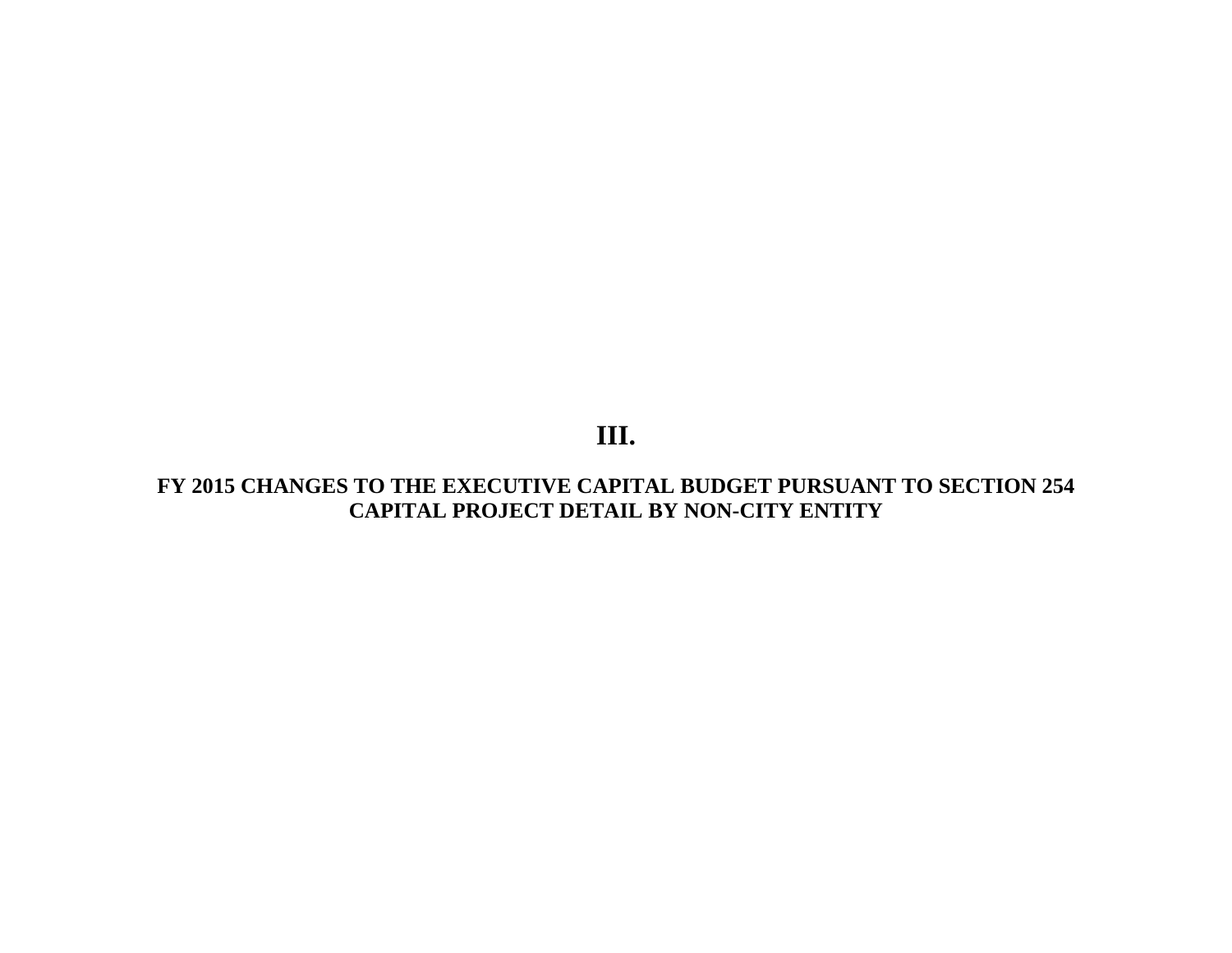| <b>ORGANIZATION NAME</b>                        | <b>BUDGET LINE</b>                 | <b>FY 2015</b>       | <b>FY 2016</b>   | <b>FY 2017</b>   | <b>FY 2018</b>   |
|-------------------------------------------------|------------------------------------|----------------------|------------------|------------------|------------------|
| 3 LEGGED DOG, INC                               |                                    | \$750,000            | \$0              | \$0              | \$0              |
|                                                 | <b>PV 0N001</b>                    | 375,000              | $\mathbf 0$      | $\mathbf 0$      | $\mathbf 0$      |
|                                                 | PV DN001                           | 375,000              | 0                | $\mathbf 0$      | 0                |
| <b>ABC NO RIO</b>                               |                                    | \$1,500,000          | \$0              | \$0              | \$0              |
|                                                 | <b>PV 0N463</b>                    | 750,000              | 0                | 0                | $\mathbf 0$      |
|                                                 | <b>PV DN463</b>                    | 750,000              | $\mathbf 0$      | $\mathbf 0$      | $\mathbf 0$      |
| AIDS SERVICE CENTER OF LOWER MANHATTAN, INC.    |                                    | \$905,000            | \$0              | \$0              | \$0              |
|                                                 | <b>HL DN530</b>                    | 905,000              | $\mathbf 0$      | $\mathbf 0$      | $\mathbf 0$      |
| ALLIANCE OF RESIDENT THEATERS/NEW YORK (ART/NY) |                                    | \$600,000            | \$0              | \$0              | \$0              |
|                                                 | <b>PV 0N017</b>                    | 300,000              | $\Omega$         | $\pmb{0}$        | $\mathbf 0$      |
|                                                 | PV DN017                           | 300,000              | $\mathbf 0$      | $\pmb{0}$        | $\pmb{0}$        |
| <b>ALLIED WEST FARMS (NY) LLC</b>               |                                    | \$600,000            | \$600,000        | \$0              | \$0              |
|                                                 | <b>HD DN711</b>                    | 600,000              | 600,000          | $\mathbf 0$      | $\mathbf 0$      |
| <b>AMERICAS SOCIETY, INC.</b>                   |                                    | \$140,000            | \$0              | \$0              | \$0              |
|                                                 | PV DN794                           | 140,000              | $\mathbf 0$      | $\mathbf 0$      | $\mathbf 0$      |
|                                                 |                                    |                      |                  |                  |                  |
| <b>APICHA COMMUNITY HEALTH CENTER</b>           |                                    | \$248,000            | \$0              | \$0              | \$0              |
|                                                 | HL DN795                           | 248,000              | $\pmb{0}$        | 0                | $\mathbf 0$      |
| <b>ARMORY FOUNDATION</b>                        |                                    | \$800,000            | \$0              | \$0              | \$0              |
|                                                 | <b>PW DN246</b>                    | 800,000              | $\mathbf 0$      | $\pmb{0}$        | $\mathbf 0$      |
| ASIAN AMERICANS FOR EQUALITY, INC. (AAFE)       |                                    | \$300,000            | \$0              | \$0              | \$0              |
|                                                 | <b>PW DN512</b>                    | 300,000              | $\mathbf 0$      | $\mathbf 0$      | $\mathbf 0$      |
|                                                 |                                    |                      |                  |                  |                  |
| <b>BALLET HISPANICO</b>                         |                                    | \$135,000            | \$0              | \$0              | \$0              |
|                                                 | <b>PV 0N042</b><br>PV DN042        | 68,000<br>67,000     | 0<br>$\pmb{0}$   | 0<br>$\mathbf 0$ | $\mathbf 0$<br>0 |
| BEDFORD STUYVESANT RESTORATION CORPORATION      |                                    |                      | \$0              | \$0              | \$0              |
|                                                 |                                    | \$2,005,000          |                  |                  |                  |
|                                                 | <b>PV 0N654</b><br><b>PV DN654</b> | 753,000<br>1,252,000 | 0<br>$\mathbf 0$ | 0<br>$\mathbf 0$ | 0<br>$\mathbf 0$ |
| <b>BILLIE HOLIDAY THEATER</b>                   |                                    | \$550,000            | \$0              | \$0              | \$0              |
|                                                 | <b>PV 0N053</b>                    | 550,000              | $\Omega$         | $\mathbf 0$      | $\mathbf 0$      |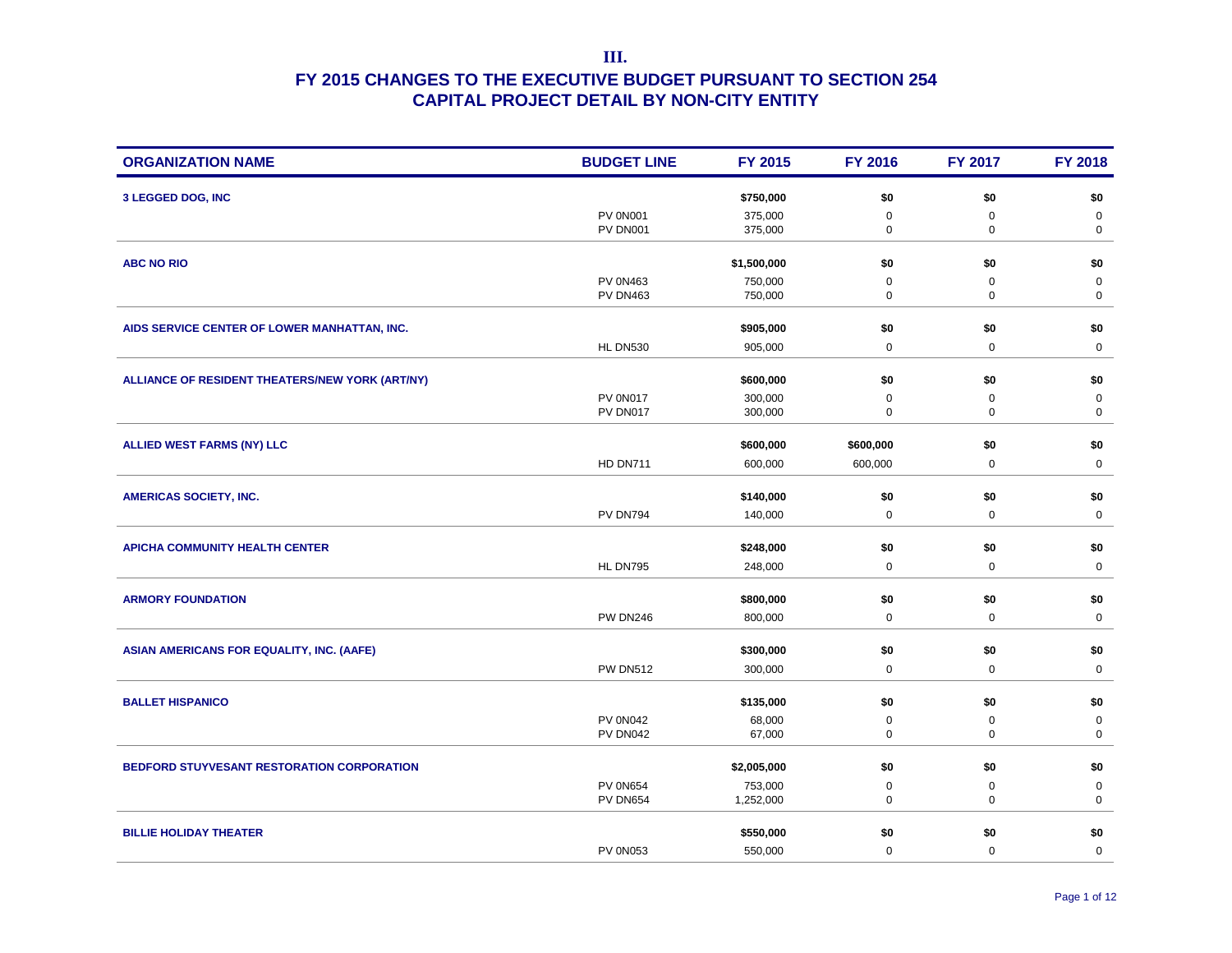| <b>ORGANIZATION NAME</b>                                         | <b>BUDGET LINE</b> | FY 2015     | <b>FY 2016</b> | <b>FY 2017</b> | <b>FY 2018</b> |
|------------------------------------------------------------------|--------------------|-------------|----------------|----------------|----------------|
| BRIC ARTS MEDIA, BROOKLYN, INC.                                  |                    | \$5,250,000 | \$0            | \$0            | \$0            |
|                                                                  | <b>PV 0N088</b>    | 1,750,000   | 0              | 0              | 0              |
|                                                                  | PV DN088           | 3,500,000   | 0              | 0              | 0              |
| <b>BROADWAY HOUSING COMMUNITIES</b>                              |                    | \$400,000   | \$0            | \$0            | \$0            |
|                                                                  | <b>PV 0N729</b>    | 200,000     | 0              | 0              | $\pmb{0}$      |
|                                                                  | <b>PV DN729</b>    | 200,000     | 0              | 0              | 0              |
| <b>BROADWAY HOUSING COMMUNITIES, INC.</b>                        |                    | \$1,000,000 | \$0            | \$0            | \$0            |
|                                                                  | HD DN635           | 1,000,000   | 0              | 0              | 0              |
| <b>BRONX COUNCIL ON THE ARTS</b>                                 |                    | \$600,000   | \$0            | \$0            | \$0            |
|                                                                  | <b>PV 0N678</b>    | 300,000     | 0              | 0              | 0              |
|                                                                  | <b>PV DN678</b>    | 300,000     | 0              | $\mathbf 0$    | 0              |
| <b>BRONX RIVER ART CENTER</b>                                    |                    | \$1,200,000 | \$0            | \$0            | \$0            |
|                                                                  | <b>PV 0N677</b>    | 600,000     | 0              | 0              | 0              |
|                                                                  | PV DN677           | 600,000     | 0              | $\mathbf 0$    | 0              |
| <b>BRONXWORKS, INC.</b>                                          |                    | \$180,000   | \$0            | \$0            | \$0            |
|                                                                  | <b>PW DN725</b>    | 180,000     | 0              | 0              | 0              |
| <b>BROOKLYN BOTANICAL GARDEN</b>                                 |                    | \$8,000,000 | \$0            | \$0            | \$0            |
|                                                                  | <b>PV DN610</b>    | 8,000,000   | 0              | 0              | $\mathbf 0$    |
| <b>BROOKLYN HISTORICAL SOCIETY</b>                               |                    | \$500,000   | \$0            | \$0            | \$0            |
|                                                                  | <b>PV 0N072</b>    | 500,000     | $\pmb{0}$      | 0              | $\pmb{0}$      |
| CATHOLIC CHARITIES COMMUNITY SERVICES, ARCHDIOCESE OF NEW YORK   |                    | \$100,000   | \$0            | \$0            | \$0            |
|                                                                  | <b>PW DN673</b>    | 100,000     | 0              | 0              | $\mathbf 0$    |
|                                                                  |                    |             |                |                |                |
| <b>CHINESE-AMERICAN PLANNING COUNCIL</b>                         |                    | \$503,000   | \$0            | \$0            | \$0            |
|                                                                  | <b>AG DN100</b>    | 503,000     | 0              | 0              | 0              |
| <b>CITY HARVEST, INC.</b>                                        |                    | \$93,000    | \$0            | \$0            | \$0            |
|                                                                  | <b>HR DN103</b>    | 93,000      | 0              | $\mathbf 0$    | $\mathbf 0$    |
| <b>COLONIAL FARMHOUSE RESTORATION SOCIETY OF BELLEROSE, INC.</b> |                    | \$38,000    | \$0            | \$0            | \$0            |
|                                                                  | <b>PV DN655</b>    | 38,000      | 0              | 0              | 0              |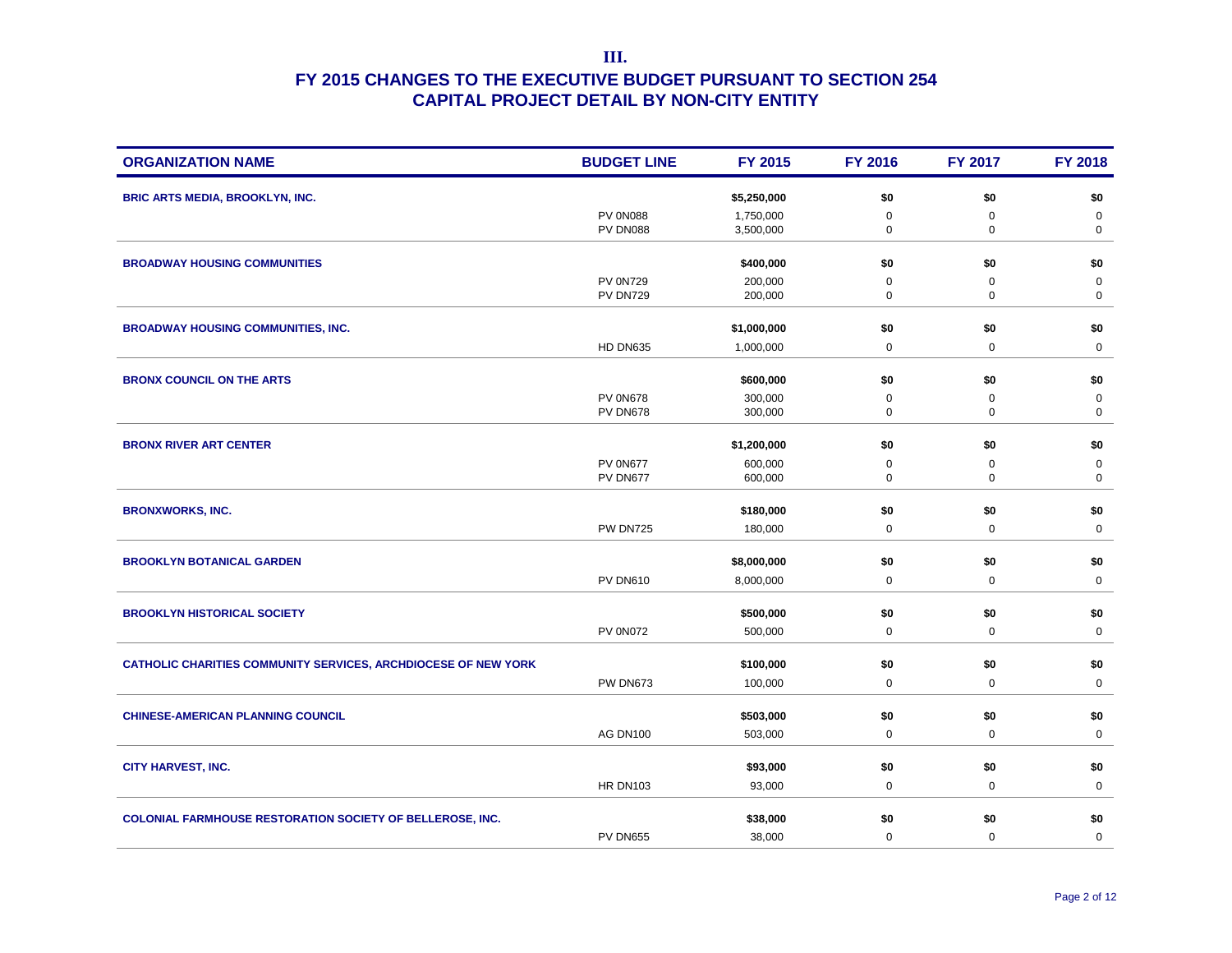| <b>ORGANIZATION NAME</b>                                                | <b>BUDGET LINE</b>                 | FY 2015            | <b>FY 2016</b>   | <b>FY 2017</b>   | <b>FY 2018</b>             |
|-------------------------------------------------------------------------|------------------------------------|--------------------|------------------|------------------|----------------------------|
| <b>COMMUNITY LEAGUE OF THE HEIGHTS/BULGER CENTER FOR COMMUNITY LIFE</b> |                                    | \$1,000,000        | \$0              | \$0              | \$0                        |
|                                                                         | HD DN081                           | 1,000,000          | $\mathbf 0$      | $\mathbf 0$      | $\mathbf 0$                |
| <b>CONCOURSE VILLAGE</b>                                                |                                    | \$500,000          | \$0              | \$0              | \$0                        |
|                                                                         | <b>HD DN661</b>                    | 500,000            | 0                | $\mathbf 0$      | $\mathbf 0$                |
|                                                                         |                                    |                    |                  |                  |                            |
| <b>CYPRESS HILLS LDC</b>                                                |                                    | \$1,000,000        | \$0              | \$0              | \$0                        |
|                                                                         | HD DN647                           | 1,000,000          | 0                | 0                | 0                          |
| DANCE THEATER OF HARLEM, INC.                                           |                                    | \$1,000,000        | \$0              | \$0              | \$0                        |
|                                                                         | <b>PV 0N122</b>                    | 500,000            | 0                | 0                | $\mathbf 0$                |
|                                                                         | <b>PV DN122</b>                    | 500,000            | 0                | $\mathbf 0$      | 0                          |
| <b>DANCEWAVE, INC</b>                                                   |                                    | \$350,000          | \$0              | \$0              | \$0                        |
|                                                                         | <b>PV 0N124</b>                    | 350,000            | $\mathbf 0$      | $\mathsf 0$      | $\mathsf 0$                |
|                                                                         |                                    |                    |                  |                  |                            |
| <b>DOWNTOWN ART/ALPHA OMEGA YOUTH CENTER</b>                            |                                    | \$126,000          | \$0              | \$0              | \$0                        |
|                                                                         | <b>PV DN131</b>                    | 126,000            | 0                | $\mathbf 0$      | $\mathbf 0$                |
| <b>EAST HARLEM ARTS AND EDUCATION LDC (HECKSCHER BLDG.)</b>             |                                    | \$628,000          | \$0              | \$0              | \$0                        |
|                                                                         | <b>PV 0N612</b>                    | 628,000            | 0                | $\mathbf 0$      | 0                          |
|                                                                         |                                    |                    |                  |                  |                            |
| FIFTH AVENUE COMMITTEE, INC. (FAC)                                      |                                    | \$185,000          | \$0              | \$0              | \$0                        |
|                                                                         | HD DN003                           | 185,000            | $\Omega$         | $\mathbf 0$      | $\mathbf 0$                |
| <b>FOOD BANK FOR NEW YORK CITY</b>                                      |                                    | \$281,000          | \$0              | \$0              | \$0                        |
|                                                                         | <b>ED DN160</b>                    | 281,000            | $\mathbf 0$      | $\mathbf 0$      | $\mathbf 0$                |
|                                                                         |                                    |                    |                  |                  |                            |
| FRANKLIN H. WILLIAMS CARIBBEAN CULTURAL CTR AFRICAN DIASPORA INST       |                                    | \$1,500,000        | \$0              | \$0              | \$0                        |
|                                                                         | <b>PV 0N162</b><br><b>PV DN162</b> | 750,000<br>750,000 | 0<br>$\mathbf 0$ | 0<br>$\mathbf 0$ | $\mathbf 0$<br>$\mathbf 0$ |
|                                                                         |                                    |                    |                  |                  |                            |
| <b>GOOD SHEPHERD SERVICES</b>                                           |                                    | \$250,000          | \$0              | \$0              | \$0                        |
|                                                                         | <b>HD DN170</b>                    | 250,000            | $\mathbf 0$      | $\mathbf 0$      | $\mathbf 0$                |
| <b>GUGGENHEIM MUSEUM</b>                                                |                                    | \$1,300,000        | \$0              | \$0              | \$0                        |
|                                                                         | <b>PV 0N176</b>                    | 500,000            | 0                | 0                | $\mathbf 0$                |
|                                                                         | <b>PV DN176</b>                    | 800,000            | 0                | 0                | $\mathbf 0$                |
| HARLEM DOWLING WEST SIDE CENTER FOR CHILDREN AND FAMILY SERVICES, INC.  |                                    | \$1,500,000        | \$0              | \$0              | \$0                        |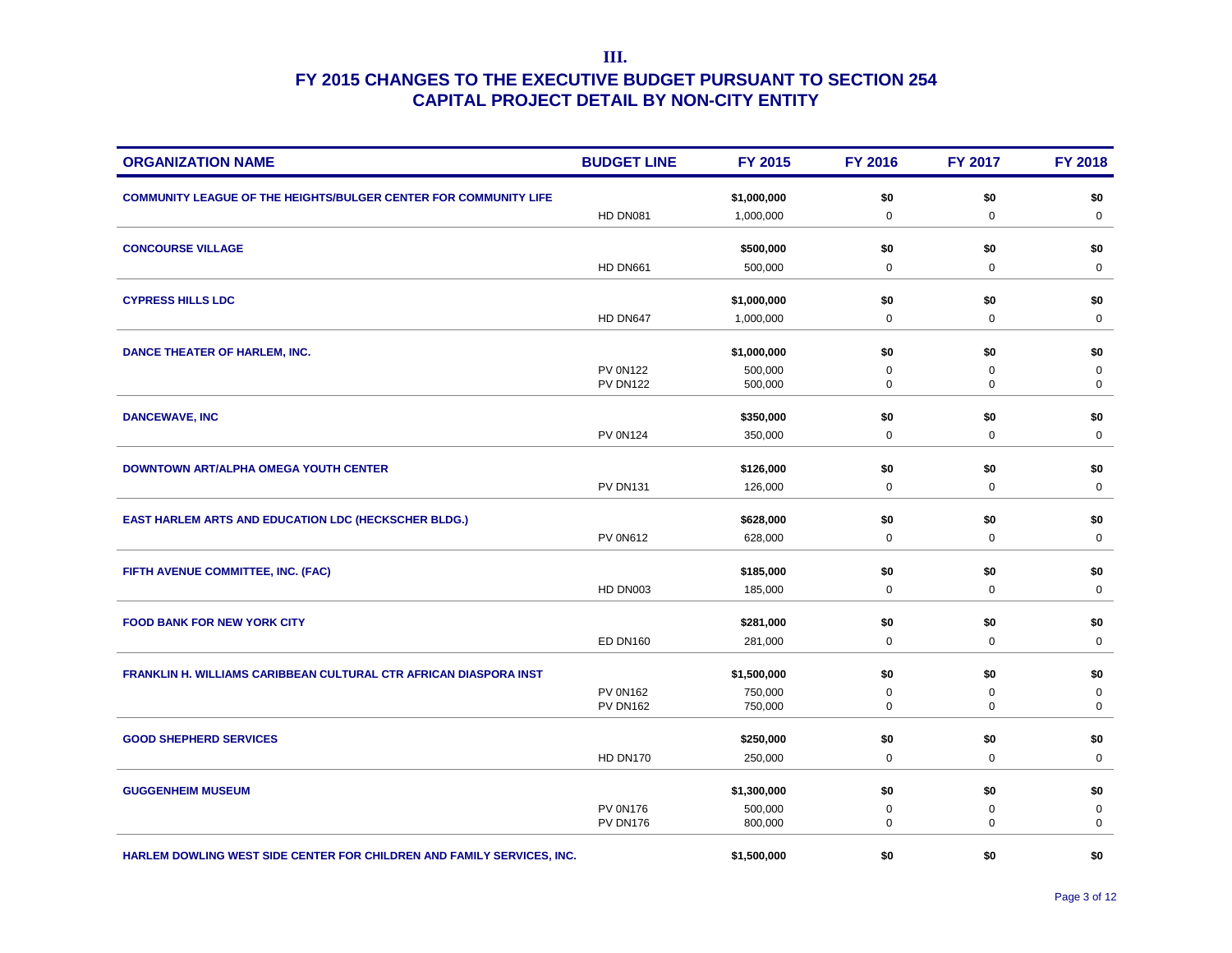| <b>ORGANIZATION NAME</b>                   | <b>BUDGET LINE</b> | <b>FY 2015</b>       | <b>FY 2016</b>     | <b>FY 2017</b>     | <b>FY 2018</b>     |
|--------------------------------------------|--------------------|----------------------|--------------------|--------------------|--------------------|
|                                            | <b>HD DN787</b>    | 1,500,000            | $\mathbf 0$        | $\mathbf 0$        | $\mathbf 0$        |
| <b>HARLEM SCHOOL OF THE ARTS</b>           |                    | \$70,000             | \$0                | \$0                | \$0                |
|                                            | <b>PV DN181</b>    | 70,000               | 0                  | 0                  | $\mathbf 0$        |
|                                            |                    |                      |                    |                    |                    |
| <b>HEBREW EDUCATIONAL SOCIETY</b>          | <b>PW DN584</b>    | \$13,000<br>13,000   | \$0<br>$\mathbf 0$ | \$0<br>$\mathbf 0$ | \$0<br>$\mathbf 0$ |
|                                            |                    |                      |                    |                    |                    |
| HENRY STREET SETTLEMENT                    |                    | \$500,000            | \$0                | \$0                | \$0                |
|                                            | <b>PV DN653</b>    | 500,000              | 0                  | 0                  | 0                  |
| <b>HERE ARTS CENTER</b>                    |                    | \$38,000             | \$0                | \$0                | \$0                |
|                                            | <b>PV DN185</b>    | 38,000               | $\mathbf 0$        | $\mathsf 0$        | $\mathbf 0$        |
| <b>IRISH REPERTORY THEATRE</b>             |                    | \$963,000            | \$0                | \$0                | \$0                |
|                                            | <b>PV 0N196</b>    | 200,000              | $\mathbf 0$        | 0                  | $\mathbf 0$        |
|                                            | <b>PV DN196</b>    | 763,000              | $\mathbf 0$        | $\mathbf 0$        | $\mathbf 0$        |
| <b>ISSUE PROJECT ROOM</b>                  |                    | \$238,000            | \$0                | \$0                | \$0                |
|                                            | <b>PV DN028</b>    | 238,000              | $\mathbf 0$        | $\mathbf 0$        | $\mathbf 0$        |
|                                            |                    |                      |                    |                    |                    |
| <b>KIPS BAY BOYS AND GIRLS CLUB</b>        |                    | \$509,000            | \$0                | \$0                | \$0                |
|                                            | <b>PW DN586</b>    | 509,000              | $\mathbf 0$        | 0                  | $\mathbf 0$        |
| LA MAMA EXPERIMENTAL THEATRE CLUB          |                    | \$1,650,000          | \$0                | \$0                | \$0                |
|                                            | <b>PV 0N134</b>    | 900,000              | $\mathbf 0$        | $\pmb{0}$          | $\mathbf 0$        |
|                                            | <b>PV DN134</b>    | 750,000              | $\mathbf 0$        | $\mathbf 0$        | $\mathbf 0$        |
| LEAKE AND WATTS SERVICES, INC.             |                    | \$669,000            | \$0                | \$0                | \$0                |
|                                            | <b>PW DN248</b>    | 669,000              | 0                  | 0                  | $\mathbf 0$        |
|                                            |                    |                      |                    |                    |                    |
| <b>LENOX HILL NEIGHBORHOOD ASSOCIATION</b> | AG DN235           | \$675,000<br>675,000 | \$0<br>$\mathbf 0$ | \$0<br>$\mathbf 0$ | \$0<br>$\mathbf 0$ |
|                                            |                    |                      |                    |                    |                    |
| <b>LOWER EAST SIDE TENEMENT MUSEUM</b>     |                    | \$300,000            | \$0                | \$0                | \$0                |
|                                            | <b>PV DN247</b>    | 300,000              | $\mathbf 0$        | 0                  | $\mathbf 0$        |
| <b>LOWER MANHATTAN CULTURAL COUNCIL</b>    |                    | \$800,000            | \$0                | \$0                | \$0                |
|                                            | <b>PV 0N250</b>    | 400,000              | 0                  | $\mathbf 0$        | $\pmb{0}$          |
|                                            | <b>PV DN250</b>    | 400,000              | $\mathbf 0$        | $\mathbf 0$        | $\mathbf 0$        |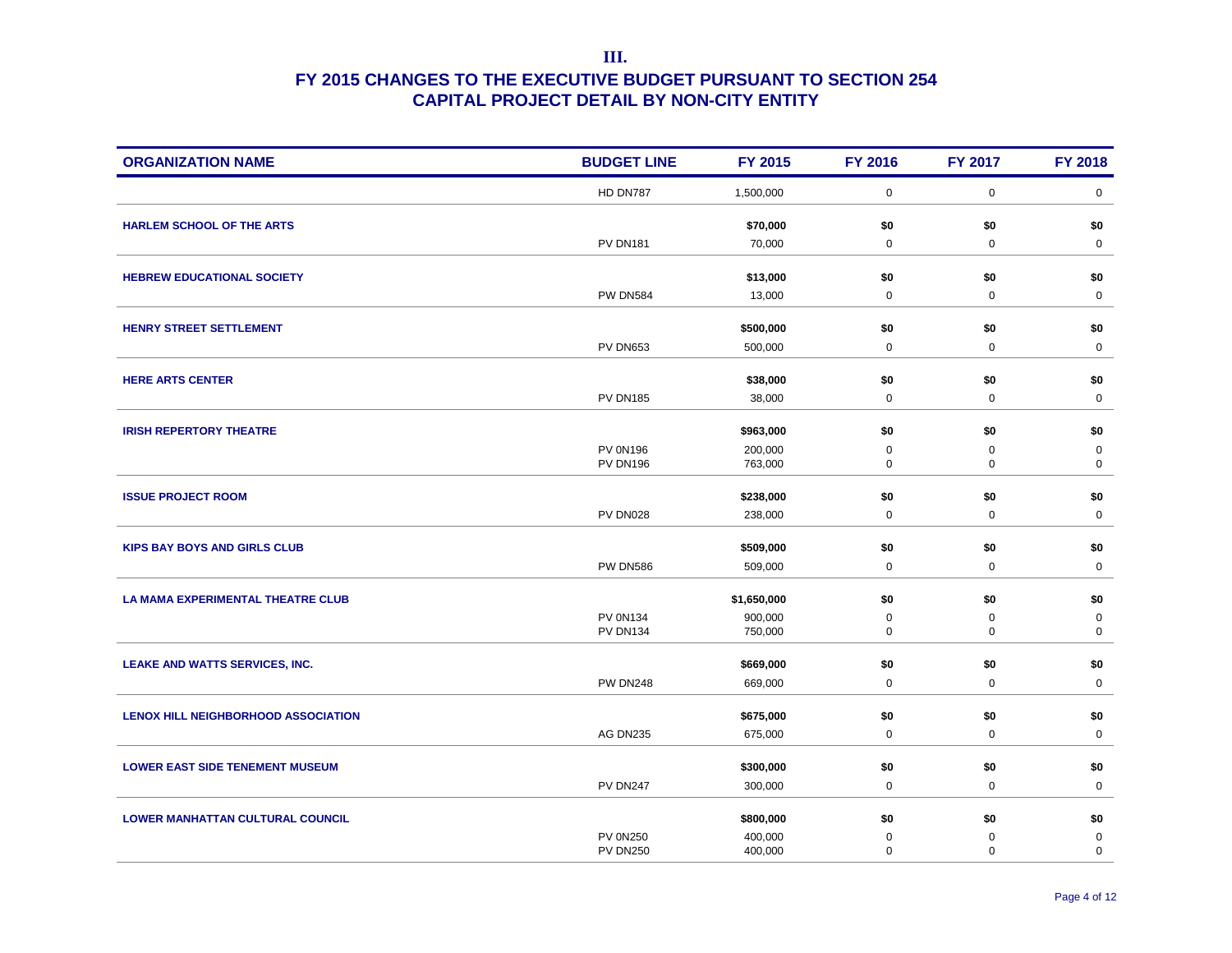| <b>ORGANIZATION NAME</b>                                      | <b>BUDGET LINE</b> | <b>FY 2015</b>       | <b>FY 2016</b>     | <b>FY 2017</b>     | <b>FY 2018</b>     |
|---------------------------------------------------------------|--------------------|----------------------|--------------------|--------------------|--------------------|
| <b>MADISON SQUARE BOYS AND GIRLS CLUB</b>                     |                    | \$1,393,000          | \$0                | \$0                | \$0                |
|                                                               | <b>PW DN630</b>    | 1,393,000            | $\mathbf 0$        | $\mathbf 0$        | $\mathbf 0$        |
| <b>MAIMONIDES MEDICAL CENTER</b>                              |                    | \$1,900,000          | \$0                | \$0                | \$0                |
|                                                               | <b>HL DN254</b>    | 1,900,000            | 0                  | $\mathbf 0$        | $\mathbf 0$        |
|                                                               |                    |                      |                    |                    |                    |
| <b>MAKE THE ROAD NEW YORK</b>                                 | <b>ED DN631</b>    | \$277,000<br>277,000 | \$0<br>$\mathbf 0$ | \$0<br>$\mathbf 0$ | \$0<br>$\mathbf 0$ |
|                                                               |                    |                      |                    |                    |                    |
| <b>MANHATTAN CLASS COMPANY INC.</b>                           |                    | \$1,500,000          | \$0                | \$0                | \$0                |
|                                                               | <b>PV 0N219</b>    | 750,000              | 0                  | $\mathbf 0$        | $\mathbf 0$        |
|                                                               | <b>PV DN219</b>    | 750,000              | 0                  | $\mathbf 0$        | $\mathbf 0$        |
| <b>MANHATTAN SCHOOL OF MUSIC</b>                              |                    | \$500,000            | \$0                | \$0                | \$0                |
|                                                               | PV DN737           | 500,000              | $\mathbf 0$        | $\mathbf 0$        | $\mathbf 0$        |
| <b>MANHATTAN THEATER CLUB</b>                                 |                    |                      | \$0                | \$0                | \$0                |
|                                                               | <b>PV DN256</b>    | \$140,000<br>140,000 | $\mathbf 0$        | $\mathbf 0$        | $\mathbf 0$        |
|                                                               |                    |                      |                    |                    |                    |
| <b>MARK MORRIS DANCE GROUP (DISCALCED, INC.)</b>              |                    | \$500,000            | \$0                | \$0                | \$0                |
|                                                               | <b>PV 0N258</b>    | 250,000              | 0                  | 0                  | $\mathbf 0$        |
|                                                               | <b>PV DN258</b>    | 250,000              | 0                  | $\mathbf 0$        | 0                  |
| <b>MIND-BUILDERS CREATIVE ARTS CENTER</b>                     |                    | \$1,164,000          | \$0                | \$0                | \$0                |
|                                                               | <b>PV 0N266</b>    | 529,000              | 0                  | 0                  | $\pmb{0}$          |
|                                                               | <b>PV DN266</b>    | 635,000              | $\mathbf 0$        | 0                  | $\mathsf 0$        |
| <b>MOUNT SINAI HOSPITAL</b>                                   |                    | \$2,557,000          | \$0                | \$0                | \$0                |
|                                                               | HL DN273           | 2,557,000            | 0                  | 0                  | 0                  |
|                                                               |                    |                      |                    |                    |                    |
| <b>MUSEUM OF CONTEMPORARY AFRICAN DIASPORAN ARTS (MOCADA)</b> |                    | \$1,400,000          | \$0                | \$0                | \$0                |
|                                                               | <b>PV DN680</b>    | 1,400,000            | $\mathbf 0$        | $\mathbf 0$        | $\mathbf 0$        |
| <b>NEW -&gt; AMBER CHARTER SCHOOL</b>                         |                    | \$548,000            | \$0                | \$0                | \$0                |
|                                                               | <b>ED DN841</b>    | 548,000              | 0                  | $\mathbf 0$        | $\mathbf 0$        |
|                                                               |                    |                      |                    |                    |                    |
| <b>NEW -&gt; AMICO SENIOR CENTER</b>                          |                    | \$50,000             | \$0                | \$0                | \$0                |
|                                                               | AG DN837           | 50,000               | $\mathbf 0$        | $\mathbf 0$        | $\mathbf 0$        |
| NEW -> AN CLAIDHEAMH SOLUIS, INC. / IRISH ARTS CENTER         |                    | \$9,000,000          | \$0                | \$0                | \$0                |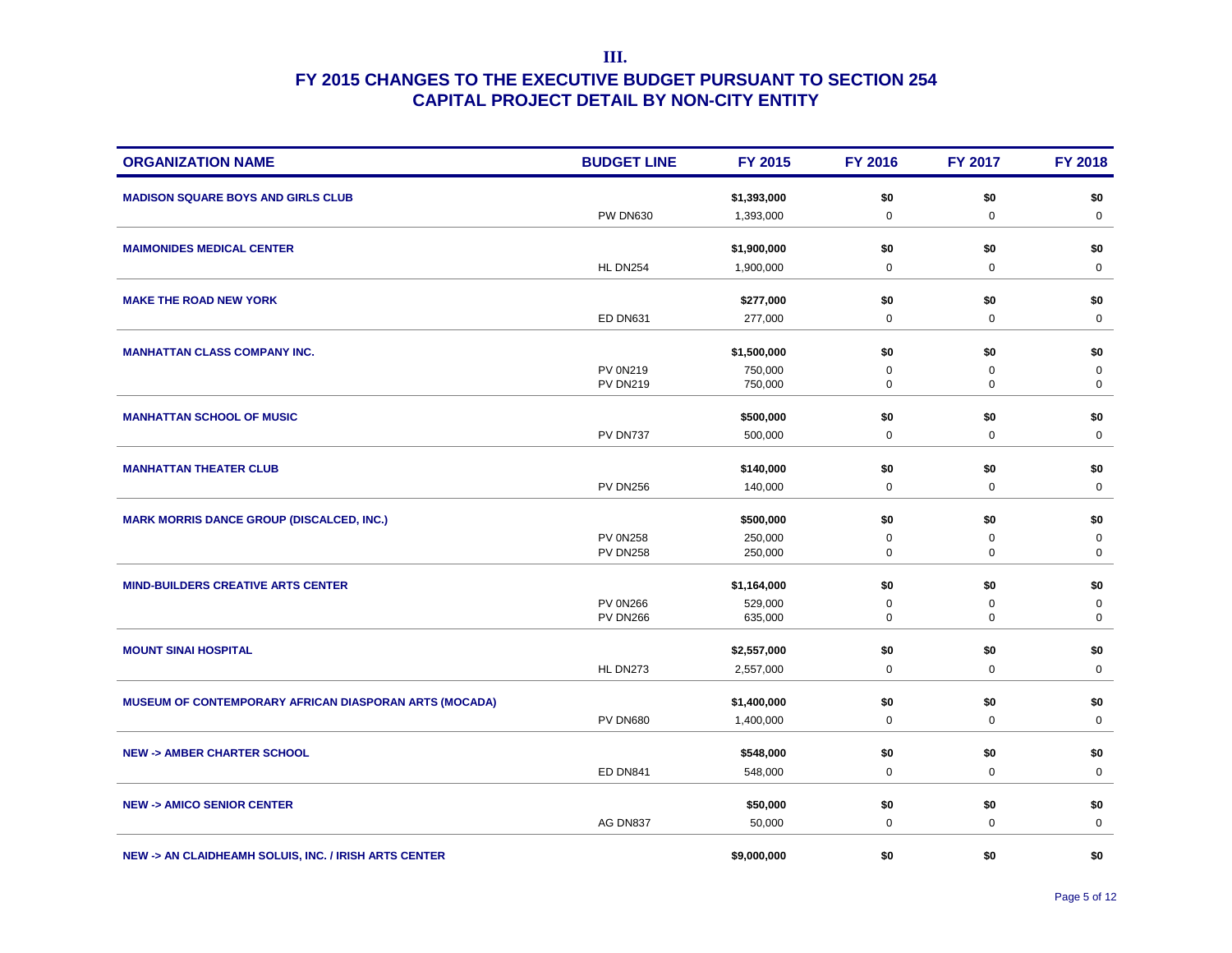| <b>ORGANIZATION NAME</b>                                                   | <b>BUDGET LINE</b> | <b>FY 2015</b>       | <b>FY 2016</b>     | <b>FY 2017</b>     | <b>FY 2018</b>     |
|----------------------------------------------------------------------------|--------------------|----------------------|--------------------|--------------------|--------------------|
|                                                                            | <b>PV 0N195</b>    | 4,000,000            | $\mathbf 0$        | $\pmb{0}$          | $\mathbf 0$        |
|                                                                            | <b>PV DN195</b>    | 5,000,000            | $\pmb{0}$          | 0                  | $\mathbf 0$        |
| <b>NEW -&gt; ASIAN AMERICANS FOR EQUALITY, INC. (AAFE)</b>                 |                    | \$925,000            | \$0                | \$0                | \$0                |
|                                                                            | <b>HD DN512</b>    | 925,000              | 0                  | $\mathbf 0$        | $\mathbf 0$        |
| <b>NEW -&gt; ASSOCIATION TO BENEFIT CHILDREN</b>                           |                    | \$500,000            | \$0                | \$0                | \$0                |
|                                                                            | HD DN796           | 500,000              | 0                  | 0                  | 0                  |
|                                                                            |                    |                      |                    |                    |                    |
| <b>NEW -&gt; BEC NEW COMMUNITIES HDFC INC.</b>                             |                    | \$500,000            | \$0                | \$0                | \$0                |
|                                                                            | <b>HD DN839</b>    | 500,000              | $\mathbf 0$        | $\mathbf 0$        | $\mathbf 0$        |
| <b>NEW -&gt; BILLIE HOLIDAY THEATER</b>                                    |                    | \$1,146,000          | \$0                | \$0                | \$0                |
|                                                                            | <b>PV DN053</b>    | 1,146,000            | $\pmb{0}$          | 0                  | $\mathbf 0$        |
|                                                                            |                    |                      |                    |                    |                    |
| <b>NEW -&gt; BOYS AND GIRLS CLUB OF METRO QUEENS</b>                       | <b>PW DN393</b>    | \$97,000<br>97,000   | \$0<br>0           | \$0<br>0           | \$0<br>$\mathbf 0$ |
|                                                                            |                    |                      |                    |                    |                    |
| <b>NEW -&gt; BRONX AIDS SERVICES, INC</b>                                  |                    | \$1,000,000          | \$0                | \$0                | \$0                |
|                                                                            | HL DN843           | 1,000,000            | 0                  | $\mathbf 0$        | $\mathbf 0$        |
| <b>NEW -&gt; BRONX HOUSE</b>                                               |                    | \$1,000,000          | \$0                | \$0                | \$0                |
|                                                                            | <b>HR DN842</b>    | 1,000,000            | $\pmb{0}$          | 0                  | $\pmb{0}$          |
|                                                                            |                    |                      |                    |                    |                    |
| NEW -> CATHOLIC MANAGED LONG TERM CARE (D/B/A ARCHCARE SENIOR LIFE)        |                    | \$43,000             | \$0                | \$0                | \$0                |
|                                                                            | HL DN406           | 43,000               | $\mathbf 0$        | $\mathbf 0$        | $\mathbf 0$        |
| NEW -> CHURCH OF ST. ANN & THE HOLY TRINITY                                |                    | \$100,000            | \$0                | \$0                | \$0                |
|                                                                            | <b>PW DN854</b>    | 100,000              | 0                  | $\mathbf 0$        | $\mathbf 0$        |
|                                                                            |                    |                      |                    |                    |                    |
| <b>NEW-&gt; CLAYTON APARTMENTS</b>                                         |                    | \$500,000            | \$0                | \$0                | \$0                |
|                                                                            | <b>HD DN851</b>    | 500,000              | $\pmb{0}$          | 0                  | $\mathbf 0$        |
| <b>NEW -&gt; DAYTON TOWERS CORPORATION</b>                                 |                    | \$250,000            | \$0                | \$0                | \$0                |
|                                                                            | <b>HD DN852</b>    | 250,000              | 0                  | $\mathbf 0$        | $\mathbf 0$        |
|                                                                            |                    |                      |                    |                    |                    |
| <b>NEW -&gt; EAST HARLEM ARTS AND EDUCATION LDC (HECKSCHER BLDG.)</b>      | <b>PV DN612</b>    | \$628,000<br>628,000 | \$0<br>$\mathbf 0$ | \$0<br>$\mathbf 0$ | \$0<br>$\mathbf 0$ |
|                                                                            |                    |                      |                    |                    |                    |
| NEW -> EPISCOPAL HEALTH SERVICES INC. D/B/A ST. JOHN'S EPISCOPAL HOSPITAL. |                    | \$796,000            | \$0                | \$0                | \$0                |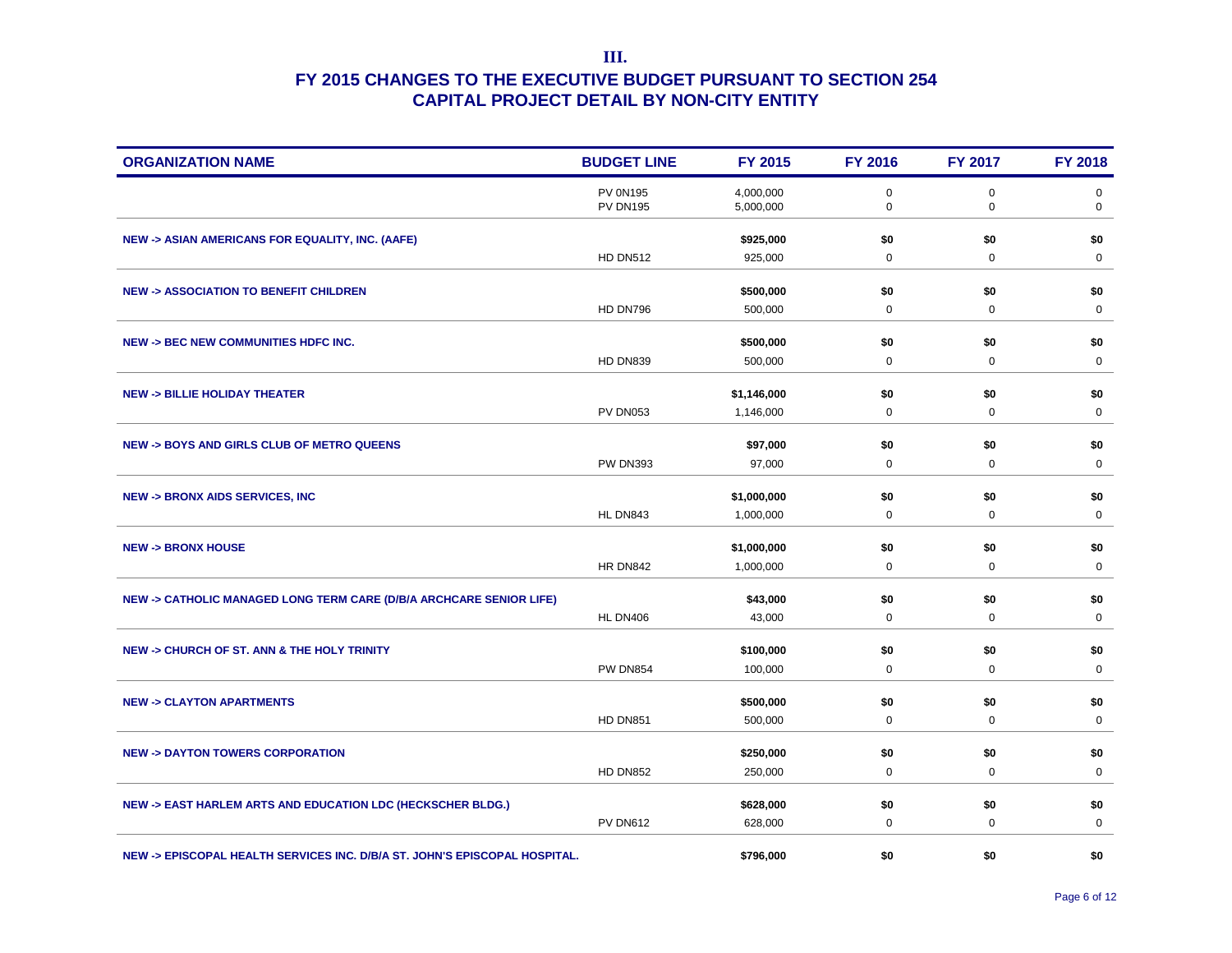| <b>ORGANIZATION NAME</b>                                                | <b>BUDGET LINE</b> | FY 2015     | <b>FY 2016</b> | <b>FY 2017</b> | <b>FY 2018</b> |
|-------------------------------------------------------------------------|--------------------|-------------|----------------|----------------|----------------|
|                                                                         | HL DN025           | 796,000     | $\mathbf 0$    | $\mathbf 0$    | 0              |
| <b>NEW -&gt; ESPLANADE GARDENS, INC.</b>                                |                    | \$1,000,000 | \$0            | \$0            | \$0            |
|                                                                         | <b>HD DN850</b>    | 1,000,000   | $\mathbf 0$    | $\mathbf 0$    | $\mathbf 0$    |
| <b>NEW -&gt; GINA GIBNEY DANCE, INC.</b>                                |                    | \$546,000   | \$0            | \$0            | \$0            |
|                                                                         | <b>PV 0N831</b>    | 100,000     | 0              | 0              | $\mathbf 0$    |
|                                                                         | <b>PV DN831</b>    | 446,000     | $\mathbf 0$    | $\mathbf 0$    | $\mathbf 0$    |
| <b>NEW -&gt; GREATER BETHEL COMMUNITY DEVELOPMENT CORP.</b>             |                    | \$45,000    | \$0            | \$0            | \$0            |
|                                                                         | <b>HR DN847</b>    | 45,000      | $\mathbf 0$    | $\mathbf 0$    | 0              |
| <b>NEW -&gt; GREENWOOD HISTORIC FUND</b>                                |                    | \$2,000,000 | \$0            | \$0            | \$0            |
|                                                                         | <b>PV 0N784</b>    | 1,000,000   | 0              | 0              | 0              |
|                                                                         | <b>PV DN784</b>    | 1,000,000   | 0              | $\mathbf 0$    | $\mathbf 0$    |
| <b>NEW -&gt; HUDSON GUILD, INC.</b>                                     |                    | \$303,000   | \$0            | \$0            | \$0            |
|                                                                         | <b>PW DN815</b>    | 303,000     | 0              | $\mathbf 0$    | $\mathbf 0$    |
|                                                                         |                    |             |                |                |                |
| <b>NEW -&gt; JAMAICA SENIOR RESIDENCE HDFC</b>                          |                    | \$1,500,000 | \$0            | \$0            | \$0            |
|                                                                         | <b>HD DN742</b>    | 1,500,000   | $\mathbf 0$    | $\mathbf 0$    | $\mathbf 0$    |
| <b>NEW -&gt; LINDSAY PARK HOUSING CORP.</b>                             |                    | \$625,000   | \$0            | \$0            | \$0            |
|                                                                         | <b>HD DN487</b>    | 625,000     | $\mathbf 0$    | $\mathbf 0$    | $\mathbf 0$    |
| <b>NEW -&gt; MANHATTAN SCHOOL OF MUSIC</b>                              |                    | \$1,000,000 | \$0            | \$0            | \$0            |
|                                                                         | <b>PV 0N737</b>    | 1,000,000   | $\mathbf 0$    | $\mathbf 0$    | $\mathbf 0$    |
|                                                                         |                    |             |                |                |                |
| <b>NEW -&gt; MUSEUM OF CONTEMPORARY AFRICAN DIASPORAN ARTS (MOCADA)</b> |                    | \$1,400,000 | \$0            | \$0            | \$0            |
|                                                                         | <b>PV 0N680</b>    | 1,400,000   | 0              | $\mathbf 0$    | 0              |
| <b>NEW -&gt; NEW YORK CITY RESCUE MISSION</b>                           |                    | \$82,000    | \$0            | \$0            | \$0            |
|                                                                         | HH DN845           | 82,000      | $\mathbf 0$    | $\mathbf 0$    | $\mathbf 0$    |
| <b>NEW -&gt; NEW YORK CLASSICAL THEATRE, INC.</b>                       |                    | \$116,000   | \$0            | \$0            | \$0            |
|                                                                         | <b>PV DN790</b>    | 116,000     | 0              | $\mathbf 0$    | $\mathbf 0$    |
|                                                                         |                    |             |                |                |                |
| NEW -> OPEN CHANNELS NEW YORK, INC. D/B/A DIXON PLACE                   |                    | \$61,000    | \$0            | \$0            | \$0            |
|                                                                         | <b>PV DN127</b>    | 61,000      | $\Omega$       | $\mathbf 0$    | $\mathbf 0$    |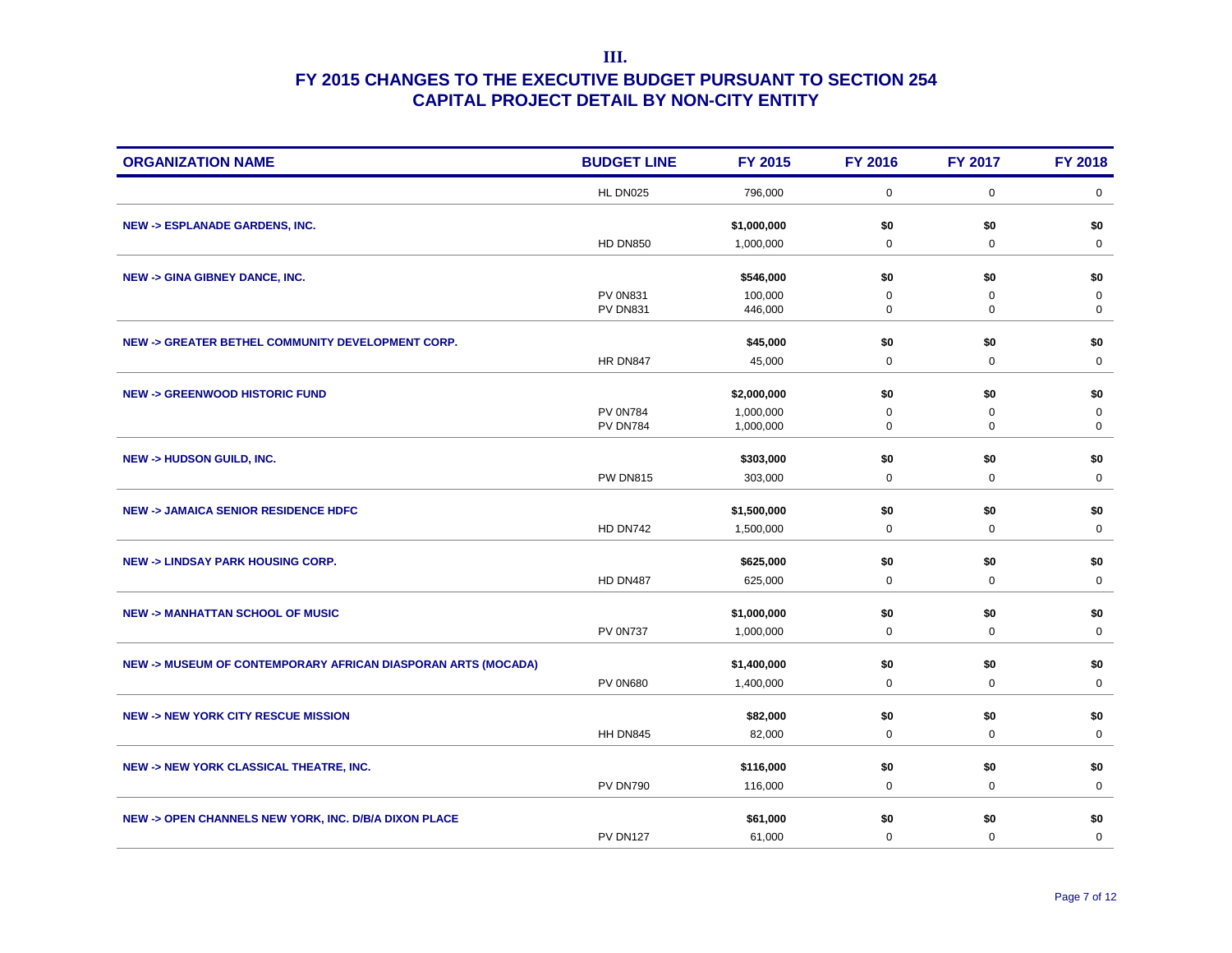| <b>ORGANIZATION NAME</b>                                        | <b>BUDGET LINE</b> | <b>FY 2015</b> | <b>FY 2016</b>     | <b>FY 2017</b>     | <b>FY 2018</b>     |
|-----------------------------------------------------------------|--------------------|----------------|--------------------|--------------------|--------------------|
| NEW -> PHIPPS HOUSES - MELROSE SITE C DEVELOPMENT               |                    | \$600,000      | \$0                | \$0                | \$0                |
|                                                                 | <b>HD DN840</b>    | 600,000        | 0                  | $\mathbf 0$        | $\mathbf 0$        |
| NEW-> PROTEUS GOWANUS INTERDISCIPLINARY GALLERY, INC.           |                    | \$150,000      | \$0                | \$0                | \$0                |
|                                                                 | <b>PV DN726</b>    | 150,000        | 0                  | 0                  | 0                  |
|                                                                 |                    |                |                    |                    |                    |
| <b>NEW -&gt; PUERTO RICAN FAMILY INSITIUTE INC.</b>             |                    | \$2,000,000    | \$0                | \$0                | \$0                |
|                                                                 | <b>PW DN846</b>    | 2,000,000      | 0                  | $\mathbf 0$        | $\mathbf 0$        |
| <b>NEW -&gt; ST. NICKS ALLIANCE CORP.</b>                       |                    | \$694,000      | \$0                | \$0                | \$0                |
|                                                                 | ED DN760           | 144,000        | $\Omega$           | 0                  | 0                  |
|                                                                 | <b>PV 0N760</b>    | 50,000         | 0                  | 0                  | $\pmb{0}$          |
|                                                                 | <b>PV DN760</b>    | 500,000        | 0                  | 0                  | 0                  |
| <b>NEW -&gt; STUYPARK HOUSING COMPANY INC.</b>                  |                    | \$1,500,000    | \$0                | \$0                | \$0                |
|                                                                 | <b>HD DN849</b>    | 1,500,000      | 0                  | $\mathbf 0$        | $\mathbf 0$        |
|                                                                 |                    |                |                    |                    |                    |
| NEW -> TADA! THEATRE ARTS AND DANCE ALLIANCE INC.               |                    | \$75,000       | \$0                | \$0                | \$0                |
|                                                                 | <b>PV DN844</b>    | 75,000         | $\mathbf 0$        | $\mathbf 0$        | $\mathbf 0$        |
| <b>NEW -&gt; THALIA SPANISH THEATER</b>                         |                    | \$1,425,000    | \$3,000,000        | \$0                | \$0                |
|                                                                 | <b>PV 0N412</b>    | 425,000        | $\Omega$           | $\mathbf 0$        | $\mathbf 0$        |
|                                                                 | <b>PV DN412</b>    | 1,000,000      | 3,000,000          | 0                  | $\mathbf 0$        |
| <b>NEW -&gt; UNITED COMMUNITY CENTERS</b>                       |                    | \$38,000       | \$0                | \$0                | \$0                |
|                                                                 | <b>PW DN855</b>    | 38,000         | $\Omega$           | $\mathbf 0$        | $\mathbf 0$        |
|                                                                 |                    |                |                    |                    |                    |
| NEW -> UPPER MANHATTAN EMPOWERMENT ZONE DEVELOPMENT CORPORATION |                    | \$9,500,000    | \$0                | \$0                | \$0                |
|                                                                 | <b>PV 0N836</b>    | 7,000,000      | 0                  | 0                  | 0                  |
|                                                                 | PV DN836           | 2,500,000      | 0                  | $\mathbf 0$        | $\mathbf 0$        |
| <b>NEW -&gt; WAYSIDE OUTREACH DEVELOPMENT INC.</b>              |                    | \$50,000       | \$0                | \$0                | \$0                |
|                                                                 | AG DN838           | 50,000         | $\mathbf 0$        | $\mathbf 0$        | $\mathbf 0$        |
|                                                                 |                    |                |                    |                    |                    |
| <b>NEW -&gt; WOMEN IN NEED (WIN)</b>                            | HH DN701           | \$330,000      | \$0<br>$\mathbf 0$ | \$0<br>$\mathbf 0$ | \$0<br>$\mathbf 0$ |
|                                                                 |                    | 330,000        |                    |                    |                    |
| NEW -> YOUNG WOMEN'S CHRISTIAN ASSOCIATION (YWCA) OF BROOKLYN   |                    | \$700,000      | \$0                | \$0                | \$0                |
|                                                                 | <b>HD DN781</b>    | 700,000        | $\Omega$           | $\Omega$           | $\mathbf 0$        |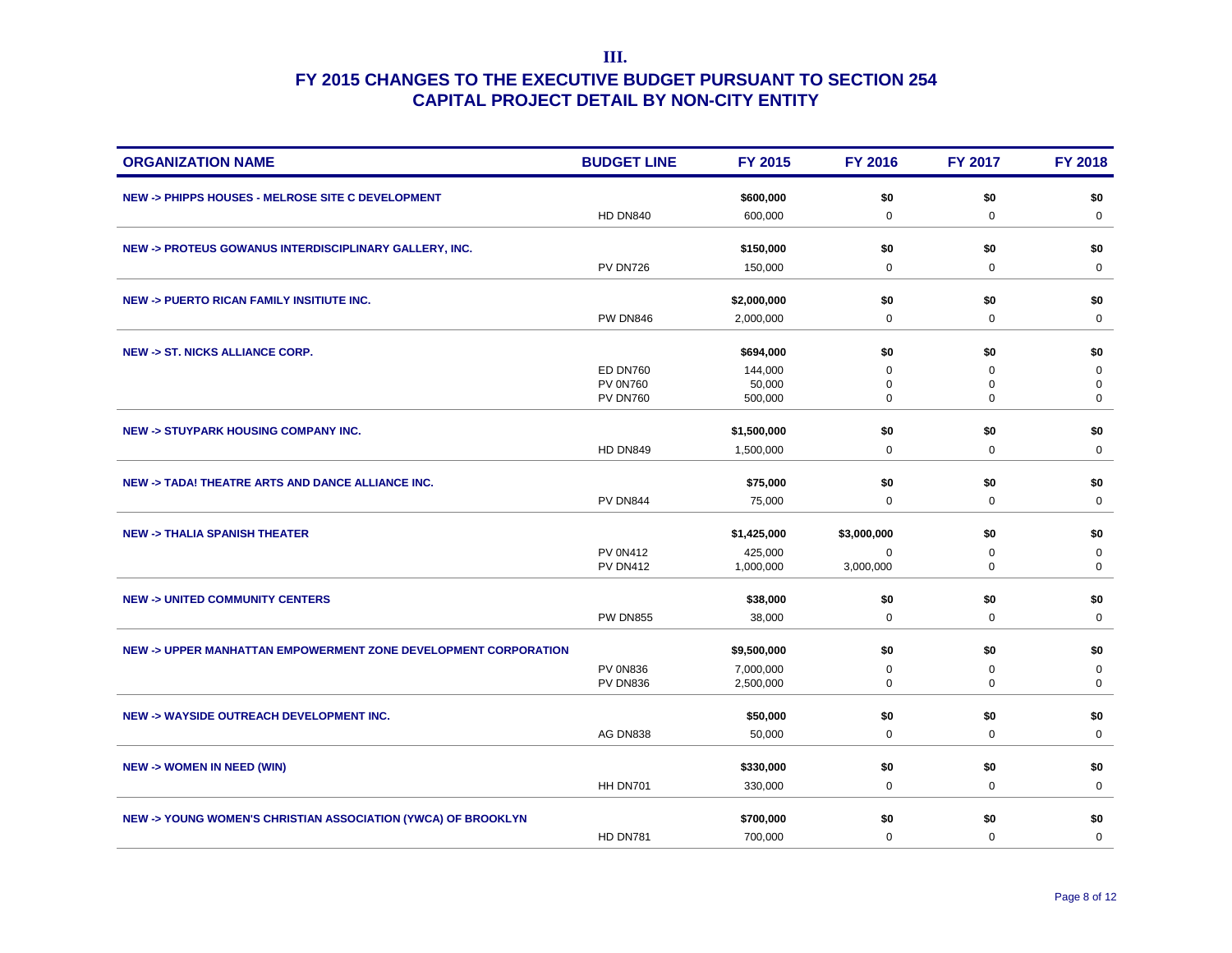| <b>ORGANIZATION NAME</b>                                   | <b>BUDGET LINE</b>                 | <b>FY 2015</b>     | <b>FY 2016</b> | <b>FY 2017</b> | <b>FY 2018</b> |
|------------------------------------------------------------|------------------------------------|--------------------|----------------|----------------|----------------|
| <b>NEW YORK BLOOD CENTER</b>                               |                                    | \$360,000          | \$0            | \$0            | \$0            |
|                                                            | <b>HL DN201</b>                    | 360,000            | $\mathbf 0$    | $\mathbf 0$    | $\mathbf 0$    |
| <b>NEW YORK BOTANICAL GARDEN</b>                           |                                    | \$2,128,000        | \$0            | \$0            | \$0            |
|                                                            | PV DN074                           | 2,128,000          | $\Omega$       | $\mathbf 0$    | $\mathbf 0$    |
|                                                            |                                    |                    |                |                |                |
| NEW YORK BOTANICAL GARDEN PARKING GARAGE                   | <b>PV 0N074</b>                    | \$2,000,000        | \$0            | \$0            | \$0            |
|                                                            |                                    | 2,000,000          | $\mathbf 0$    | $\mathbf 0$    | $\mathbf 0$    |
| <b>NEW YORK HISTORICAL SOCIETY</b>                         |                                    | \$200,000          | \$0            | \$0            | \$0            |
|                                                            | <b>PV 0N304</b>                    | 150,000            | $\Omega$       | 0              | $\mathbf 0$    |
|                                                            | <b>PV DN304</b>                    | 50,000             | 0              | 0              | 0              |
| <b>NEW YORK LEGAL ASSISTANCE GROUP (NYLAG)</b>             |                                    | \$281,000          | \$0            | \$0            | \$0            |
|                                                            | <b>PW DN061</b>                    | 281,000            | 0              | $\mathbf 0$    | $\mathbf 0$    |
| NEW YORK SOCIETY FOR THE RELIEF OF RUPTURED & CRIPPLED     |                                    | \$1,253,000        | \$0            | \$0            | \$0            |
|                                                            | HL DN810                           | 1,253,000          | 0              | $\mathbf 0$    | $\mathbf 0$    |
|                                                            |                                    |                    |                |                |                |
| <b>NOGUCHI MUSEUM</b>                                      |                                    | \$375,000          | \$0            | \$0            | \$0            |
|                                                            | <b>PV 0N198</b><br><b>PV DN198</b> | 125,000<br>250,000 | 0<br>0         | 0<br>$\pmb{0}$ | 0<br>0         |
|                                                            |                                    |                    |                |                |                |
| <b>NORTHERN MANHATTAN IMPROVEMENT CORPORATION</b>          |                                    | \$503,000          | \$0            | \$0            | \$0            |
|                                                            | <b>PW DN625</b>                    | 503,000            | $\mathbf 0$    | 0              | $\pmb{0}$      |
| <b>NUYORICAN POETS CAFE</b>                                |                                    | \$600,000          | \$0            | \$0            | \$0            |
|                                                            | <b>PV 0N669</b>                    | 100,000            | 0              | 0              | $\mathbf 0$    |
|                                                            | PV DN669                           | 500,000            | 0              | $\mathbf 0$    | $\mathbf 0$    |
| NYC PARTNERSHIP HOUSING DEVELOPMENT FUND CORPORATION, INC. |                                    | \$4,250,000        | \$0            | \$0            | \$0            |
|                                                            | <b>HD DN525</b>                    | 4,250,000          | $\mathbf 0$    | $\mathbf 0$    | $\mathbf 0$    |
|                                                            |                                    |                    |                |                |                |
| <b>ODA PRIMARY HEALTH CARE NETWORK</b>                     |                                    | \$224,000          | \$0            | \$0            | \$0            |
|                                                            | HL DN775                           | 224,000            | $\mathbf 0$    | $\mathbf 0$    | $\mathbf 0$    |
| <b>OHEL CHILDREN'S HOME &amp; FAMILY SERVICES</b>          |                                    | \$4,000,000        | \$0            | \$0            | \$0            |
|                                                            | <b>PW DN317</b>                    | 4,000,000          | 0              | $\mathbf 0$    | $\mathbf 0$    |
| OPPORTUNITIES FOR A BETTER TOMORROW                        |                                    | \$50,000           | \$0            | \$0            | \$0            |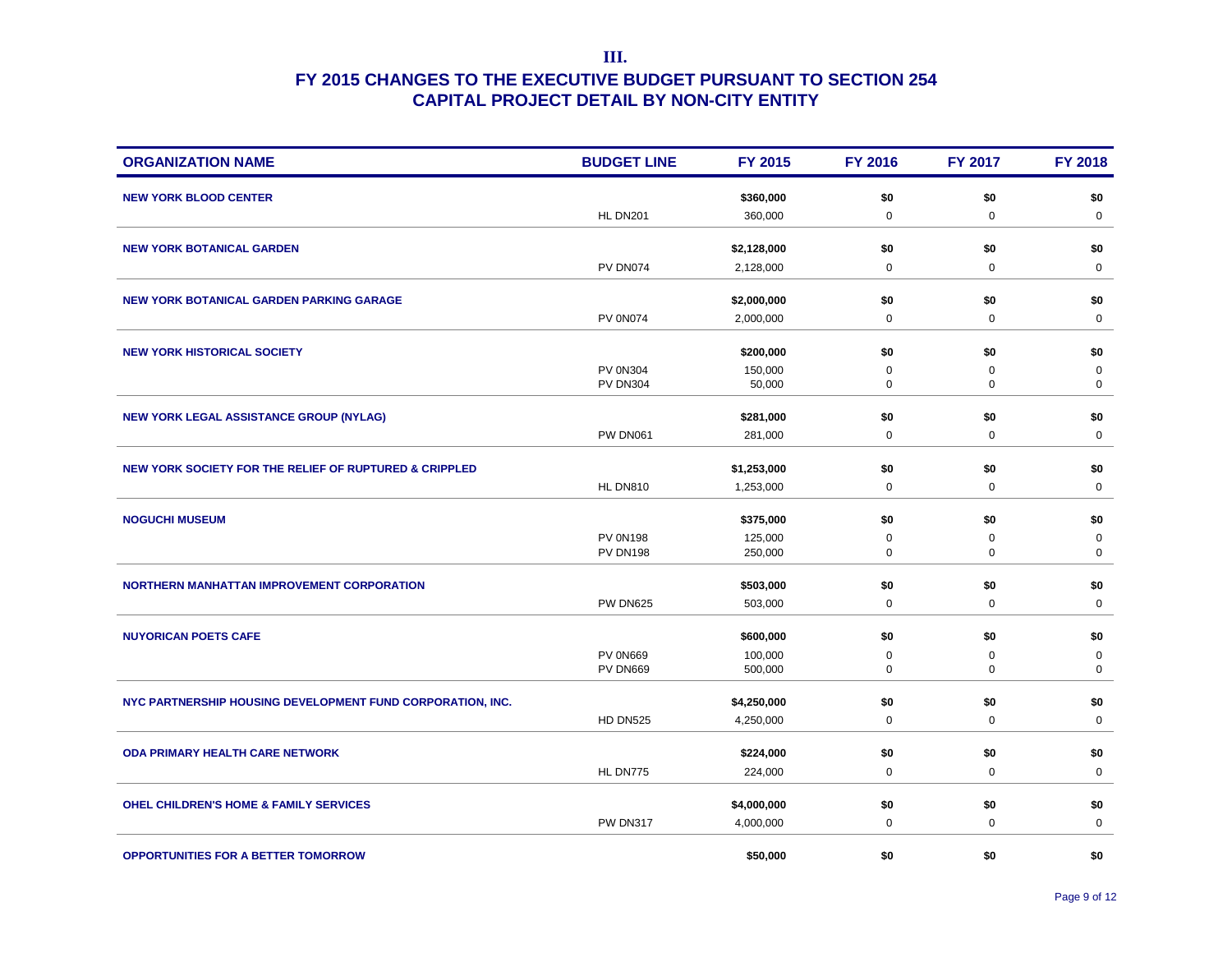| <b>ORGANIZATION NAME</b>                              | <b>BUDGET LINE</b> | <b>FY 2015</b> | <b>FY 2016</b> | FY 2017     | <b>FY 2018</b> |
|-------------------------------------------------------|--------------------|----------------|----------------|-------------|----------------|
|                                                       | <b>HR DN822</b>    | 50,000         | $\mathbf 0$    | $\mathbf 0$ | $\mathbf 0$    |
| <b>PALEY CENTER FOR MEDIA</b>                         |                    | \$100,000      | \$0            | \$0         | \$0            |
|                                                       | <b>PV DN743</b>    | 100,000        | 0              | $\mathbf 0$ | $\pmb{0}$      |
| PLANNED PARENTHOOD OF NEW YORK CITY                   |                    | \$737,000      | \$0            | \$0         | \$0            |
|                                                       | <b>HL DN328</b>    | 737,000        | 0              | 0           | $\mathbf 0$    |
| <b>PLAYWRIGHTS HORIZONS, INC.</b>                     |                    | \$250,000      | \$0            | \$0         | \$0            |
|                                                       | <b>PV DN329</b>    | 250,000        | 0              | $\mathbf 0$ | $\mathbf 0$    |
| <b>PREGONES THEATER</b>                               |                    | \$1,500,000    | \$0            | \$0         | \$0            |
|                                                       | <b>PV 0N333</b>    | 750,000        | 0              | 0           | $\mathbf 0$    |
|                                                       | <b>PV DN333</b>    | 750,000        | 0              | 0           | $\mathbf 0$    |
| QUALITY SERVICES FOR THE AUTISM COMMUNITY INC. (QSAC) |                    | \$41,000       | \$0            | \$0         | \$0            |
|                                                       | <b>HR DN756</b>    | 41,000         | 0              | 0           | $\mathbf 0$    |
| RICHMOND UNIVERSITY MEDICAL CENTER                    |                    | \$764,000      | \$0            | \$0         | \$0            |
|                                                       | HL DN346           | 764,000        | 0              | $\mathbf 0$ | $\mathbf 0$    |
| RIDGEWOOD BUSHWICK SENIOR CITIZENS COUNCIL, INC.      |                    | \$1,000,000    | \$0            | \$0         | \$0            |
|                                                       | <b>HD DN496</b>    | 1,000,000      | 0              | 0           | $\mathbf 0$    |
| <b>SAFE HORIZON</b>                                   |                    | \$273,000      | \$0            | \$0         | \$0            |
|                                                       | <b>PW DN361</b>    | 273,000        | $\mathbf 0$    | $\mathbf 0$ | $\mathbf 0$    |
| <b>SAINT FRANCIS COLLEGE</b>                          |                    | \$487,000      | \$0            | \$0         | \$0            |
|                                                       | <b>PW DN497</b>    | 487,000        | 0              | $\pmb{0}$   | $\pmb{0}$      |
| <b>SAMARITAN VILLAGE, INC</b>                         |                    | \$886,000      | \$0            | \$0         | \$0            |
|                                                       | HL DN370           | 886,000        | $\mathbf 0$    | $\mathbf 0$ | $\mathbf 0$    |
| <b>SECOND STAGE THEATER</b>                           |                    | \$534,000      | \$0            | \$0         | \$0            |
|                                                       | <b>PV 0N375</b>    | 117,000        | 0              | 0           | 0              |
|                                                       | <b>PV DN375</b>    | 417,000        | $\mathbf 0$    | $\mathbf 0$ | $\mathbf 0$    |
| <b>SERVICES NOW FOR ADULT PERSONS, INC. (SNAP)</b>    |                    | \$55,000       | \$0            | \$0         | \$0            |
|                                                       | <b>AG DN380</b>    | 55,000         | $\Omega$       | $\mathbf 0$ | $\mathbf 0$    |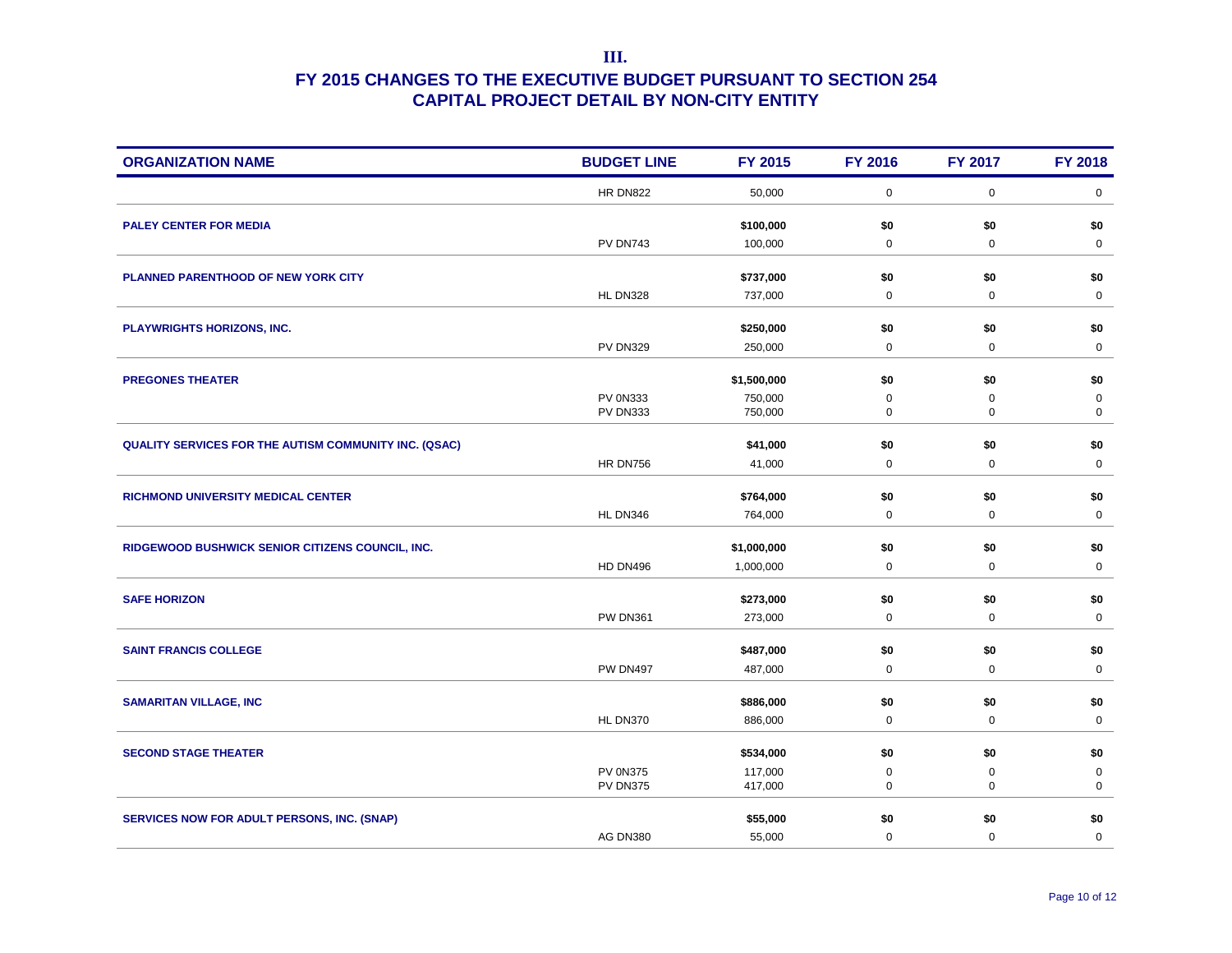| <b>ORGANIZATION NAME</b>                                     | <b>BUDGET LINE</b> | FY 2015     | <b>FY 2016</b> | <b>FY 2017</b> | <b>FY 2018</b> |
|--------------------------------------------------------------|--------------------|-------------|----------------|----------------|----------------|
| SHIELD OF DAVID, INC. (DBA "THE SHIELD INSTITUTE")           |                    | \$218,000   | \$0            | \$0            | \$0            |
|                                                              | <b>PW DN705</b>    | 218,000     | $\mathbf 0$    | $\mathbf 0$    | $\mathbf 0$    |
| SOCIETY OF THE EDUCATIONAL ARTS                              |                    | \$137,000   | \$0            | \$0            | \$0            |
|                                                              | <b>PV 0N694</b>    | 50,000      | 0              | 0              | $\mathbf 0$    |
|                                                              | PV DN694           | 87,000      | 0              | $\mathbf 0$    | $\mathsf 0$    |
| SOUTH BRONX OVERALL ECONOMIC DEVELOPMENT CORPORATION (SOBRO) |                    | \$500,000   | \$0            | \$0            | \$0            |
|                                                              | <b>HD DN503</b>    | 500,000     | $\mathbf 0$    | $\mathbf 0$    | $\mathbf 0$    |
| ST. ANN'S WAREHOUSE/ARTS AT ST. ANN'S                        |                    | \$4,000,000 | \$0            | \$0            | \$0            |
|                                                              | <b>PV 0N362</b>    | 2,000,000   | 0              | $\mathbf 0$    | $\mathbf 0$    |
|                                                              | <b>PV DN362</b>    | 2,000,000   | $\mathbf 0$    | $\mathbf 0$    | $\mathbf 0$    |
| <b>ST. GEORGE THEATER</b>                                    |                    | \$172,000   | \$0            | \$0            | \$0            |
|                                                              | <b>PV DN364</b>    | 172,000     | $\mathbf 0$    | $\mathbf 0$    | $\mathbf 0$    |
| <b>ST. MARY'S HEALTHCARE SYSTEM FOR CHILDREN</b>             |                    | \$469,000   | \$0            | \$0            | \$0            |
|                                                              | HL DN367           | 469,000     | $\mathbf 0$    | $\mathbf 0$    | $\mathbf 0$    |
| <b>STATEN ISLAND JEWISH COMMUNITY CENTER</b>                 |                    | \$50,000    | \$0            | \$0            | \$0            |
|                                                              | <b>PW DN402</b>    | 50,000      | $\mathbf 0$    | $\mathbf 0$    | $\mathbf 0$    |
| <b>STATEN ISLAND UNIVERSITY HOSPITAL</b>                     |                    | \$652,000   | \$0            | \$0            | \$0            |
|                                                              | HL DN404           | 652,000     | $\mathbf 0$    | $\mathbf 0$    | 0              |
| <b>SYMPHONY SPACE</b>                                        |                    | \$1,000,000 | \$0            | \$0            | \$0            |
|                                                              | <b>PV 0N409</b>    | 500,000     | 0              | $\pmb{0}$      | $\mathbf 0$    |
|                                                              | <b>PV DN409</b>    | 500,000     | $\mathbf 0$    | $\mathbf 0$    | 0              |
| THE INSTITUTE FOR FAMILY HEALTH, INC.                        |                    | \$534,000   | \$0            | \$0            | \$0            |
|                                                              | HL DN783           | 534,000     | $\mathbf 0$    | $\mathbf 0$    | $\mathbf 0$    |
| THE JEWISH MUSEUM                                            |                    | \$1,175,000 | \$0            | \$0            | \$0            |
|                                                              | <b>PV 0N423</b>    | 500,000     | 0              | 0              | 0              |
|                                                              | <b>PV DN423</b>    | 675,000     | 0              | $\mathbf 0$    | $\mathbf 0$    |
| THEATER ET AL INC. D/B/A THE CHOCOLATE FACTORY               |                    | \$250,000   | \$0            | \$0            | \$0            |
|                                                              | <b>PV DN413</b>    | 250,000     | $\Omega$       | $\mathbf 0$    | $\mathbf 0$    |